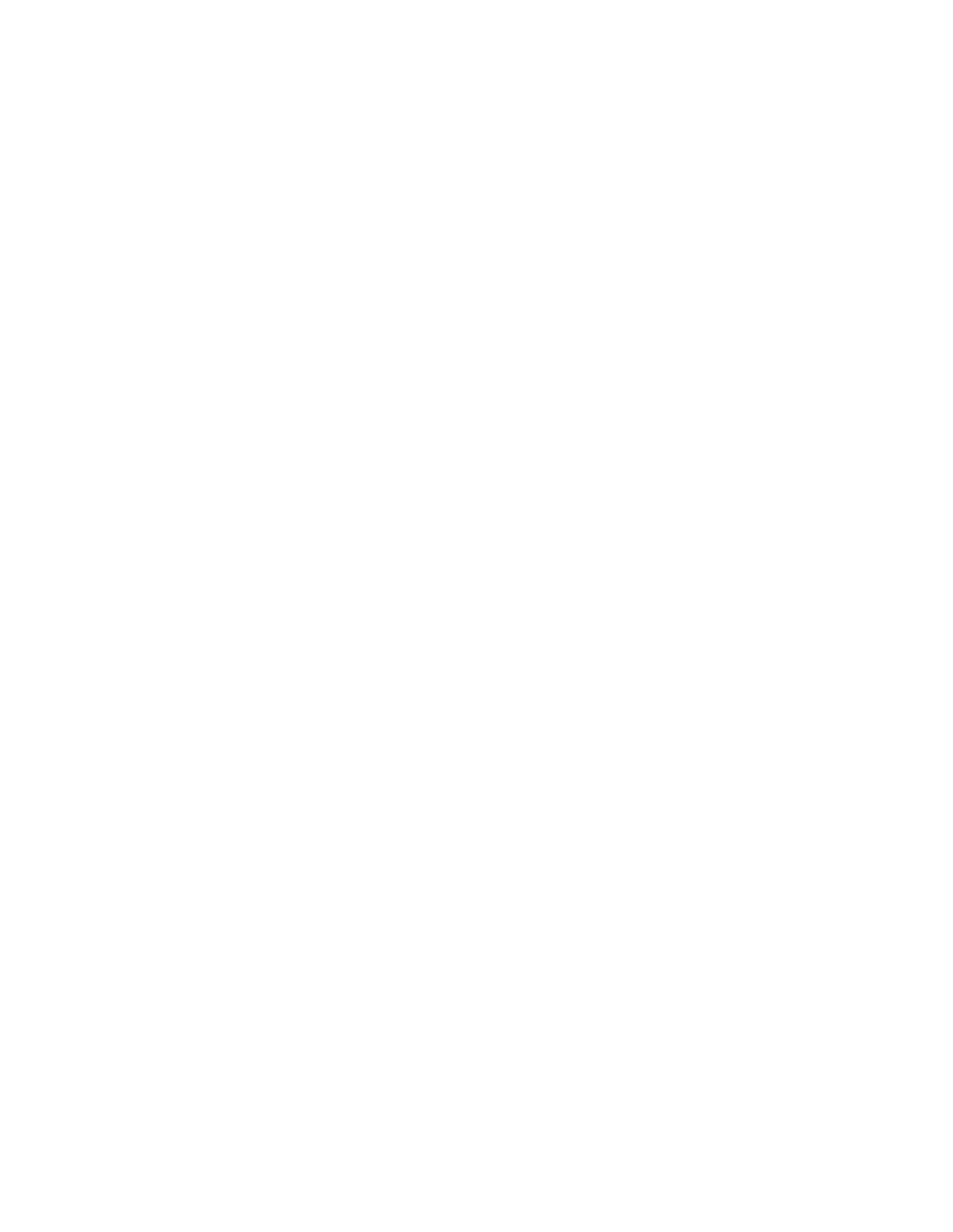# **WASHINGTON STATE PATROL TROOPERS ASSOCIATION** 2021-2023

| <b>PREAMBLE</b> |  |
|-----------------|--|
|                 |  |
| 1.1             |  |
| 1.2             |  |
| 1.3             |  |
| 1.4             |  |
| 1.5             |  |
|                 |  |
|                 |  |
| 3.1             |  |
| 3.2             |  |
| 3.3             |  |
| 3.4             |  |
| 3.5             |  |
| 3.6             |  |
| 3.7             |  |
|                 |  |
| 4.1             |  |
| 4.2             |  |
| 4.3             |  |
| 44              |  |
|                 |  |
| 5.1             |  |
| 5.2             |  |
| 5.3             |  |
| 5.4             |  |
| 5.5             |  |
|                 |  |
| 6.1             |  |
| 6.2             |  |
| 6.3             |  |
| 6.4             |  |
|                 |  |
| 7.1             |  |
| 7.2             |  |
| 7.3             |  |
|                 |  |
| 8.1             |  |
| 8.2             |  |
| 8.3             |  |
| 8.4             |  |
|                 |  |
| 9.5             |  |
| 9.7             |  |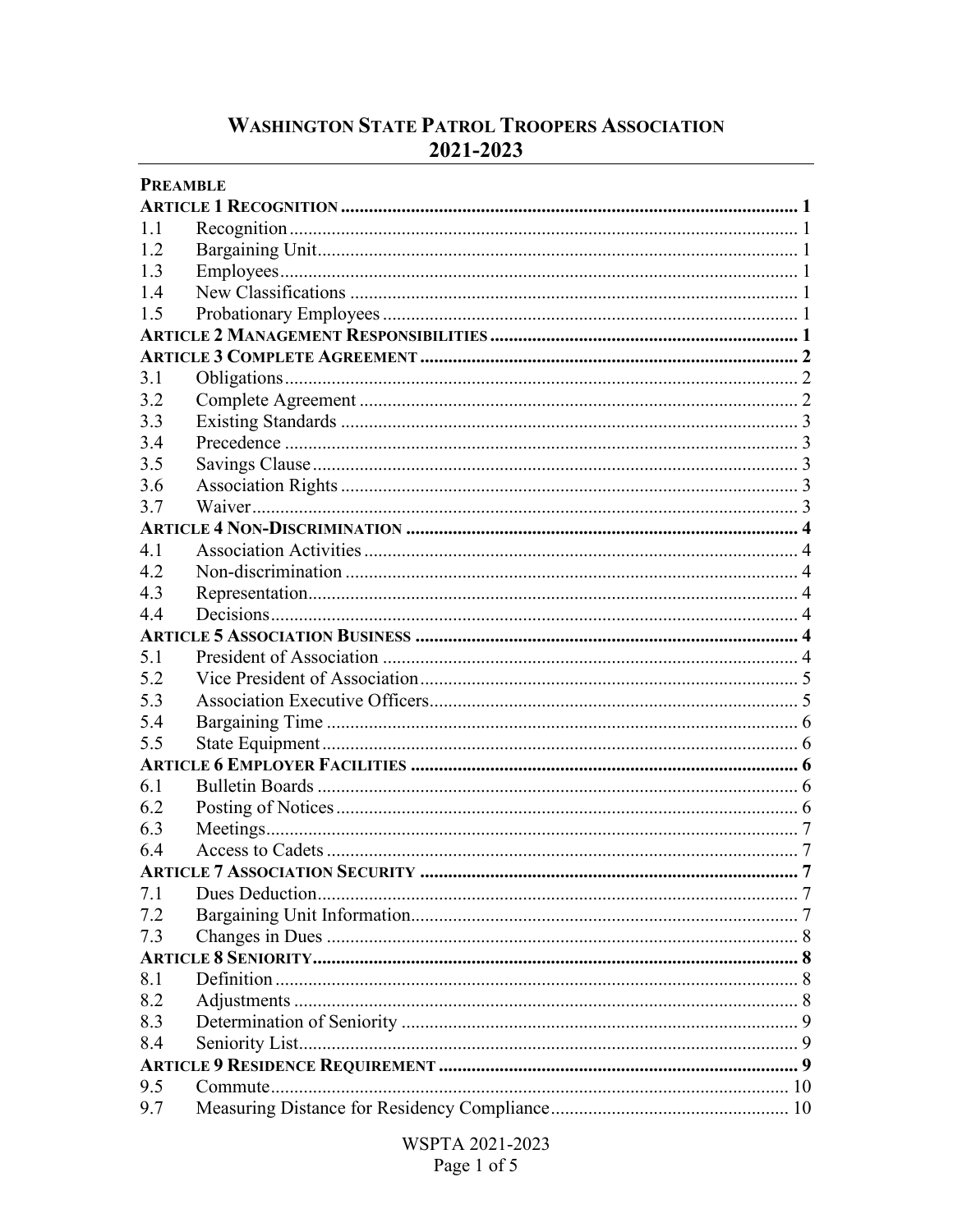| 9.13  |    |
|-------|----|
|       |    |
| 10.6  |    |
| 10.7  |    |
| 10.8  |    |
| 10.10 |    |
| 10.11 |    |
|       |    |
| 11.1  |    |
| 11.2  |    |
| 11.3  |    |
| 11.4  |    |
| 11.5  |    |
| 11.6  |    |
| 11.7  |    |
| 11.8  |    |
| 11.9  |    |
| 11.10 |    |
| 11.11 |    |
|       |    |
| 12.1  |    |
| 12.2  |    |
| 12.3  |    |
| 12.4  |    |
| 12.5  |    |
| 12.6  |    |
| 12.7  |    |
| 12.8  |    |
| 12.9  |    |
| 12.10 |    |
| 12.11 |    |
| 12.12 |    |
|       | 27 |
|       |    |
| 12.15 |    |
|       |    |
|       |    |
| 13.1  |    |
| 13.2  |    |
| 13.3  |    |
| 13.4  |    |
| 13.5  |    |
| 13.6  |    |
|       |    |
| 14.1  |    |
|       |    |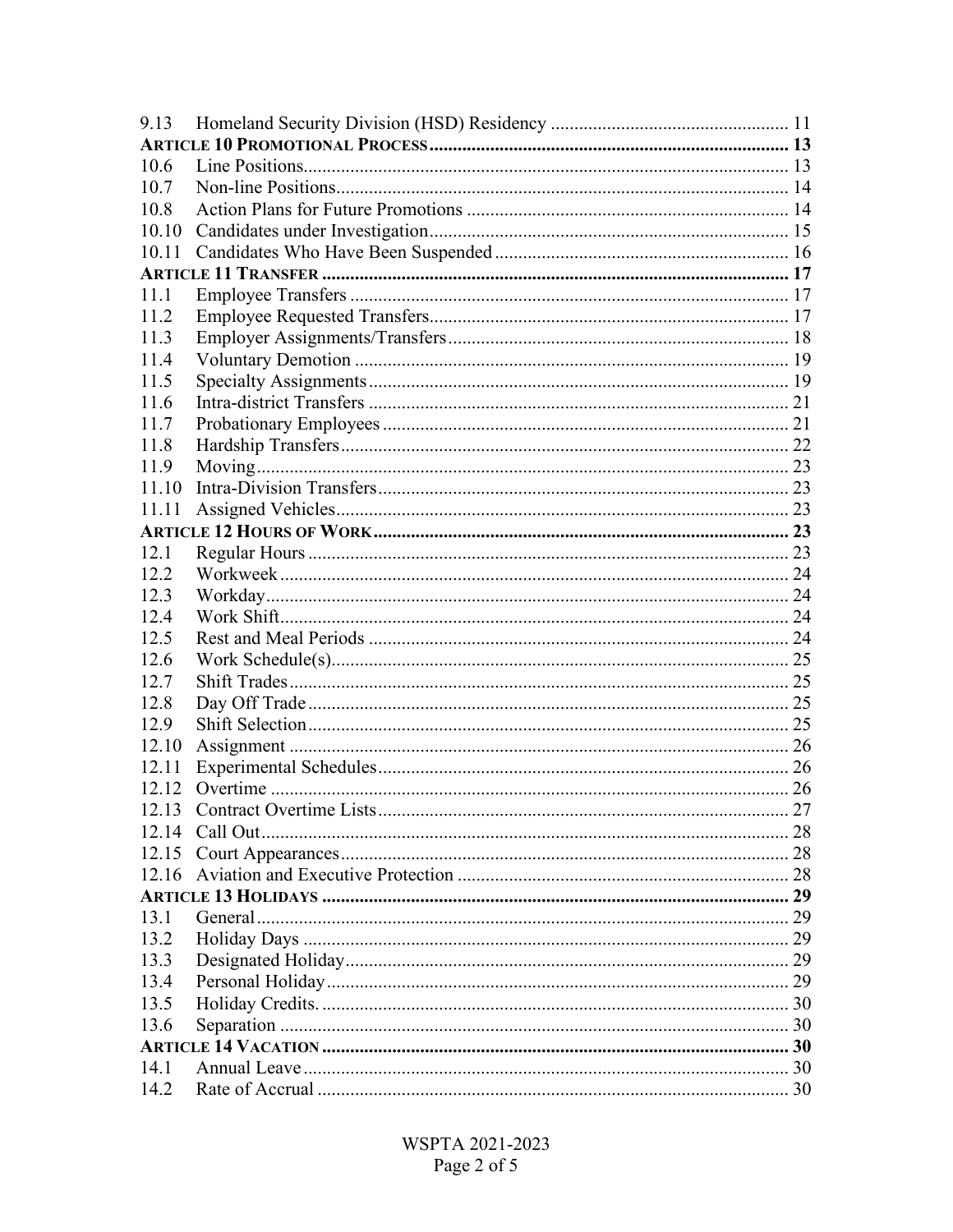| 14.3  |                                                                               |  |
|-------|-------------------------------------------------------------------------------|--|
| 14.4  |                                                                               |  |
| 14.5  |                                                                               |  |
| 14.6  |                                                                               |  |
| 14.7  |                                                                               |  |
| 14.8  |                                                                               |  |
| 14.9  |                                                                               |  |
| 14.10 |                                                                               |  |
| 14.11 |                                                                               |  |
| 14.12 | Vacation Callback — Office of Professional Standards (OPS) Investigations  33 |  |
| 14.13 |                                                                               |  |
| 14.14 |                                                                               |  |
|       |                                                                               |  |
| 15.1  |                                                                               |  |
| 15.2  |                                                                               |  |
| 15.3  |                                                                               |  |
| 15.4  |                                                                               |  |
| 15.5  |                                                                               |  |
| 15.6  |                                                                               |  |
| 15.7  |                                                                               |  |
|       |                                                                               |  |
| 16.1  |                                                                               |  |
| 16.2  |                                                                               |  |
| 16.3  |                                                                               |  |
| 16.4  |                                                                               |  |
| 16.5  |                                                                               |  |
| 16.6  |                                                                               |  |
| 16.7  |                                                                               |  |
| 16.8  |                                                                               |  |
| 16.9  |                                                                               |  |
|       | ARTICLE 17 PERSONNEL FILES AND OFFICE OF PROFESSIONAL STANDARDS (OPS)         |  |
|       |                                                                               |  |
|       |                                                                               |  |
| 17.2  |                                                                               |  |
| 17.3  |                                                                               |  |
| 17.4  |                                                                               |  |
| 17.5  |                                                                               |  |
| 17.6  |                                                                               |  |
| 17.7  |                                                                               |  |
| 17.8  |                                                                               |  |
| 17.9  |                                                                               |  |
|       |                                                                               |  |
|       |                                                                               |  |
| 19.13 |                                                                               |  |
| 19.2  |                                                                               |  |
|       |                                                                               |  |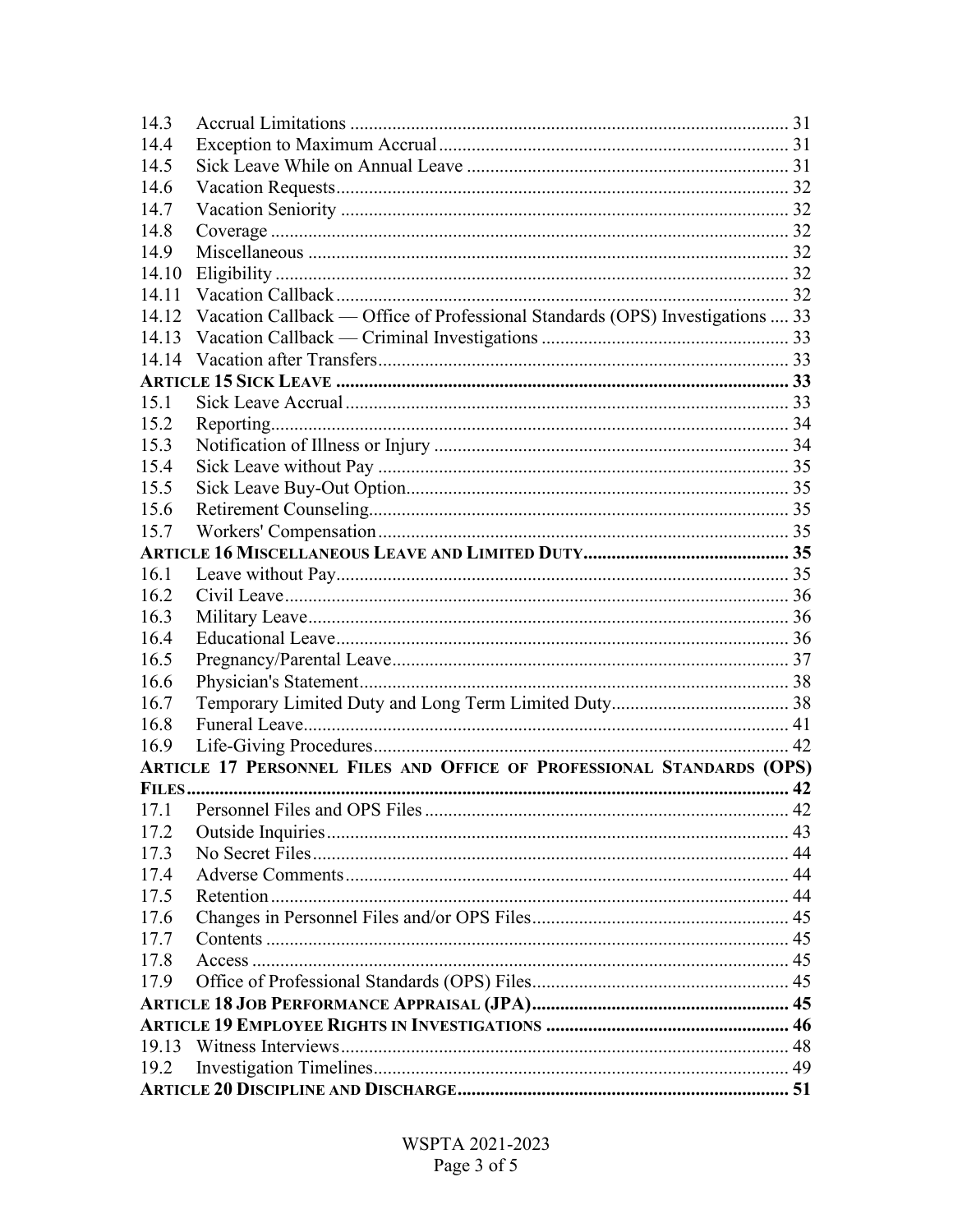| 20.1  |                                                                         |  |
|-------|-------------------------------------------------------------------------|--|
| 20.2  |                                                                         |  |
| 20.3  |                                                                         |  |
| 20.4  |                                                                         |  |
|       |                                                                         |  |
| 21.1  |                                                                         |  |
| 21.2  |                                                                         |  |
| 21.3  |                                                                         |  |
| 21.4  |                                                                         |  |
| 21.5  |                                                                         |  |
| 21.6  |                                                                         |  |
| 21.7  |                                                                         |  |
| 21.8  |                                                                         |  |
| 21.9  |                                                                         |  |
| 21.10 |                                                                         |  |
|       |                                                                         |  |
| 22.1  |                                                                         |  |
| 22.2  |                                                                         |  |
| 22.3  |                                                                         |  |
| 22.4  |                                                                         |  |
| 22.5  | Relationship to Grievance Procedure and Other Contractual Guarantees 62 |  |
|       |                                                                         |  |
| 23.1  |                                                                         |  |
| 23.2  |                                                                         |  |
| 23.3  |                                                                         |  |
| 23.4  |                                                                         |  |
| 23.5  |                                                                         |  |
| 23.6  |                                                                         |  |
| 23.7  |                                                                         |  |
| 23.8  |                                                                         |  |
| 23.9  |                                                                         |  |
| 23.10 |                                                                         |  |
| 23.11 |                                                                         |  |
|       |                                                                         |  |
| 24.1  |                                                                         |  |
| 24.2  |                                                                         |  |
|       |                                                                         |  |
|       |                                                                         |  |
| 26.2  |                                                                         |  |
| 26.3  |                                                                         |  |
|       | ARTICLE 27 MEMORANDA OF UNDERSTANDING AND SETTLEMENT AGREEMENTS         |  |
|       |                                                                         |  |
|       |                                                                         |  |
| 28.2  |                                                                         |  |
| 28.3  |                                                                         |  |
| 28.4  |                                                                         |  |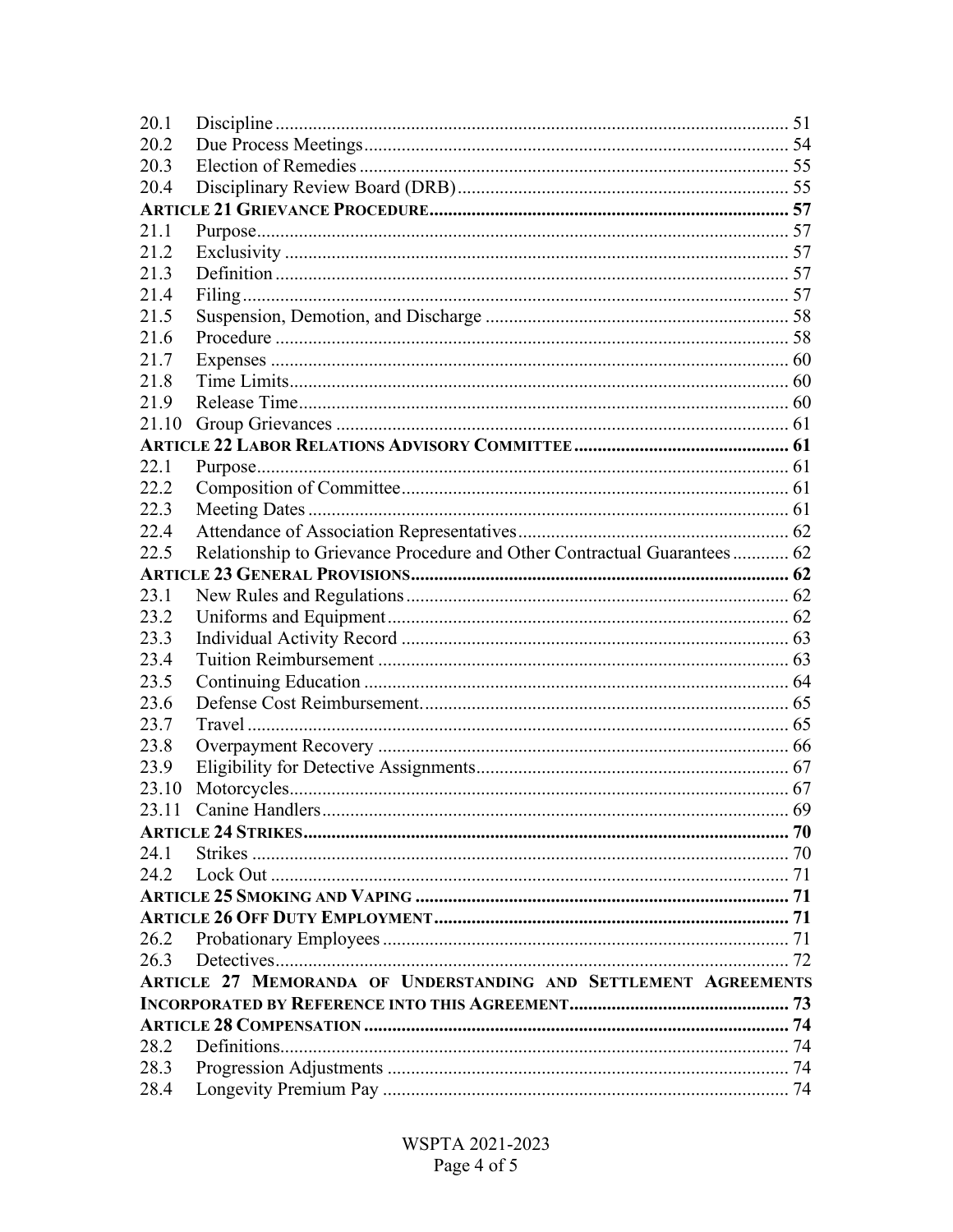| 28.5  |                                                                    |  |
|-------|--------------------------------------------------------------------|--|
| 28.6  |                                                                    |  |
| 28.7  |                                                                    |  |
| 28.8  |                                                                    |  |
| 28.9  |                                                                    |  |
| 28.10 |                                                                    |  |
| 28.11 |                                                                    |  |
|       |                                                                    |  |
|       |                                                                    |  |
|       |                                                                    |  |
|       |                                                                    |  |
|       | ARTICLE 29 TERMS, AMENDMENTS, AND MODIFICATION OF THE AGREEMENT 78 |  |
| 29.1  |                                                                    |  |
| 29.2  |                                                                    |  |
| 29.3  |                                                                    |  |
| 29.4  |                                                                    |  |

# **APPENDICES**

| WSPTA Commissioned Salary Schedule Effective July 1, 2021 |  |
|-----------------------------------------------------------|--|
|                                                           |  |
| WSPTA Commissioned Salary Schedule Effective July 1, 2022 |  |
|                                                           |  |
| Memoranda of Understanding and Settlement Agreements      |  |

# **MEMORANDA OF UNDERSTANDING**

**SIGNATURE PAGES**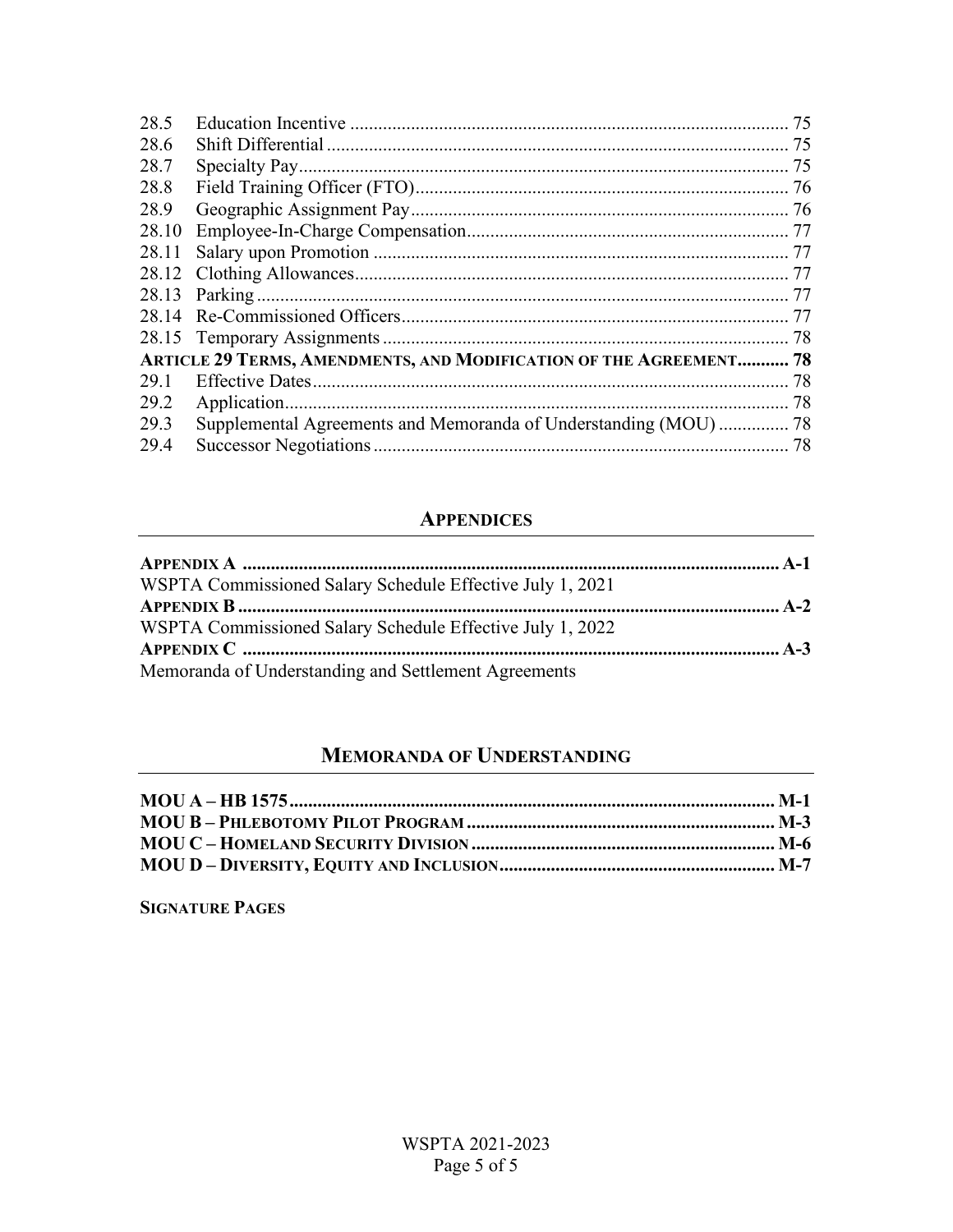#### **PREAMBLE**

<span id="page-7-0"></span>Pursuant to [RCW 41.56,](http://apps.leg.wa.gov/RCW/default.aspx?cite=41.56) this Agreement is entered into by the State of Washington and the Washington State Patrol (WSP or "Agency") as the authorized representative of the State, hereinafter referred to as the "Employer," and the Washington State Patrol Troopers Association, referred to as the "Association."

This Agreement is made and entered into for the purpose of setting forth the mutual understanding of the parties on mandatory subjects of bargaining as specifically addressed in this Agreement. Furthermore, both the Employer and the Association are committed to equitable, efficient, fair, appropriate, and proper operation of the Washington State Patrol in order to enhance the health, safety, and welfare of all bargaining unit members, while fulfilling the mission of the Agency in its service to the citizens of the State of Washington.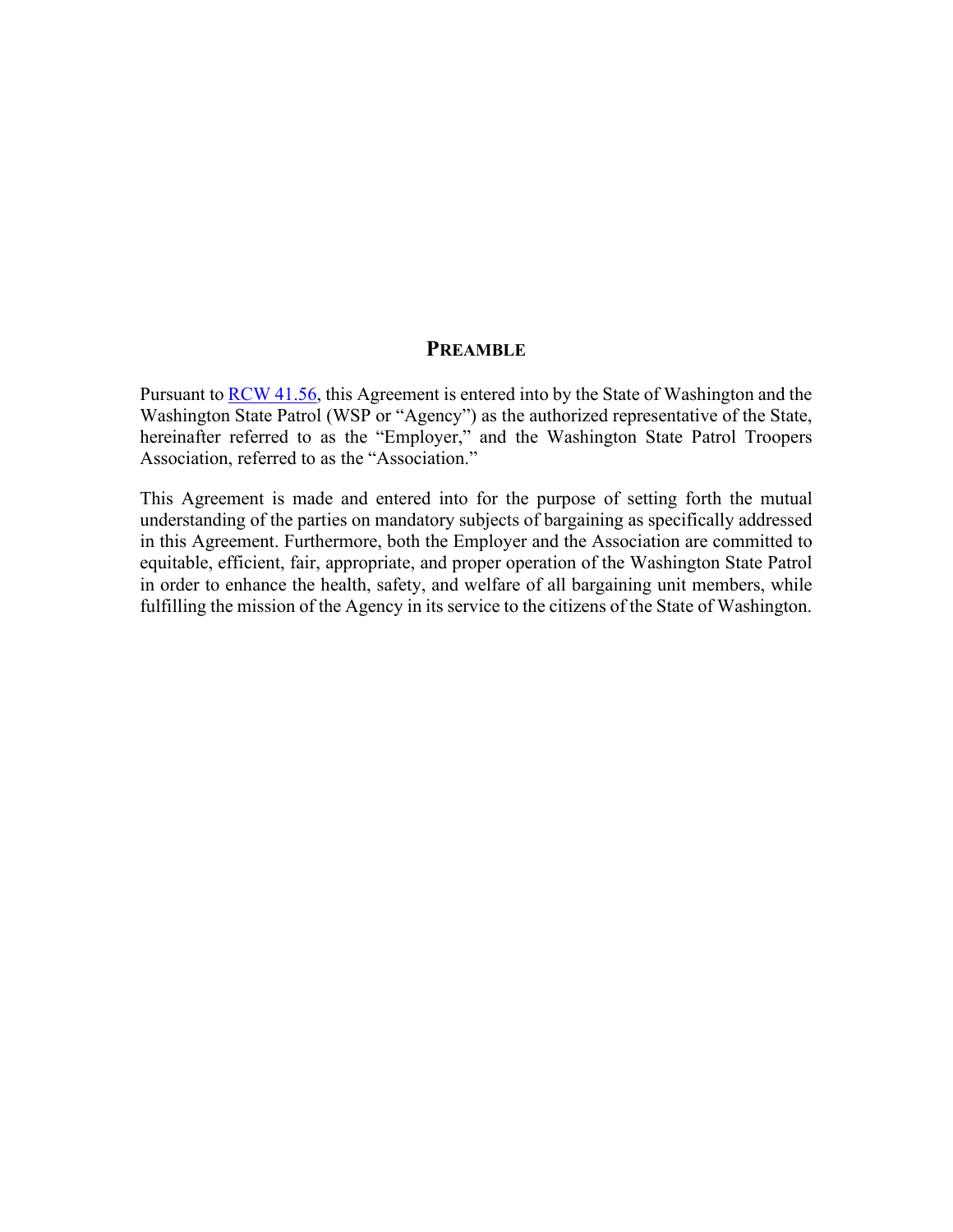# **ARTICLE 1 RECOGNITION**

#### <span id="page-8-1"></span><span id="page-8-0"></span>**1.1 Recognition**

In accordance with the actions of the Washington Public Employment Relations Commission (PERC) on November 16, 1987, the Employer recognizes the Association as the exclusive bargaining representative for all employees in the classifications covered by this Agreement, as identified in [Section 1.2](#page-8-2) of this Article, for the purpose of establishing terms and conditions of employment in accordance with the provisions of [RCW 41.56.](http://apps.leg.wa.gov/RCW/default.aspx?cite=41.56)

#### <span id="page-8-2"></span>**1.2 Bargaining Unit**

The Washington PERC shall determine which commissioned officers shall be included within the bargaining unit. Temporary employees, trooper cadets, and all other employees of the Agency are excluded from the bargaining unit.

#### <span id="page-8-3"></span>**1.3 Employees**

For the purpose of this Agreement, the term "employee(s)" shall mean those persons holding probationary or permanent status in positions included in the bargaining unit.

#### <span id="page-8-4"></span>**1.4 New Classifications**

If new classifications such as corporal or senior trooper ranks are established by the Employer and are added to the bargaining unit by the PERC, this Agreement will then be subject to reopening for the sole purpose of negotiating the wages, hours and working conditions for the new classification(s).

#### <span id="page-8-5"></span>**1.5 Probationary Employees**

Probationary employees are members of the bargaining unit, and pursuant to [RCW 43.43.070](http://apps.leg.wa.gov/RCW/default.aspx?cite=43.43.070) may not be discharged except for cause, but pursuant to [43.43.060](http://apps.leg.wa.gov/RCW/default.aspx?cite=43.43.060) may be suspended or demoted at the sole discretion of the Employer. Neither the reason for, nor the suspension or demotion, may be the subject of an appeal processed through the provisions of this Agreement.

# **ARTICLE 2 MANAGEMENT RESPONSIBILITIES**

<span id="page-8-6"></span>It is understood and agreed that the Employer possesses the sole right, authority, and responsibility to lawfully operate the Agency and to command and direct the employees of the Washington State Patrol in all aspects, except as specified in this Agreement. These authorities and responsibilities include, but are not limited to, the following:

A. To exclusively determine and execute its mission, policies, and all standards of service provided to the public;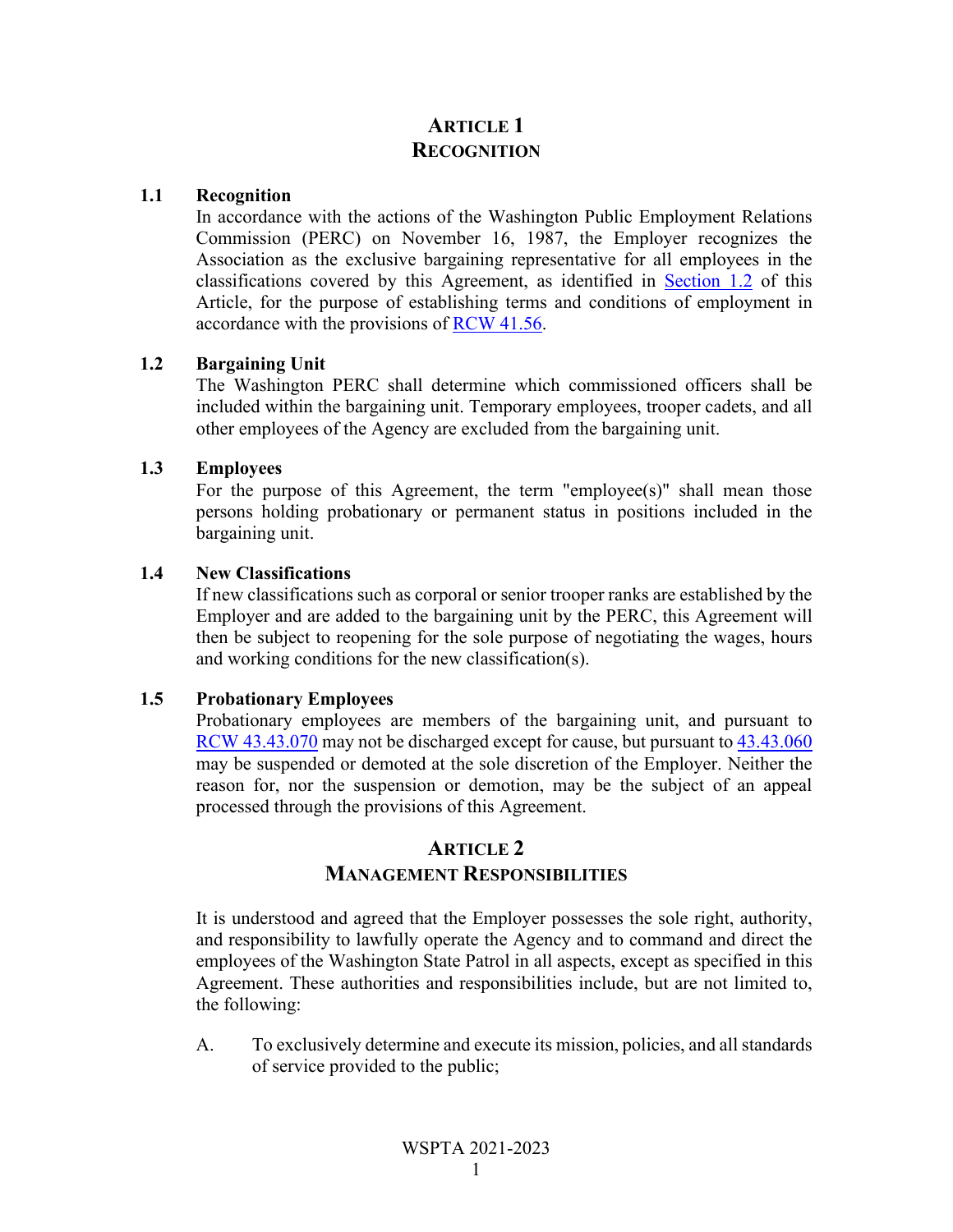- B. To plan, direct, schedule, command, and control the service operations furnished by the members of the Employer;
- C. To set standards of service, including quantity and quality of work to be performed and the responsibility to maintain the efficiency of operations;
- D. To determine the methods, means, and number of personnel needed to carry out the operations and services of the Employer;
- E. To command and direct the work force;
- F. To hire, commission, train, assign, test, evaluate, and transfer employees within the Agency;
- G. To promote, demote, suspend, discipline, or discharge employees for cause pursuant to applicable law and the regulations of the Employer as well as the provisions of this Agreement;
- H. To establish, publish, and enforce reasonable rules and regulations, which govern the routine functions of the Employer;
- I. To establish and govern reasonable rules and regulations pertaining to onand off-duty employment and conduct if that conduct affects an employee's on-duty performance in accordance wit[h Article 26,](#page-78-2) Off-Duty Employment, of this Agreement;
- J. To obtain, use, assign, and consolidate facilities as well as all issued equipment;
- K. To determine the technology of its work, to include equipment selection and assignment;
- L. To determine whether goods and services are made or purchased; however, the Employer will not contract or subcontract work typically and historically accomplished by commissioned employees within the Agency when such actions will cause the elimination of commissioned positions.

# **ARTICLE 3 COMPLETE AGREEMENT**

#### <span id="page-9-1"></span><span id="page-9-0"></span>**3.1 Obligations**

Pursuant to their statutory obligation to bargain in good faith, the Employer and the Association have met in full and free discussion concerning matters appropriate for collective bargaining as defined in [RCW 41.56.](http://apps.leg.wa.gov/RCW/default.aspx?cite=41.56)

## <span id="page-9-2"></span>**3.2 Complete Agreement**

This Agreement incorporates the sole and complete agreement between the Employer and the Association resulting from these negotiations. The Association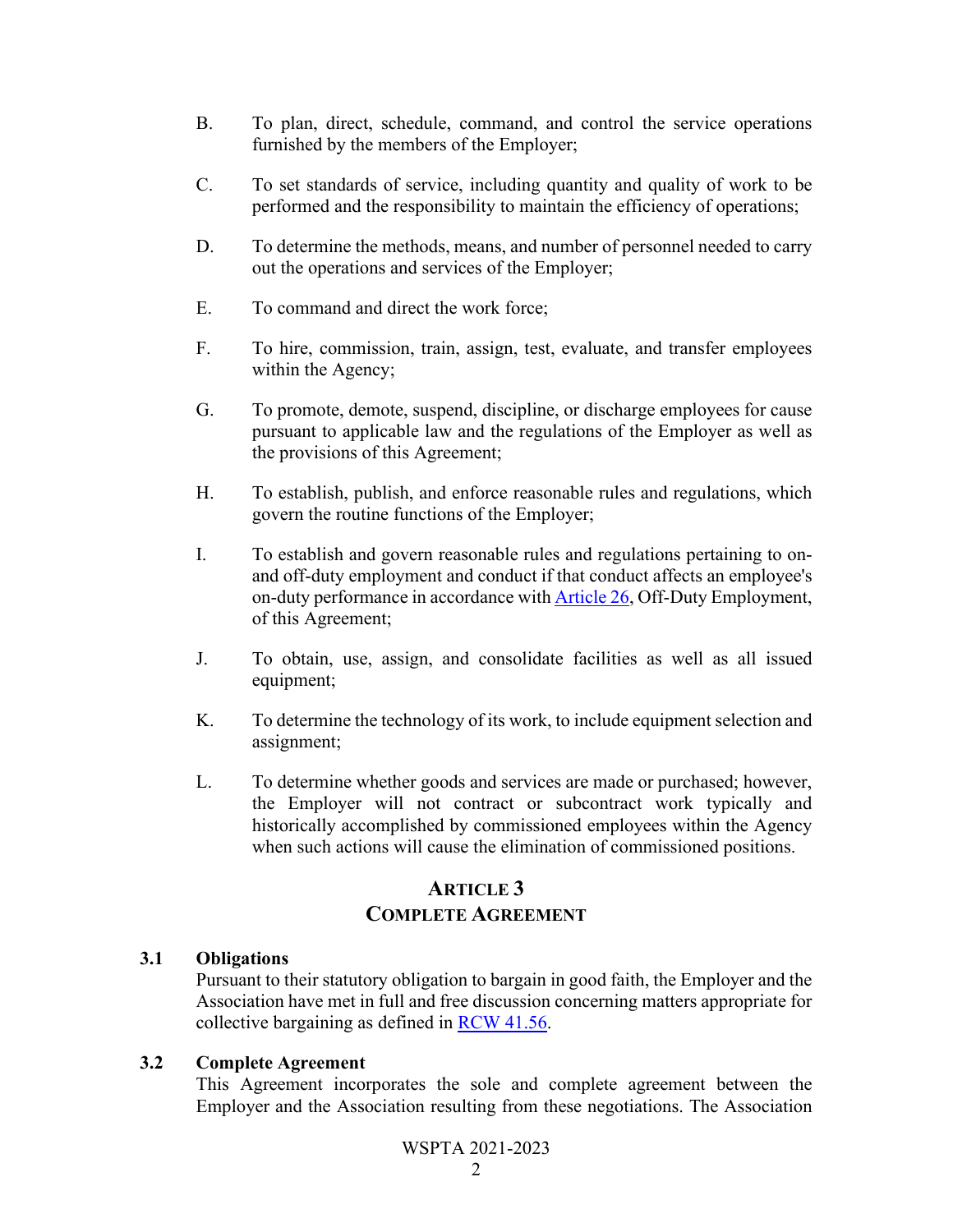agrees that the Employer has no obligation during the term of this Agreement to bargain wages, hours or working conditions except as set forth in [Section 3.6 b](#page-10-3)elow. Therefore, the Employer and the Association, for the life of this Agreement and any extension thereof, each agrees that the other shall not be obligated to bargain collectively or negotiate in any form with the other with respect to any subject matter referred to or covered in this Agreement or with respect to any subject or matter not specifically referred to or covered in this Agreement.

#### <span id="page-10-0"></span>**3.3 Existing Standards**

Except as set forth in **Section 3.6** below, the Employer is not limited, confined, or restricted by past practice, rule, custom, or regulation in carrying out the mission of the Employer.

#### <span id="page-10-1"></span>**3.4 Precedence**

Should any Article, Section, or portion of this Agreement conflict with the provision of Washington State Patrol regulations, this Agreement shall take precedence.

#### <span id="page-10-2"></span>**3.5 Savings Clause**

If any Article, Section, or portion thereof of this Agreement is held unlawful or invalid by any court or board of competent jurisdiction, or is in conflict with existing laws, such invalidity shall apply only to the specific Article, Section, or portion thereof directly affected. The parties agree to meet within sixty (60) calendar days to negotiate a specific substitute for the invalidated Article, Section, or portion thereof. The remaining provisions shall remain in full force and effect.

#### <span id="page-10-3"></span>**3.6 Association Rights**

This Agreement shall not be interpreted to restrict the Association's right, under state law, to bargain the decision and impact of changes in subjects of bargaining where the Employer is compelled to negotiate over the matter by state law, except where there has been a waiver by contract. In the case of any disagreement between the Association and the Employer with respect to this Section, the Public Employment Relations Commission shall make the decision as to whether the Employer is compelled to negotiate under state law. The parties commit to meet and bargain a proposed change in a mandatory subject within a timely manner. The Association will strive to present any demand to bargain within fifteen (15) calendar days of the notice of the proposed change. The parties agree to strive to meet within thirty (30) calendar days of that demand.

#### <span id="page-10-4"></span>**3.7 Waiver**

Nothing herein shall be construed as waiving any rights the Association may have under state law to bargain over the decision and/or impact of any of the foregoing where the Association has such rights under state law, except where there has been a waiver by contract.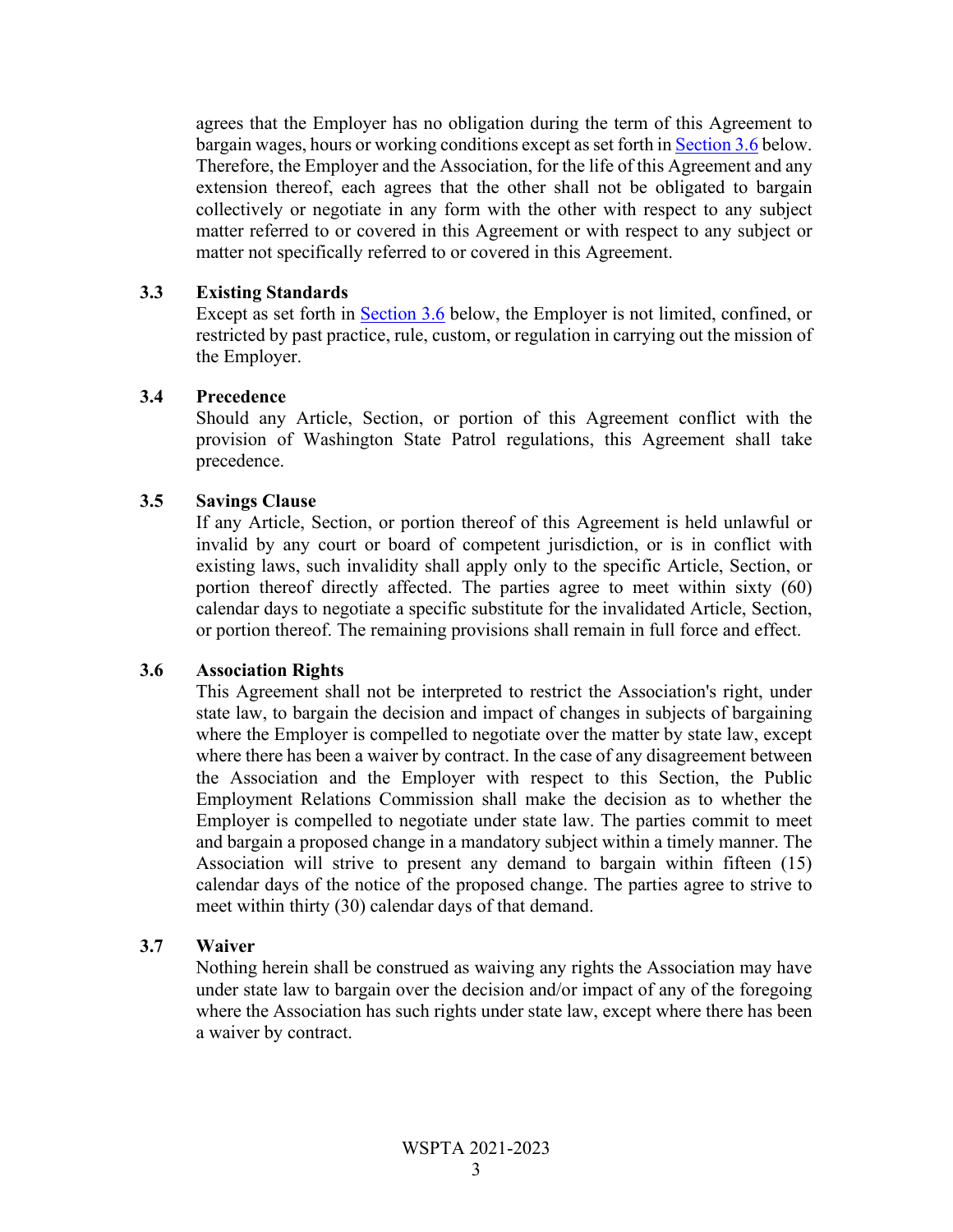# **ARTICLE 4 NON-DISCRIMINATION**

#### <span id="page-11-1"></span><span id="page-11-0"></span>**4.1 Association Activities**

The parties agree employees shall have the right to form, join, and participate in the lawful activities of the Association for the purpose of representation in matters of employment relations. No employee shall be interfered with, restrained, coerced, or discriminated against because of the exercise of such rights.

#### <span id="page-11-2"></span>**4.2 Non-discrimination**

The provisions of this Agreement shall be applied equally to all employees in the bargaining unit without discrimination. Claims of discrimination otherwise covered by applicable state or federal law shall not be subject to the grievance procedure.

#### <span id="page-11-3"></span>**4.3 Representation**

The provisions of this Agreement shall be applied equally to all bargaining unit members, and the Association recognizes its responsibility as the sole collective bargaining agent to fairly represent all employees in the bargaining unit pursuant to [RCW 49.60.](http://apps.leg.wa.gov/RCW/default.aspx?cite=49.60) The provisions of [Section 4.3](#page-11-3) shall not be subject to the grievance procedure in this Agreement.

#### <span id="page-11-4"></span>**4.4 Decisions**

If a bargaining unit member pursues remedies for alleged unlawful discrimination through federal or state agencies charged with investigating such matters, or through the courts, then the decision of such agency, agencies, or court affecting that issue shall supersede any decisions, settlements, or agreements reached through the grievance procedure in this Agreement.

# **ARTICLE 5 ASSOCIATION BUSINESS**

## <span id="page-11-6"></span><span id="page-11-5"></span>**5.1 President of Association**

- A. The Association President shall remain a full member of the Washington State Patrol and shall be assigned to the Association office. The President will be subject to the rules of the Employer and will attend all mandatory training on paid status at times mutually agreed upon. The Association President will not be issued a State Patrol vehicle; however, mileage at the prevailing state employee rate will be paid whenever the President must attend training.
- B. While serving in this office, the President shall remain eligible for retirement service credits, medical and dental benefits, seniority, and all other benefits called for by this Agreement. The Association will reimburse the Employer for the full cost of the President's salary and benefits by the twentieth (20th) of each month.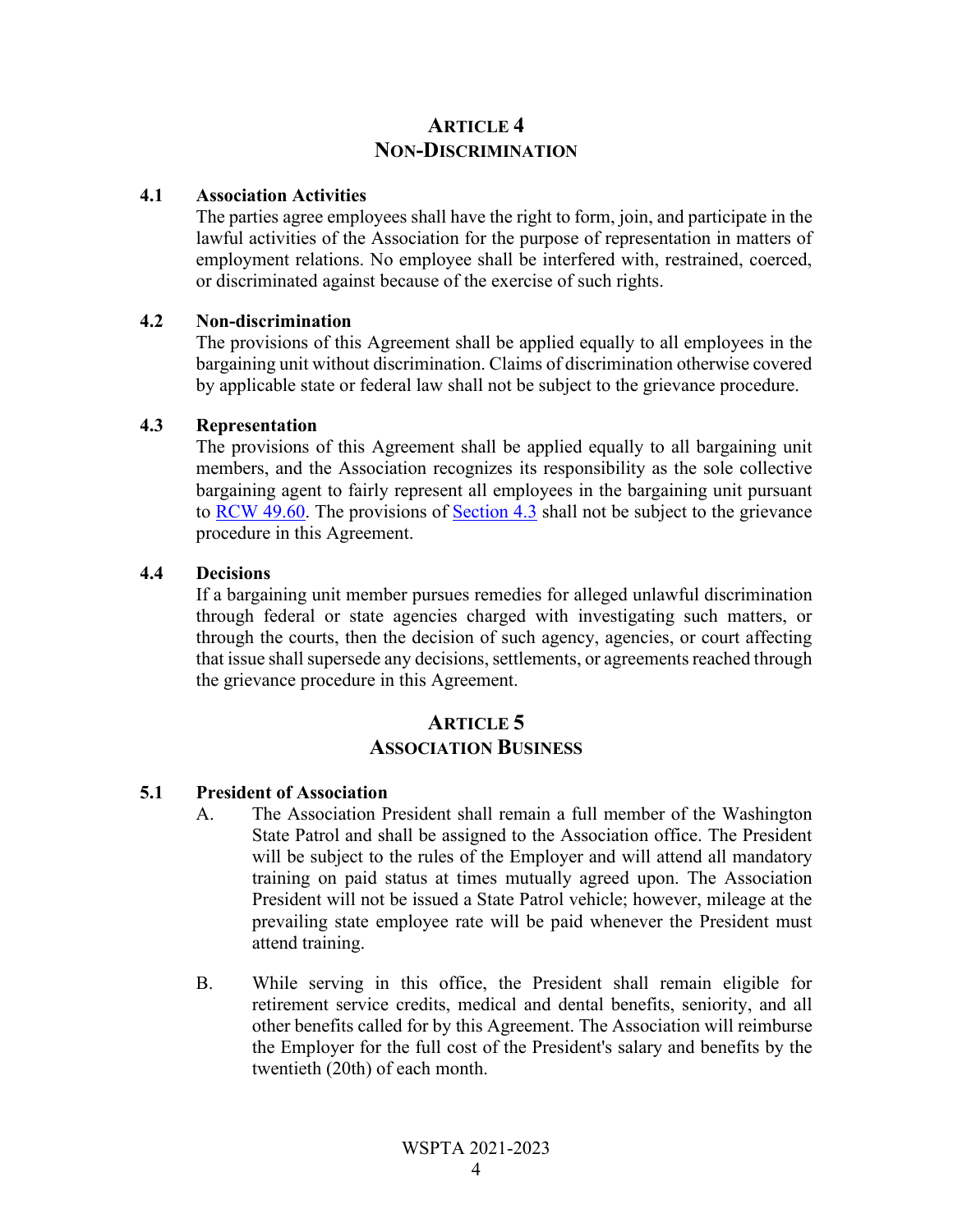- C. The reporting of all leave will be submitted to the appropriate bureau chief/director. All leave requests shall be submitted within the Employer's required time limits.
- D. At the conclusion of the President's term of office or upon vacating that office, the President shall be assigned to the geographical area in which he/she served immediately prior to assuming the duties and responsibilities of the office of Association President, or may negotiate with the Employer for another available position. The President is eligible to apply for reassignment through the regular transfer process or may apply for any other position for which the President has previously qualified.

# <span id="page-12-0"></span>**5.2 Vice President of Association**

Up to fifteen (15) workdays of paid release time shall be granted to the Vice President of the Association each calendar year. Such leave shall require prior supervisory approval and shall be subject to operational necessity. The Association will reimburse the Employer for the full cost of the salary and benefits paid to the Vice President during the period(s) of such leave.

# <span id="page-12-1"></span>**5.3 Association Executive Officers**

- A. Members of the bargaining unit selected to serve as Executive Board officers of the Association shall be certified in writing to the Chief of the Washington State Patrol within fifteen (15) calendar days of the appointment.
- B. Non-paid release time shall be granted to the Executive Board officers. It is agreed that the opportunities granted by this Section are subject to the operational requirements of the Employer and require prior supervisory approval. Whenever possible, such approval shall be sought ten (10) calendar days in advance but shall not be unreasonably denied.
- C. Each Executive Board officer will usually be expected to perform his/her duties as a representative of the Association on his/her own time. However, it is recognized that from time to time it will be necessary for Association activities to be carried on during the working hours of the Executive Board officer for the processing of written grievances and the representation of Association members. When the Association activities involving processing written grievances and representation of Association members occur during an Association representative's regularly scheduled duty hours, the activities will be performed on duty. If the activities require the Association representative to travel to a district other than his/her own, then actual travel time up to three (3) hours shall be on duty. No overtime, compensatory time, call-out pay, or shift adjustment penalty shall be authorized. Investigation of grievances shall be on the Executive Board member's own time.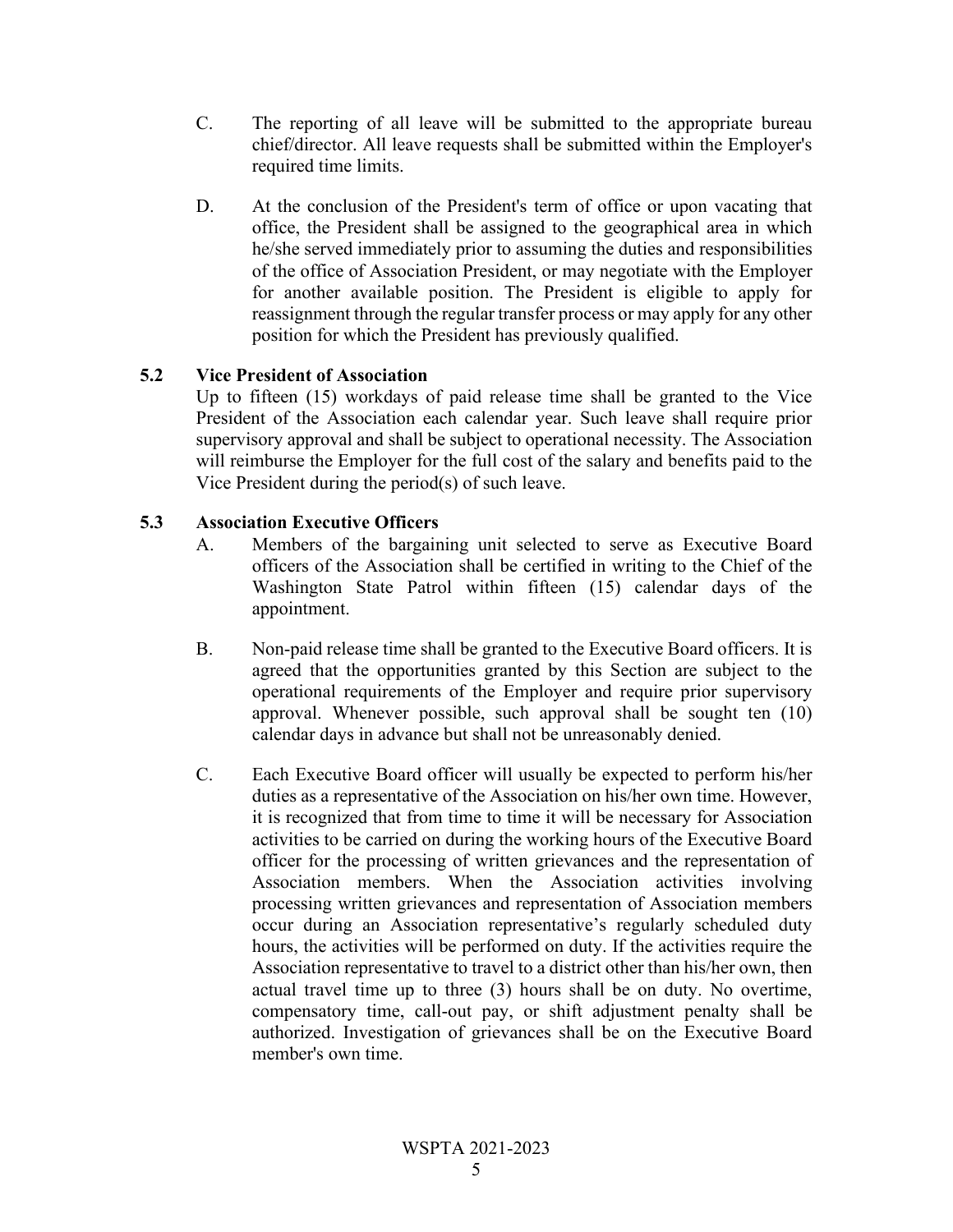## <span id="page-13-0"></span>**5.4 Bargaining Time**

- A. No more than five (5) members of the Association's negotiating team shall be allowed to attend collective bargaining negotiations for a successor to this Agreement on on-duty status. If a negotiation session is scheduled on the regular workday of a member, the member shall be entitled to his/her regular compensation for that day, but shall not be entitled to any overtime payments, regardless of the duration of the negotiation session. All travel associated with the bargaining process shall be on off-duty time. If a negotiation session is scheduled on the regular day off of a member, the member shall be entitled to a makeup day off, to be scheduled at the mutual convenience of the member and the Employer.
- B. All expenses incurred by the members of the Association's bargaining team shall be the responsibility of the Association, not the Employer.
- C. Before bargaining sessions are scheduled, both parties shall agree on the location of the negotiations, the date and time, and the Articles that will be negotiated at the meeting. Penalty payments as the result of a meeting date being changed or postponed shall not be allowed.

# <span id="page-13-1"></span>**5.5 State Equipment**

State equipment shall not be used for Association business. However, the use of the Agency telephone systems such as SCAN or Microwave is authorized only to allow the employee the opportunity to notify his/her representative that he/she is seeking advice or guidance pertaining to a grievance or disciplinary issue. The initial telephone call shall be of short duration and not exceed ten (10) minutes. No other telephone calls are authorized. In a critical incident involving an Association member, Association representatives are authorized to use Agency equipment.

# **ARTICLE 6 EMPLOYER FACILITIES**

# <span id="page-13-3"></span><span id="page-13-2"></span>**6.1 Bulletin Boards**

The Employer agrees to provide bulletin boards in each detachment and section office, not to exceed three (3) feet by four (4) feet, to be used by the Association for the posting of notices and bulletins relating to the Association. The Association shall limit its posting of notice and bulletins to such bulletin boards. The Association shall be responsible for keeping bulletin boards neat and clean.

## <span id="page-13-4"></span>**6.2 Posting of Notices**

All postings will be signed and dated by an appropriate Association officer, and identified as Association literature. The Association may post materials on the bulletin boards which are appropriate to the workplace, not sexually or racially derogatory, politically non-partisan, and in compliance with state ethics laws. The Employer shall not pay for any incidental costs of preparing and posting Association material.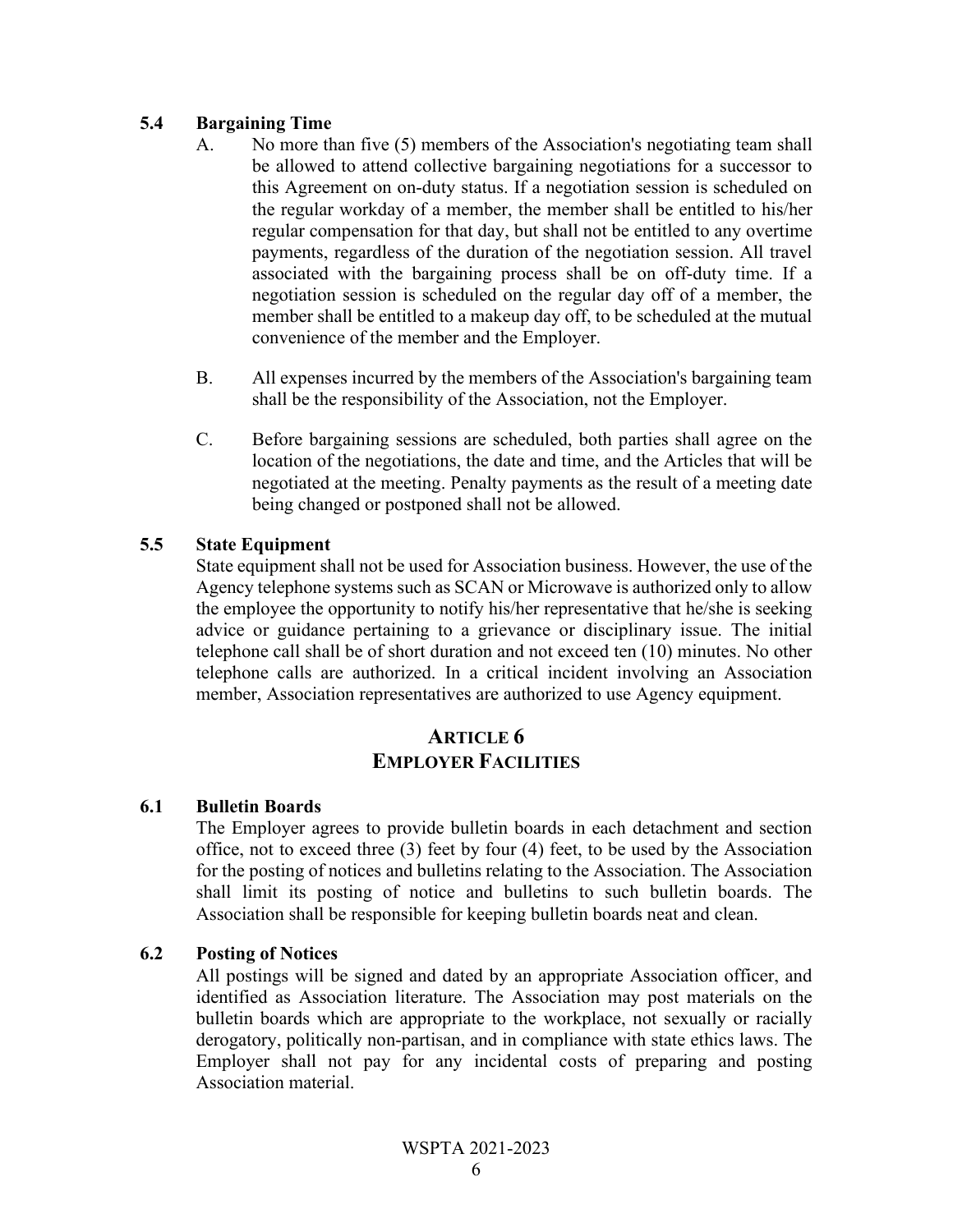#### <span id="page-14-0"></span>**6.3 Meetings**

The Association may use the Employer's conference room(s) for the purpose of having Association meetings with pre-approval from the district/division commander, provided that the Employer's business always takes priority in scheduling.

#### <span id="page-14-1"></span>**6.4 Access to Cadets**

The Employer agrees that, with an adequate prior request, up to three (3) Association representatives will be permitted, on non-paid status, access to cadets during the basic Academy class for a one (1) hour period of time during the hours of eight (8:00) a.m. to five (5:00) p.m. Such visits shall be scheduled for a classroom at the Academy and shall not be held during the lunch hour. Up to three (3) Association members may remain at the Academy to further discuss the Association after the cadets' regularly-scheduled day ends on the same day of the scheduled visit.

# **ARTICLE 7 ASSOCIATION SECURITY**

#### <span id="page-14-3"></span><span id="page-14-2"></span>**7.1 Dues Deduction**

Upon written notice from the union of an employee's notice of authorization, the Employer shall deduct Association dues from the salary every month of employees who are members of the Association. The amounts deducted shall be transmitted within twenty (20) calendar days to the Association. An employee's revocation of authorization must be made in writing to the Association. The Employer will not be held liable for good-faith check-off errors, but will make proper adjustments with the Association for errors within a thirty (30) calendar day period. Provided the Employer acts in good faith, the Association will indemnify, defend, and hold the Employer harmless against any claims made and against any suit instituted against the Employer as a result of the Employer's implementation of the above provisions, or the result of any check-off errors.

## <span id="page-14-4"></span>**7.2 Bargaining Unit Information**

- A. The Employer will provide the Association with electronic access to a bargaining unit membership report of current employees by July 15 of each year. The report will include the following data:
	- 1. Personnel Area
	- 2. Organizational Code
	- 3. Organizational Title
	- 4. Personnel Number
	- 5. Employee Name
	- 6. Home Address
	- 7. Job Class Code
	- 8. Job Class Title
	- 9. Bargaining Unit Code
	- 10. Personnel Area Title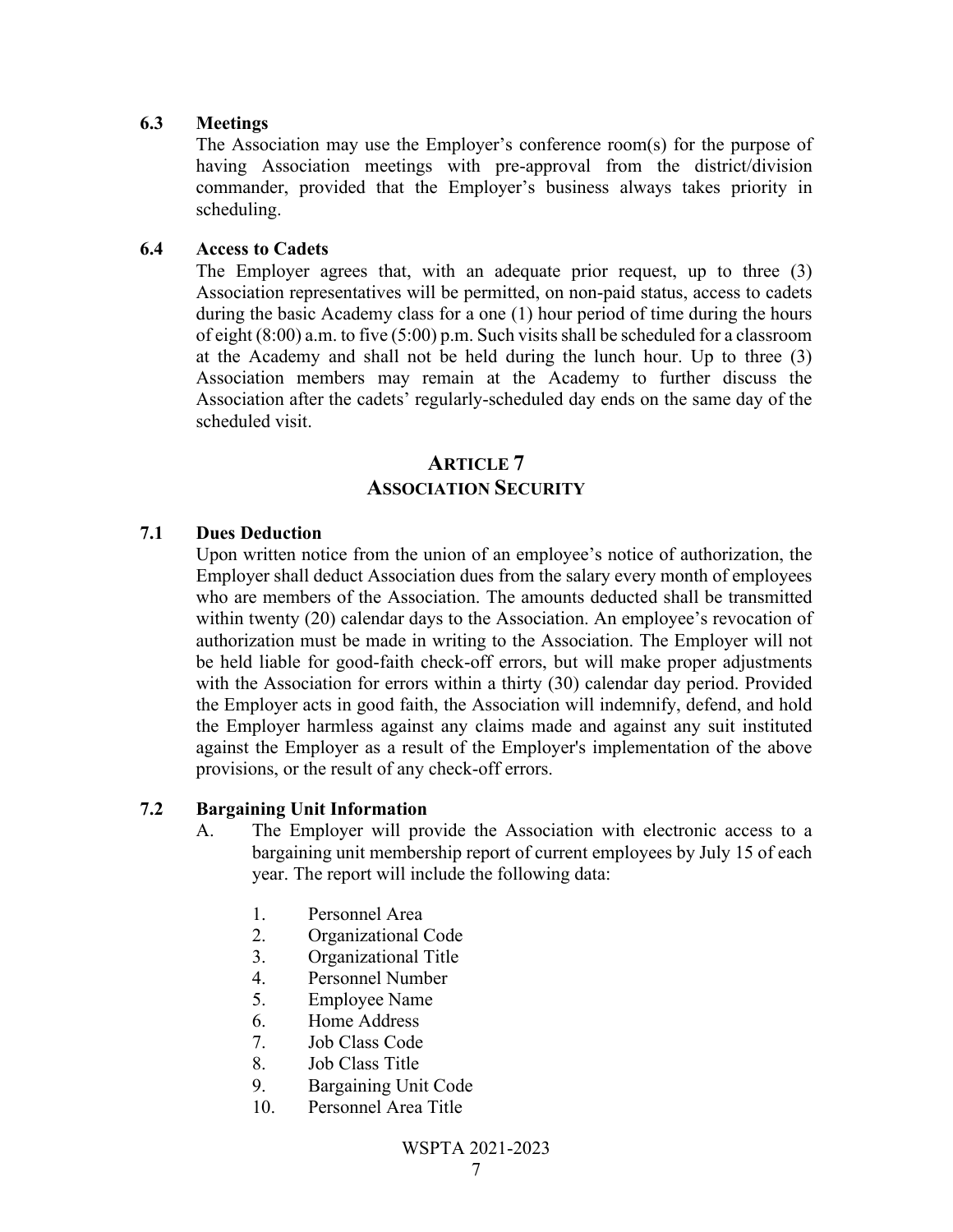- 11. Personnel Subarea Title
- 12. Work Phone
- 13. Work County
- B. Each month the Employer will provide the Association with electronic access to a report of new bargaining unit members, promotions, or separations of employees in the bargaining unit. This will contain newlycommissioned RCW troopers. The report will include the following data:
	- 1. Employee Name
	- 2. Personnel Number
	- 3. Home Address
	- 4. Effective Date of Action
	- 5. Action Type Code
	- 6. Action Type Description
	- 7. Action Reason Code
	- 8. Action Reason Description

#### <span id="page-15-0"></span>**7.3 Changes in Dues**

If the Association desires to change its dues during the term of this Agreement, the Employer will notify the Association of the reasonable costs to accommodate the change in dues.

If the Association elects to change its dues after receiving such notice, the reasonable costs of reprogramming shall be borne solely by the Association.

# **ARTICLE 8 SENIORITY**

#### <span id="page-15-2"></span><span id="page-15-1"></span>**8.1 Definition**

Seniority shall be defined as the length of service by the employee within the Washington State Patrol following the date of the employee's commission as a RCW trooper or sergeant. Effective July 1, 2021, any time away from the bargaining unit as defined in Section 8.2 (D) below shall not be counted for seniority purposes, however, the Employer will base pay calculations (i.e. salary step and ranges) on the WSP commission date.

#### <span id="page-15-3"></span>**8.2 Adjustments**

- A. Time spent in the armed forces (if called to active duty in accordance with [RCW 43.43.130](http://apps.leg.wa.gov/RCW/default.aspx?cite=43.43.130) (5), while serving as a commissioned officer of the Washington State Patrol), shall be included in length of service.
- B. Time lost because of temporary disability leave and authorized leaves with pay shall be included in length of service.
- C. Suspension or leave without pay for more than fifteen (15) consecutive calendar days shall cause the anniversary date to be adjusted. This period of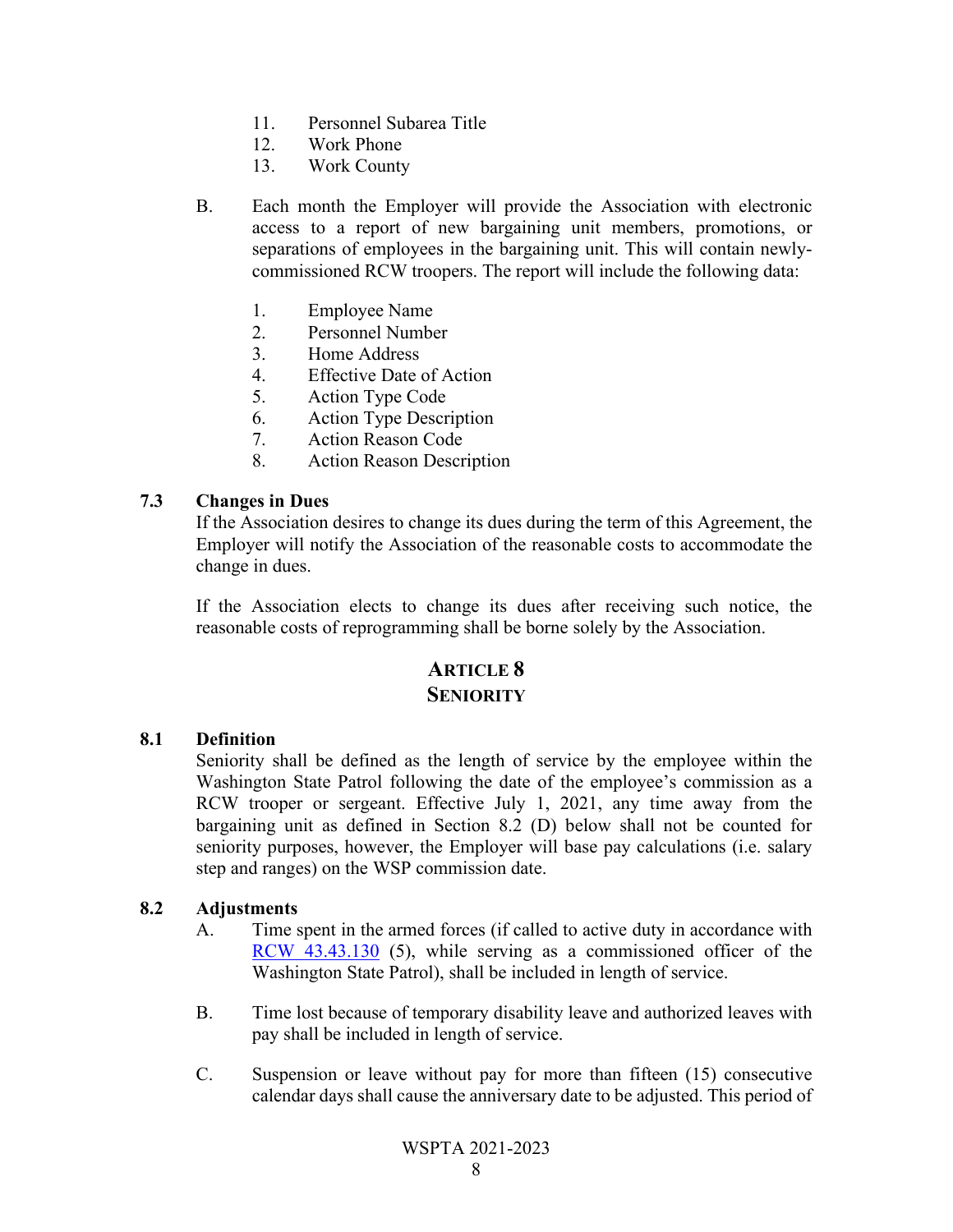time shall be deducted from total state service for leave and retirement purposes.

D. When a bargaining unit employee leaves and returns to employment in the bargaining unit, his/her seniority shall date from the day he/she returned to employment until his/her probation is completed. Upon completion of probation, the employee's seniority shall be determined in accordance with [Section 8.1 a](#page-15-2)bove. Effective July 1, 2021, the employee shall not be credited with the time that the employee was voluntarily away from the Washington State Patrol.

## <span id="page-16-0"></span>**8.3 Determination of Seniority**

Ties in seniority of two (2) or more employees with the same rank shall be broken by comparing commissioned time, then Agency time (if necessary), and then the total state service time (if necessary).

#### <span id="page-16-1"></span>**8.4 Seniority List**

Whenever necessary to resolve a dispute, the Employer shall provide a seniority determination to an employee or the Association.

# **ARTICLE 9 RESIDENCE REQUIREMENT**

<span id="page-16-2"></span>**9.1** The Employer will determine the boundaries of assigned patrol areas (APAs) and geographic areas; however, the Employer will continue to satisfy its collective bargaining obligations regarding changes to these boundaries.

## **9.2 Troopers issued a state vehicle shall:**

- A. When assigned as a line trooper, live within fifteen (15) miles from the boundary of their APA or assigned geographic area or forty-five (45) miles from their assigned duty station (detachment office) provided they meet all of the requirements of [Section 9.5](#page-17-0) below. However, employees in District 2, for whom residency was established outside of the fifteen (15) miles before July 1, 2007 and in accordance with previous residency requirements, may continue to live at their current residence. These employees will be required to comply with the new residency requirement for any future changes of residence.
- B. When not assigned as a line trooper, live within forty-five (45) miles of their assigned duty station.
- **9.3** Sergeants issued a state vehicle shall reside within forty-five (45) miles of their assigned duty station. Line sergeants with an assigned APA shall reside within 15 miles of that APA or within forty-five (45) miles of their assigned duty station.
- **9.4** If compliance with the residency requirement is not practical (e.g., lack of available housing, freeway assignment, employee currently resides within a reasonable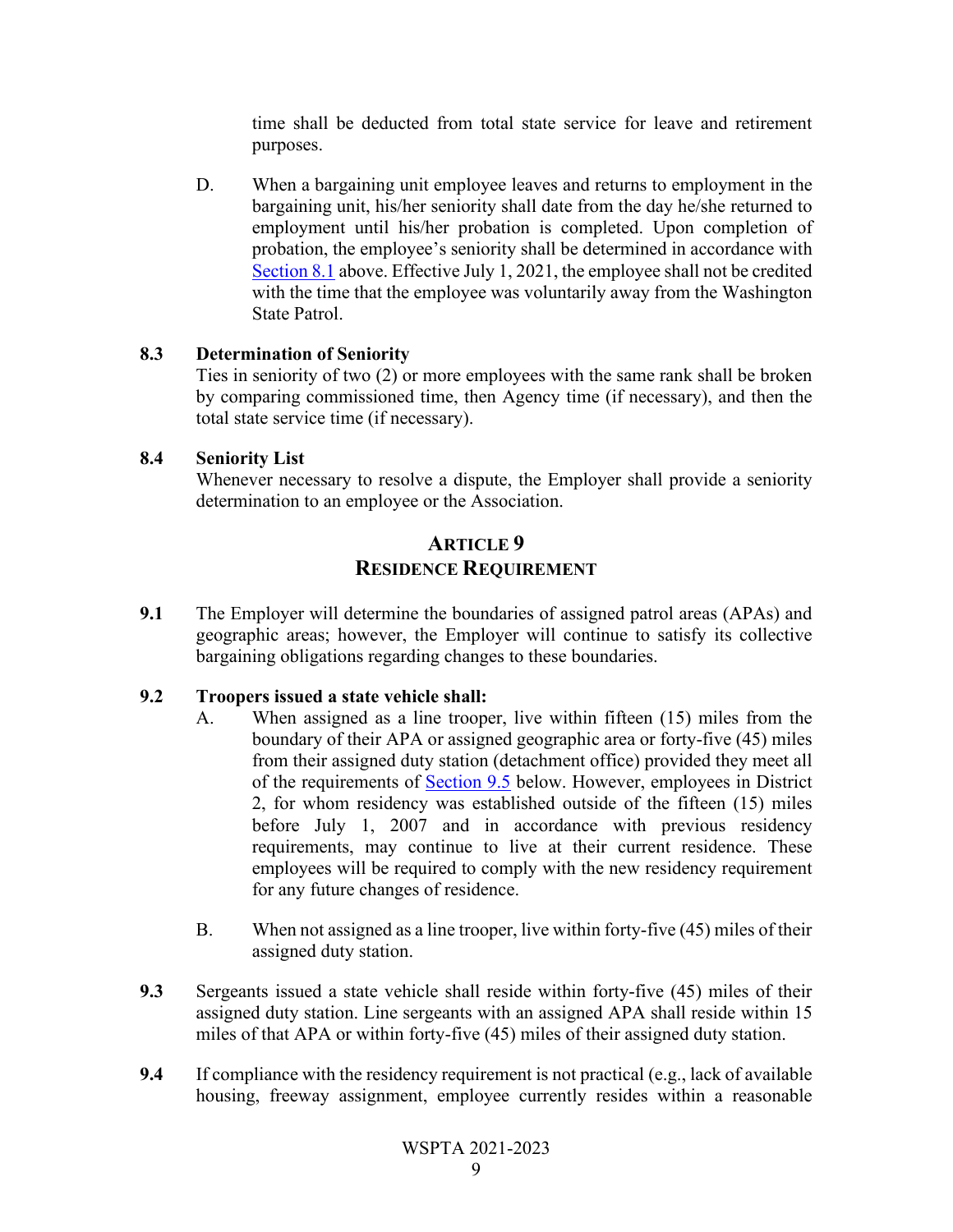commute distance), the Chief or designee may grant an exception on an individual basis.

#### <span id="page-17-0"></span>**9.5 Commute**

Line employees shall be required to be in their APA or geographic area at the start and end of their work shift and shall advise Radio when they enter and leave their APA. Employees shall sign in service and travel to and from their APA on off-duty status, but shall be obliged to take appropriate action in the event of a disabled vehicle, an accident, or a criminal traffic violation observed while commuting. When such appropriate action is taken:

- A. The employee shall go on on-duty status while commuting;
- B. The employee shall be in overtime status for the period of time preceding his/her normal scheduled shift;
- C. The employee shall not be on call-out status; and
- D. The employee's normal shift will end at the regularly-scheduled time for that shift.

In such event, the employee shall immediately request assistance from on-duty personnel, and the on-duty status of the employee shall cease as soon as assistance arrives that relieves the employee of the need to take appropriate action. Employees shall not abuse the "take appropriate action" provisions of this Section in an attempt to earn overtime, and employees who so abuse this Section shall be subject to discipline.

**9.6** Overtime for court, callout, etc., for employees residing more than fifteen (15) miles from their areas of assignment shall commence and terminate when they reach the fifteen (15) mile boundary of their assigned area.

## <span id="page-17-1"></span>**9.7 Measuring Distance for Residency Compliance**

For troopers wanting to live outside the boundary of their geographic assignment and for sergeants, the following shall apply:

- A. Google Maps website (currently maps.google.com)(fastest route) will be the official measurement of the distance from the boundary of the APA or assigned geographic area, or from the division, district or detachment office or the duty station, to the employee's residence. If Google Maps does not recognize a street name or address, the employee will be responsible for finding the nearest address that Google Maps does recognize and then driving the remaining distance with the supervisor to determine whether the residence is within the mileage limitations.
- B. If an employee claims that there is a shorter route over improved public roads not shown by Google Maps, the distance shall be verified by the district/division commander or his/her designee.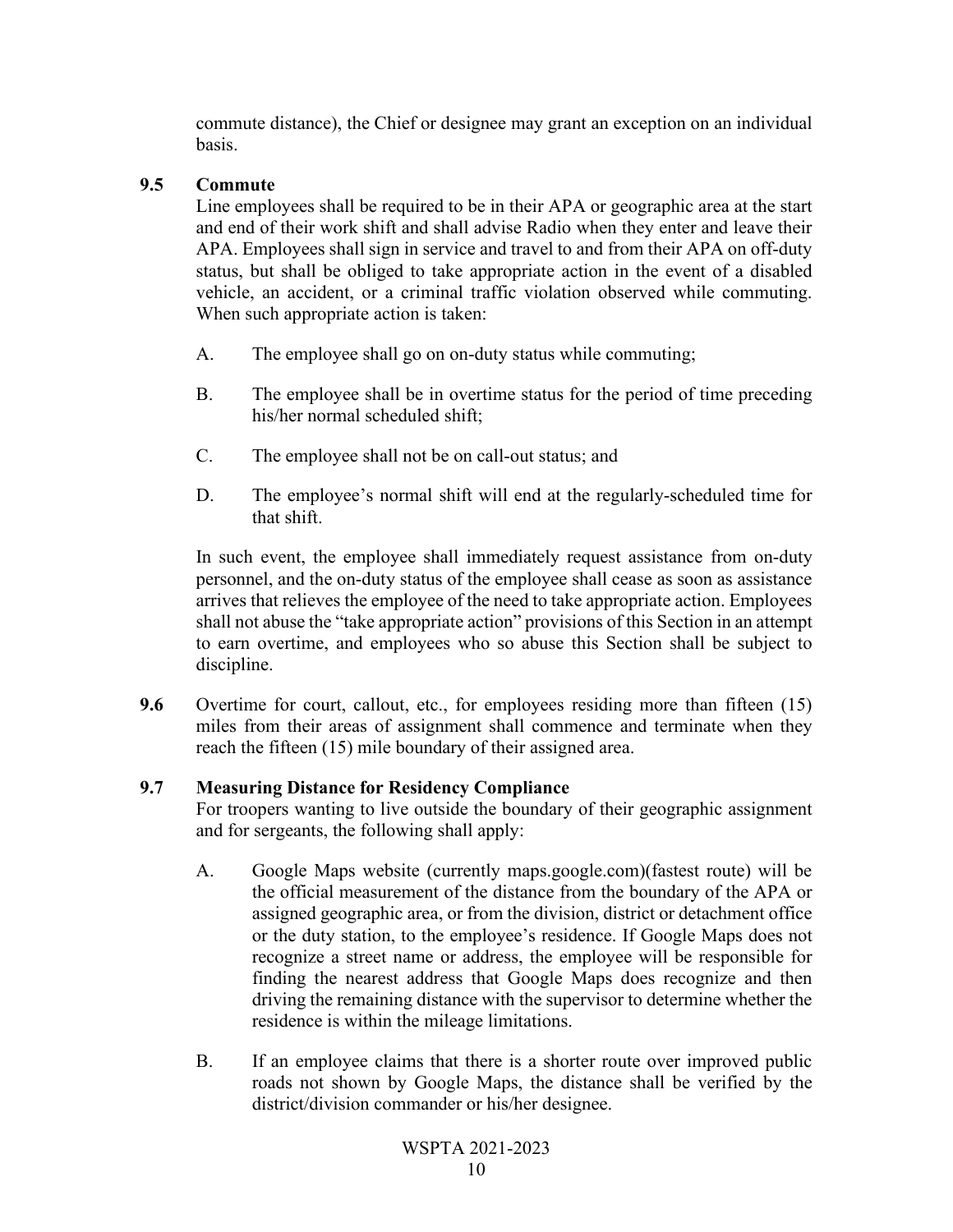- C. The mileage determination on Google Maps will not contain water (ferry) miles, airline, straight line or any other method of mileage measurement other than all season, paved, maintained streets recognized by Google Maps that are generally open, passable, and available to be used by employees to travel to and from their APA at the beginning and end of each shift twelve (12) months each year. In the case of a new street, the employee must get a determination from his/her supervisor as to whether the street meets the definition of an all season, maintained, paved street, road, highway, etc.
- D. Any trooper who wants to live outside his/her geographic assignment or any sergeant will be required to send an Interoffice Communication (IOC) through the chain of command, which must be approved by the bureau chief/director before moving. The IOC will provide notice of the intent to move to a residence that complies with the terms of this Article, accompanied by a copy of the Google Maps map showing compliance.
- E. The Association will not support requests for a waiver of the mileage limitations outlined in this Article by its bargaining unit members other than requests that meet the WSP Hardship Regulation.
- **9.8** The Employer may transfer employees living outside their area of assignment to the area in which they reside, provided that these transfers shall not supersede the transfer list. This provision shall not apply to employees who were transferred by the Employer to an assignment outside the area in which they resided.
- **9.9** The issue of the residency of outpost and remote area troopers shall be handled on a case-by-case basis by each district commander.
- **9.10** Employees shall have one hundred twenty (120) calendar days from the date of transfer, appointment, or promotion to comply with these guidelines.
- **9.11** Employees shall not be required to move in order to comply with this Article as a result of their assignment in effect at the time of the signing of this Agreement. Compliance shall be required in all future assignments.
- **9.12** Any employee contemplating a move where the potential exists of incompatibility with the present assignment shall obtain permission from the Chief or designee.

## <span id="page-18-0"></span>**9.13 Homeland Security Division (HSD) Residency**

A. Troopers assigned to the HSD shall be assigned a terminal as their assigned duty station. The assigned terminal will be the terminal within the employee's assigned region that is closest to the employee's residence. Terminals within each region are:

Region 1: Bremerton, Bainbridge Island, and Kingston.

Region 2: Fauntleroy and Colman.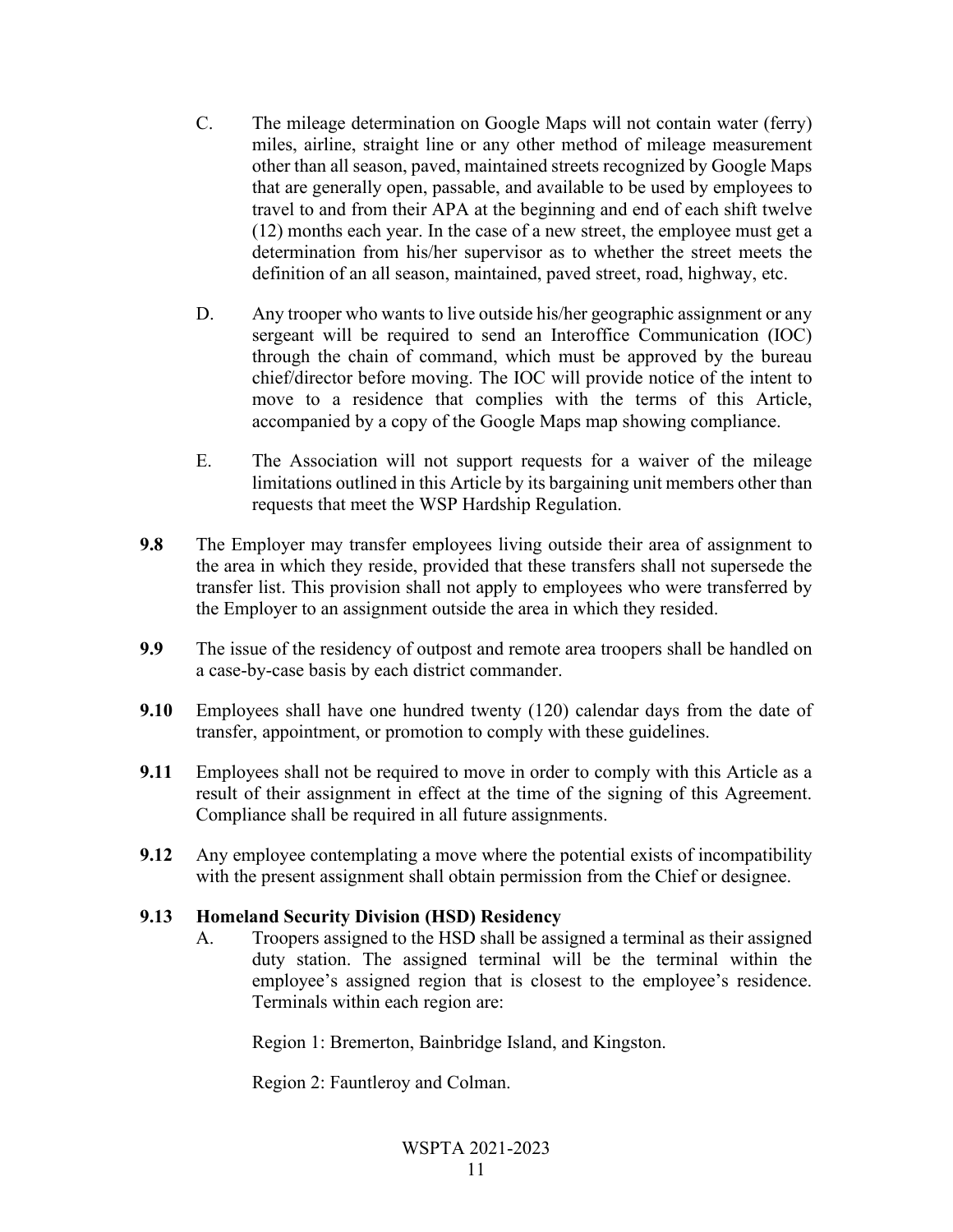Region 3: Edmonds, Mukilteo, and Anacortes.

- B. HSD troopers must live within forty-five (45) miles of one (1) of the terminals within their assigned region, and HSD sergeants must live within forty-five (45) miles of their assigned office. However, employees for whom residency was established outside of the forty-five (45) miles before July 1, 2007 and in accordance with former District Vessel and Terminal Security (VATS) residency requirements, may continue to live at their current residence. These employees will be required to comply with the new residency requirement for any future changes of residence.
- C. Commute:
	- 1. Employees assigned to HSD (for Vessel and Terminal Security) prior to July 1, 2007 shall be allowed to be on on-duty status for the commute from their home to their assigned terminal.
	- 2. Employees assigned to HSD on or after July 1, 2007 shall sign in service and travel to and from their assigned terminal on off-duty status. Employees shall be at their assigned terminal at the start of their work shift and shall advise Radio when they enter their assigned terminal. For employees who are temporarily assigned to a terminal other than their regularly assigned terminal and travel directly to the temporary terminal from their residence, any travel time in addition to their normal off-duty commuting time shall be considered on-duty. Employees who are commuting (signed in service but on off-duty status) shall be obliged to take appropriate action in the event of a disabled vehicle, an accident, or a criminal traffic violation observed while commuting. When such appropriate action is taken:
		- a. The employee shall be in overtime status for the period of time they are responding, prior to or following his/her normal scheduled shift;
		- b. The employee shall not be on call-out status; and
		- c. The employee's normal shift will start and end at the regularly-scheduled time for that shift.

In such event, the employee shall immediately request assistance from onduty personnel, and the on-duty status of the employee shall cease as soon as assistance arrives that relieves the employee of the need to take appropriate action. Employees shall not abuse the "take appropriate action" provisions of this Subsection in an attempt to earn overtime, and employees who so abuse this Subsection shall be subject to discipline.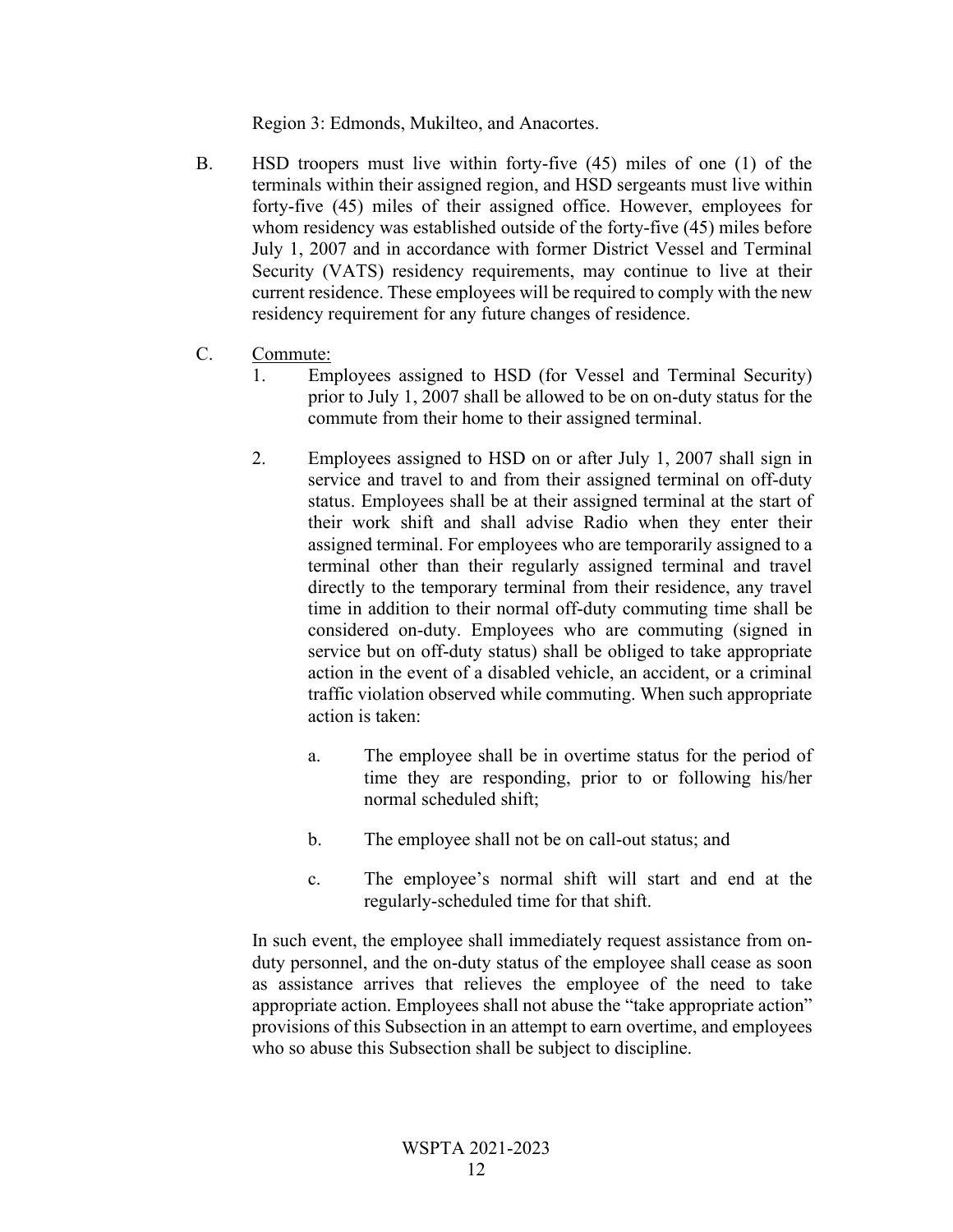# **ARTICLE 10 PROMOTIONAL PROCESS**

- <span id="page-20-0"></span>**10.1** The promotional process shall be in accordance with [RCW 43.43](http://apps.leg.wa.gov/RCW/default.aspx?cite=43.43) and the Washington State Patrol Regulation Manual, except as specifically provided below.
- **10.2** In preparing an eligible list for promotion to the rank of sergeant, the Employer shall consider the results of an assessment center, the results of a written examination, an employee's two (2) most recent Job Performance Appraisals (JPAs), education, and seniority. The weight given to these components of a promotion examination shall be one hundred percent (100%) of a promotional examination, weighted as follows:
	- Assessment center, sixty-five percent (65%)
	- Written examination, fifteen percent (15%)
	- Job Performance Appraisals (JPAs), twelve percent (12%)
	- Education, five percent  $(5%)$
	- Seniority, three percent  $(3%)$
- **10.3** When the Employer is filling a vacancy in a sergeant position, the Employer shall request a pool of five (5) candidates for consideration. This pool shall be composed of those individuals who are at the top of the then-current eligible list for such position. In the event there are multiple vacancies, the candidate pool that will be considered for promotion to such vacancies shall be increased on a one (1) to one (1) basis (i.e., if there are two (2) vacancies, the top six (6) candidates shall be considered).
- **10.4** The Chief shall have discretion to select the candidate of his/her choosing from the pool of certified candidates. The Chief shall undertake an impartial review of each candidate in the pool and base his/her decision on such review.
- **10.5** Upon request, candidates for promotion to sergeant shall be entitled to review a copy of the notes of assessment center evaluators applicable to the employee's own promotional examination. The names of the evaluators shall be redacted and not disclosed to the candidate.

#### <span id="page-20-1"></span>**10.6 Line Positions**

A. In those instances where a candidate in the pool is passed over (a candidate lower on the eligible list is selected to fill a vacancy) for a line position, the passed-over candidate will be afforded an opportunity to meet with the Chief (no designee) within a reasonable amount of time after being notified that he/she has been passed over. During the meeting with the Chief, the candidate will be informed of the reason for the decision to pass him/her over and any perceived deficiencies in the candidate's acceptability for promotion. The candidate will be allowed to take notes but there will not be any written documentation prepared in regard to this aspect of the meeting. Any concerns or performance problems raised in the feedback meeting and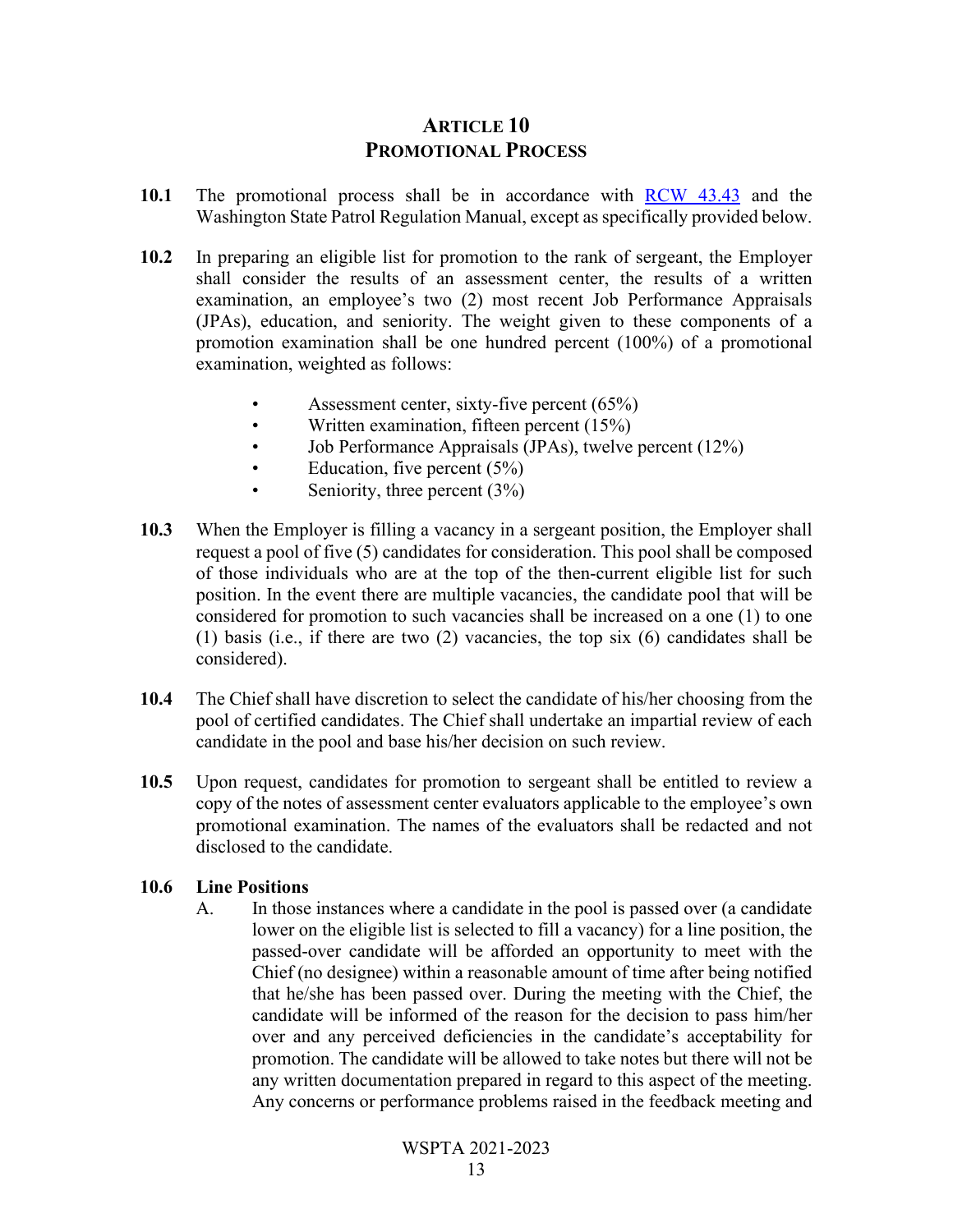serving as a basis for denying a candidate a promotion must have previously been brought to the candidate's attention and the candidate must have previously been given a chance to correct them.

B. In the event the passed-over candidate declines the opportunity to meet with the Chief, the Chief may, upon notice to the candidate and the Association, exempt the candidate from consideration for promotion and the candidate will be removed from the eligible list. Such a candidate may be returned to the eligible list upon successful completion of an action plan for future promotion in accordance with **Section 10.8** below.

#### <span id="page-21-0"></span>**10.7 Non-line Positions**

- A. In those instances where a candidate in the pool is passed over (a candidate lower on the eligible list is selected to fill a vacancy) for a non-line position where there is no performance issue involved, the passed-over candidate will be offered an opportunity to meet with the decision maker and be informed of the reason for the decision to pass him/her over.
- B. In those instances where a candidate in the pool is passed over (a candidate lower on the eligible list is selected to fill a vacancy) for a non-line position where there is a performance issue involved, the passed-over candidate will be afforded an opportunity to meet with the Chief (no designee) within a reasonable amount of time after being notified that he/she has been passed over. This meeting will be held in accordance with [Subsection 10.6 A,](#page-20-1) above. In the event the passed-over candidate declines the opportunity to meet with the Chief, the Chief may, upon notice to the candidate and the Association, exempt the candidate from consideration for promotion and the candidate will be removed from the eligible list. Such a candidate may be returned to the eligible list upon successful completion of an action plan for future promotion in accordance with [Section 10.8](#page-21-1) below.

## <span id="page-21-1"></span>**10.8 Action Plans for Future Promotions**

- A. Unless requested otherwise by a passed-over candidate with identified performance deficiencies, the Chief and the candidate's captain, in consultation with the candidate, will prepare an action plan setting forth proposed steps that the candidate can take to address the concerns set forth in the feedback meeting. The design and contents of the final action plan shall be at the Chief's discretion and both the candidate and the Chief shall sign the plan. A passed-over candidate may not grieve the design and contents of the final action plan.
- B. The plan shall be composed of objective elements and be possible to complete with reasonable effort within one hundred eighty (180) calendar days. The candidate's captain shall meet with the candidate at least every thirty (30) calendar days to review the candidate's progress. If the action plan has been successfully completed, the candidate shall be so notified.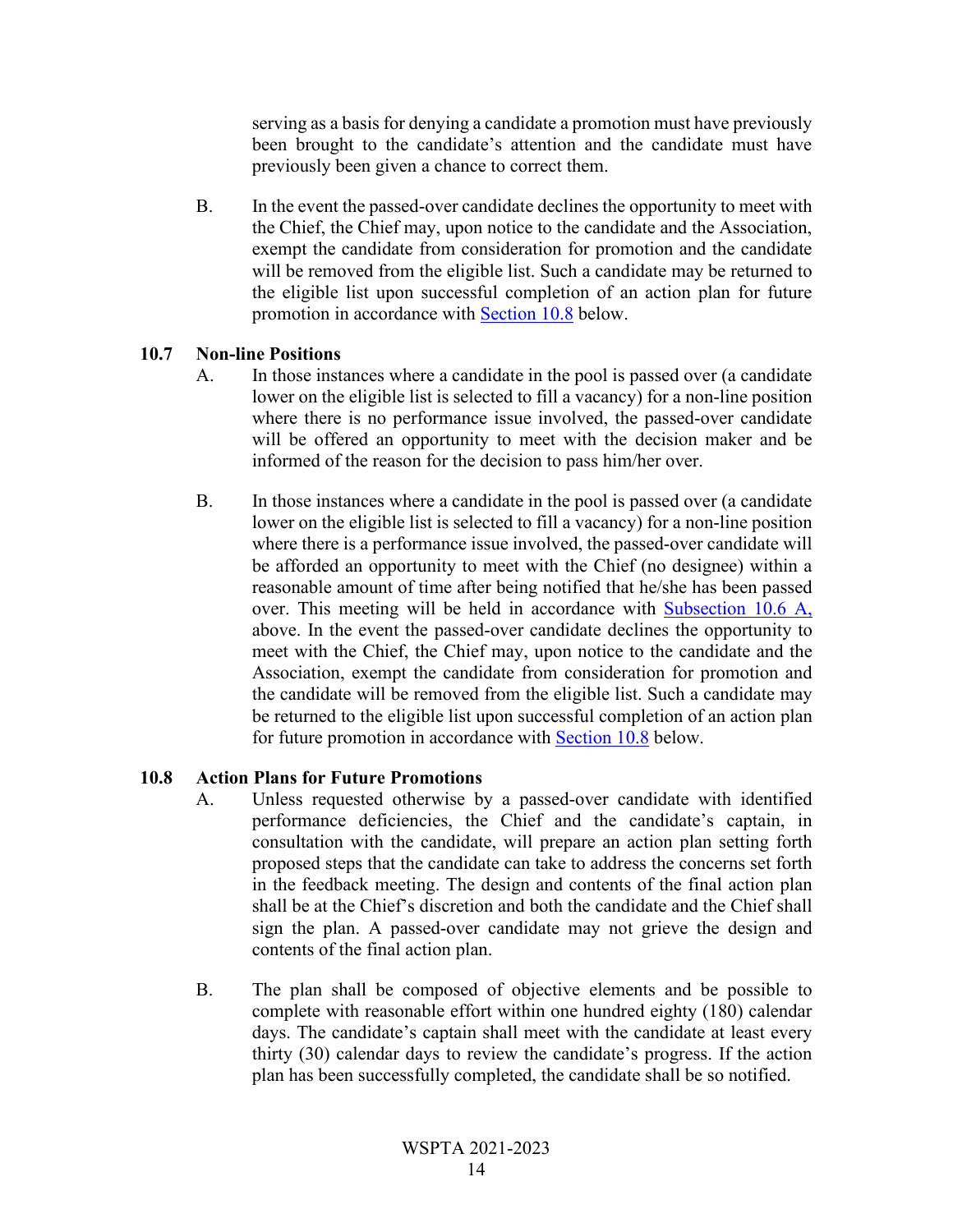- C. If, after a total of one hundred eighty (180) calendar days, the Chief decides the candidate has not successfully completed the action plan, the Chief may, upon notice to the candidate and the Association, exempt the candidate from consideration for promotion and remove the candidate from the eligible list. The candidate may appeal this decision using the grievance procedure of this Agreement.
- D. If a passed-over candidate who has been advised of perceived deficiencies chooses not to participate in the action plan process or fails to sign the action plan, the Chief may, upon notice to the candidate and the Association, exempt the candidate from consideration for promotion and the candidate will be removed from the eligible list.
- **10.9** In no event shall a candidate on an eligible sergeant list be passed over more than three (3) times.

# <span id="page-22-0"></span>**10.10 Candidates under Investigation**

A. The Chief has the discretion not to promote a candidate who is under investigation for committing an act or acts of misconduct that, if proven, could result in a suspension of twenty (20) days or more.

Such a candidate shall be notified on an Interoffice Communication (IOC) from the Chief that he/she is exercising his/her discretion not to promote the candidate.

- B. If said act or acts of misconduct is/are the sole basis for not promoting the candidate, the action plan procedure set forth in [Section 10.8](#page-21-1) above shall not apply to the candidate, nor shall the decision to pass over the candidate be subject to challenge until findings are entered in the investigation.
- C. The candidate will remain on the eligible list during the investigation. If, upon completion of the disciplinary investigation, the charges are not proven or are determined to be unfounded, or if the candidate is exonerated, the candidate will be considered for the next promotion. If the candidate is promoted, he/she will receive retroactive seniority and back pay to the date of the filling of the first position for which the candidate was passed over. The expiration of an eligible list shall not affect any obligation to consider a candidate for the next promotion under the provisions of this Subsection.
- D. If said act or acts of misconduct is/are not the sole basis for not promoting the candidate, the action plan procedure set forth in [Section 10.8](#page-21-1) above shall apply to the candidate, but the Chief is not obligated to promote the candidate after successful completion of the action plan until after findings are entered in the investigation.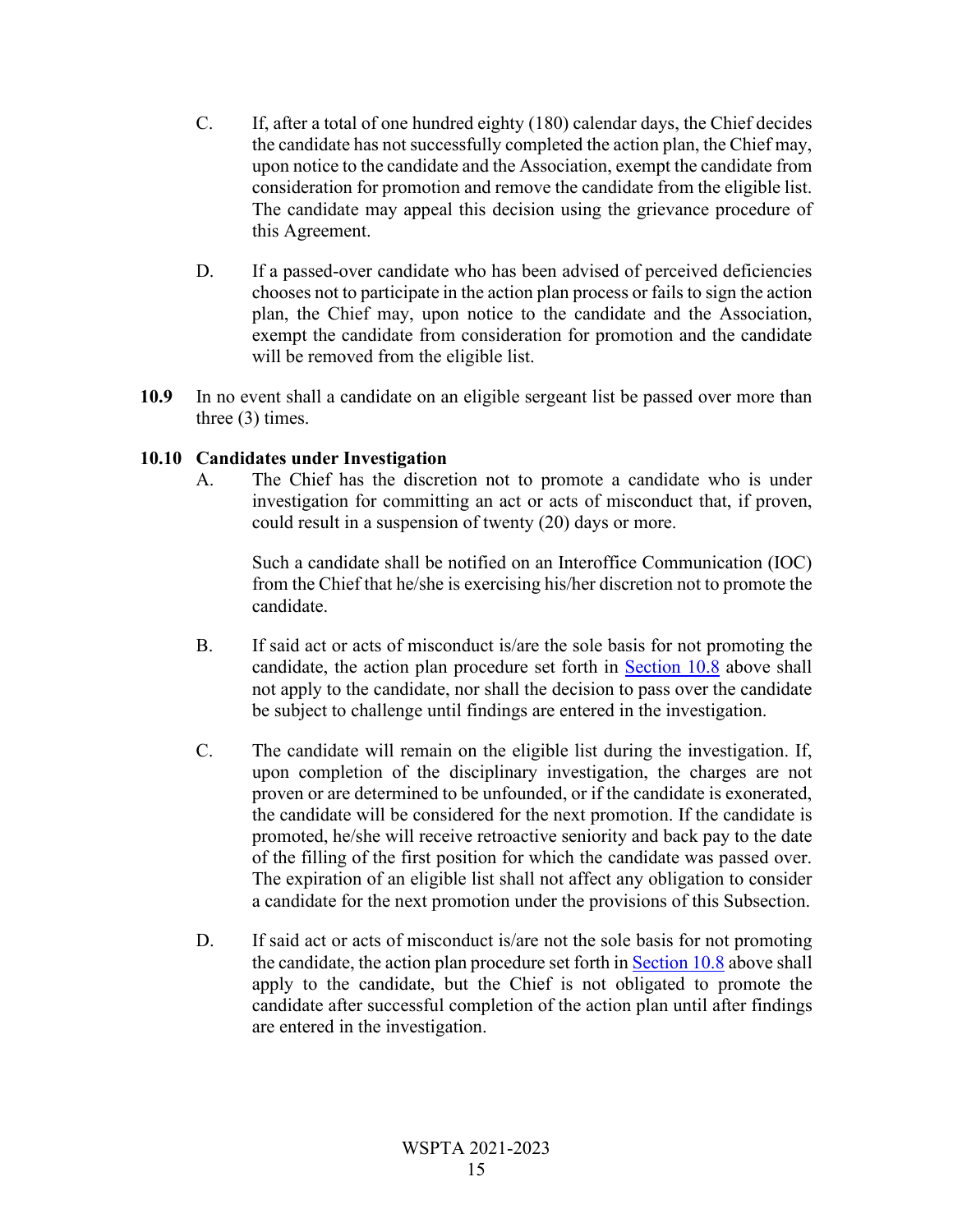## <span id="page-23-0"></span>**10.11 Candidates Who Have Been Suspended**

The Chief has the discretion not to promote a candidate who has been the subject of a recent disciplinary investigation that has resulted in a disposition of proven and a suspension of twenty (20) days or more.

- A. If the disciplinary action resulting from the recent disciplinary investigation is finalized (there is no active grievance or pending Trial Board or Disciplinary Review Board (DRB) proceeding), the Chief may, upon notice to the candidate and the Association, exempt the candidate from consideration for promotion and the candidate will be removed from the eligible list.
- B. If the disciplinary action resulting from the recent disciplinary investigation is not finalized (there is an active grievance or pending Trial Board or DRB proceeding), the candidate will remain on the eligible list during the appeal.
	- 1. If the candidate/Association is not successful with the appeal/grievance, the Chief, at his/her reasonable discretion, may exempt the candidate from consideration for promotion and the candidate will be removed from the eligible list.
	- 2. If the candidate/Association is successful with the appeal/grievance and the Trial Board or DRB concludes that the Employer did not carry its burden of proving that the candidate was guilty of wrongdoing, the candidate will receive the next promotion and if promoted, will receive retroactive seniority and back pay to the date of the filling of the first position the candidate was passed over for.
	- 3. If the candidate/Association is successful with the appeal/grievance and the Trial Board or DRB reduces the penalty to something less than a suspension of twenty (20) days, the candidate will receive the next promotion but the candidate will not receive retroactive seniority and back pay if promoted.

The expiration of an eligible list shall not affect any obligation to consider a candidate for the next promotion under the provisions of [Section 10.11.](#page-23-0)

- **10.12** Challenges to the promotional process shall be subject to the grievance procedure in accordance with the following:
	- A. Decisions made by the Chief regarding promotions may only be set aside by an arbitrator or Trial Board or DRB upon a finding that the Chief's decision was arbitrary or in bad faith.
	- B. The Association and/or candidate shall bear the burden of proving that the Chief's decision was arbitrary or in bad faith.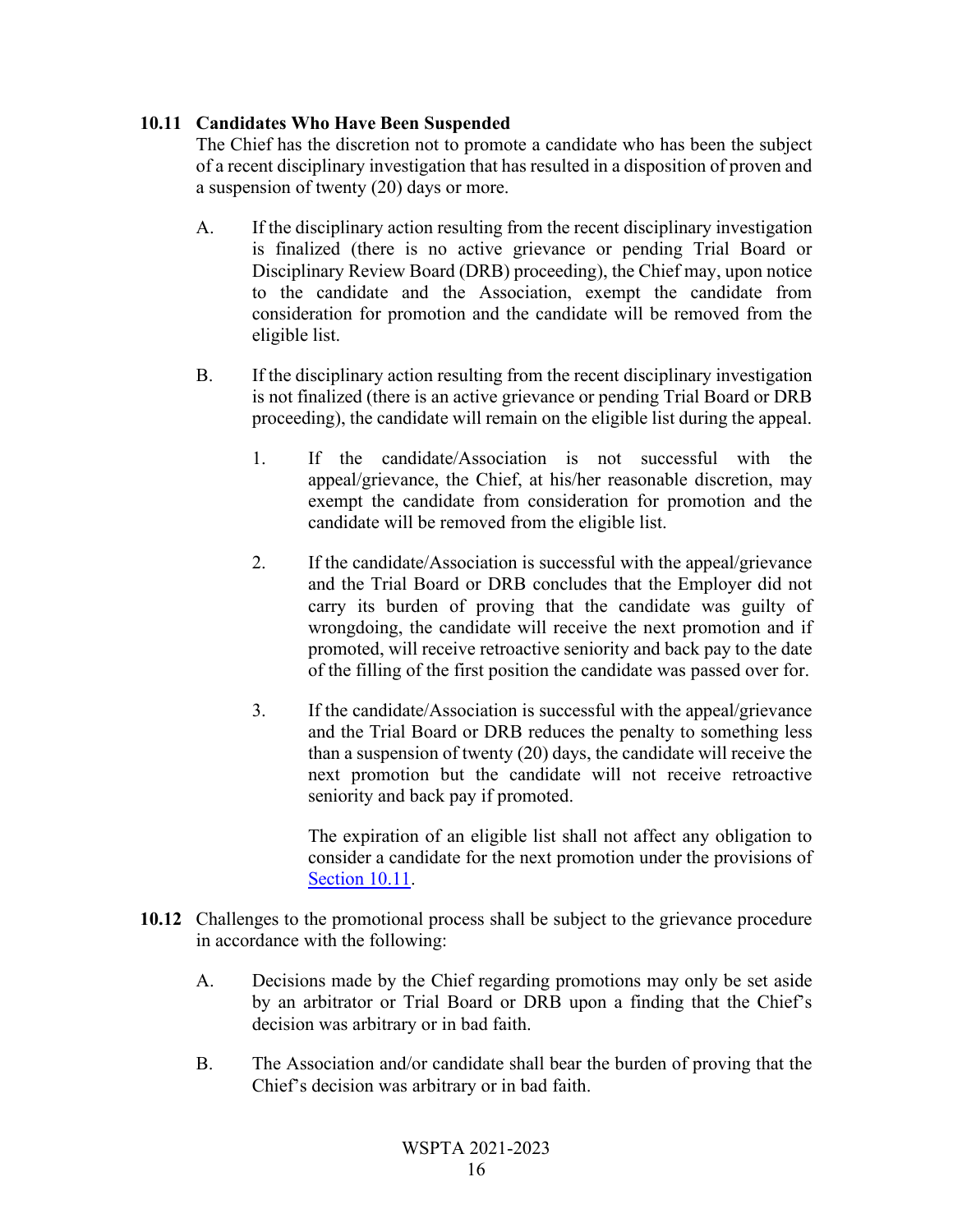- C. The remedy for a violation of this Article in any forum, including an allegation of abuse of the Chief's discretion, shall not include the rescinding of a promotion that has already been made, but may include an award of back pay and back seniority, and may require the Employer to promote the aggrieved candidate to the next available position.
- D. Grievances filed pursuant to this Article shall be filed at Step 2 of the grievance procedure.
- E. The expiration of an eligible list shall not constitute a bar to the granting of a remedy.

# **ARTICLE 11 TRANSFER**

# <span id="page-24-1"></span><span id="page-24-0"></span>**11.1 Employee Transfers**

The transfer and/or reassignment of any employee shall be reviewed by the bureau chief/director(s) involved, with final approval by the Chief. The employee and the district/section commander(s) involved shall be notified of the transfer at least thirty (30) calendar days prior to the effective date, except in exigent circumstances or if waived by mutual agreement. The required approvals and notifications shall be initiated and records maintained by the Human Resource Division (HRD). On all transfers, the employee shall comply with the Employer's residency requirements.

## <span id="page-24-2"></span>**11.2 Employee Requested Transfers**

An employee may request a transfer from one working location to another.

- A. Transfer requests shall be submitted to the HRD using the Employer's electronic system for making transfer requests. If at the time of notification and acceptance of a promotion, the employee is not able to readily access the WSP network (such as being out of town on vacation), the employee may submit transfer requests via email to the Human Resource Consultant that communicated the promotional offer. Transfer requests will be ranked by submittal date and time. Once employees accept a transfer to a specific location, their name will be removed from all transfer lists. Employees may still request another location, but the employee's name will be placed at the bottom of the existing list. When an employee does not accept a transfer when one is offered from the transfer list, the transfer will be offered to the next employee on the list. An employee who declines transfers on two (2) occasions will be removed from the list and may reapply.
- B. Employees may contact the HRD to find out their position on any transfer list or to find out how many other employees are on any transfer list.
- C. An employee on administrative reassignment due to an Office of Professional Standards (OPS) and/or criminal investigation or on a Job Performance Improvement Plan (JPIP) when eligible to transfer may be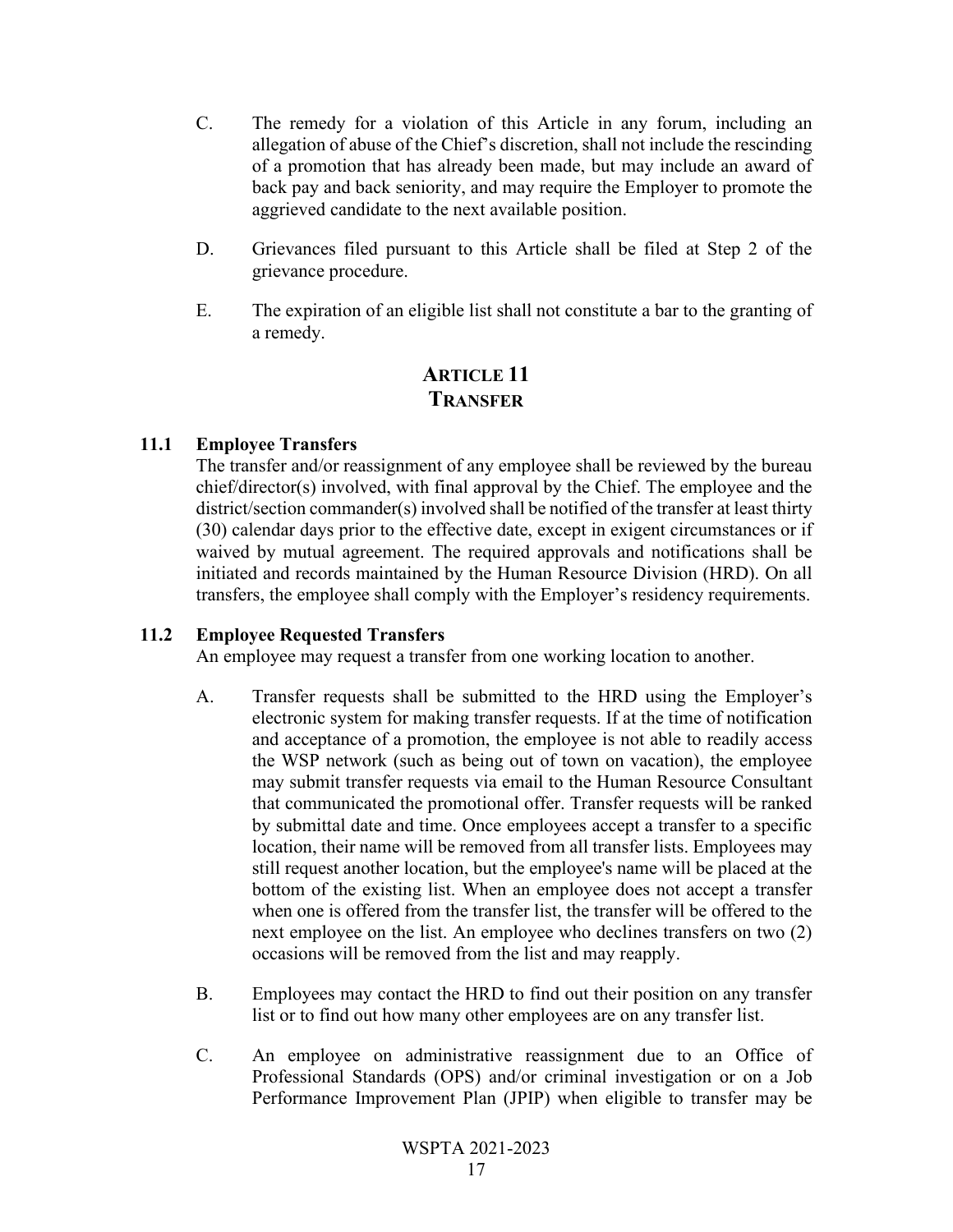passed over by the bureau chief/director. An employee who has been passed over due to a JPIP may appeal that decision through the grievance procedure of this Agreement.

D. Employees are limited to applying for a maximum of four (4) transfer locations at any one (1) time. When the Employer has approved an employee transfer, a representative of the HRD will notify the employee of the transfer at least thirty (30) calendar days prior to its effective date, either in person or by direct contact on the telephone, except under exigent circumstances or if waived by mutual agreement. Upon notice of a transfer opportunity, the employee offered a transfer will notify the HRD before two (2) p.m. on the following business day whether the offered transfer is accepted or declined. The employee may request an extension of time to respond due to exigent circumstances. If the employee fails to notify the HRD by two (2) p.m. the following business day the transfer will be considered declined.

# <span id="page-25-0"></span>**11.3 Employer Assignments/Transfers**

In the interest of the most efficient management by the Employer and the best use of its resources, the involuntary transfer of employees may at times be necessary; provided, however, that the involuntary reassignment, removal, or transfer of employees from a specialty position shall be for cause only, subject to the provisions of [Subsection 11.5 E](#page-26-1) below.

- A. Any employee who is involuntarily reassigned due to reorganization or reduction in the size of the Employer or due to other non-disciplinary reasons shall have reversion rights at the option of the employee to one (1) of the following positions:
	- 1. An assignment in a detachment where the employee will be able to comply with the residence requirements in this Agreement without moving his/her residence. An assignment under this Subsection shall supersede the transfer list; or
	- 2. An assignment in the geographic area where the employee was assigned immediately prior to his/her transfer into the position from which the employee is being transferred. An employee reassigned under this Subsection must comply with the residency requirements within one hundred twenty (120) calendar days. An assignment under this Subsection shall supersede the transfer list.
- B. No other employee shall be reassigned as a result of an employee's exercise of reversion rights in accordance with [Subsection 11.3 A.](#page-25-0)
- C. Employees who are transferred pursuant to this Section shall be entitled to receive moving cost reimbursement in accordance with Office of Financial Management guidelines.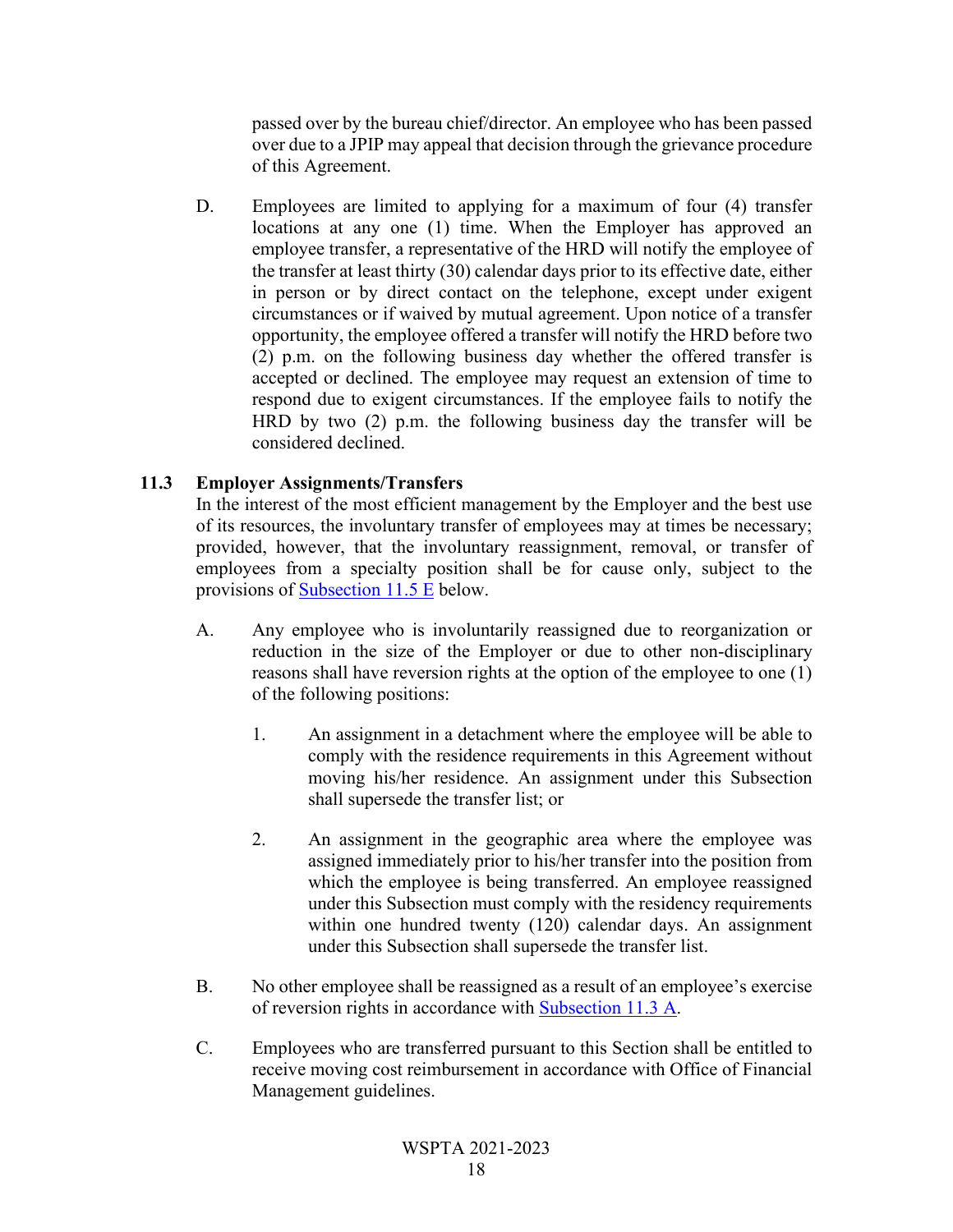D. Employees who are involuntarily transferred pursuant to this Section will not be removed from transfer lists except for cause.

## <span id="page-26-0"></span>**11.4 Voluntary Demotion**

Any employee holding the rank of RCW sergeant who decides to voluntarily demote back to the rank of RCW trooper will be treated as an involuntary transfer, except that the employee will be allowed to return to the location of his/her last line trooper assignment prior to being promoted to RCW sergeant or to a line trooper assignment that would allow him/her to meet residency in the current geographic area. The employee will not be allowed to involuntarily transfer back to a specialty assignment, nor to any other assignment outside of a line trooper assignment with the Washington State Patrol. In addition, the employee's moving expenses will not be paid for this voluntary demotion and subsequent transfer, if he/she decides to move from the current geographic area.

## <span id="page-26-1"></span>**11.5 Specialty Assignments**

A. Selection for a specialty assignment will be treated as a reassignment and will not be considered a promotion.

To assist the Chief in selecting the best-qualified candidate for the assignment, minimum qualifications may be established for specialty assignments.

- B. Selection Process
	- 1. Specialty assignment openings will be advertised in the Daily Bulletin at least five (5) business days prior to the start of the selection process. The advertisement shall include the number of openings to be filled in the specialty assignment, a brief job description, any minimum qualifications, and a description of the testing procedure to be used. An applicant pool resulting from an advertisement may be used to fill additional vacancies that occur within six (6) months for the same type of position and qualifications.
	- 2. Qualified employees, including probationary employees, can apply for any specialty assignments that are advertised statewide, unless the advertisement specifies otherwise.
	- 3. Specialty assignments may be given on a temporary basis without following the above process in exigent circumstances. Temporary assignments will not normally last more than six (6) months. At the conclusion of the temporary assignment or when the exigent circumstances no longer prevail, the assignment shall be advertised in accordance with this Article.
- C. An employee who accepts a specialty assignment will not be removed from transfer lists. However, an employee who accepts a specialty assignment that requires a minimum commitment will not be offered transfers that occur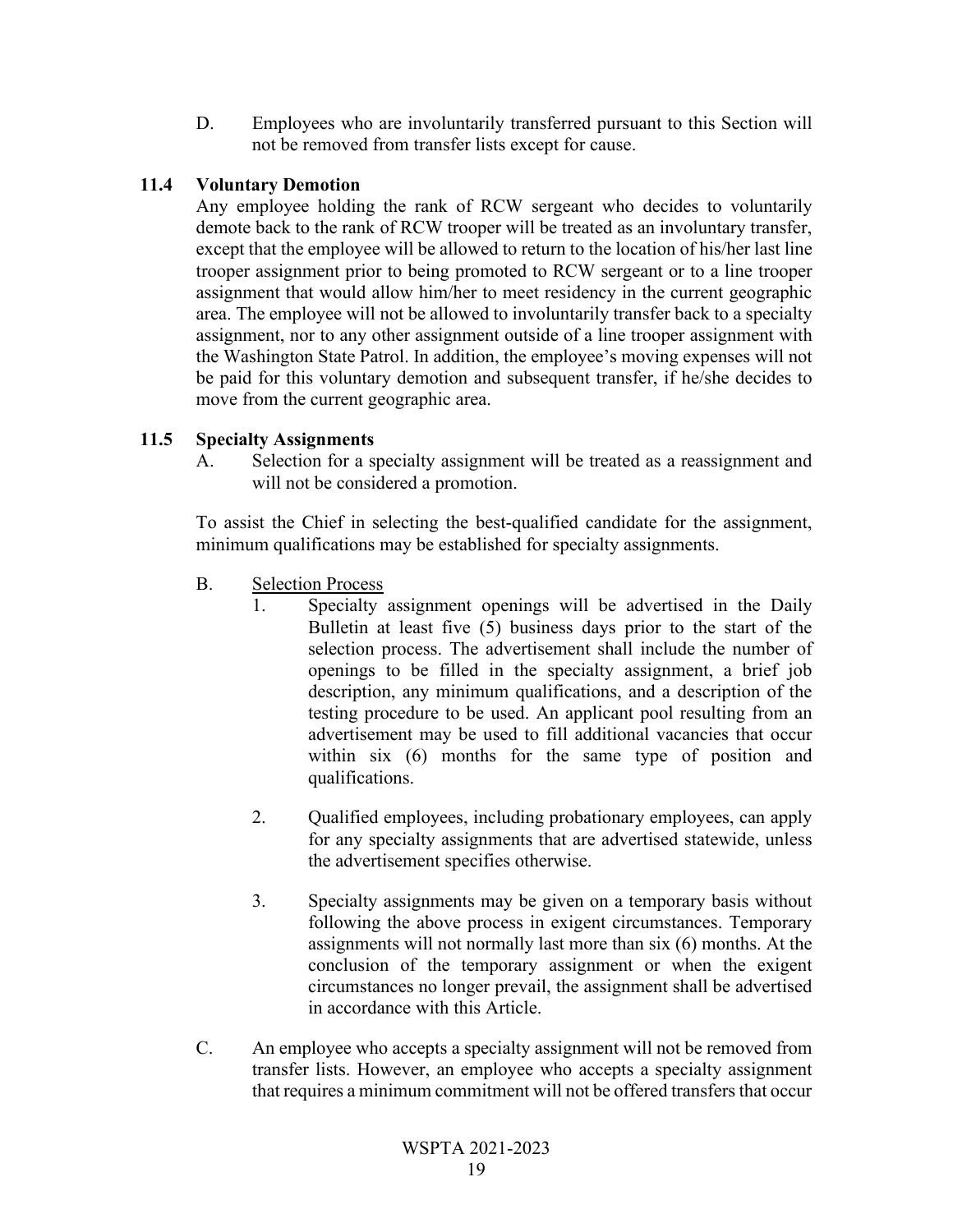before the end of that minimum commitment. If a specialty assignment requires a minimum commitment, the notice will so indicate, and the selected employee must sign an acknowledgement of the commitment before assuming the position.

- D. When a trooper assigned to a specialty position and the WSP both agree that it would be in the best interest of the trooper and the Agency to allow the trooper to transfer out of a specialty position, then the following provisions will apply:
	- 1. The trooper will only be allowed to transfer back to the district and geographic area where he/she was assigned prior to assignment to the specialty position; and
	- 2. All costs associated with any move relating to this voluntary transfer request will be borne by the employee.
- E. The involuntary reassignment, removal or transfer of an employee from a specialty position shall not be subject to the grievance-arbitration procedure pursuant to [Article 21](#page-64-0) of this Agreement, but may be appealed in accordance with the procedure set out below.
	- 1. The employee will be afforded an opportunity to meet with the decision maker within a reasonable amount of time after being notified that he/she has been involuntarily reassigned, removed, or transferred from a specialty position.

During the meeting with the decision maker, the employee will be informed of the cause (reasons) for the decision to involuntarily reassign, remove, or transfer him/her from the specialty position.

- 2. In the event the employee or the Association does not believe that there is cause for the involuntary reassignment, removal or transfer, the employee or Association may request and will be afforded an appeal to the person in the chain of command who is one (1) level higher than the person making the initial decision to involuntarily reassign, remove, or transfer the employee from the specialty position.
	- a. In the event of an appeal, the employee and the Association will be afforded an opportunity to meet with the person in the chain of command who is one (1) level higher than the person making the initial decision to involuntarily reassign, remove, or transfer the employee from the specialty position.
	- b. The meeting will occur within ten (10) calendar days after the appeal is requested, unless otherwise mutually agreed to by the Association and the Employer.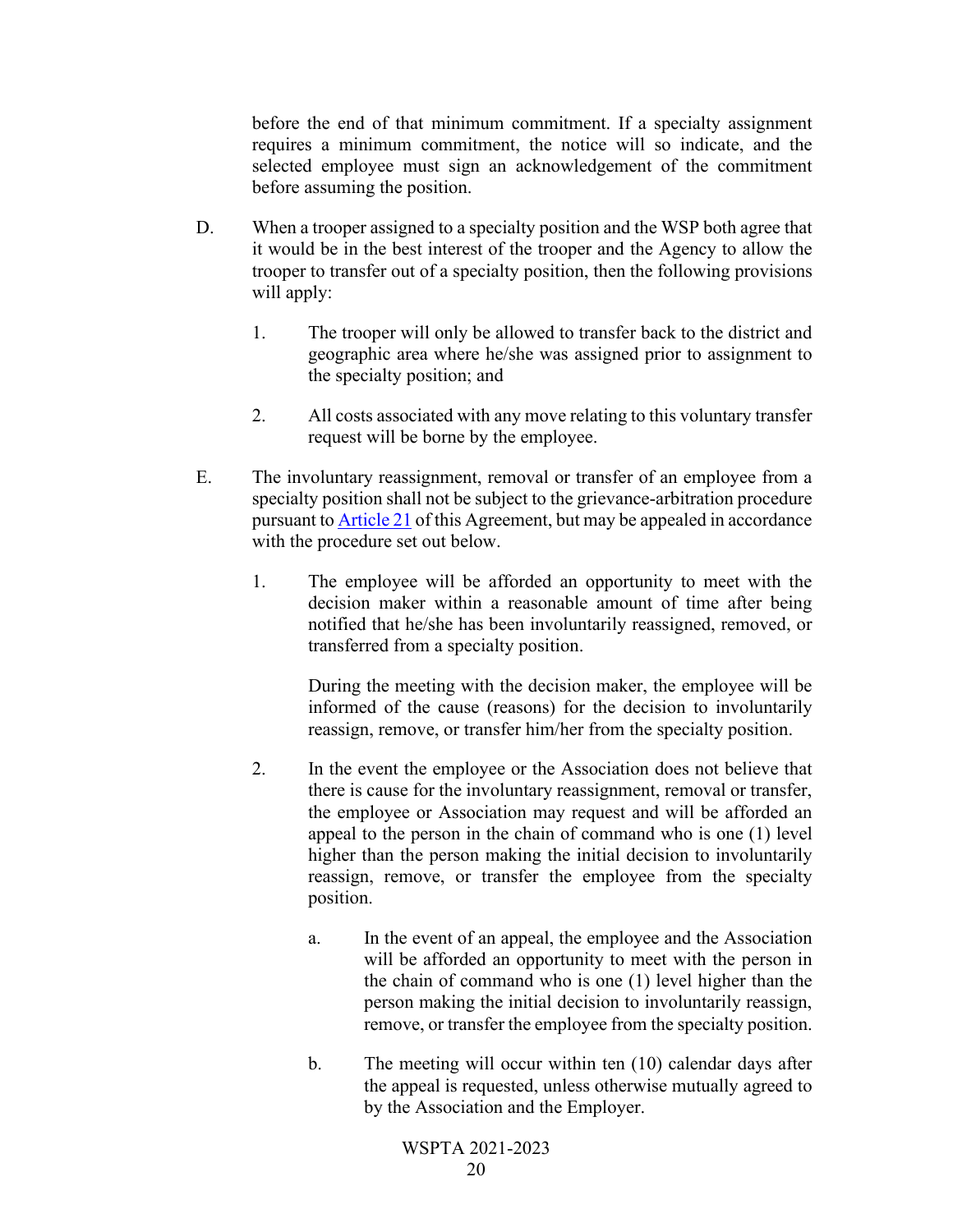- c. At the meeting, the employee and the Association will be given a full opportunity to present all of the facts and circumstances the employee and the Association feel are relevant.
- d. Within ten (10) calendar days after the conclusion of the meeting, the employee and Association shall be presented with a written decision on the appeal from the person in the chain of command who is one (1) level higher than the person making the initial decision to involuntarily reassign, remove, or transfer the employee from the specialty position.
- 3. The decision of the person in the chain of command who is one (1) level higher than the person making the initial decision to involuntarily reassign, remove, or transfer the employee from the specialty position shall be final and binding upon the employee and the Association.
- 4. The Employer will not involuntarily reassign, remove, or transfer the employee from the specialty position until the appeal procedure set forth in this [Subsection 11.5 E](#page-26-1) has been exhausted.

# <span id="page-28-0"></span>**11.6 Intra-district Transfers**

District commanders may unilaterally reassign employees from one detachment to another in the same geographic location within their district on a last-in first-out basis, but may not do so for disciplinary purposes unless there is a conflict between fellow employees or a conflict in a superior-subordinate relationship, or when an incident occurs that impairs the credibility of the employee and/or the Employer in the employee's current work site but that does not hamper the employee from performing work in another work site. Transfers from one geographic area to another within the district shall be governed by the transfer list.

## <span id="page-28-1"></span>**11.7 Probationary Employees**

Probationary employees shall be granted transfers only in the case of hardship except as set forth below:

# A. The probationary sergeant:

- Shall have the right to place his/her name on transfer lists upon or after acceptance of a promotion to the rank of sergeant, and at any time during his/her probationary period. If his/her name comes up on a transfer list, the employee will be able to accept one (1) transfer during the period between the acceptance of the promotion and the end of the probationary period.
- 2. Such transfer shall be on the same terms and conditions as any nonprobationary sergeant.
- B. The probationary trooper: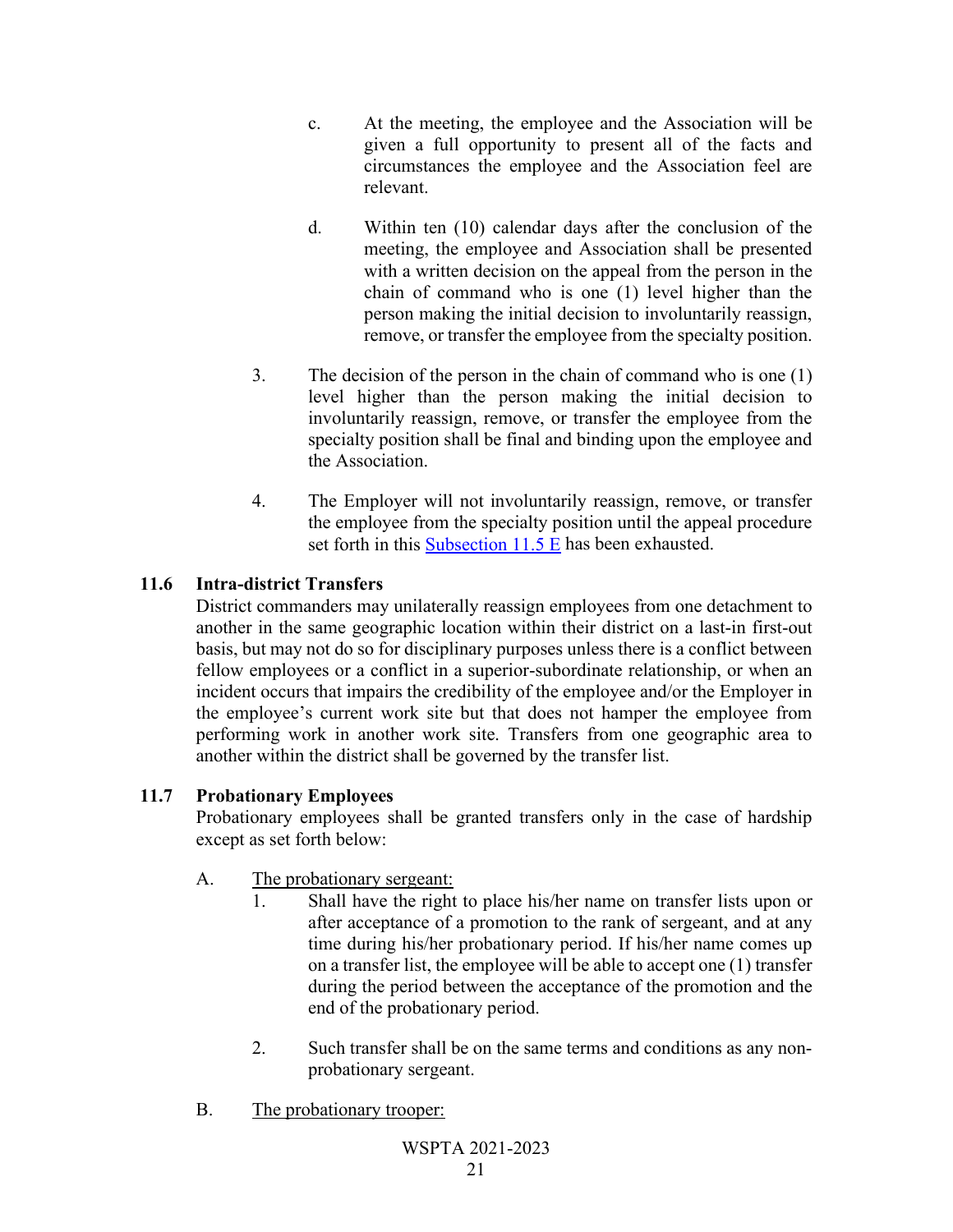- 1. Upon being commissioned, the probationary trooper will be allowed to submit and maintain up to four (4) transfer requests to the HRD.
- 2. If the probationary trooper's name comes up on the transfer list he/she will be eligible to accept one (1) transfer during his/her probationary period.
- 3. As with any transfer request, the Chief or designee maintains the right to approve/disapprove the transfer request.

# <span id="page-29-0"></span>**11.8 Hardship Transfers**

Employees who have a hardship that involves the immediate family may request a hardship transfer. Before such transfers are granted, the Employer must determine an actual hardship exists. Because the hardship transfer takes priority over the regular list, the Employer shall advise those on the regular transfer list of the reason for the hardship transfer.

A. Hardship Defined

A hardship is a medical, financial, marital, or safety-threatening situation causing specific loss or suffering to an employee or the employee's spouse, children, parents, or spouse's parents. This provision includes stepchildren and stepparents.

# B. Request Procedure

Hardship transfer requests shall be sent to the HRD following the HRD's procedures, which are posted on the WSP Intranet or are available by contacting the HRD.

# C. Care for Parents

If the request is to care for parents of the employee or spouse (including stepparents), the transfer shall be granted only if:

- 1. No other relative is available to provide care.
- 2. The parent(s) cannot be moved to the employee's current area.
- 3. The employee will reside within the geographic area of the parent(s).
- 4. The parent's physician verifies that the employee's presence will help alleviate the hardship.
- D. Verification

Each request shall be investigated at the district/section level. Upon receiving a request, the HRD may ask OPS or the district/section to provide further verification. After all investigations are completed, investigators shall submit the reports to the HRD.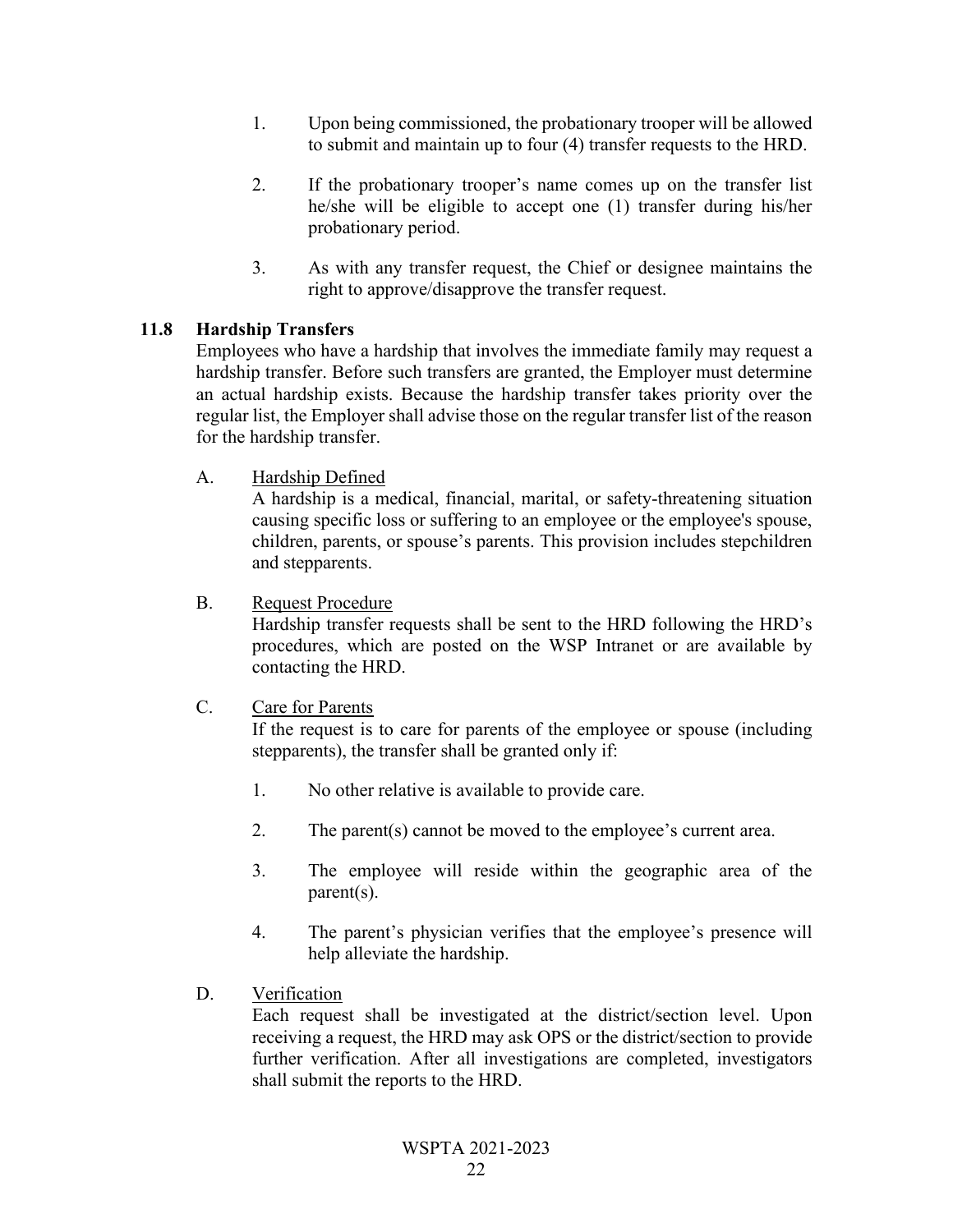#### E. Decision

The HRD shall provide a summary and recommendations to affected bureau chief/director(s). If the bureau chief/director(s) agree to the transfer, the HRD shall inform the employee and shall arrange the transfer. The emergency transfer procedure may be invoked if necessary. The HRD shall notify the employee if the request is denied.

#### F. Notification

Employees with pending transfer requests to the affected location shall be notified in writing of the hardship transfer. Such notice shall verify that the regular transfer list remains unchanged.

#### <span id="page-30-0"></span>**11.9 Moving**

The Employer shall pay moving costs for employees upon initial assignment from the Academy, upon promotion, and when the employee is transferred at the Employer's direction. The Employer may pay moving costs when advertising open positions and requesting volunteers and shall include notice of willingness to pay when advertising for the position. Moving expenses shall not be paid for routine employee-requested transfers. Employees accepting Employer-requested transfers shall have the expense of moving household items paid by the Employer, up to the maximum limit authorized by Office of Financial Management regulations.

When the Employer pays moving expenses, the Employee shall contact Budget and Fiscal Services to obtain the most recent expense regulations and procedures. Employees who are transferred shall be allowed to use accrued annual leave and/or compensatory time off in the two (2) weeks prior and/or subsequent to the moving date.

#### <span id="page-30-1"></span>**11.10 Intra-Division Transfers**

Within a non-FOB division, transfers shall be available in the following manner. Before a position is filled, the Employer will announce the availability of the position for transfer within the division. The first email announcement and consideration will be for qualified employees within the assigned work area within the division. If the position remains unfilled, the Employer will seek qualified employees from within the entire division. Employees who were not selected may meet with the appointing authority to discuss their non-selection.

#### <span id="page-30-2"></span>**11.11 Assigned Vehicles**

The Employer will continue to provide assigned take home vehicles, and agrees to bargain over any changes in its take home vehicle program.

# **ARTICLE 12 HOURS OF WORK**

#### <span id="page-30-4"></span><span id="page-30-3"></span>**12.1 Regular Hours**

Except for specific provisions of this Article to the contrary, the regular hours of work each day shall normally be consecutive. Any employee may, with the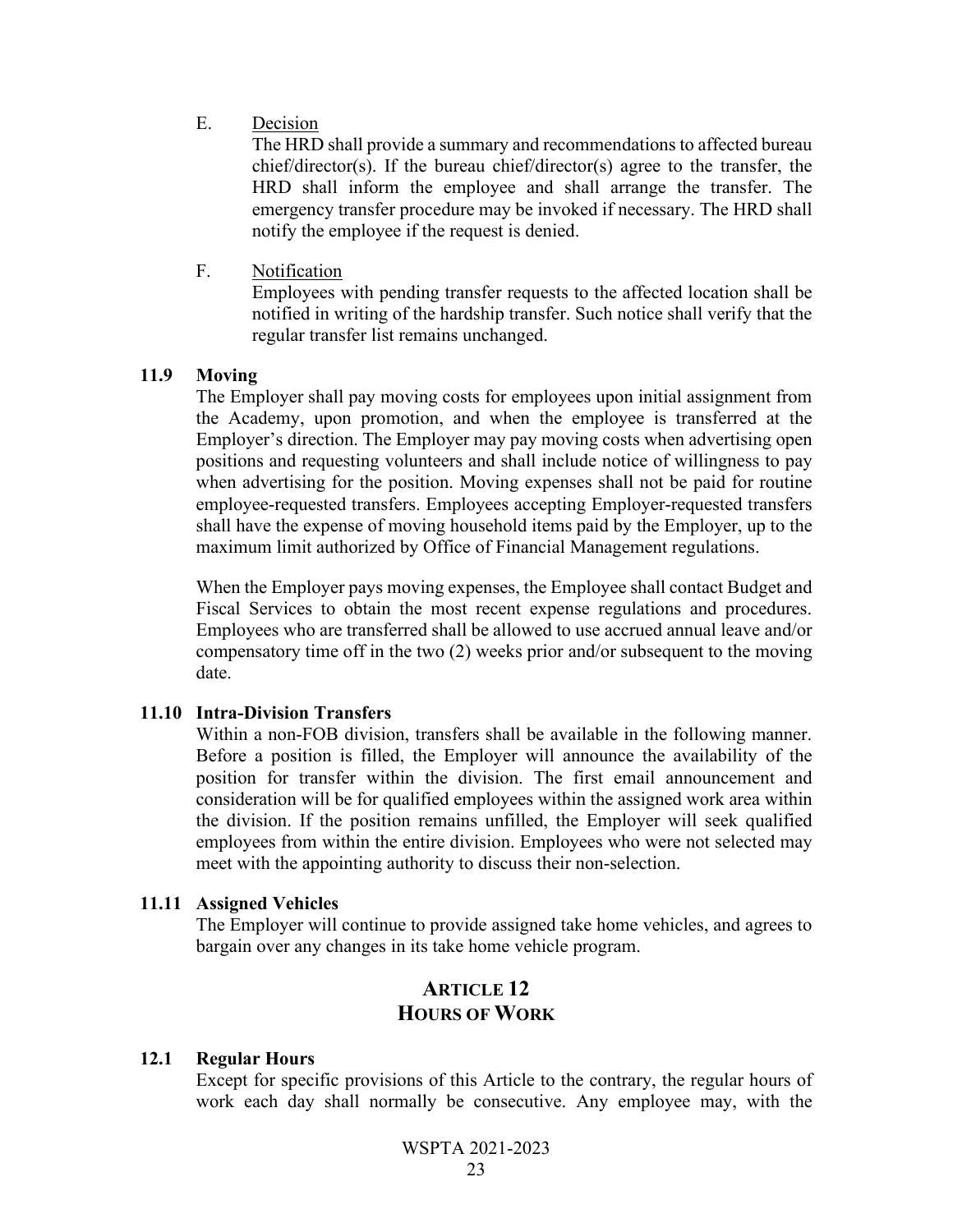Employer's approval, split his/her shift into two (2) segments. Employees shall not be discriminated against for failure to volunteer for a split shift. When an employee works a split shift, the number of hours worked must total a minimum of eight (8) hours in a twenty-four (24) hour period.

## <span id="page-31-0"></span>**12.2 Workweek**

The normal workweek, except for specific provisions of this Article to the contrary, shall consist of seven (7) days, with five (5) consecutive eight (8) hour workdays and two (2) consecutive days off, except for shift changeovers, relief shifts, and rotating days off. Other arrangements may be made by mutual agreement between the Association and the Employer.

# <span id="page-31-1"></span>**12.3 Workday**

Except for specific provisions of this Article to the contrary, the workday shall consist of an eight (8) hour period within a twenty-four (24) hour period, including meal period, rest periods, and briefing periods. In accordance with past practice, employees who have been scheduled to attend training for one (1) or more full workdays, or employees whose assignments do not require immediate response to emergency situations and who work in offices that must comply with state business office hours, may be scheduled to work a workday with an unpaid meal period. For such employees, the workday shall be a nine (9) hour day with a one (1) hour meal period, or an eight and one-half (8-1/2) hour day with a one-half (1/2) hour meal period. Length of the meal period will be based on operational needs. Other arrangements may be made by mutual agreement between the Association and Employer.

## <span id="page-31-2"></span>**12.4 Work Shift**

Except for specific provisions of this Article to the contrary, and except for shift changeovers, relief shifts, and rotating days off, each employee shall be scheduled to work eight (8) continuous hours within a twenty-four (24) hour period. Other arrangements may be made by mutual agreement between the Association and the Employer.

## <span id="page-31-3"></span>**12.5 Rest and Meal Periods**

A. Rest Periods

Subject to the reasonable operating needs of the Employer, two (2) rest periods of fifteen (15) minutes each shall be permitted for all employees during each shift, and these rest periods shall be considered on-duty time. With the approval of the Employer, the two (2) rest periods may be combined into one (1) thirty (30) minute rest period, or a fifteen (15) minute rest period may be combined with the meal period for a maximum of a fortyfive (45) minute break. Rest periods shall not occur at the beginning or end of the shift without Employer approval.

B. Meal Periods

Subject to the reasonable operating needs of the Employer, employees shall be granted a meal period during each work shift, which shall be considered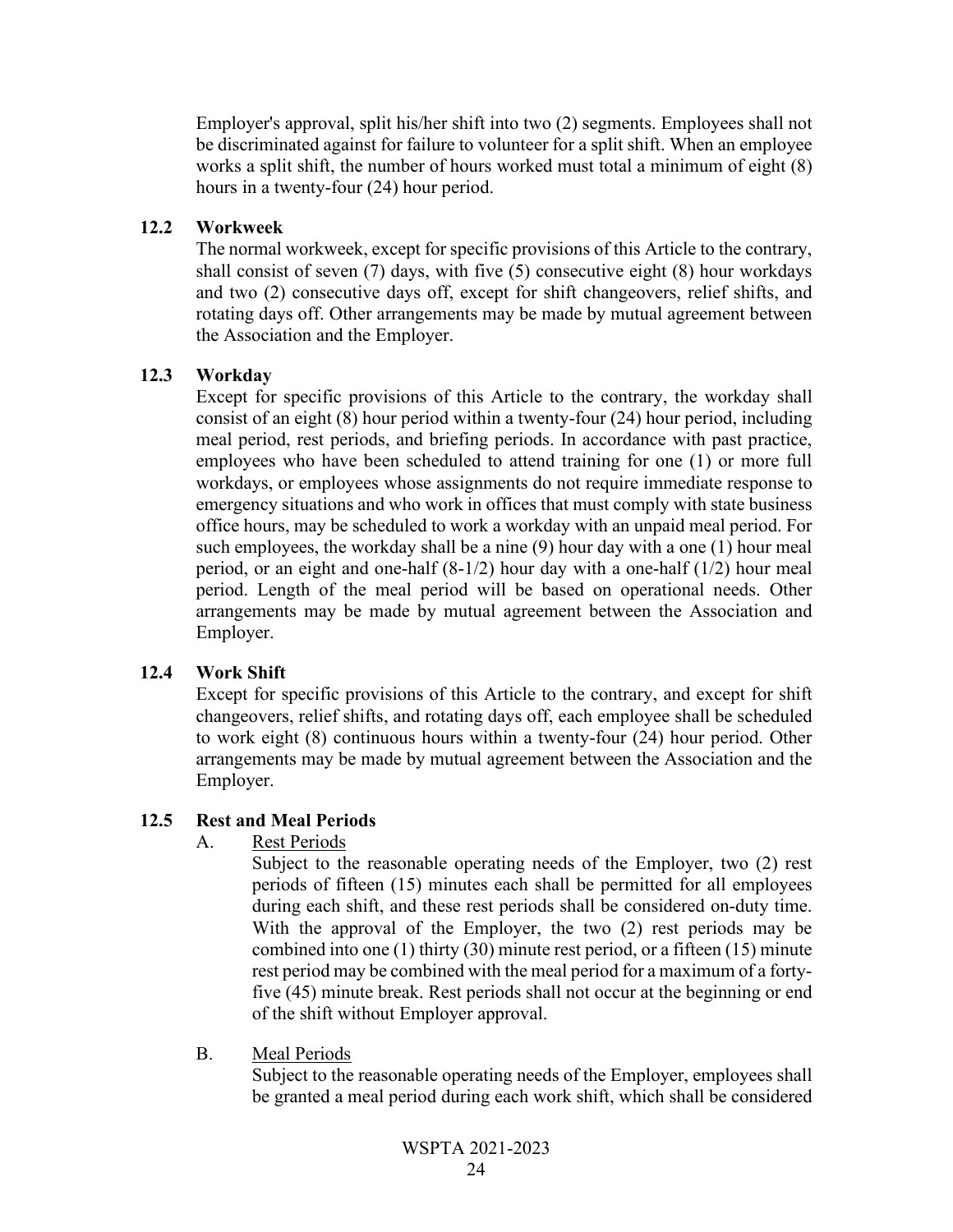on-duty time. The meal period shall be thirty (30) minutes and shall not occur at the beginning or end of a shift.

## <span id="page-32-0"></span>**12.6 Work Schedule(s)**

- A. A tentative twenty-eight (28) day work schedule shall be posted seven (7) calendar days in advance of the beginning of the twenty-eight (28) day work period. The Employer is not bound in any way by this schedule, and no liability or penalty payments accrue if this schedule changes at any time due to emergencies. An emergency shall be defined as "a spontaneous or unplanned occurrence, which could present a significant public hazard requiring additional person power." An employee may voluntarily consent to the waiver of the seven (7) day notice requirement.
- B. Schedule changes due to events with advance notice are not considered emergencies and penalty hours apply if the employee is not given seven (7) calendar days notice. Examples of non-emergencies are: monthly shift changes; court appearances; training; implied consent hearings; emphasis patrols; adjustments for beat coverage due to vacations, sick leave use, compensatory days, or holiday credits taken; and special holiday patrol coverage.

# <span id="page-32-1"></span>**12.7 Shift Trades**

Subject to supervisory approval based upon operating needs, employees may voluntarily trade shifts. The Employer will not incur any overtime liability as a result of the shift trade.

# <span id="page-32-2"></span>**12.8 Day Off Trade**

Subject to supervisory approval based upon operating needs, employees may voluntarily trade days off. The Employer will not incur any overtime liability as a result of the trade of days off.

# <span id="page-32-3"></span>**12.9 Shift Selection**

- A. District and section commanders are responsible for scheduling employees for duty. Shifts shall not be scheduled for rotation more frequently than twenty-eight (28) days, except in emergency situations as defined in this Article. Except as specified below, shift selection shall be determined by the Employer.
- B. Shifts in an assignment shall be selected by seniority provided the majority of the employees in the assignment vote for the assignment of shifts by seniority. Shift bidding shall occur once per year between October 15th and November 30th. These dates may be changed by agreement of the parties. Employees whose transfer into a location that has been accepted before a shift bid begins shall be allowed to shift bid. A vote to start or stop shift bidding shall be conducted if at least thirty percent (30%) of the bargaining unit members in the assignment request such a vote. Such a vote shall be conducted no more than once annually and must be completed 60 days prior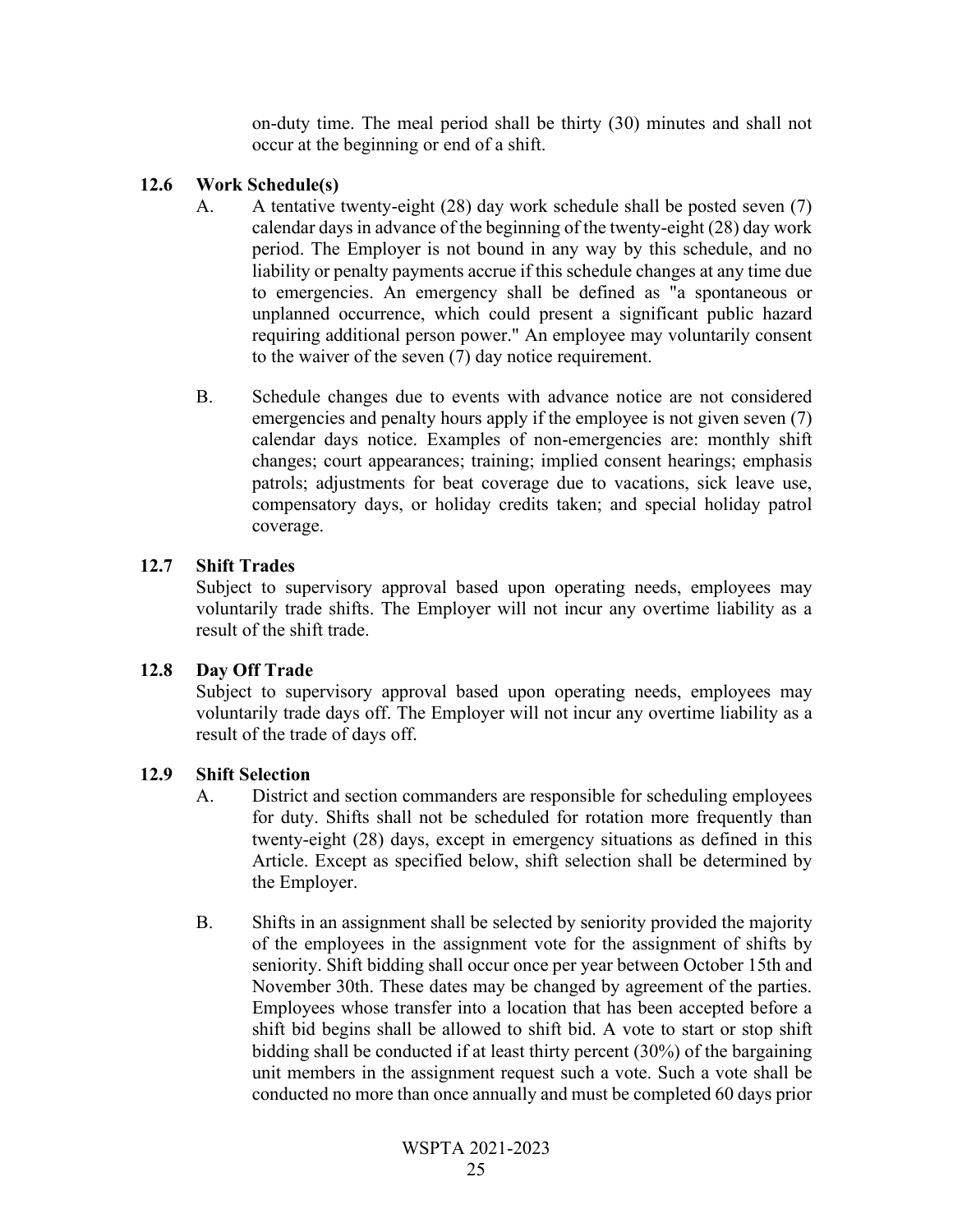to the start of the shift bidding. The vote shall be supervised by one (1) representative of the Employer and one (1) representative of the Association. The Employer shall post the results of the vote no later than two (2) weeks after the vote. An employee involuntarily transferred to an assignment shall have the right to exercise his/her seniority to select a shift no sooner than thirty (30) calendar days after the initial date of transfer; an employee voluntarily transferred to an assignment may not use his/her seniority to select a shift until the next annual shift selection. Shift assignments selected under  $Subsection 12.9 B$  shall be evidenced by an Interoffice Communication (IOC) and shall not require a Memorandum of Understanding (MOU).

C. The supervisor has the right to change both the schedule and the assigned employee at any time if an emergency arises or if overriding reasonable operating needs exist which require the change.

#### <span id="page-33-0"></span>**12.10 Assignment**

The Employer shall deploy and schedule employees as it is operationally necessary to do so.

#### <span id="page-33-1"></span>**12.11 Experimental Schedules**

Provided that a majority of the employees in a detachment agree, the detachment can elect to work a schedule other than a five (5) day/eight (8) hour workweek. The employees in the detachment shall work with the division/district/section commander when developing experimental schedules; such development shall include all factors which affect the operating needs of the Employer. The schedule may be denied by the Employer if the schedule does not meet the Employer's operating needs. At any time, the experimental schedule may be jointly reviewed by the Association and the Employer upon the request of either party. However, the Employer has the authority to discontinue any experimental schedule with thirty (30) calendar days notice based on operating needs. The guidelines for the voting for and implementation of any experimental schedule shall be the same as those contained in [Subsection 12.9 B](#page-32-3) above. For the purposes of this Subsection, a group of detachments in the same autonomous patrol area may be considered to be a single detachment. Experimental schedules selected under this Subsection shall be evidenced by an IOC and shall not require an MOU. Individual employees assigned to a specialty position within a line detachment or a remote assignment may apply for an individual experimental schedule.

## <span id="page-33-2"></span>**12.12 Overtime**

- A. Overtime is defined as time for all necessary agency activities occurring before or after a shift or on a regular day off. Employees shall get preapproval from a supervisor prior to working overtime, unless an employee is unable to contact a supervisor.
- B. Overtime compensation shall be calculated at one and one-half  $(1 \frac{1}{2})$  times the employee's regular rate. The regular rate shall include all remuneration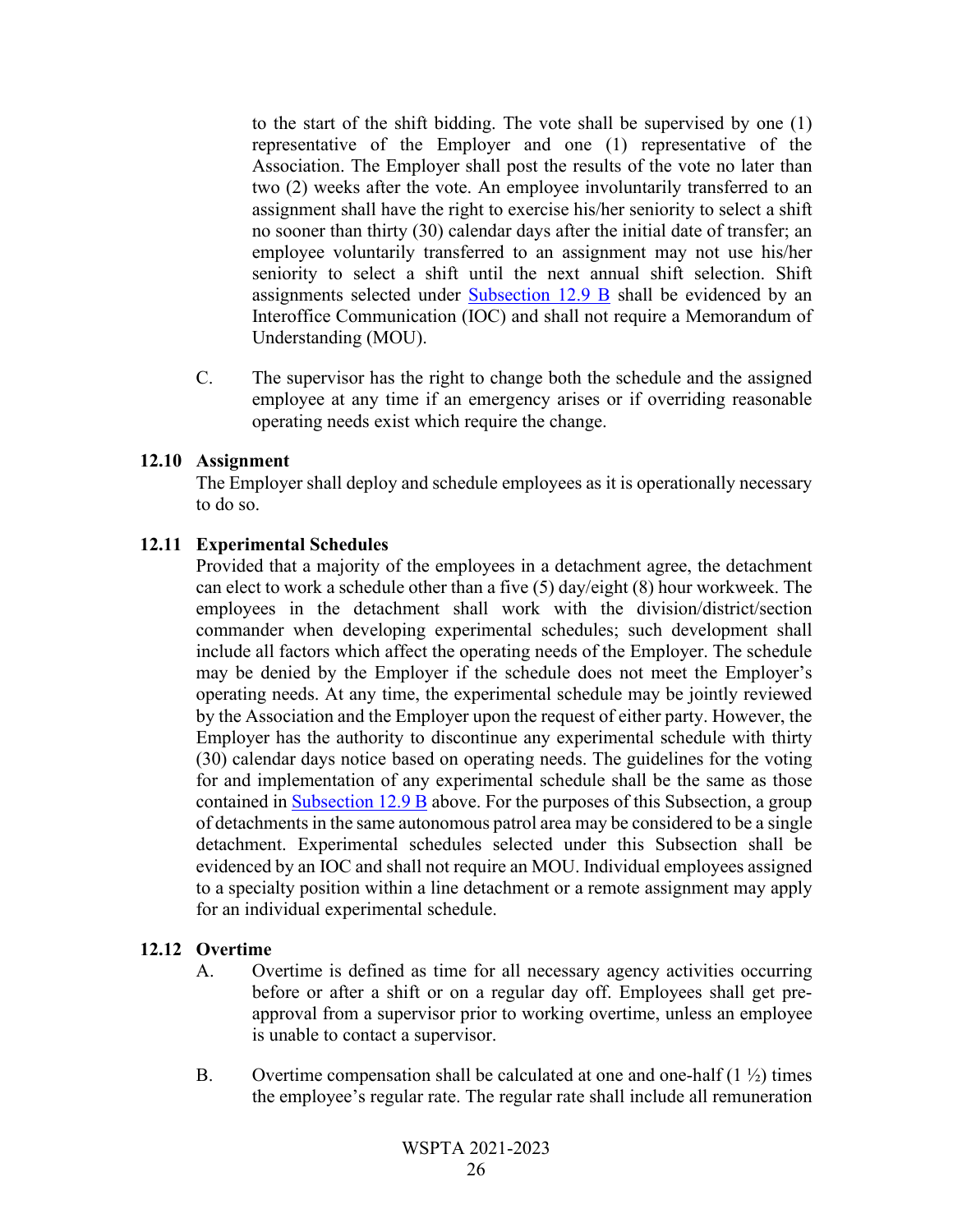received by the employee, including any shift differential, education incentive, longevity premium, specialty pay, certification pay, and working out of classification pay; and shall be calculated in accordance with the Fair Labor Standards Act.

- C. Overtime shall be compensated by pay unless the employee requests compensatory time in lieu of pay. However, the Employer may deny requests for compensatory time and require compensation by pay. Requests for compensatory time shall not be unreasonably denied.
- D. Employees may accumulate compensatory time to a maximum of forty (40) hours. Compensatory time accrued in excess of forty (40) hours shall become paid overtime. It shall be the responsibility of the employee and his or her supervisor to monitor accrued compensatory time and to make mutually agreeable arrangements for its use.
- E. When calculating hours worked only the following activities will be excluded from the total: shared leave, leave without pay, additional compensation for the time worked on a holiday and minimum callback/call-out hours that are not actually worked. All other activities, including sick time hours and other leaves shall be used to calculate the total hours worked.

# <span id="page-34-0"></span>**12.13 Contract Overtime Lists**

- A. Contract overtime includes but is not limited to various types of agencymanaged overtime contracts: Washington Traffic Safety Commission (WTSC) annual block grants, WTSC special emphasis grants, WTSC other grants (e.g. Corridor Project), Department of Transportation (DOT) work zones, DOT ferry security and other state and federal grants (e.g. Ruad, McNeil Island, Grand Coulee Dam, etc.).
- B. For purposes of contract overtime, employees shall be placed on the overtime list(s) for their district of assignment. If contract overtime assignments cannot be filled from the district overtime list where the contract assignment is located, then the assignment may be filled from other district lists. Employees assigned to Headquarters shall be placed on the overtime list for the district in which they reside.
- C. The Field Operations Bureau (FOB) Deputy Chief and district captains have the authority to select employees from any overtime list for WTSC special emphasis grants such as roving "click it or ticket" seat belt and speed emphasis teams; provided, however, that such special emphasis grant overtime shall not exceed twenty percent (20%) of the total overtime dollars allotted to members of the bargaining unit represented by the Association in any calendar year.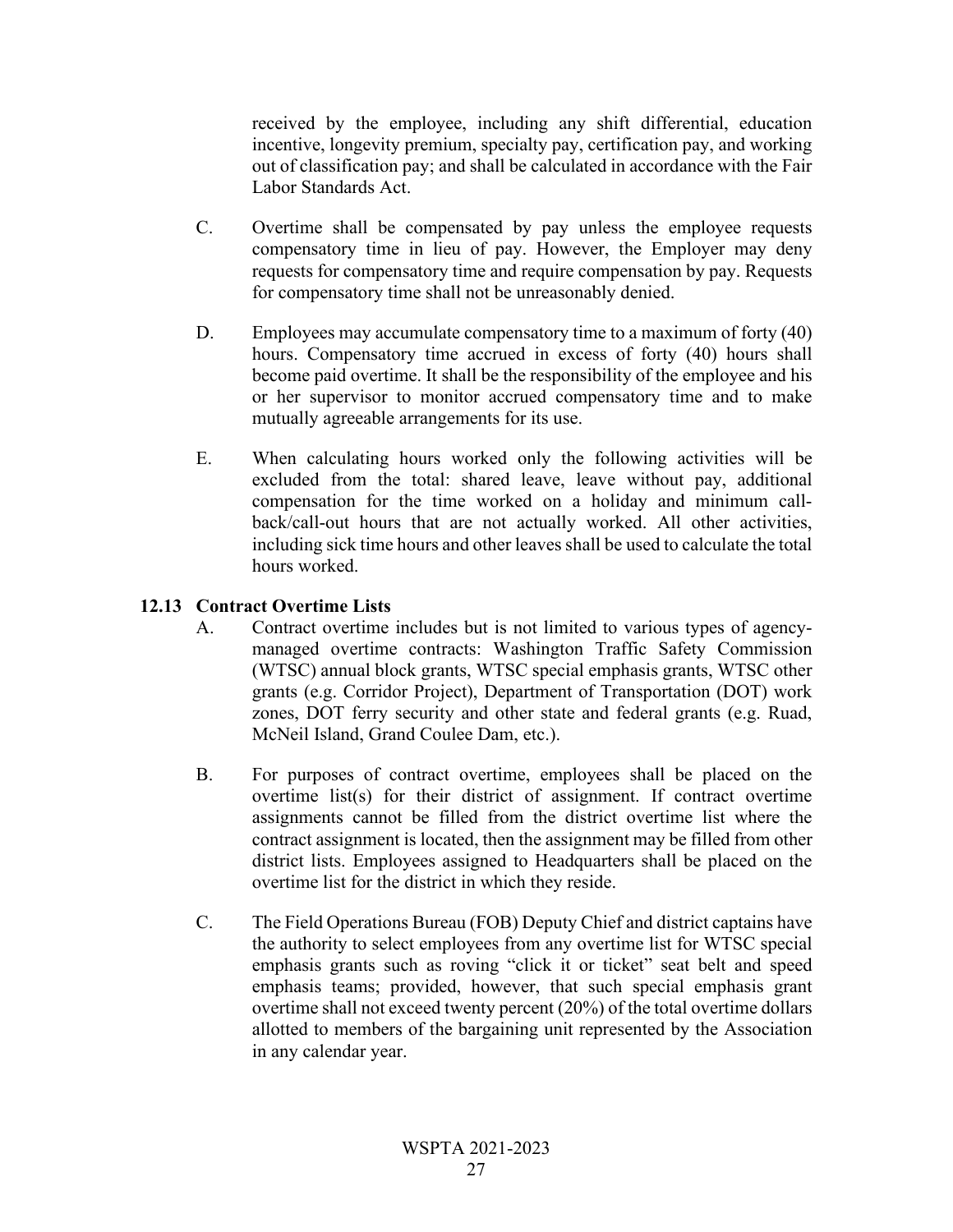## <span id="page-35-0"></span>**12.14 Call Out**

Call out is defined as response from off-duty status to a nonscheduled assignment or task.

- A. An employee working overtime as a result of a call out shall be compensated at one and one-half  $(1 \frac{1}{2})$  times the employee's regular rate for the time actually worked, or for a minimum of three (3) straight-time hours, whichever is greater. Payment for attending court on an employee's day off shall be in accordance with [Subsection 12.15 C](#page-35-1) below.
- B. When called out by Communications or supervisory employees, troopers shall be on the air within thirty (30) minutes of the reporting time identified by Communications or the supervisor.
- C. Overtime shall be paid for up to thirty (30) minutes prior to the time of required reporting to the assignment.

# <span id="page-35-1"></span>**12.15 Court Appearances**

- A. All court time is normally scheduled in advance. The immediate supervisor shall adjust the employee's shift to ensure that a reasonable shift length, including court time, shall not exceed twelve (12) hours.
- B. An employee attending court on a scheduled annual leave day shall be compensated at one and one-half  $(1 \frac{1}{2})$  times the employee's regular rate for the time actually worked, or for a minimum of four (4) hours straight time, whichever is greater. Additionally, the annual leave day will be returned to the employee's balance.
- C. An employee attending court on a regularly-scheduled day off shall be compensated at one and one-half  $(1 \frac{1}{2})$  times the employee's regular rate for the hours actually worked, or for a minimum of four (4) hours straight time, whichever is greater. This same compensation shall apply when an employee attends court on a scheduled workday when the time spent for court requires the employee to respond to court from off-duty status and the employee returns to off-duty status at the end of court.
- D. When court is scheduled for a previously-approved compensatory day or holiday credit day off, such court time shall be considered work time, unless it exceeds eight (8) hours.

## <span id="page-35-2"></span>**12.16 Aviation and Executive Protection**

A. Employees assigned to the Aviation and Executive Protection sections shall have hours of work consistent with the provisions of [Sections 12.1](#page-30-4) through [12.5](#page-31-3) and [Subsection 12.6 A](#page-32-0) of this Article. [Subsection 12.6 B](#page-32-0) shall not apply to these employees, provided the Employer makes all reasonable efforts to provide advance notice of schedule changes.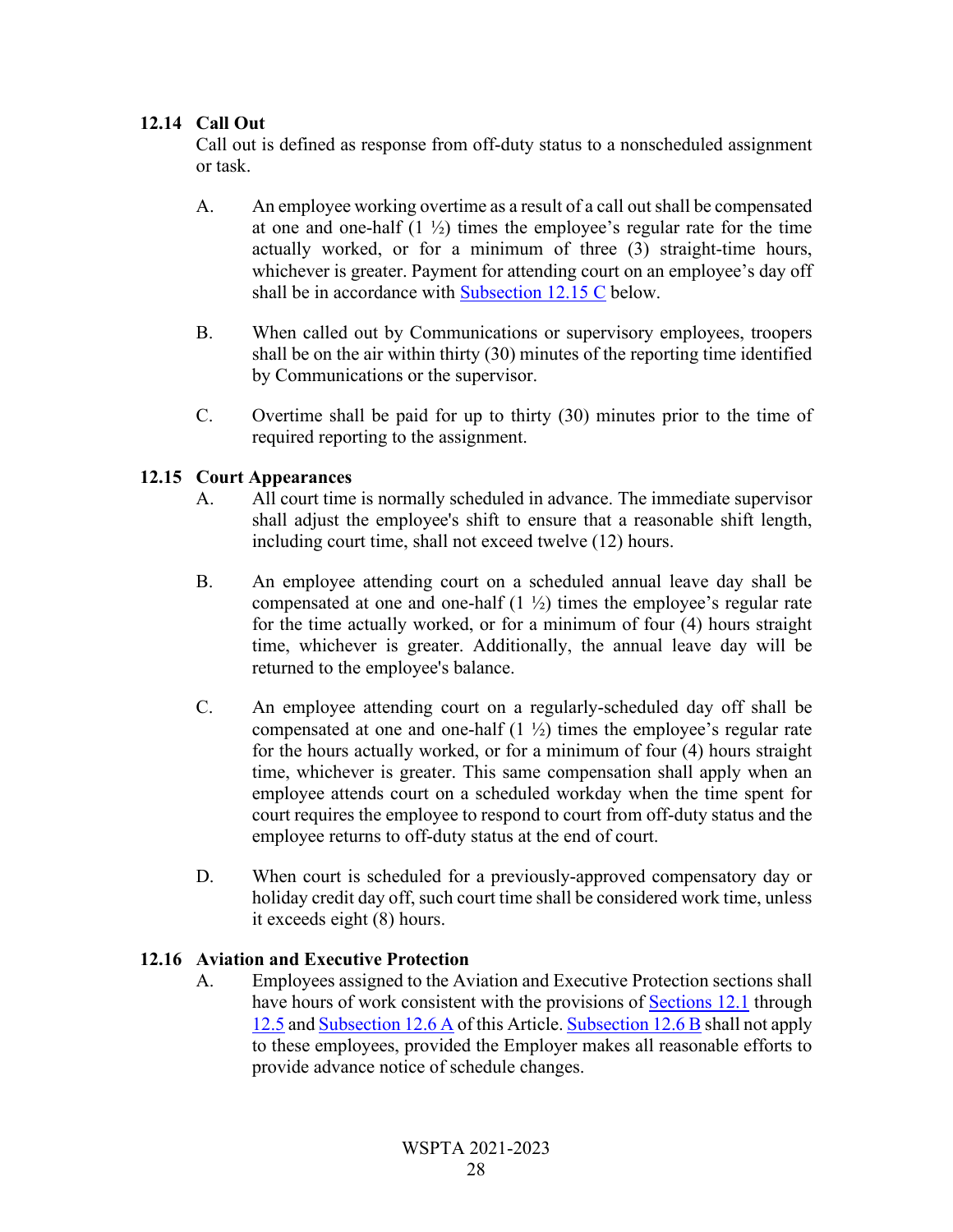B. The use of contract pilots to perform bargaining unit work is a mandatory subject of bargaining, and the Employer will not use contract pilots unless and until the bargaining obligation required by [RCW 41.56](http://apps.leg.wa.gov/RCW/default.aspx?cite=41.56) is met.

# **ARTICLE 13 HOLIDAYS**

## **13.1 General**

Holidays will normally be considered paid, non-working days off. Actual hours of work required on holidays will be reimbursed in accordance with agency regulation. When a regular day off falls on a holiday, the employee will be given either the preceding or following workday as the holiday. The provisions of this Section do not apply to those employees on annual, sick, or disability leave, or any leave identified in [Article 16](#page-42-0) (Other Leaves of Absence) of this Agreement. If a holiday occurs during an employee's annual leave, the employee shall not have a day of annual leave deducted or accumulate a holiday credit.

## **13.2 Holiday Days**

New Years Day Labor Day Martin Luther King Jr.'s Birthday Veterans Day Presidents Day Thanksgiving Day Memorial Day Juneteenth (June  $19<sup>th</sup>$ ) Day After Thanksgiving Day Independence Day Christmas Day

## **13.3 Designated Holiday**

- A. For employees normally working a Monday through Friday schedule: If a holiday falls on Saturday, the preceding Friday shall be designated as the holiday. If a holiday falls on Sunday, the following Monday shall be the holiday.
- B. For employees not working a Monday through Friday schedule: If a holiday falls on a regularly-scheduled day off, either the last preceding or the next following workday will be the holiday. Supervisors shall designate which day will be the holiday on an individual basis.

## **13.4 Personal Holiday**

All full-time employees, after four (4) full months of employment, are entitled to one (1) added day of personal leave with pay each calendar year. Such leave may be taken as mutually agreed to by the supervisor and the employee, and is not cumulative from year to year unless the employee has requested a personal holiday and the holiday is denied.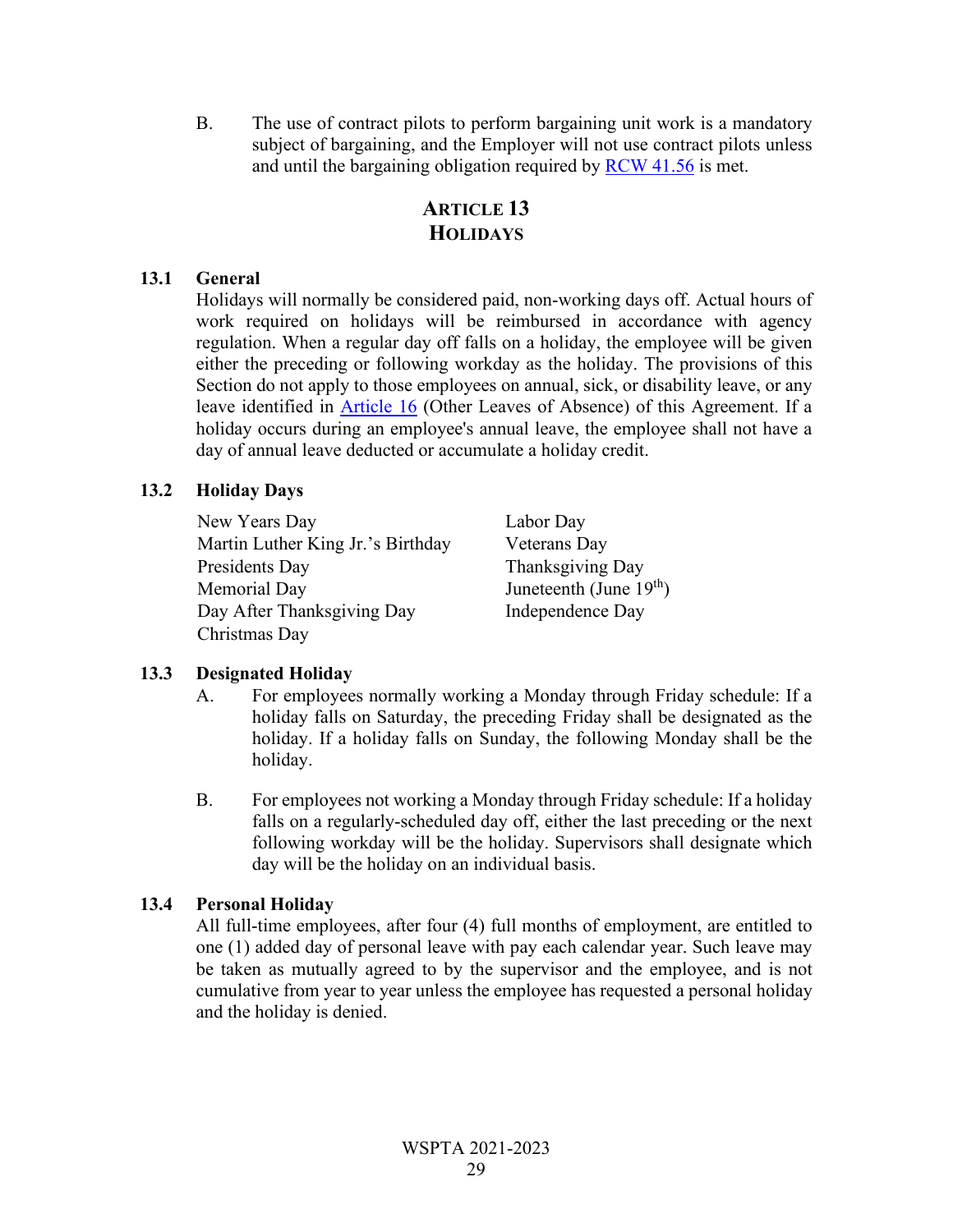#### **13.5 Holiday Credits.**

Employees working a holiday shall submit a Time and Activity Report (TAR) on the first working day after the holiday. Employees shall accrue a maximum of eighty (80) hours of holiday credits.

A. Use by Anniversary Date

If an employee accrues excess hours of holiday credits, such excess hours shall be taken before the employee's next anniversary date of employment or the credits shall be lost. The employee is responsible for working with his/her supervisor to ensure that excess holiday credit hours are used prior to the employee's anniversary date. If the employee is not allowed to use holiday credit hours due to operational necessity the credits will not be lost.

B. Use by Retirement Date

Upon retirement, an employee will lose any holiday credits in excess of eighty (80) hours. An employee who is retiring with holiday credits in excess of eighty (80) hours will be allowed to use up to eighty (80) hours of holiday credits prior to the employee's retirement date, or the employee's retirement date will be extended by up to eighty (80) hours, at the Employer's discretion. The employee is responsible for working with his/her supervisor to ensure that excess holiday credit hours are used prior to the employee's retirement date. The Association will not support any request(s) for exceptions to this Section.

#### **13.6 Separation**

Employees shall be paid for all accrued holiday credits up to a maximum of eighty (80) hours when separating from employment. Payment shall not be made for the personal holiday. However, in the case of separation by retirement, only those hours (up to a maximum of eighty (80) hours) accrued for holidays actually worked during the two (2) years on which retirement benefits are based will be used to compute final average salary.

## **ARTICLE 14 VACATION**

### **14.1 Annual Leave**

The provisions of this Article will remain generally compatible with those leave policies established by the Washington Personnel Resources Board as defined in [RCW 43.01.040.](http://apps.leg.wa.gov/RCW/default.aspx?cite=43.01.040)

#### **14.2 Rate of Accrual**

Full-time employees who have been in pay status for eighty (80) non-overtime hours in a calendar month shall be credited monthly with the following annual leave accrual.

Previous state service is not considered until the total equals five (5) years when combined with current state employment.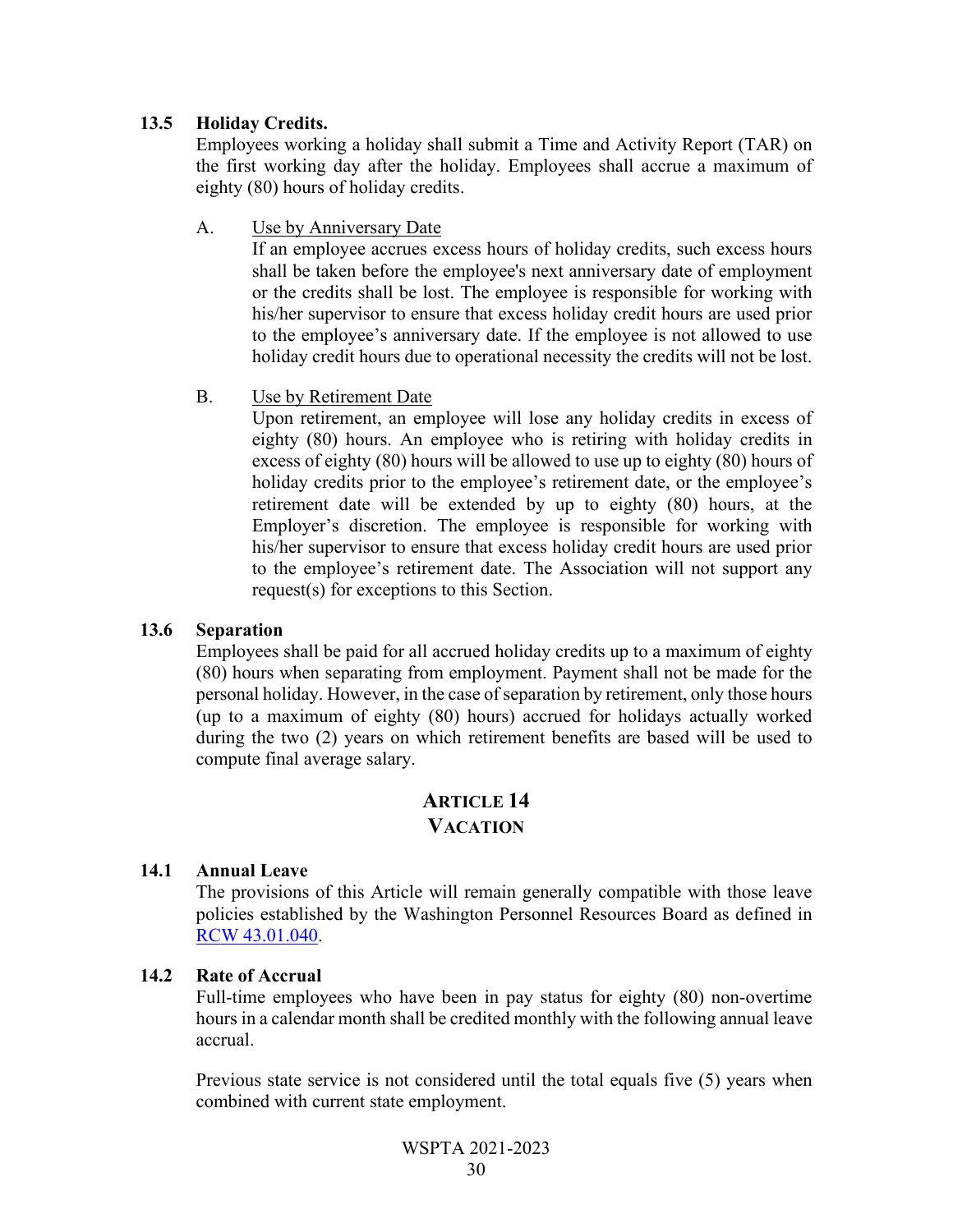| <b>Full Years of Service</b>       | <b>Hours Per Year</b>  | <b>Monthly Accrual</b> |
|------------------------------------|------------------------|------------------------|
| During the first and second years  | One hundred twelve     | Nine (9) hours and     |
| of current continuous              | (112)                  | twenty $(20)$          |
| employment                         |                        | minutes                |
| During the third year of current   | One hundred twenty     |                        |
| continuous employment              | (120)                  | Ten $(10)$ hours       |
| During the fourth year of current  | One hundred twenty-    | Ten (10) hours and     |
| continuous employment              | eight $(128)$          | forty $(40)$ minutes   |
|                                    | One hundred thirty-six | Eleven (11) hours      |
| During the fifth, and sixth, years | (136)                  | and twenty $(20)$      |
| of total employment                |                        | minutes                |
| During the seventh, eighth and     | One hundred forty-     |                        |
| ninth, years of total employment   | four $(144)$           | Twelve (12) hours      |
| During the tenth, eleventh,        | One hundred sixty      | Thirteen (13) hours    |
| twelfth, thirteenth and fourteenth | (160)                  | and twenty (20)        |
| years of total employment          |                        | minutes                |
| During the fifteenth, sixteenth,   | One hundred seventy-   | Fourteen $(14)$        |
| seventeenth, eighteenth and        | six(176)               | hours and forty        |
| nineteenth year of total           |                        | $(40)$ minutes         |
| employment                         |                        |                        |
| During the twentieth, twenty-      | One hundred ninety-    | Sixteen (16) hours     |
| first, twenty-second, twenty-      | two (192)              |                        |
| third, and twenty-fourth years of  |                        |                        |
| total employment                   |                        |                        |
| During the twenty-fifth year of    | Two hundred (200)      | Sixteen (16) hours     |
| total employment and thereafter    |                        | and forty (40)         |
|                                    |                        | minutes                |

### **14.3 Accrual Limitations**

Employees may accrue an unlimited amount of annual leave hours during the year until they reach their anniversary date. At that time, the maximum accrual shall not exceed two hundred forty (240) hours. Any hours in excess of two hundred forty (240) hours on the anniversary date shall be lost.

### **14.4 Exception to Maximum Accrual**

If the balance of two hundred forty (240) hours is exceeded on the anniversary date due to denial of a leave request based on an operational necessity or incapacitation, an Interoffice Communication (IOC) explaining the denial shall be submitted to the Human Resource Division (HRD) with the leave request. The Employer shall grant an extension for each month that the Employer defers the employee's request for annual leave. The excess leave shall be taken as soon as possible.

#### **14.5 Sick Leave While on Annual Leave**

Employees on annual leave who become ill or injured, qualifying for sick leave, may change their annual leave request to sick leave within five (5) calendar days of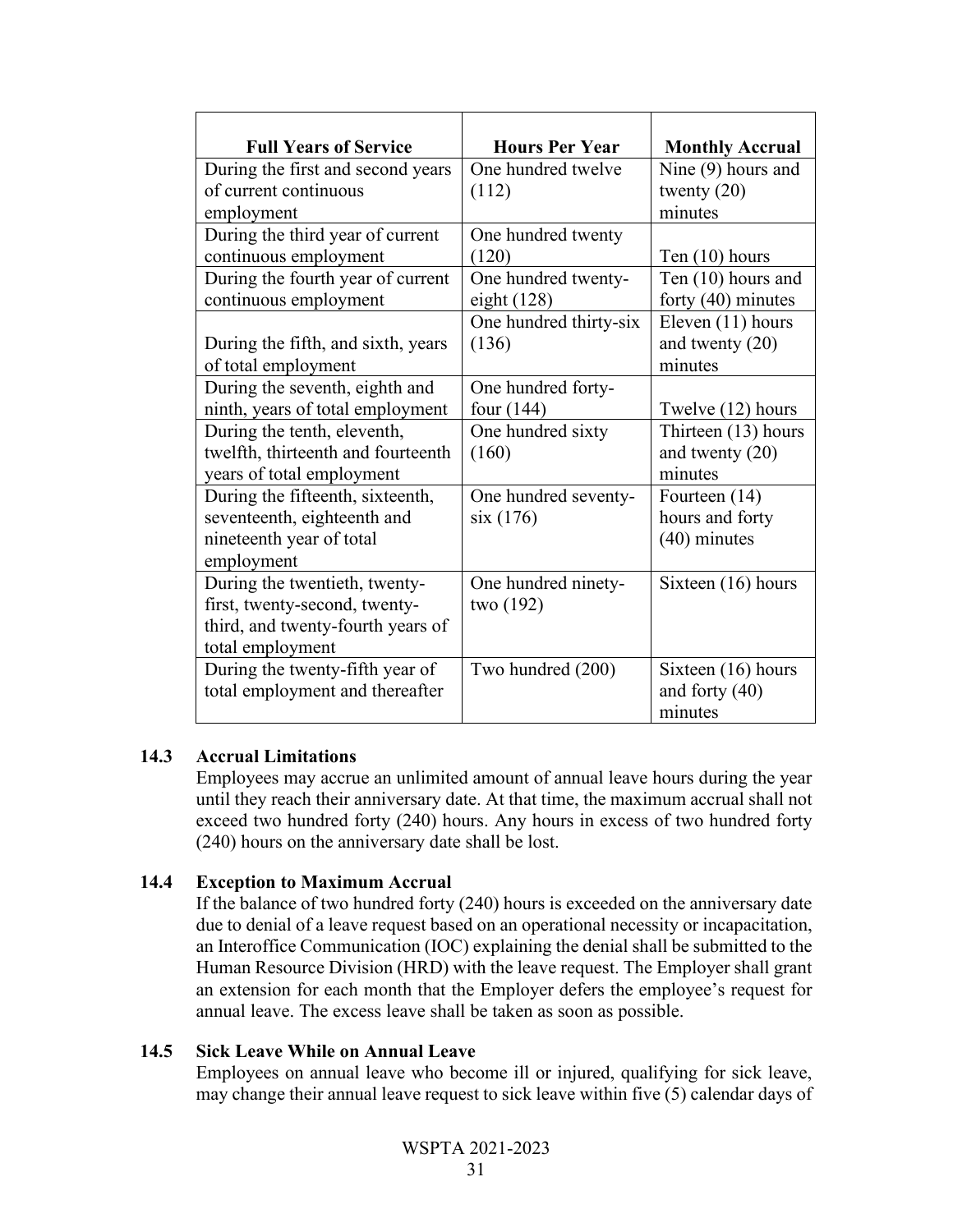returning to duty, or by the fifth (5th) of the following month if at the end of the month.

#### **14.6 Vacation Requests**

Vacation is defined as annual leave taken for a period of one (1) or more consecutive working days. Employees shall submit all vacation requests to their immediate supervisor no later than December 31 of each year. After the deadline for requests, changes to scheduled vacations and/or additional vacation requests may be authorized by the supervisor on a case-by-case basis. Seniority shall control approving scheduled vacation requests that are made before December 31. Vacation requests made after December 31 of any year shall be handled on a first come, first served basis.

#### **14.7 Vacation Seniority**

Vacation requests shall be submitted in order of seniority within a working unit. The senior employee may select one (1) vacation period, followed by the other employees in order of seniority. When all employees have selected their vacation choice, employees having time remaining may, by seniority, choose a second vacation period. After this second selection, additional vacation periods, if desired, shall be arranged with the supervisor. The minimum scheduled vacation period shall be one (1) working day. No employee may exercise seniority to select a vacation block of more than twenty-five (25) vacation days.

#### **14.8 Coverage**

If the Employer determines adequate coverage can be maintained, more than one (1) employee may be on leave at the same time within a work unit. Adequate coverage shall be coverage maintained without planned overtime expenditures.

### **14.9 Miscellaneous**

Employees shall not be required to begin their vacation on a specific date (shift change, first of the month, etc.). A Time and Activity Report (TAR) shall be submitted prior to the taking of leave.

#### **14.10 Eligibility**

After six (6) months of full-time employment, employees shall be eligible for vacation leave.

#### **14.11 Vacation Callback**

In the event that an employee is called back to work by the Employer for any purpose during authorized vacation leave, the employee shall not be charged for vacation days worked. If the employee receives notice that a callback for a court appearance or for other purposes conflicts with a previously-scheduled vacation period, the employee shall promptly notify his/her supervisor of the conflict.

If the supervisor is unable to resolve the conflict, the Employer shall reimburse the employee for all of her/his own travel costs reasonably associated with traveling to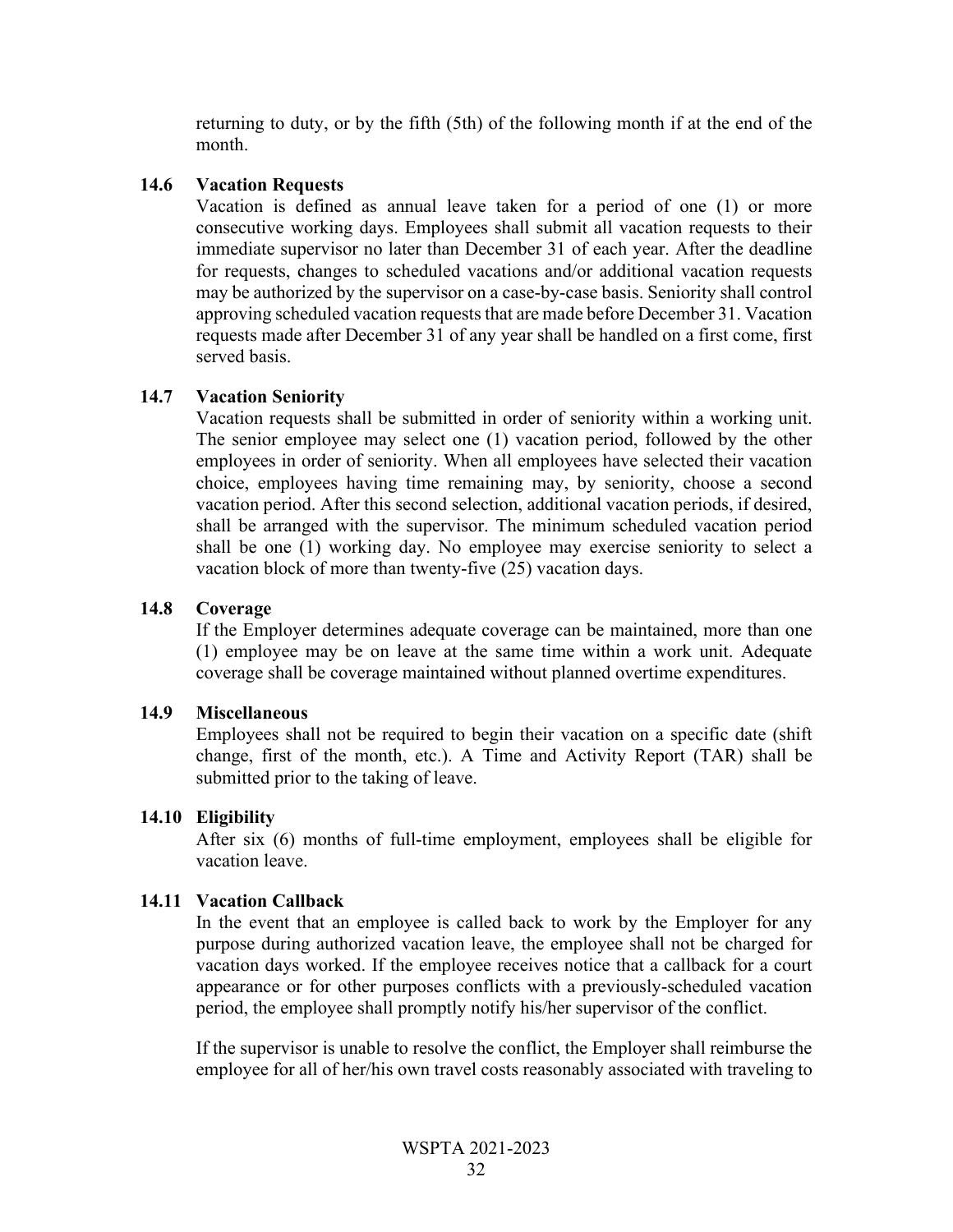and from the work site to accommodate the callback if the employee is directed by the Employer to return.

#### **14.12 Vacation Callback — Office of Professional Standards (OPS) Investigations**

- A. When an employee is on other than regularly-scheduled days off (annual leave, compensatory time or holiday credits), the employee will not be contacted by the OPS regarding an investigation, unless such contact is the result of an emergency as defined in [Article 12.6 A.](#page-32-0)
- B. If an employee is contacted while on other than regularly-scheduled days off, the employee shall be compensated at one and one-half  $(1 \frac{1}{2})$  times the employee's regular rate for the time actually worked, or for a minimum of four (4) hours straight time, whichever is greater. The annual leave day will be returned to the employee's balance.

### **14.13 Vacation Callback — Criminal Investigations**

- A. If an employee is contacted while on other than regularly-scheduled days off (annual leave, compensatory time or holiday credits), and the contact is for longer than fifteen (15) minutes, the employee shall be compensated at one and one-half  $(1 \frac{1}{2})$  times the employee's regular rate for the time actually worked, or for a minimum of four (4) hours straight time, whichever is greater. The annual leave day will be returned to the employee's balance.
- B. If the contact is for fifteen (15) minutes or less, the employee will be reimbursed at one and one-half (1 ½) times the employee's regular rate for the time actually worked.

### **14.14 Vacation after Transfers**

The Employer shall honor pre-approved vacation requests of transferring employees. If the vacation requests coincide with the pre-approved vacation requests of other employees, the Employer shall honor all pre-approved vacation requests, subject to operational necessity.

## **ARTICLE 15 SICK LEAVE**

### <span id="page-40-0"></span>**15.1 Sick Leave Accrual**

The provisions of this Article will remain generally compatible with the sick leave policies established by the Washington Personnel Resources Board as defined in [RCW 41.48.140.](http://apps.leg.wa.gov/RCW/default.aspx?cite=41.48.140)

- A. Sick leave credits are granted as a form of insurance to minimize loss of compensation to employees due solely to:
	- 1. Personal illness, injury, preventative health care, exposure to contagious disease which would jeopardize the health of others, or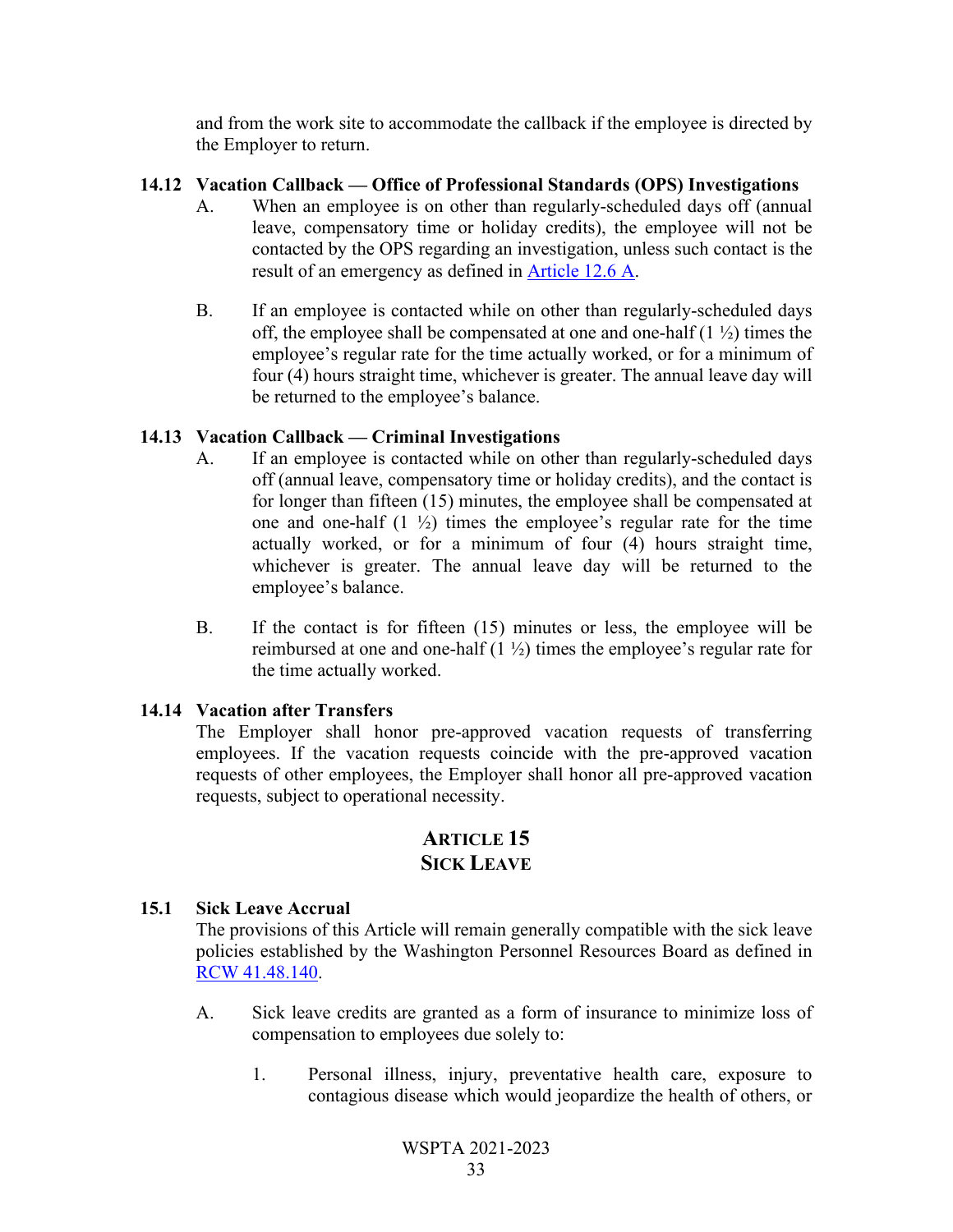disability due to pregnancy and for reasons mandated under [RCW 49.46.210.](https://app.leg.wa.gov/rcw/default.aspx?cite=49.46.210)

- 2. Illness, injury, or preventative health care of relatives (spouse, child, stepchild, grandchild, foster child, parent, stepparent, grandparent), registered domestic partner or household members requiring the employee's attendance and for additional reasons and family members mandated under [RCW 49.46.210.](https://app.leg.wa.gov/rcw/default.aspx?cite=49.46.210)
- 3. For any other reason authorized in accordance with [RCW 49.46.210](https://app.leg.wa.gov/rcw/default.aspx?cite=49.46.210) and/or federal and/or state law.

Employees eligible for disability status, whose condition has been determined to be fixed and stable, shall be allowed the option of using all their accrued sick leave prior to being placed on disability status.

B. After a full-time employee has been in pay status for eighty (80) nonovertime hours in a calendar month, the employee will accrue eight (8) hours of sick leave. A full-time employee who is in pay status for less than eighty (80) non-overtime hours in a calendar month will accrue sick leave in an amount proportionate to the number of hours they are in pay status in the month up to eight (8) hours per month. If an employee separates and is re-employed within five (5) years, sick leave accruals at the time of separation shall be reinstated.

### **15.2 Reporting**

- A. Sick leave shall be reported at or before the beginning of the employee's shift each day, unless other arrangements have been made with the supervisor. Upon returning to work, the employee shall complete a Time and Activity Report (TAR). If the employee is on extended sick leave at the end of the month, the supervisor shall complete the TAR.
- B. A physician's statement, on official letterhead, may be required for any length of sick leave taken, but shall be required if the leave is continuous for ten (10) or more days. It shall be the employee's responsibility to provide the physician's statement within fifteen (15) working days after the first day of sick leave. The request for a physician's statement shall comply with state and federal law. A request for a physician's statement for verification of sick leave must be in accordance with [RCW 49.46.210,](https://app.leg.wa.gov/rcw/default.aspx?cite=49.46.210) [WAC 296-128,](https://app.leg.wa.gov/wac/default.aspx?cite=296-128) and this agreement.

The employee's supervisor shall forward the physician's statement, through the chain of command, to the Human Resource Division (HRD). No copies of the physician's statement shall be retained locally.

### **15.3 Notification of Illness or Injury**

Employees who know they will be unable to report for duty due to illness or injury shall immediately notify the on-duty supervisor, advising him/her of the nature of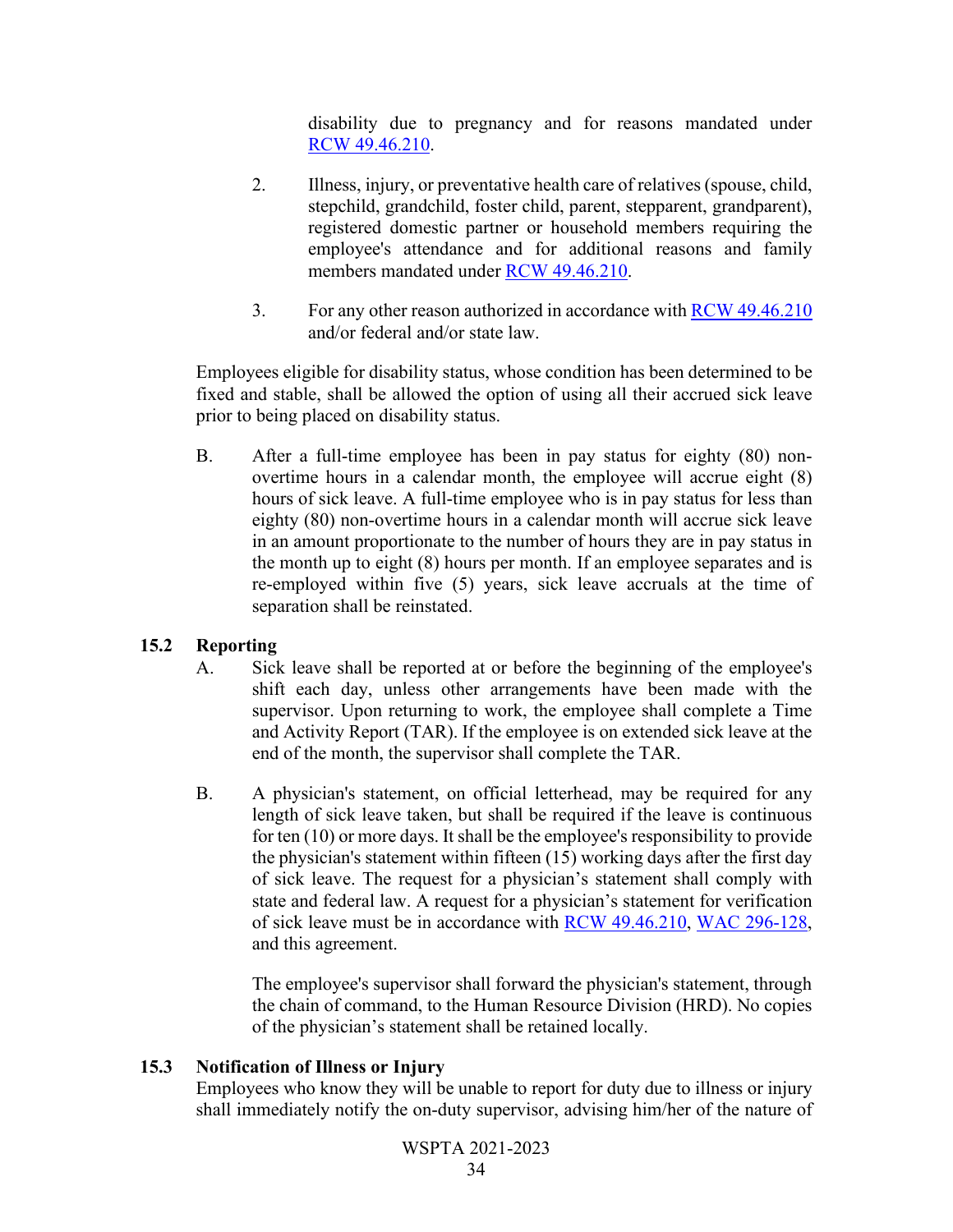the injury or illness, where they will be recuperating, and the expected date of return to duty. The supervisor shall also be advised of a change in any of the above which may occur after the original notification is given. If there is no on-duty supervisor, the employee shall attempt to notify the on-call supervisor. If no on-duty or on-call supervisors can be reached, the employee shall notify Communications of his/her absence. Employees injured while on duty shall report such injury to their supervisor as soon as possible and shall comply with the provisions of existing regulations pertaining to such injuries. Employees who become ill while on duty and find it necessary to leave an assigned post or duty shall report this fact to their supervisor before leaving the assignment or post.

#### **15.4 Sick Leave without Pay**

If the employee does not have enough accrued sick leave, other leave accruals may be substituted or the employee may be granted leave without pay. If leave without pay is necessary, the HRD shall be notified prior to the effective date. Failure to make such notification may result in overpayment and require reimbursement or the cancellation of pay warrants.

#### **15.5 Sick Leave Buy-Out Option**

The sick leave buy-out option shall be in accordance with state law.

#### **15.6 Retirement Counseling**

Employees within ten (10) years of retirement shall be granted up to two (2) days off with pay during their careers to attend retirement planning programs. Such days off must be approved in advance by the Employer.

### **15.7 Workers' Compensation**

Any employee who is off work due to an injury which is compensable under the Washington Workers' Compensation Act will receive compensation under the Act in addition to an amount from the Employer; the total of the two (2) shall be equal to the employee's regular monthly base salary.

## **ARTICLE 16 MISCELLANEOUS LEAVE AND LIMITED DUTY**

### <span id="page-42-0"></span>**16.1 Leave without Pay**

A. Requests for leave without pay shall be submitted on a Time and Activity Report (TAR) with an Interoffice Communication (IOC) of explanation at least thirty (30) calendar days prior to the first day of the requested leave. Requests for leave without pay for fifteen (15) days or less may be authorized by the appropriate bureau chief/director. Leave without pay exceeding fifteen (15) days shall require the approval of the Chief.

The Human Resource Division (HRD) shall be advised immediately by telephone of any leave without pay request.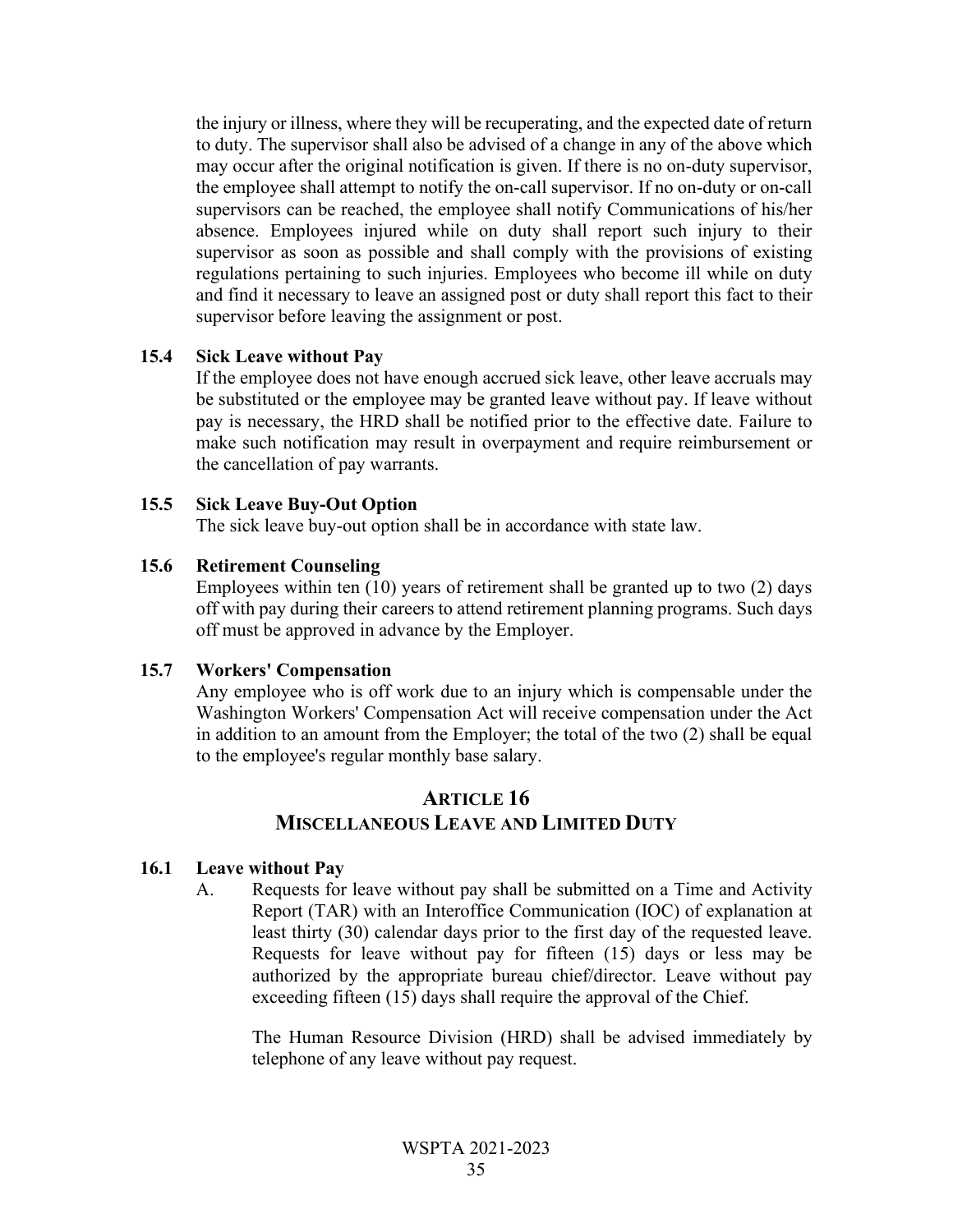- B. Employees on leave without pay for newborn or adoptive child care, or who are on leave without pay in lieu of sick leave for personal illness shall, if they so request, be allowed to use their accrued annual leave during such leave without pay period.
- C. Leave without pay exceeding fifteen (15) consecutive calendar days shall be deducted from the employee's anniversary and periodic increment dates, and the employee will not accrue annual and sick leave hours.
- D. Employees on leave without pay shall be allowed to retain their leave balances and to use whatever amount of leave per month is necessary in order to maintain Employer-paid medical and dental benefits.

### **16.2 Civil Leave**

Civil leave may be allowed for employees to serve as members of a jury, take examinations for state positions, or perform other civil duties.

### **16.3 Military Leave**

The Employer will provide paid military leave to allow an employee to report to required military duty, training drills or active duty status in accordance with state and federal law. The leave shall be recorded as follows:

- A. A TAR for the period of time requested shall be submitted. In addition, a copy of the military order or drill orders (if available) will be submitted with the TAR. If the military order or drill orders are not available prior to the employee going on military leave, the military order or drill orders shall be submitted when the employee returns from leave.
- B. Any regular days off shall not be included in the military leave. Holidays which fall within the training period shall not be counted as military leave.
- C. Any portion of the allotted military leave hours not used for training periods may be taken to attend monthly meetings of military units. Employees shall provide a schedule of military monthly meetings to their supervisor at least thirty (30) calendar days in advance.
- D. If employees do not have enough military leave to cover training periods or meetings, other leave accruals, except sick leave, may be used. Employees may take leave without pay for such training periods.

#### **16.4 Educational Leave**

Educational leaves of absence without pay may be granted at the discretion of the Chief, subject to the following provisions:

- A. No employee shall be eligible while on probation.
- B. The leave of absence shall be for the purpose of full-time attendance at an accredited college or university.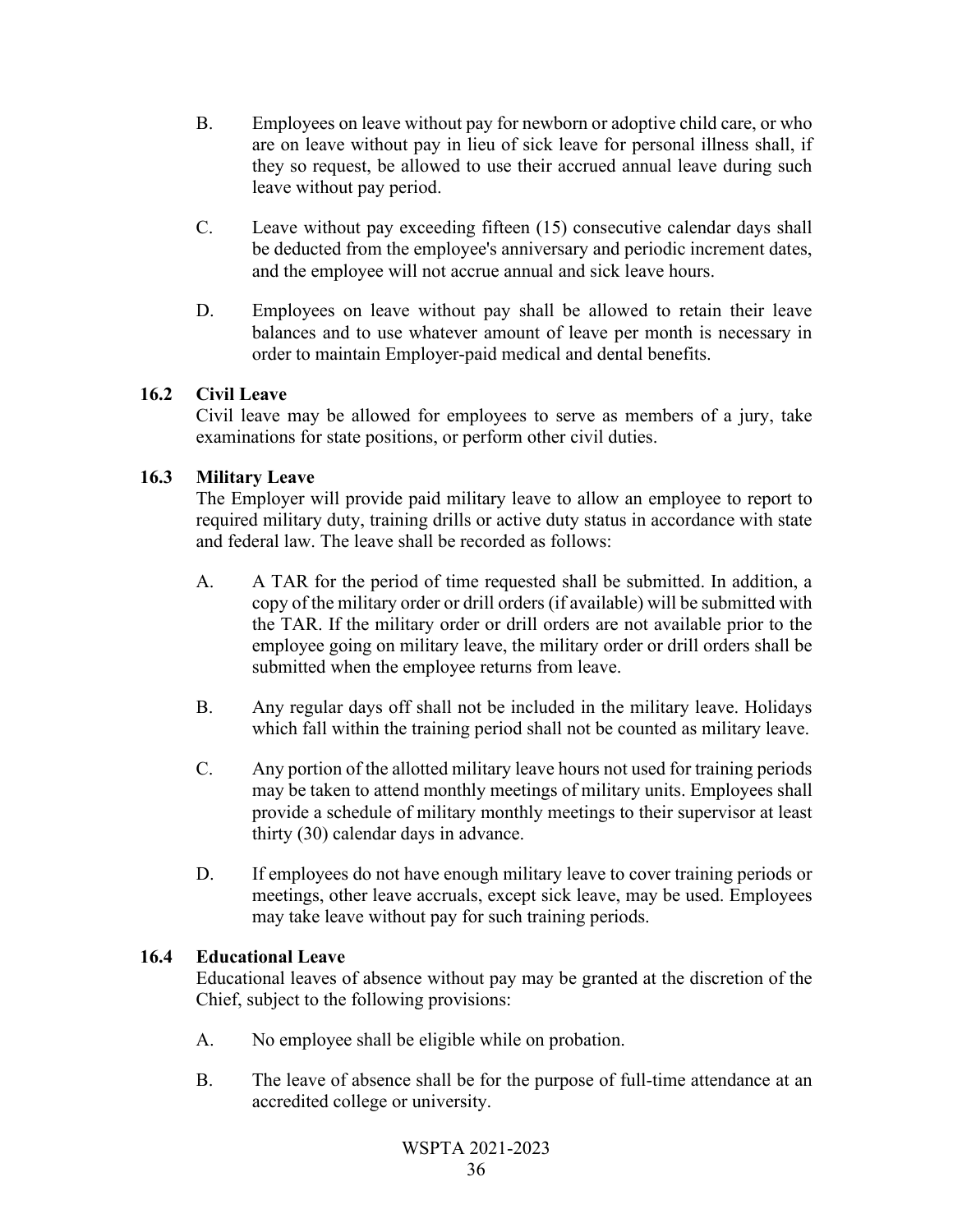- C. The employee shall provide the HRD with a quarterly or semester transcript of grades and proof of registration (C average or better, or equivalent, required for continuation of the leave).
- D. No employee shall be permitted to contribute to, nor withdraw from, the retirement system while on educational leave.
- E. Employees shall not exercise authority as police officers during the leave. Any employee returning from leave may be disciplined by the Employer for actions taken during the leave, provided the discipline meets the standards for discipline contained in Agency regulations.
- F. Educational leaves of absence shall be for one (1) year or less, subject to revocation or renewal by the Chief.

## **16.5 Pregnancy/Parental Leave**

A. Maternity Leave, Newborn Care, or Adoptive Care

Pregnancy is not an unexpected incident in the life of a woman and will not in any way limit her job opportunities or penalize her in terms or conditions of employment.

B. Limited Duty

Illness or disability caused or contributed to by pregnancy, miscarriage, childbirth, and recovery is considered a temporary condition. The Employer will make a reasonable effort to provide a limited duty assignment for the employee who cannot perform the essential functions of her job because of illness or disability caused or contributed to by pregnancy, miscarriage, childbirth, or recovery. The physical demands of the assignment shall be considered along with recommendations from the employee's health care professional.

C. Notification of Pregnancy

As soon as an employee realizes she is pregnant, she shall submit an IOC through the chain of command and a written statement from her physician, including the following:

- 1. Verification of pregnancy;
- 2. Anticipated delivery date;
- 3. Ability to perform full or limited duties.

### D. Change in Medical Status

If the employee's medical status changes, requiring changes to duty assignment, a written statement from her physician is required immediately.

E. Ninety (90) Day Notice

The employee shall submit an additional IOC ninety (90) calendar days prior to taking leave, outlining her leave plans. This shall be waived if some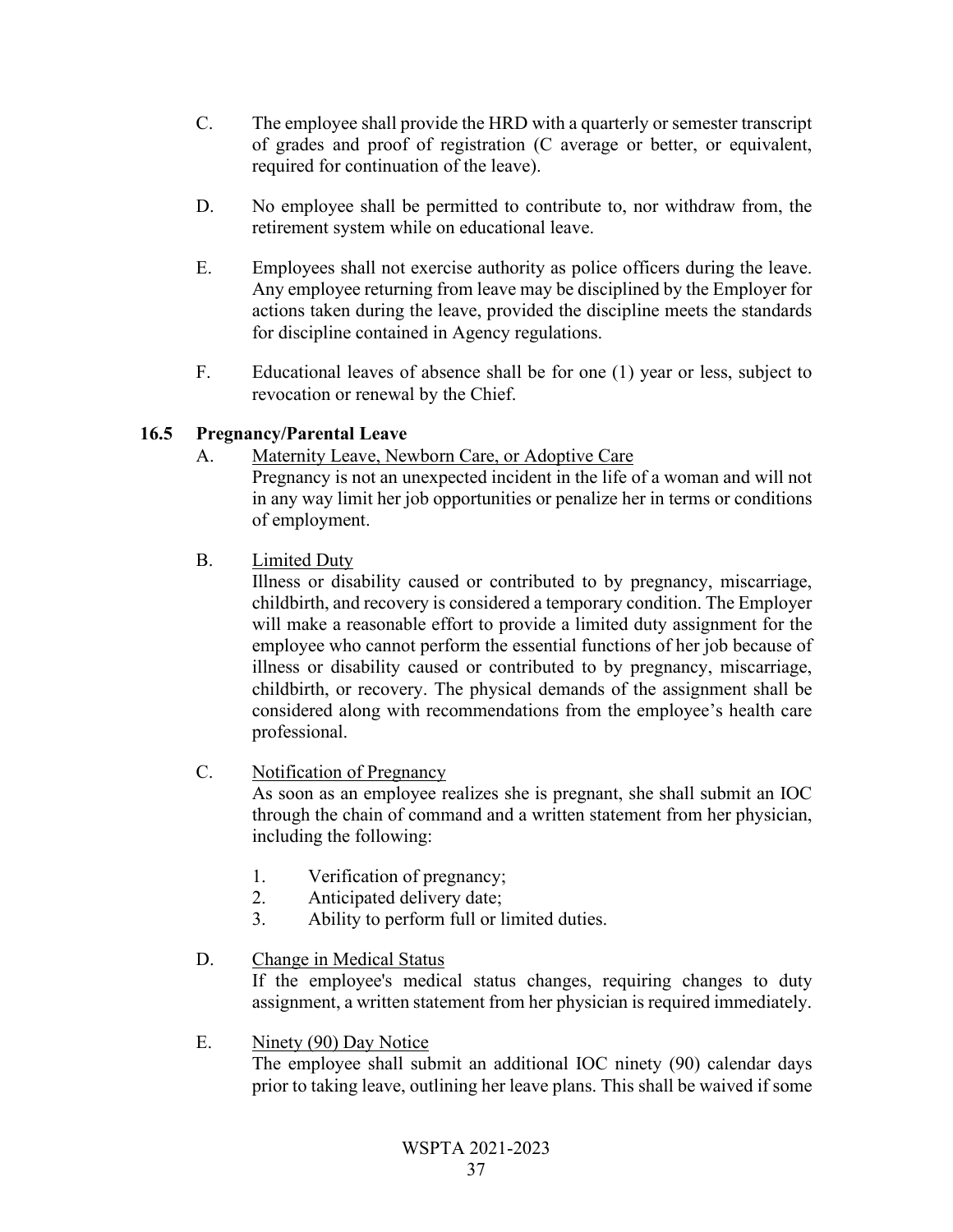complication occurs and the employee is unable to work prior to the ninety (90) day date.

F. Parental Leaves of Absence

Any full-time employee may request a leave of absence without pay for pregnancy, childbirth, recovery, or other pregnancy-related disabilities; or newborn adoptive child care; or a new child in the family by birth, adoption or placement in foster care, for the purpose of bonding with his or her natural newborn, adoptive, or foster child. Sick leave may be taken in accordance with [Article 15,](#page-40-0) Sick Leave.

G. Duration of Leave of Absence

The duration of the leave requested under Subsection F above shall not exceed six (6) consecutive months during the first year after the child's birth or placement, including time covered by the Family Medical Leave Act (FMLA), unless additional leave without pay is granted by the Chief. Accrued leave may be used at the employee's option during this six (6) month period in accordance with WSP policy and this Agreement.

H. Human Resource Division (HRD)

It shall be the responsibility of the employee to contact the HRD concerning the effect a leave of absence without pay may have upon any employee benefits and for insurance information.

I. Credit of Leave

Full-time employees who have been in pay status for eighty (80) nonovertime hours in a calendar month, including holidays, shall be credited monthly with annual and sick leave. One (1) day in a pay status each month is necessary to retain insurance benefits (i.e., day of work, annual leave, sick leave, etc.).

J. Return to Duty

Employees returning from parental leave shall give two (2) weeks advance notice and shall be reassigned to the same job classification and commissioned rank in an area not requiring a change of residence.

## **16.6 Physician's Statement**

Employees requesting Temporary Disability Leave shall submit to the Chief, through the chain of command, a written statement from their physician verifying their condition, recommending limited duty or leave of absence, and describing their limitations and prognosis. The Chief may refer employees for additional evaluation of their condition. A written medical release from a physician shall be submitted prior to an employee's return to full or limited duty.

## <span id="page-45-0"></span>**16.7 Temporary Limited Duty and Long Term Limited Duty**

The following provisions shall govern temporary limited duty and long term limited duty assignments.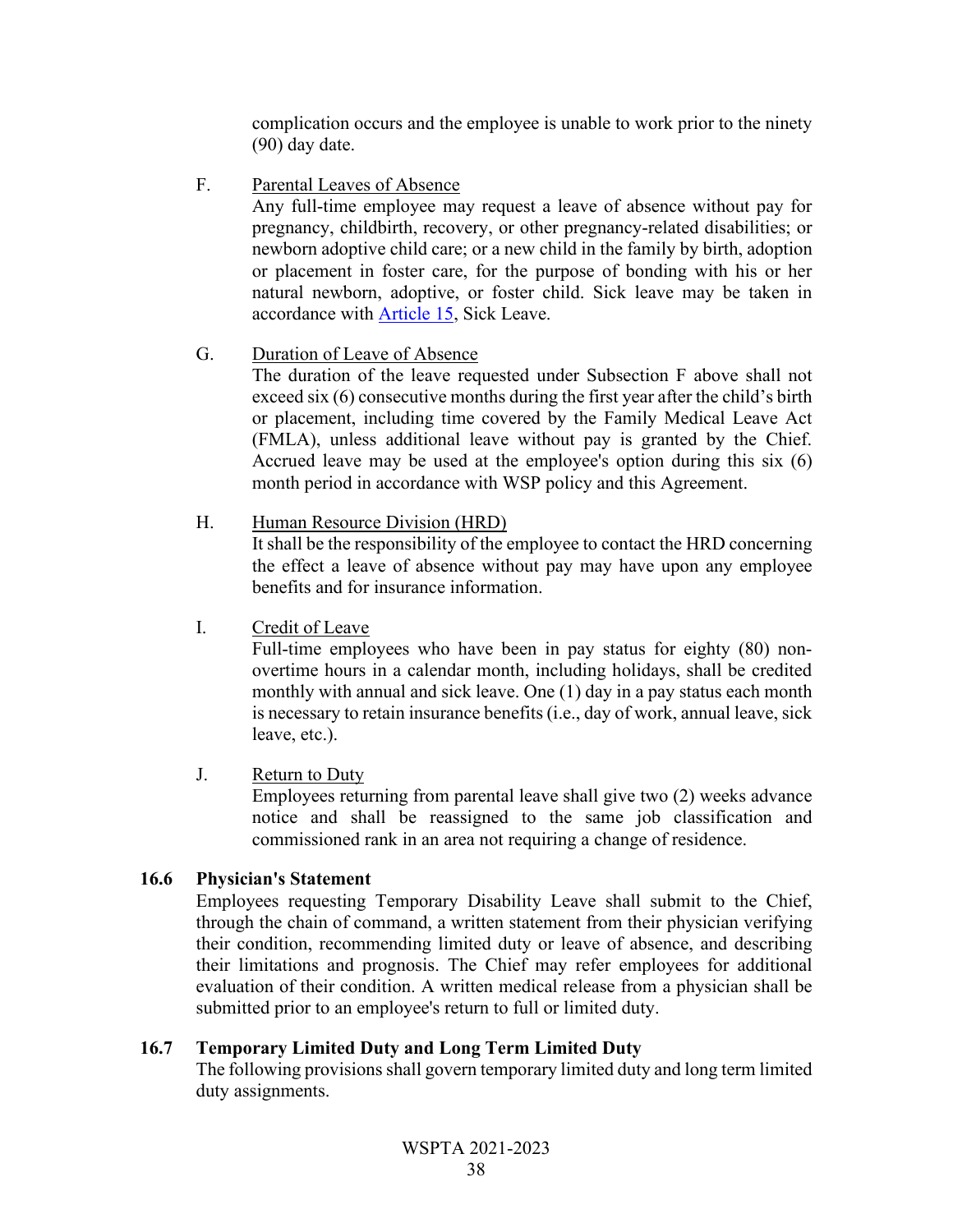- A. Definitions
	- 1. "Active service," "line duty," "other duty," and "disability" shall have the respective meanings set forth i[n WAC 446-40-020](http://apps.leg.wa.gov/WAC/default.aspx?cite=446-40-020) in effect as of the date of this Agreement.
	- 2. "Temporary Limited Duty" shall mean an active service assignment, of one year or less, for an employee who is unable to perform all of the essential functions of their regular position because of a medical condition(s).
	- 3. "Long Term Limited Duty" shall mean an active duty assignment for an employee who is unable to perform all of the essential functions of their regular position because of a medical condition(s) that has exceeded one year.
- B. Temporary Limited Duty

The Employer shall offer temporary limited duty assignments to employees when an employee is unable to perform the essential functions of their regular position because of a medical condition(s).

Temporary limited duty assignments shall not require a change in residency, and all commute time associated with a temporary limited duty assignment shall be at the expense of the Employer, when the employee's regular duty assignment includes commute time. The employee shall be permitted to use the Employer's unmarked vehicle for commuting purposes. The Employer, by its sole determination, may allow the employee to wear his or her badge and gun, depending upon the duty limitation. That determination is not subject to the grievance procedure.

If an employee on temporary limited duty does not improve to a point that permits a return to full duty and the employee has been on temporary limited duty status for one year, the employer and the employee will engage in the long term limited duty process.

After one year of temporary limited duty an employee may request a sixmonth extension to the Technical Services Bureau (TSB) Assistant Chief directly through their District Captain or Division Commander. The TSB Assistant Chief shall review the employee's status to determine if a sixmonth temporary limited duty extension is warranted based on medical necessity. The employee will continue working under the conditions of their temporary limited duty assignment if a six-month extension is granted by the TSB Assistant Chief.

C. Long Term Limited Duty

The Employer shall use reasonable efforts to provide a long term limited duty assignment within fifty (50) miles of the employee's current residence. If after using reasonable efforts the Employer is unable to provide a long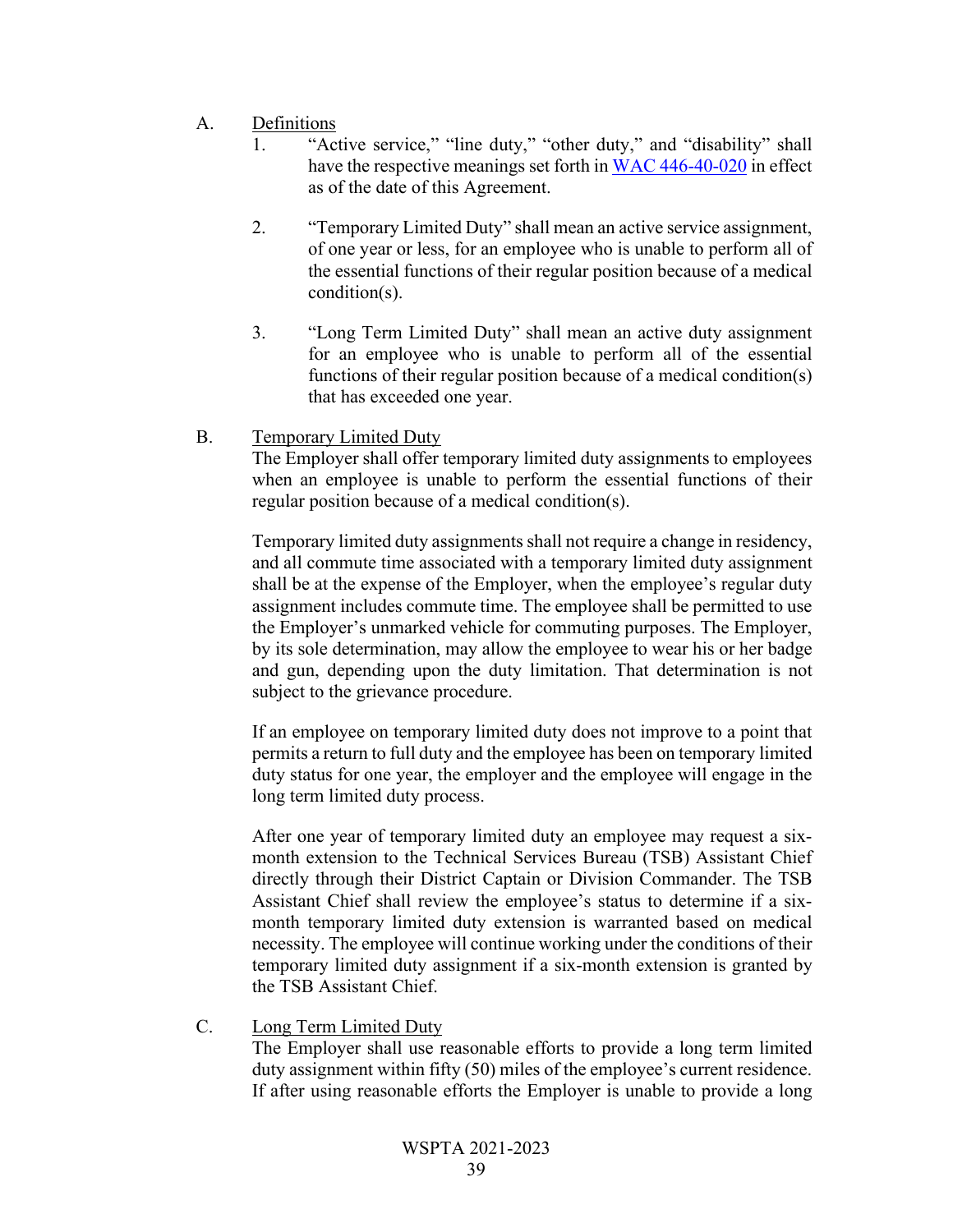term limited duty assignment within the fifty (50) mile distance, the Employer will attempt to locate a long term limited duty assignment beyond the fifty (50) mile distance. If the employee accepts, the employee shall comply with the residence requirement. If it is necessary for the employee to relocate, the Employer shall reimburse the employee's moving costs in accordance with Office of Financial Management guidelines.

When an employee is placed on long term limited duty they shall be restricted from wearing their uniform, carrying a department handgun, driving a marked WSP vehicle, and performing law enforcement activities. Employees shall commute to and from their assignment on their own time, using their personal vehicle.

D. Requesting Limited Duty Assignments

An employee requesting any limited duty assignment shall submit the request in writing with supporting medical documentation through the commander to HRD. HRD will process the request in accordance with HRD's standard operating procedures.

HRD shall coordinate selection of a limited duty assignment with the employee's attending physician and, if necessary, with the Employer's physician after an independent medical evaluation (IME). An employee shall have the option to accept a limited duty position that is approved by his/her attending physician and, if necessary, by the Employer's physician after an IME, and that is in compliance with this Agreement.

E. Return to Full Duty

A temporary limited duty or long term limited duty assignment will end when the employee is certified as capable of returning to full duty by his/her physician and, if necessary, when an IME ordered by the Employer determines that the employee is capable of return to full duty.

- 1. When an employee returns to full duty from temporary limited duty the employee shall be returned to his/her former assignment.
- 2. When an employee returns from a long term limited duty assignment the following shall apply:
	- a. Troopers shall be returned at the employee's option:
		- i. To a line assignment (or, at the discretion of the Employer, a previously-held specialty assignment) in a detachment where the employee will be able to comply with the residence requirements in this Agreement without moving his/her residence. An assignment under this Subsection shall supersede the transfer list; or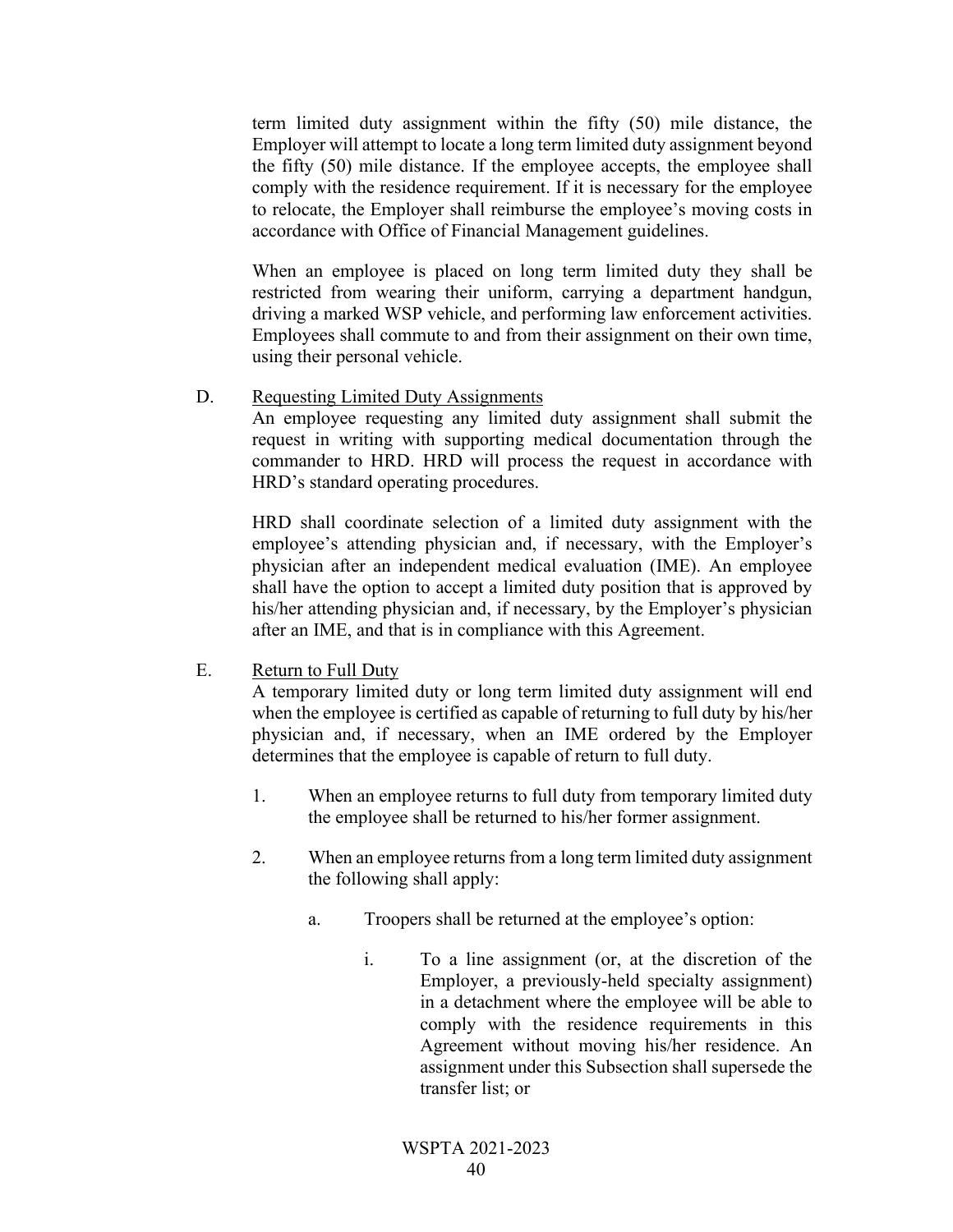- ii. To a line assignment (or, at the discretion of the Employer, a previously-held specialty assignment) in the geographic area where the employee was assigned immediately prior to his/her transfer into the position from which the employee is being transferred. An employee reassigned under this Subsection must comply with the residency requirements within one hundred twenty (120) calendar days. An assignment under this Subsection shall supersede the transfer list.
- b. Sergeants shall be returned at the employee's option:
	- i. To a line assignment (or, at the discretion of the Employer, a previously-held specialty assignment) in a detachment where the employee will be able to comply with the residence requirements in this Agreement without moving his/her residence. An assignment under this Subsection shall supersede the transfer list; or
	- ii. To a line assignment (or, at the discretion of the Employer, a previously-held specialty assignment) in the geographic area where the employee was assigned immediately prior to his/her transfer into the position from which the employee is being transferred. An employee reassigned under this Subsection must comply with the residency requirements within one hundred twenty (120) calendar days. If a sergeant assignment is not available at the time this subsection applies, then the employee shall have the right to the next available sergeant position in that geographic area. An assignment under this Subsection shall supersede the transfer list.
- F. If an employee on temporary limited duty does not improve to a point permitting return to full duty then the Chief will either: (1) place the employee on long term limited duty; or (2) place the employee on disability as provided in [WAC 446-40-040.](http://apps.leg.wa.gov/WAC/default.aspx?cite=446-40-040)
- G. Relation to Disability [Section 16.7](#page-45-0) shall have no impact on an employee's eligibility for disability.

### **16.8 Funeral Leave**

An employee shall be allowed sick leave time not to exceed three (3) days for a death in the employee's immediate family (employee's spouse or household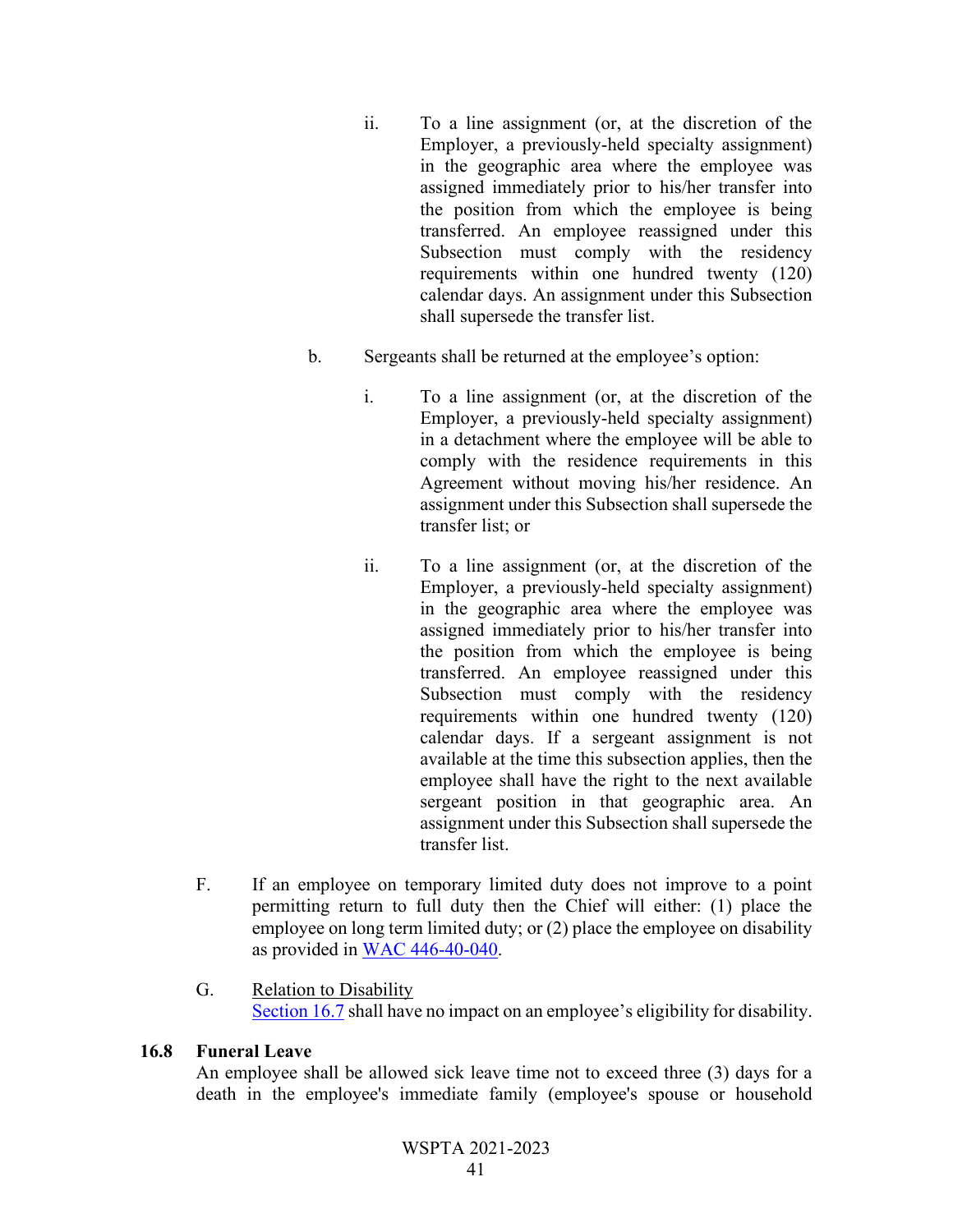member, children, stepchildren, parents, or spouse's/household member's parents). Household members are persons who reside in the same home who have reciprocal duties to and do provide financial support for one another. This term does not include persons sharing the same house when the living style is primarily that of a dormitory or commune. Additional sick leave or other accrued leave may be allowed for necessary funeral travel time when approved by the immediate supervisor.

#### **16.9 Life-Giving Procedures**

When approved, employees will receive paid leave, not to exceed five (5) working days in a two (2) year period, for participating in life-giving procedures. "Lifegiving procedure" is defined as a medically-supervised procedure involving the testing, sampling, or donation of blood, platelets, organs, fluids, tissues, and other human body components for the purposes of donation, without compensation, to a person or organization for medically necessary treatments. Employees will provide reasonable advance notice and written proof from an accredited medical institution, physician or other medical professional that the employee will participate or has participated in a life-giving procedure. The Agency may take into account program and staffing replacement requirements in the scheduling of leave for life-giving procedures. Nothing in this Section should be construed to change existing practice with respect to the donation of blood.

#### **ARTICLE 17**

# **PERSONNEL FILES AND OFFICE OF PROFESSIONAL STANDARDS (OPS) FILES**

### **17.1 Personnel Files and OPS Files**

Access to and release of information from either an employee's official or informational or OPS file shall be governed by the following:

- A. The Employer shall have access to the employee's personnel file and/or OPS file only for information necessary for Agency operations.
- B. Only those employees who need to know the information shall be permitted access. Access to the files shall be limited to:
	- 1. Employees requesting to examine their own file. Employees must have proper identification and examine their file in the presence of the Human Resource Division (HRD) Commander or designee. Employees shall not remove any material from their files, but may have the HRD provide, without charge, a copy of any material in the files.
	- 2. The Chief.
	- 3. The Deputy Chief, assistant chiefs and bureau directors.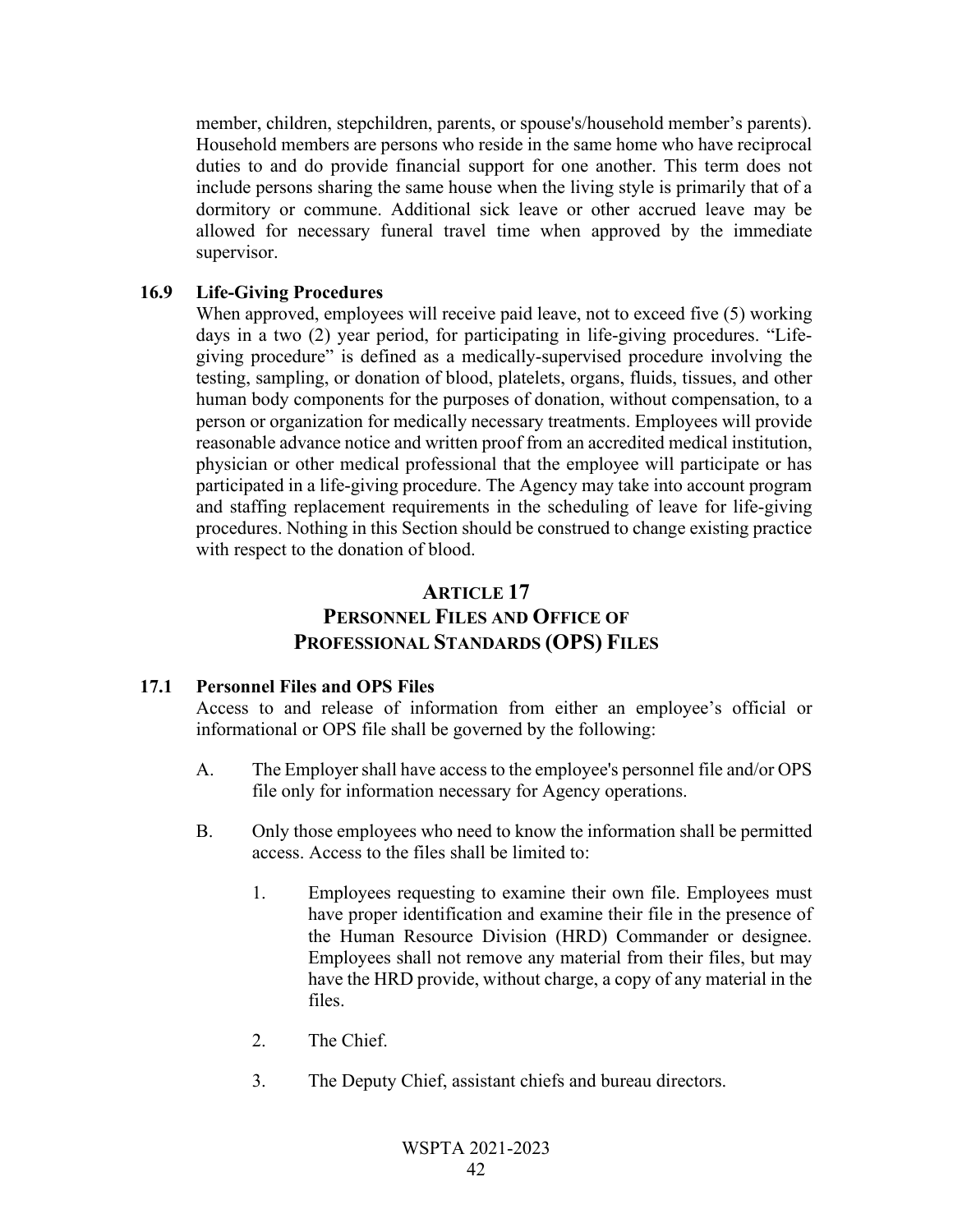- 4. A representative having written authorization from the employee.
- 5. Agency supervisors and managers in the employee's direct chain of command.
- 6. Staff employed by the Agency (other than those assigned to the HRD) whose official duties require access to personnel files and/or OPS files. After access has been approved by the HRD Commander or designee, an entry in the Personnel File Access Record (attached to the inside cover of the file jacket) shall be made, indicating the name of the individual examining the file and the date of the examination. No materials may be removed from the employee's file except pursuant to the purging provisions of this Article. If an authorized representative of the Employer, as determined above, makes a copy of any document from an employee's personnel file or disciplinary file, then a notation will be made in the file indicating the person who made the copy, how many copies were made, and to whom the copies were provided.
- 7. Staff employed by the HRD, for administrative purposes.
- 8. Assistant Attorneys General assigned to the Agency and their authorized staff (i.e. paralegal, tort investigator).

## <span id="page-50-0"></span>**17.2 Outside Inquiries**

The Employer shall refuse to disclose information in personnel files or OPS files if that disclosure would violate the employee's right to privacy, as defined by [RCW 42.56.050.](http://apps.leg.wa.gov/RCW/default.aspx?cite=42.56.050) All requests for information (other than routine employment information, e.g., confirmation of employment, length of service, current status of employee, or prior assignments) shall require a proper public disclosure request.

- A. Upon receiving a request for all or part of these files, the affected employee and the Association shall be notified of the request. The affected employee shall be given a period of five (5) business days to object to release of the requested documents. Such objection shall be provided in writing. The WSP Labor and Policy Advisor or the Assistant Attorney General will be consulted regarding the reasons given by the affected employee.
- B. If the Employer agrees that the employee's right to privacy would be violated, it will not release the document and will provide a defense in court, if necessary.

If the Employer does not agree, it will so notify the affected employee and the Association in writing. The documents will not be released until the time period in [Subsection 17.2 C](#page-50-0) below has expired, during which time the employee shall have an opportunity to prevent the release under [RCW 42.56.540](http://apps.leg.wa.gov/RCW/default.aspx?cite=42.56.540) at the expense of the Association or the employee.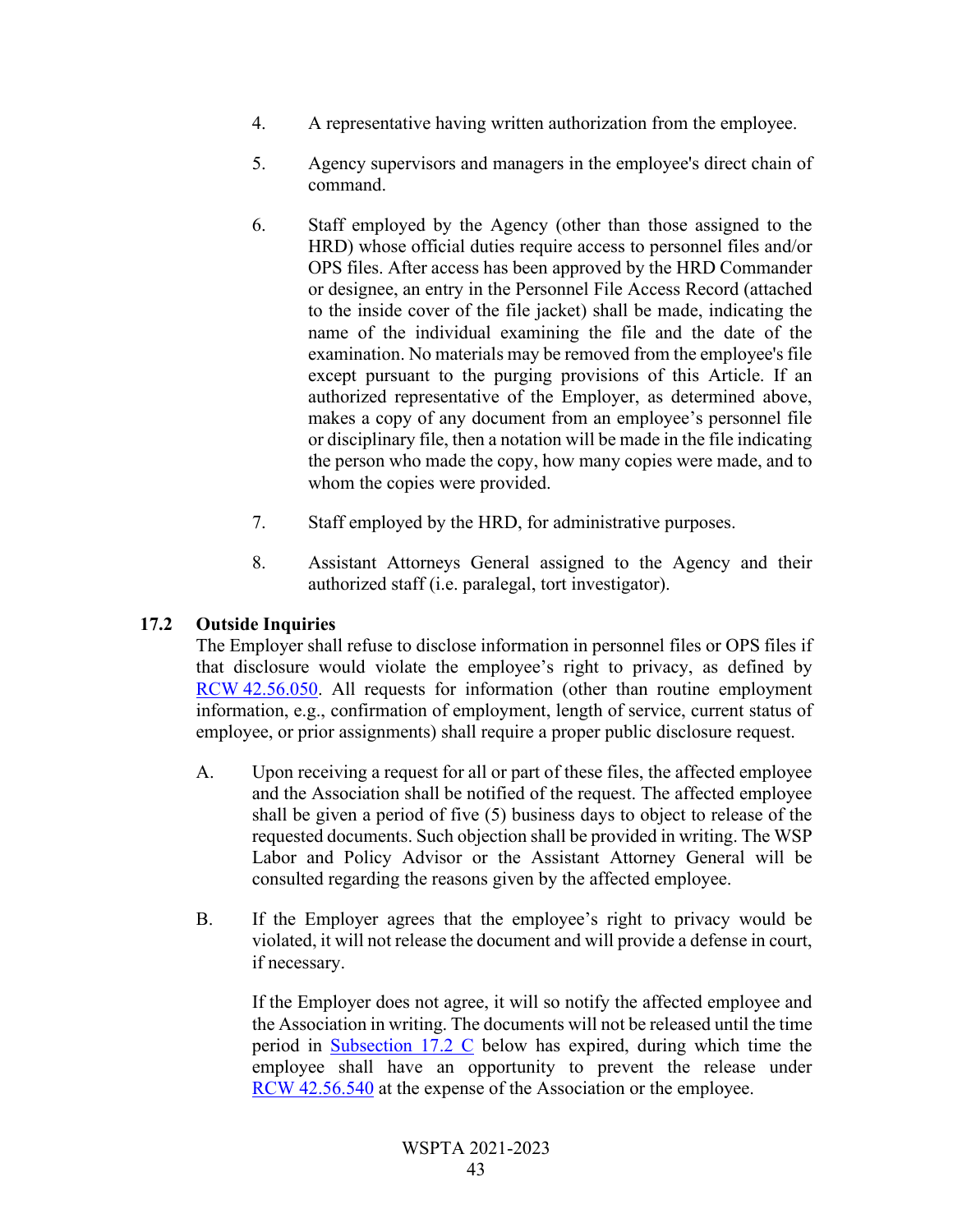- C. If an employee files an objection, then prior to the disclosure of any documents from the personnel files or OPS files, the Employer shall either: (1) provide a copy of the redacted documents to be disclosed; or (2) provide an opportunity for the affected employee to review the redacted documents. The employee shall then have up to ten (10) calendar days to review the documents. If the affected employee has a question regarding the redactions he/she may discuss the questions with the Employer's representative.
- D. If the Employer refuses to disclose requested information and there is a court hearing on that refusal, the affected employee may attend the hearing on Employer time. No overtime or compensatory time will be paid.

### **17.3 No Secret Files**

Only one (1) official personnel file and/or OPS file shall be maintained on an employee, though a copy of the file may be maintained at the district level. No secret personnel file and/or OPS file will be kept on any employee. This does not preclude a supervisor from maintaining notes on an employee's job performance for the explicit purpose of preparing employee performance evaluation reports.

## <span id="page-51-1"></span>**17.4 Adverse Comments**

- A. Employees shall not have any comment adverse to their interest entered in their personnel file and/or OPS file without having first read and signed the document containing the adverse comment indicating they are aware of the comment; except that such entry may be made if, after reading the document, the employee refuses to sign it. Should an employee refuse to sign, that fact shall be noted on the document.
- B. Employees shall have ten (10) calendar days to file a written response after being made aware of an adverse comment entered in their personnel file and/or OPS file. Such written response shall be attached to and shall accompany the adverse comment.
- C. This Agreement establishes the confidentiality, maintenance, and disposition of personnel files and/or OPS files. The files are maintained for each employee and contain documents having a significant relevance to employee careers.

### <span id="page-51-0"></span>**17.5 Retention**

Retention schedules shall be in compliance with state law. Material attached to and a part of any document shall carry the same retention period as the document itself.

A. Except for oral reprimands, written reprimands and other disciplinary actions, all other reports, letters, and other correspondence shall be retained for four (4) years. Disciplinary actions, with the exception of oral and written reprimands, shall be retained for five (5) years, unless the employee's OPS records indicate a pattern of similar types of discipline. Oral and written reprimands shall be retained for two (2) years. If an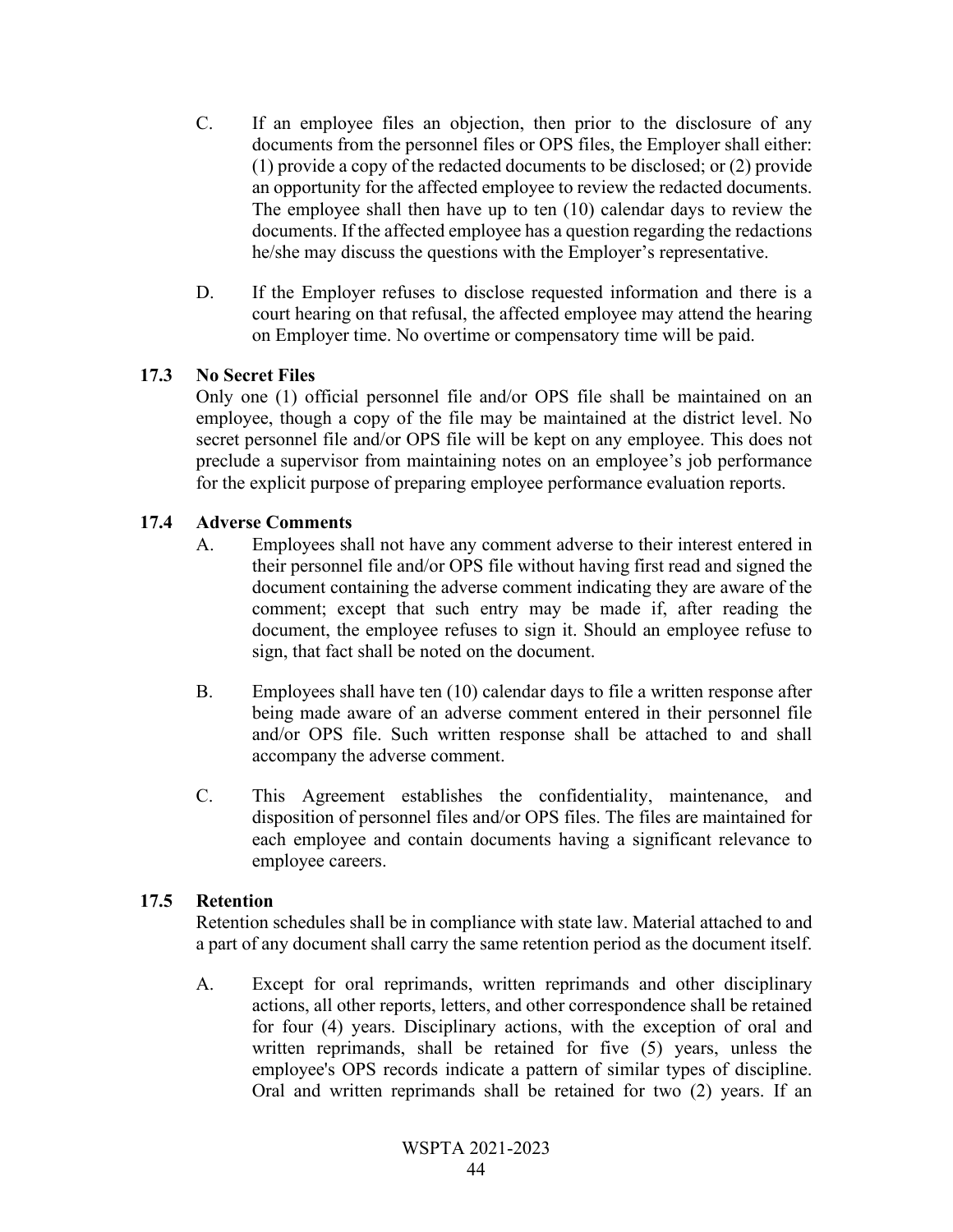employee is disciplined, evidence of oral and written reprimands up to one (1) year prior to the date of the discipline, and any other notices of disciplinary action up to five (5) years prior to the date of the discipline shall be admissible in any proceedings concerning the disciplinary action, including appeals from the disciplinary action.

B. Records will be purged from an employee's personnel file in accordance with the above retention schedule. All purged materials shall be provided to the employee along with notice to the employee that he/she should consult with an Association representative concerning retention.

#### **17.6 Changes in Personnel Files and/or OPS Files**

Employees shall be provided copies of all performance or assignment-related changes in their personnel files.

#### **17.7 Contents**

A personnel file shall be defined as any document pertaining to the employee's employment status, work history, training, or other personnel-related matters pertaining to the employee. It is further understood that a personnel file does not include material relating to medical records, pre-appointment interview forms, payroll or life insurance documents, Internal Affairs files, or applicant background investigation documents such as, but not limited to, psychological evaluations and polygraph results.

#### **17.8 Access**

Nothing herein shall be construed as limiting any rights the Association has under the law to access to records.

#### **17.9 Office of Professional Standards (OPS) Files**

All files related to complaints and disciplinary actions will be retained at the OPS for the period of time set forth in [Section 17.5](#page-51-0) above. By no later than one (1) month following the expiration of a retention period set out in [Subsection 17.5 A](#page-51-0) above, the OPS will purge and destroy all complaint and disciplinary files that meet the retention cutoff. This Section does not apply to records and data kept for statistical purposes without any identification of the employees involved.

# **ARTICLE 18 JOB PERFORMANCE APPRAISAL (JPA)**

- **18.1** The JPA process gives supervisors an opportunity to discuss performance goals and expectations that meet the Agency's objectives with their employees; to assess and review the performance of their employees with regard to those goals and expectations; and to provide support to employees in their professional development, so that skills and abilities can be aligned with Agency requirements.
- **18.2** To recognize employee accomplishments and address performance issues in a timely manner, discussions between the employee and the supervisor will occur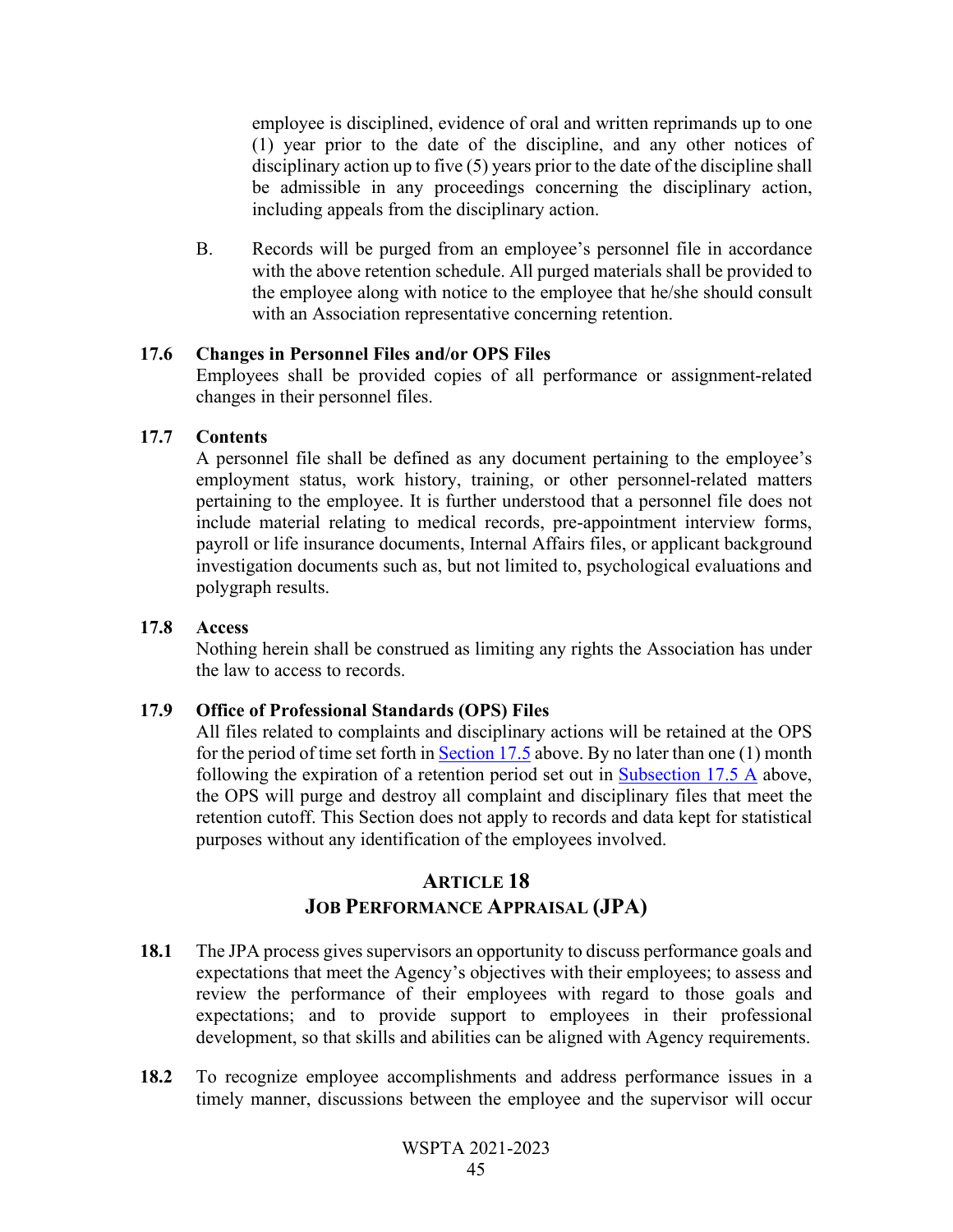throughout the evaluation period. Performance problems will be brought to the attention of the employee to give the employee the opportunity to receive any needed additional training and to correct the problem before it is mentioned in a JPA. Ratings on the JPA will be supported by appropriate documentation.

- **18.3** Supervisors will meet with employees to review the JPA before it is finalized. An employee who disagrees with the final document may attach a letter of rebuttal to the completed JPA. An employee who does so will not be prohibited from challenging the content of the JPA in a future disciplinary appeal.
- **18.4** JPAs are not subject to the grievance procedure of this Agreement, except where supporting documentation was not completed in accordance with Subsection 18.2 above.

## **ARTICLE 19 EMPLOYEE RIGHTS IN INVESTIGATIONS**

- **19.1** The Employer has the authority to determine the method of conducting investigations, including the procedures contained in the Administrative Investigation Manual; however, an investigation based on a complaint must be conducted in an open and fair manner, with the truth as the primary objective. Prior to implementation of changes to any term or provision of the Regulation Manual or the Administrative Investigation Manual concerning internal investigations, the Employer will send copies of the proposed changes to the President of the Association. The Employer will consider any comments or concerns of the Association before finalizing and publishing the changes. This Section shall not be interpreted to restrict the Association's right, under state law, to bargain the decision and/or impact of changes in subjects of bargaining where the Employer is compelled to negotiate over the matter by state law.
- **19.2** Because police officers must be free to exercise their best judgment and to initiate law enforcement in a reasonable, lawful and impartial manner, and because the Employer is committed to respecting the rights of bargaining unit employees by providing procedural protection to all employees during the complaint and disciplinary process, complaints involving members of the bargaining unit shall be resolved in a manner that is expeditious, fair, just, reduces the amount of formal process and is designed to resolve issues at the lowest possible level. The Employer will continue to use the Non-Investigative Matters (NIM) and Settlement Agreement Process as mechanisms for accomplishing this goal.
- **19.3** The Employer accepts and investigates complaints against employees. The Employer shall continue to use an Internal Incident Report (IIR) form. The form shall contain at least the following information:
	- A. The complainant's name and address;
	- B. The date of the complaint;
	- C. The specific allegations against the employee; and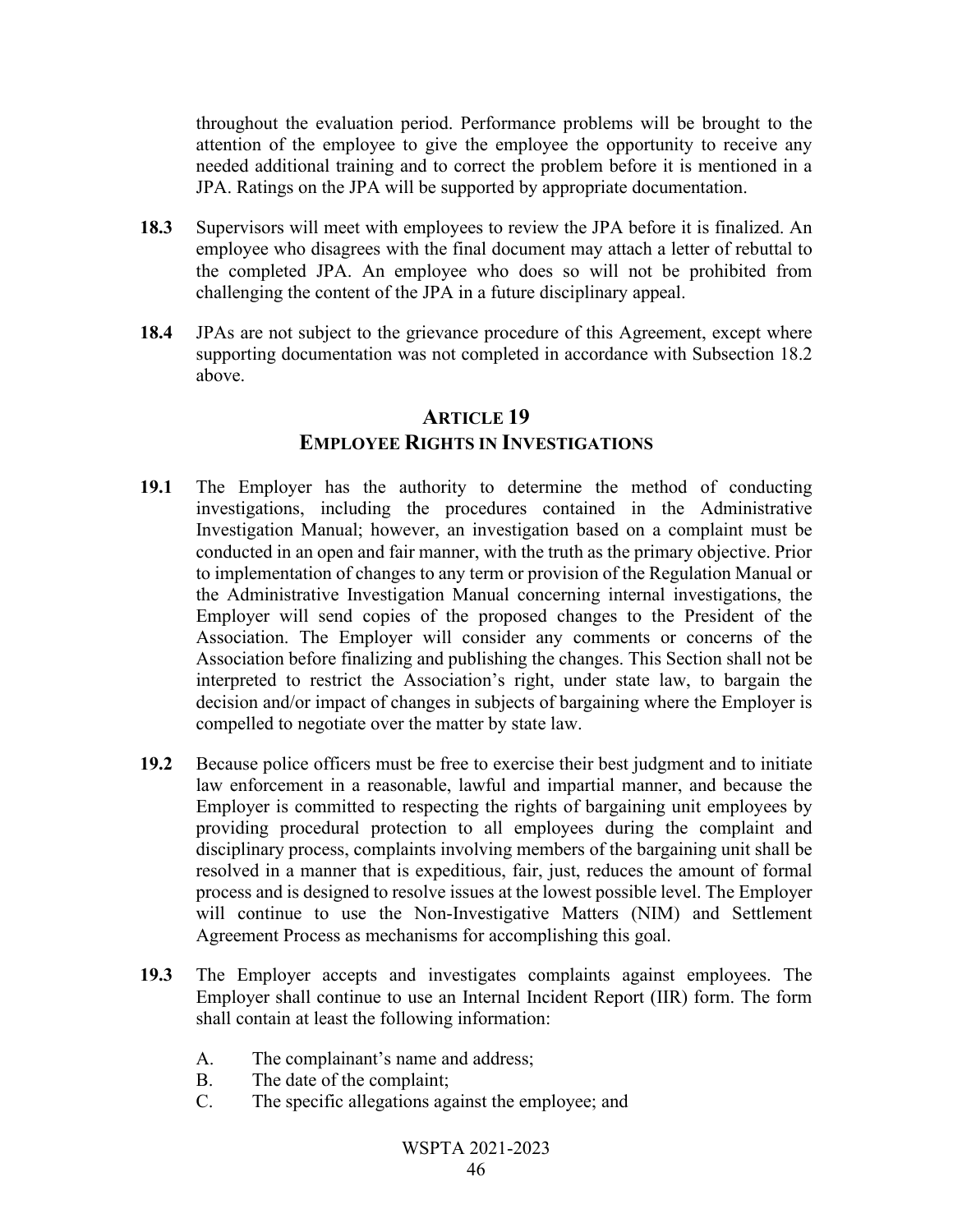D. A signature line for the complainant's use.

Anonymous minor complaints shall not be investigated; however, the employee shall be informed that an anonymous complaint has been received. The Employer may document receipt of the complaint, but such documentation shall not be included in the employee's complaint history or personnel file. Anonymous moderate and major complaints may be investigated. The Employer shall instruct its employees on the Employer's procedures to be followed in accepting citizen complaints.

- **19.4** The provisions of this Article shall not apply to routine discussions with an employee in the normal course of duty. These provisions shall apply when the employee is subject to questioning by a supervisor or any other member of the Agency, and where such questioning is about actions or a failure to act by the employee that, if proven, could lead to discipline.
- **19.5** De minimis (minor or insignificant) variations from the following provisions shall not be the basis for overturning discipline or affect the admissibility of evidence.
- **19.6** Prior to questioning, the employee under investigation shall be informed of the name of the person in charge of the investigation and the name(s) of questioners, and all other persons to be present during the questioning. The employee shall be informed of what investigative section the investigator represents.
- **19.7** The questioning shall be conducted at a reasonable hour, preferably at a time when the employee is on duty or during the normal waking hours for the employee, unless the seriousness of the investigation requires otherwise. If such questioning occurs during off-duty time of the employee being questioned, the employee shall be compensated for such off-duty time in accordance with regular Employer procedures.
- **19.8** Any questioning session shall be for a reasonable period, taking into consideration the gravity and complexity of the issue being investigated. Employees being questioned shall be allowed to attend to their own personal physical necessities as needed.
- **19.9** If prior to or during any questioning it appears the employee's actions or omissions may amount to criminal conduct, the investigation shall stop and the Chief shall be notified immediately. The Chief shall determine whether to continue the administrative investigation or to conduct a criminal investigation or both.
- **19.10** Any criminal investigation of an employee conducted by the Employer will be conducted by the Investigative Services Bureau. Any attempt to obtain a written or verbal statement from the suspected employee will be preceded by the giving of and inquiring as to the understanding of the employee's constitutional rights. A suspected employee is one for whom a criminal investigation has gone past the investigatory stage to the accusatory stage.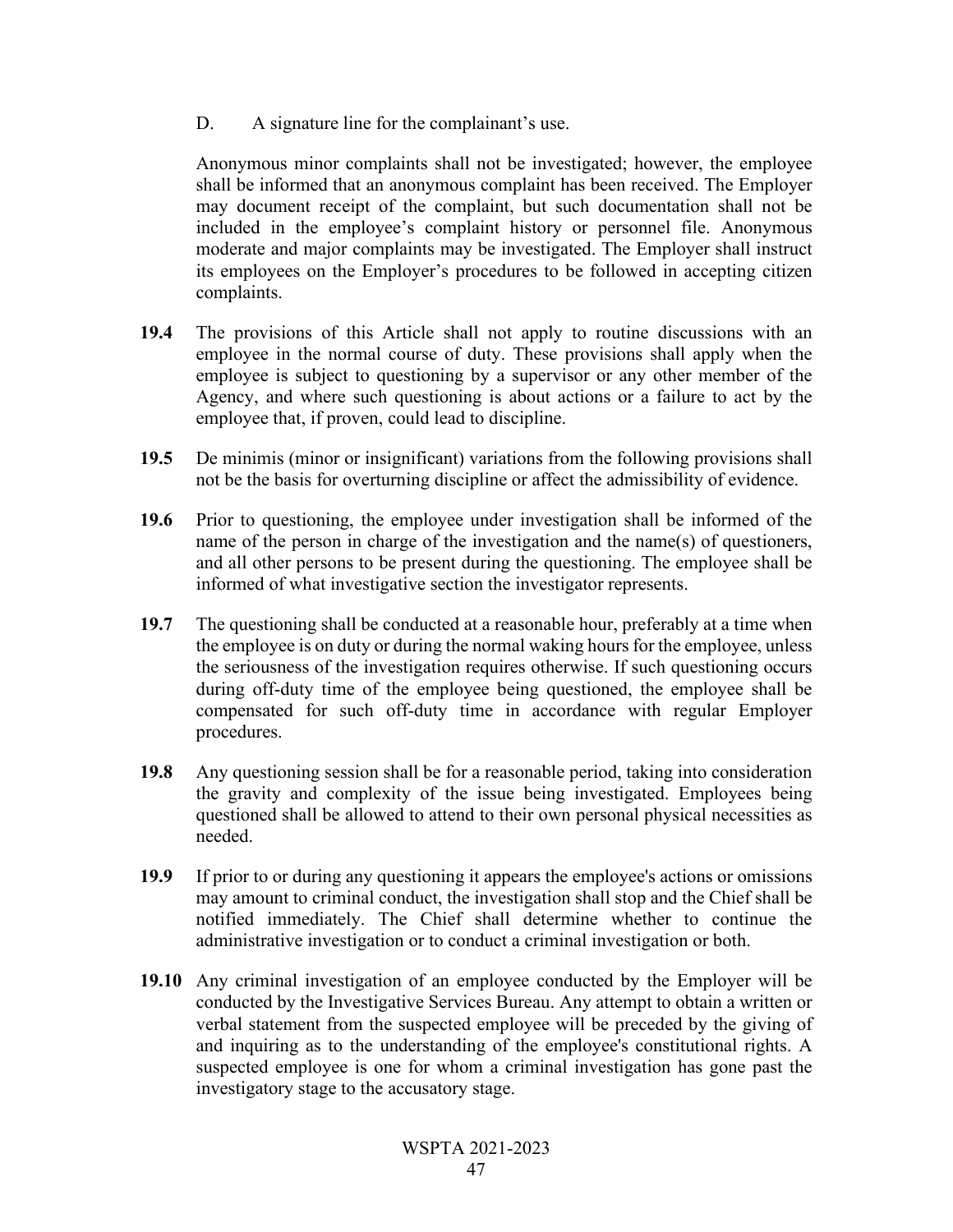- **19.11** Employees are required to fully and truthfully answer all questions asked during, and cooperate fully in, any and all administrative investigations. All questions asked and actions taken during such administrative investigations will be specifically, directly, and narrowly related to performance of duties within the scope of employment and fitness to hold the position.
- **19.12** Whenever an employee is being investigated, the employee shall be informed of the general scope of the investigation prior to questioning. The notification shall include the name of the complainant, the complaint form completed by the complainant, the date of the incident, the specific rules the Employer alleges were violated, whether the complainant has signed a complaint form, and a summary of the factual allegations against the employee sufficient to reasonably apprise the employee of the nature of the charges. The employee may agree to answer questions at that time or request that questioning be delayed for up to five (5) calendar days in order to obtain legal advice or other assistance. If the Employer decides to substitute the Agency as the complainant, the Employer agrees to contact the Association to discuss the reasons for doing so.

### **19.13 Witness Interviews**

- A. If during a witness interview an employee makes a self-incriminating statement regarding a criminal offense that might lead to disciplinary action, the interview will cease and the employee will be advised why the interview is ending and what actions will be taken.
- B. In situations where the employee believes that his or her answers in a witness interview may disclose his or her own possible violations of the law and/or regulations, the employee shall have the right to assert his or her rights to Association representation and/or protection against selfincrimination under Weingarten v. NLRB and/or Miranda v. Arizona.
- C. An employee involved in a situation described in this Section will have the opportunity to confer privately with his or her legal advisor or the Association representative before questioning continues.
- **19.14** If an employee is to be subjected to a form of discipline which, under the terms of this Agreement, is not appealable, and such discipline is based upon an employee's responses when the employee was questioned as a witness, the employee shall be given an opportunity to present a response to the allegations against her/him before the discipline is imposed.
- **19.15** If any employee refuses to answer questions based on the constitutional right against compelled self-incrimination, and the Employer decides to continue the meeting, the employee will be advised of his/her rights under Garrity v. New Jersey. That is, the employee will be informed that the continued refusal to answer questions can be the basis for disciplinary action including termination, and that any answers to such questions or information derived from answers cannot be used in any way in any subsequent criminal proceeding.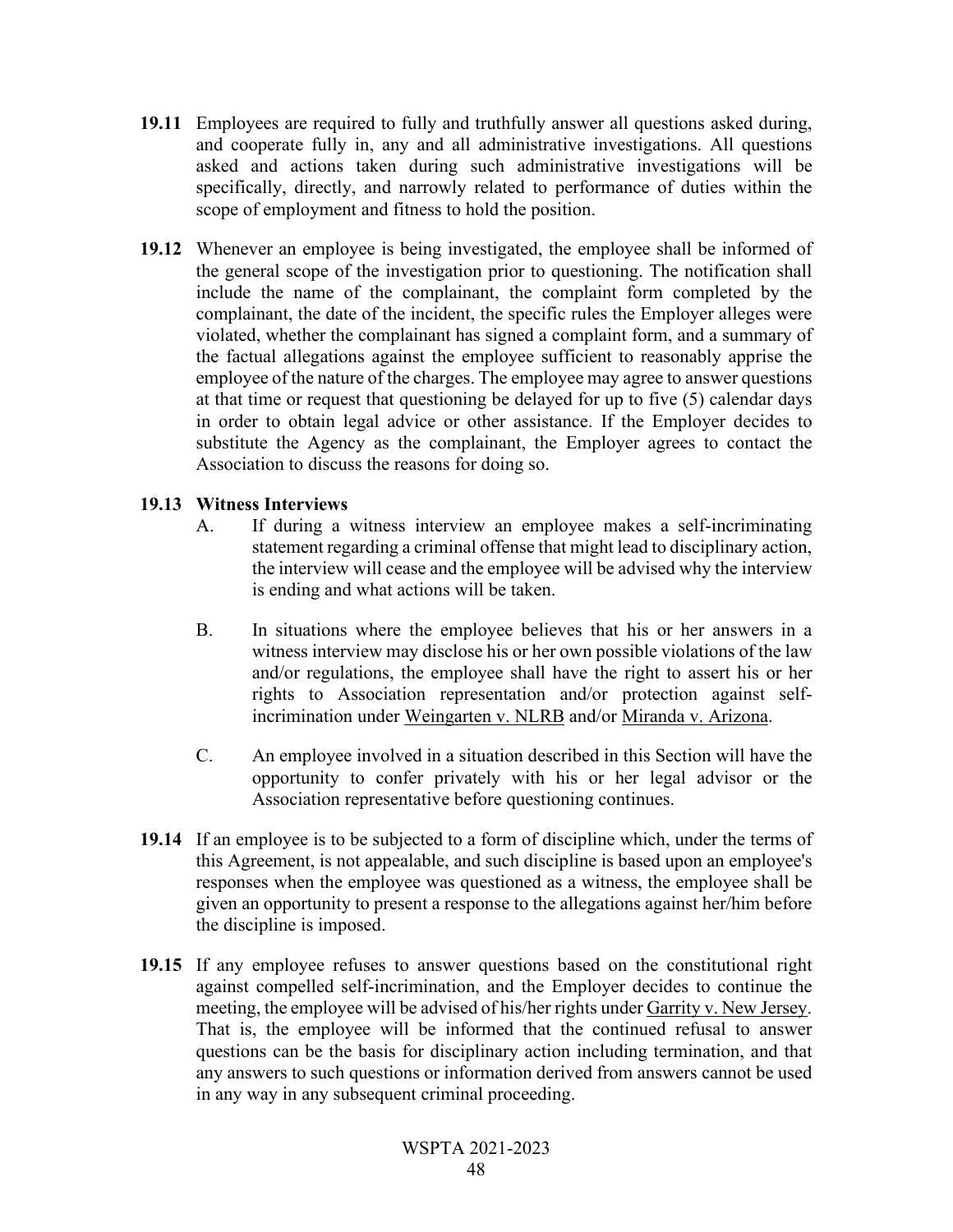- **19.16** Prior to questioning about an incident which could reasonably be expected to result in discipline, the Employer's representative shall notify the employee of the employee's right to be represented by either an Association representative or an attorney during the course of the questioning, and of the right to five (5) calendar days advance notice of questioning. Employees, at their request and own expense, shall have the right to be represented by a person of their choice who may be present at all times during the questioning. The employee's representative may counsel the employee only to the extent allowed by law under Weingarten v. NLRB and its progeny. At the employee's option, the employee may be accompanied by both an attorney and an Association representative during the disciplinary interview; provided, however, that only one (1) of them may speak at the interview.
- **19.17** Employees shall not be subjected to any offensive language, nor shall investigators make promises or threats as an inducement to answer questions.
- **19.18** The Employer shall not cause employees being questioned to be subjected to visits by the press or news media, nor shall their home address or photograph be given to the press or news media without the employee's express consent, unless required by public disclosure laws. The Employer will notify the employee before releasing an employee photograph to the news media.
- **19.19** The complete questioning of an employee may be recorded by the Employer, the employee, and/or the employee's representative. If a tape recording is made of the questioning, the employee shall be entitled to a copy of any tape recording in which he/she participated. The employee shall be informed prior to the start of the questioning that the session will be recorded.
- **19.20** When the Employer receives a complaint about the action or inaction of an employee that results in a criminal investigation, the employee will be notified of the investigation (either in writing or orally) unless the Chief determines such notification will endanger the investigation of the complaint.
- **19.21** In the event an employee is involved in the use of lethal force, the Employer will attempt to contact an Association representative and inform him/her that a lethal force incident has occurred, the name of the involved employee, and the location of the incident. A supervisor at the scene shall allow the employee to use Agency equipment to consult with an Association representative or attorney. Employees involved in the use of lethal force shall be allowed to consult with an Association representative or an attorney prior to being asked to give an oral or written statement about the use of lethal force. Such right to consult with a representative or attorney shall not unduly delay the giving of the oral or written statement or prevent the Employer from obtaining critical information regarding the status of the incident, e.g. suspects still at large or the location of critical evidence.

#### <span id="page-56-0"></span>**19.22 Investigation Timelines**

A. Complaints shall be accepted or rejected by the Employer within ten (10) business days of receipt. Complaints shall be deemed accepted when the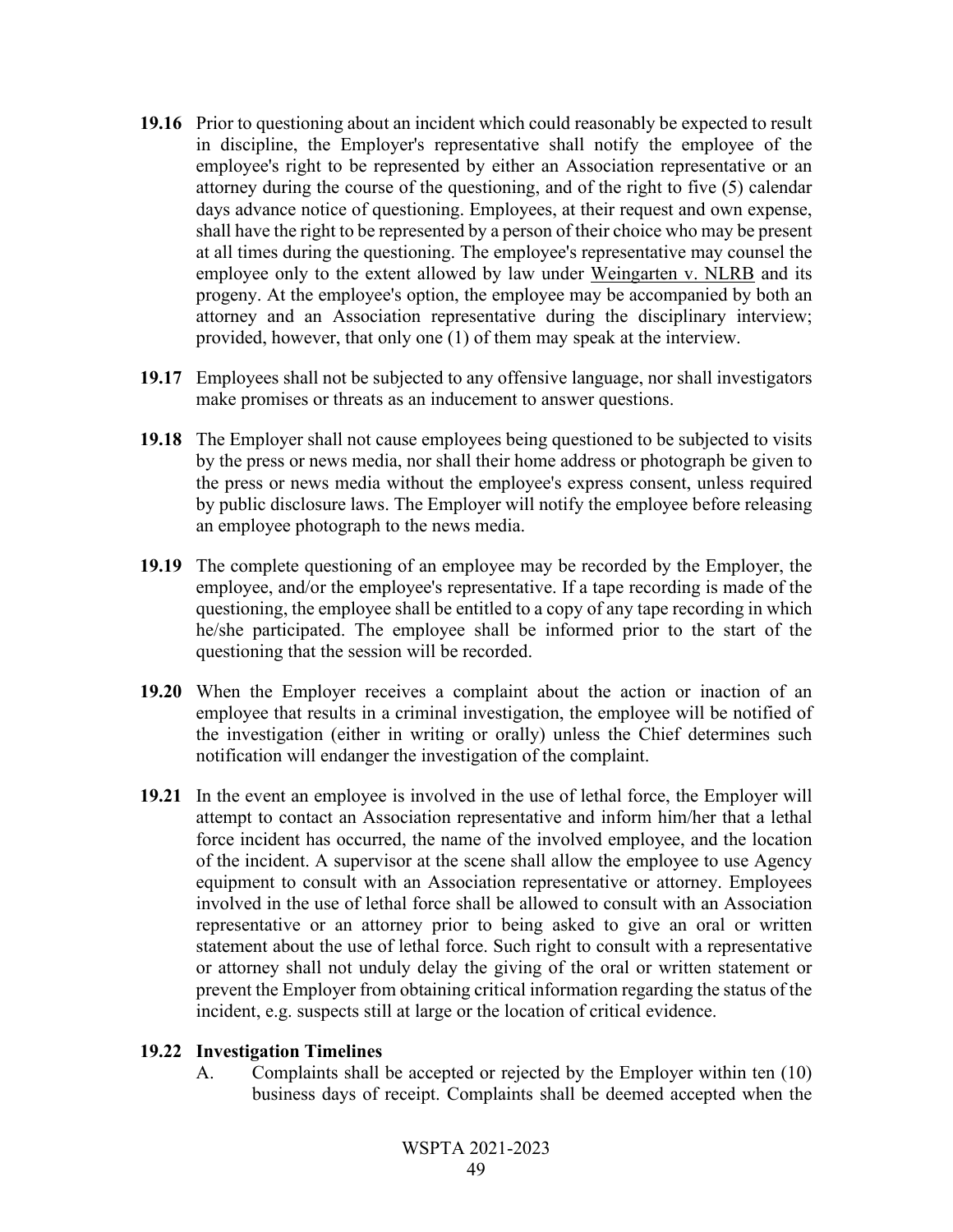Commander of the Office of Professional Standards (OPS) signs the IIR. Timelines shall begin when a complaint is accepted.

- B. In the event it becomes necessary to make a change or changes on an IIR, whiteout or any similar method shall not be used. Any changes to language shall be made clear (deletions shall be struck out) and the person making the change(s) shall initial and date the change(s) and note the reason(s) for the change(s) either on the document or in an Interoffice Communication  $(IOC).$
- C. Within five (5) scheduled employee workdays of accepting a complaint against an employee, the Employer shall forward a copy of the IIR and any attachments to the employee, unless such notification will endanger the investigation of the complaint. If an employee is on leave, the five (5) scheduled employee workdays do not begin until the employee returns from leave.
- D. At the time that the OPS Commander and the appointing authority determine the level of severity for investigative purposes (minor, moderate or major category), they will also make a pre-determination of where the alleged conduct would fall within the sanction matrix (if the allegations as known at the time were proven true).
- E. Investigations arising out of minor complaints shall be completed within forty-five (45) calendar days. If the investigation is not completed within forty-five (45) calendar days, no discipline shall issue and the complaint and all attendant documents shall be removed from the employee's disciplinary and personnel records. Supervisors will normally investigate minor complaints unless otherwise directed by the Chief or his/her designee. Complaints investigated under this Subsection shall not require the due process meeting set forth in [Article 20.](#page-58-0)
- F. Investigations arising out of moderate complaints shall be completed within ninety (90) calendar days, and investigations arising out of major complaints shall be completed within one hundred twenty (120) calendar days. If the investigation cannot be completed within these timeframes, an extension may be granted in accordance with [Subsections 19.22 G and H](#page-56-0) below. Investigations shall be deemed completed when the employee is advised of the Employer's contemplated discipline.
- G. Investigations arising out of moderate or major complaints may be extended due to reasonably determined, exigent circumstances beyond the control of the Employer. Such circumstances shall include the following:
	- 1. Complexity of the investigation.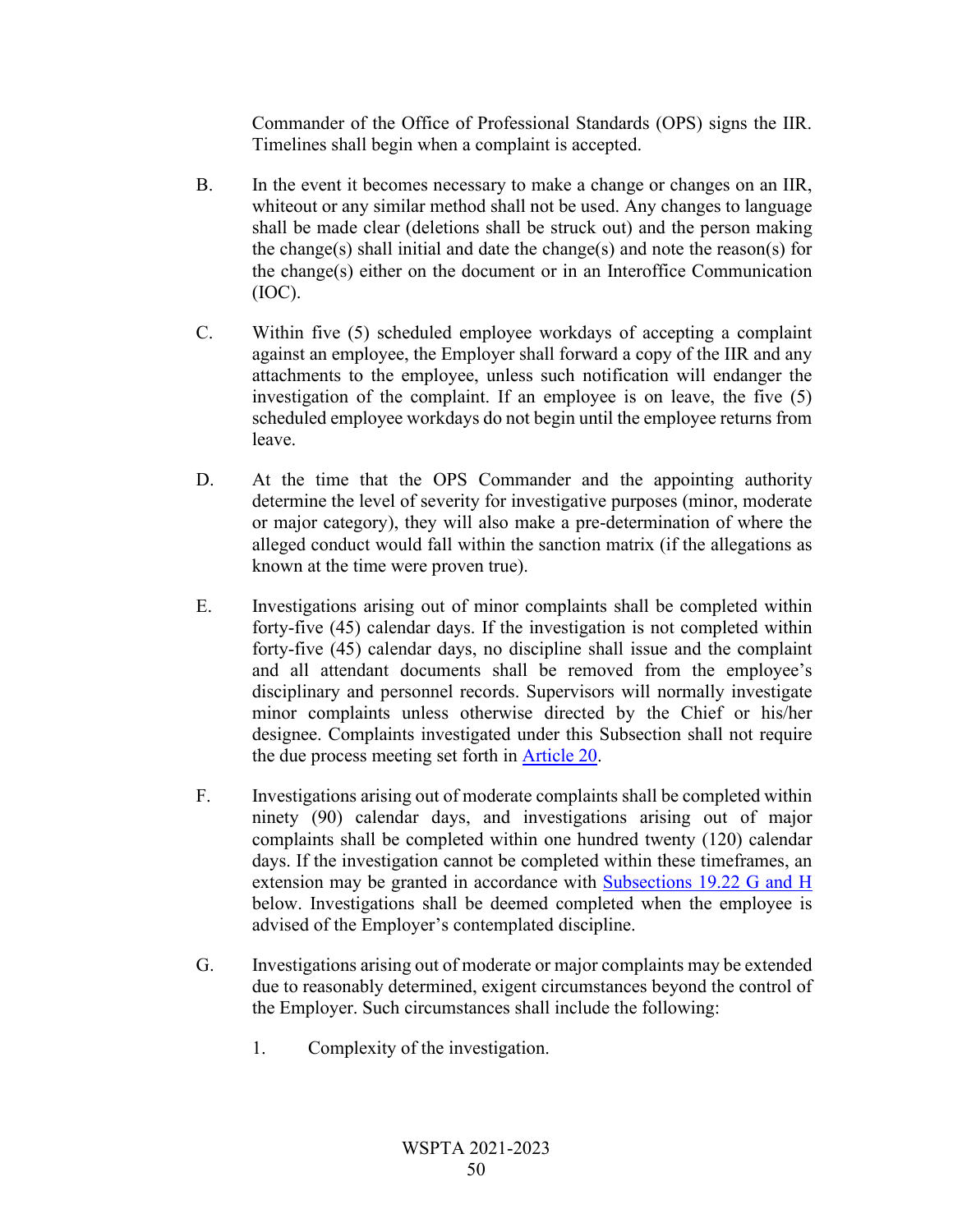- 2. Pre-scheduled, extended leave (including extended annual leave or mandatory training) or unexpected illness of personnel integral to the investigation.
- 3. Unavailability of witnesses after reasonable efforts to locate.
- 4. Undue delays in transcription of interview tapes.
- 5. Delays caused by the Association or its representatives.
- 6. Emergencies.

Investigations covered by this Subsection may also be extended if the appointing authority requests specific, additional investigation. An extension on this basis shall require the notification in [Subsection 19.22 H](#page-56-0) below and shall be only for such time reasonably necessary to complete the additional investigation.

- H. The Employer shall notify the employee being investigated and the Association of any extension. The notification shall include information on when the Employer anticipates completing the investigation and a detailed explanation of the reasons for the extension. If the investigation is not completed by the anticipated completion date the notification shall be repeated.
- I. The Employer's obligation to limit extensions of investigations under [Subsection 19.22 G](#page-56-0) shall be subject to the grievance procedure in [Article 21,](#page-64-0) including arbitration under Step 3. If a grievance is sustained in arbitration the Employer shall be assessed an amount equal to one hundred dollars (\$100.00) for each day the investigation is extended for reasons not deemed reasonably determined, exigent circumstances.
- J. This [Section 19.22](#page-56-0) shall not affect any rights under [Article 21.](#page-64-0) Violation of any timeline set forth in this Section shall not affect any discipline imposed by the Employer. The Association may raise issues of timeliness of investigations as a component of the elements of just cause in a Disciplinary Review Board process; provided, however, that the resolution of any grievance under this Section shall not be raised.

# **ARTICLE 20 DISCIPLINE AND DISCHARGE**

#### <span id="page-58-0"></span>**20.1 Discipline**

A. The parties are committed to resolving disciplinary matters involving bargaining unit employees in a manner that is expeditious, fair, reduces the amount of formal process and is designed to resolve issues at the lowest possible level. The Employer will continue to use the Non-Investigative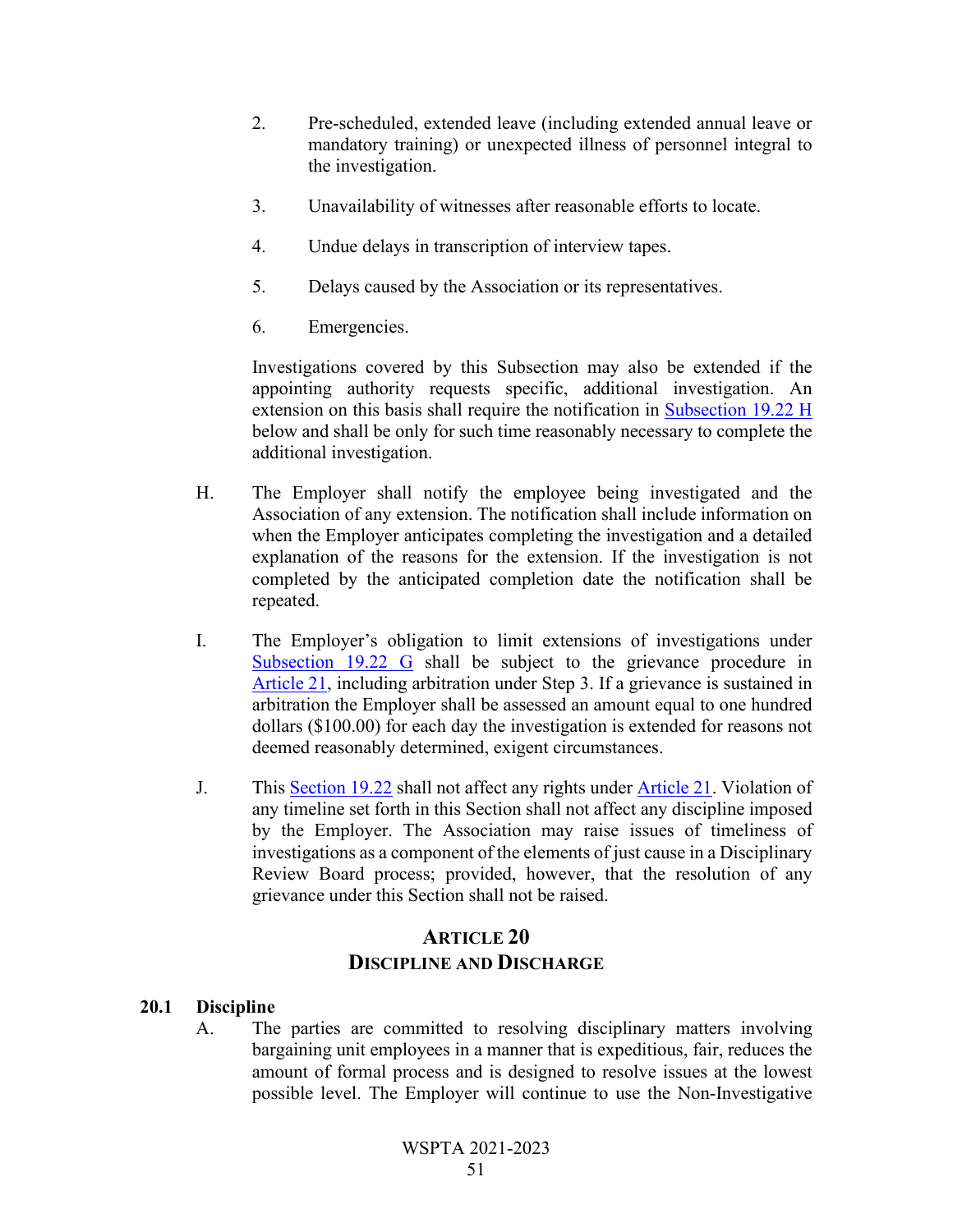Matters (NIM) and Settlement Agreement Process as mechanisms for accomplishing this goal.

- B. With the exception of the suspension or demotion of probationary employees pursuant to [RCW 43.43.060,](http://apps.leg.wa.gov/RCW/default.aspx?cite=43.43.060) the Employer will not discipline any employee without just cause.
- C. Discipline includes suspensions, demotions, and discharges. Written reprimands and transfers as a result of a disciplinary sanction are not considered discipline for purposes of appeal to a Disciplinary Review Board (DRB) or Trial Board. Written reprimands may be appealed only through Step 2 of the grievance procedure; however employees may provide a written response in accordance with **Subsection 17.4 B**. An employee who does so will not be prohibited from challenging the content of the reprimand in a future disciplinary appeal. Transfers as a result of a disciplinary sanction may be appealed through the grievance procedure. Corrective actions including counseling and oral reprimands are not subject to appeal through this Article or the grievance procedure; however employees may provide a written response in accordance with [Subsection 17.4 B.](#page-51-1)
- D. Except as set forth in this Agreement, the Employer has the authority to determine the method of conducting investigations, including the procedures contained in the Administrative Investigation Manual; however, prior to implementation of changes to any term or provision of the Regulation Manual or the Administrative Investigation Manual concerning internal investigations, the Employer will send copies of the proposed changes to the President of the Association. The Employer will consider any comments or concerns of the Association before finalizing and publishing the changes. This Section shall not be interpreted to restrict the Association's right, under state law, to bargain the decision and/or impact of changes in subjects of bargaining where the Employer is compelled to negotiate over the matter by state law.
- E. Upon completion of an investigation, the appointing authority shall review the relevant documents and make a finding as to whether sufficient facts exist to prove or disprove the allegation(s). If the appointing authority finds that the allegation(s) are proven, he/she shall consult with the Commander of the Office of Professional Standards (OPS).

In determining the appropriate discipline, the seriousness of the offense, the individual employee's history, and the range of sanctions for similar violations will be considered. The disposition of charges shall fall in one (1) of the following categories: proven, undetermined, unfounded, exonerated, policy error, or unintentional error.

F. If, at any time, the OPS Commander and the employee's appointing authority cannot resolve any matters concerning the finding(s) or the proper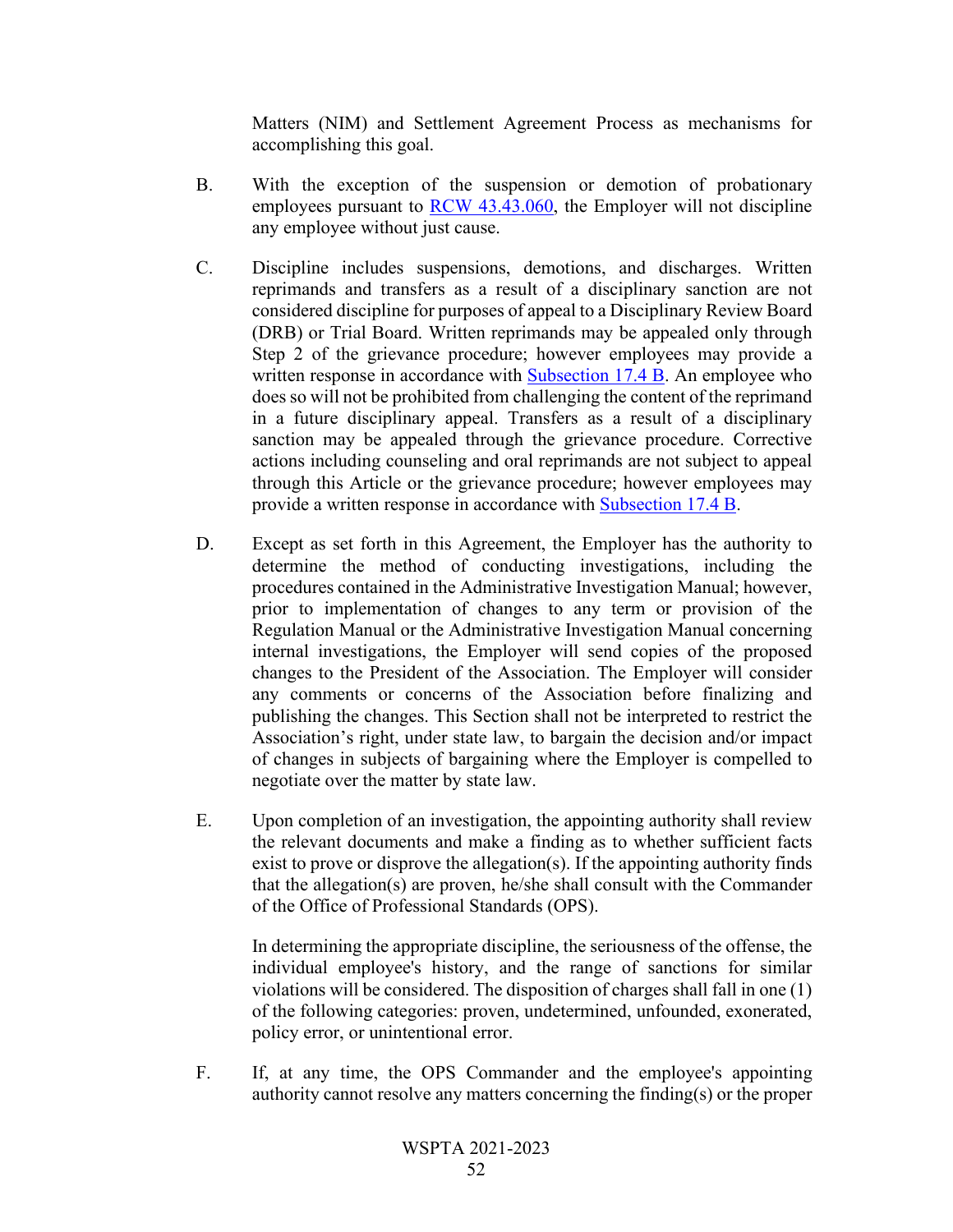level of discipline, they shall meet with the appropriate bureau chief/director. The bureau chief/director shall facilitate a resolution.

- G. The Employer shall not institute numeric standards of performance without discharging its obligations to bargain under [RCW 41.56.](http://apps.leg.wa.gov/RCW/default.aspx?cite=41.56)
- H. Range of Sanctions

The following matrix will determine the possible range of sanctions for proven allegations.

| Level        | <b>First offense</b> | <b>Second offense</b> | <b>Third offense</b> |
|--------------|----------------------|-----------------------|----------------------|
| <b>Minor</b> | Counseling $-$       | Counseling $-$        | Written              |
|              | written reprimand    | written reprimand     | reprimand            |
| Moderate     | Written              | One $(1)$ working     | Three $(3)$          |
|              | reprimand $-$ Two    | day suspension $-$    | working day          |
|              | (2) working day      | Five $(5)$ working    | suspension -Ten      |
|              | suspension           | day suspension        | $(10)$ working day   |
|              |                      |                       | suspension           |
| <b>Major</b> | Three $(3)$ working  | Six (6) working       | Eleven $(11)$        |
|              | day suspension $-$   | day suspension $-$    | working day          |
|              | termination          | termination           | $suspension-$        |
|              |                      |                       | termination          |

- 1. New information discovered in the investigative process could alter the final sanction or result in an employee being served with new charges.
- 2. Depending upon the employee's disciplinary history, the appointing authority has the option of pre-determining that the new allegation(s) would fall within the first offense of the next higher level if there has been like or similar misconduct within the prior twelve (12) months. For example, if an allegation would normally be within second or third offense but prior sanctions warrant, it can be placed under the first offense at the next higher level (minor to moderate or moderate to major).
- 3. More than three (3) violations within a severity level will automatically move any subsequent violations to the first offense category in the next higher level.
- 4. Multiple violations involving the same incident will each receive a determination, but only one (1) sanction will be issued for the incident.
- 5. The OPS Commander and appointing authorities have the latitude and are encouraged to explore negotiated settlements such as last chance agreements, suspended sentences, or other innovative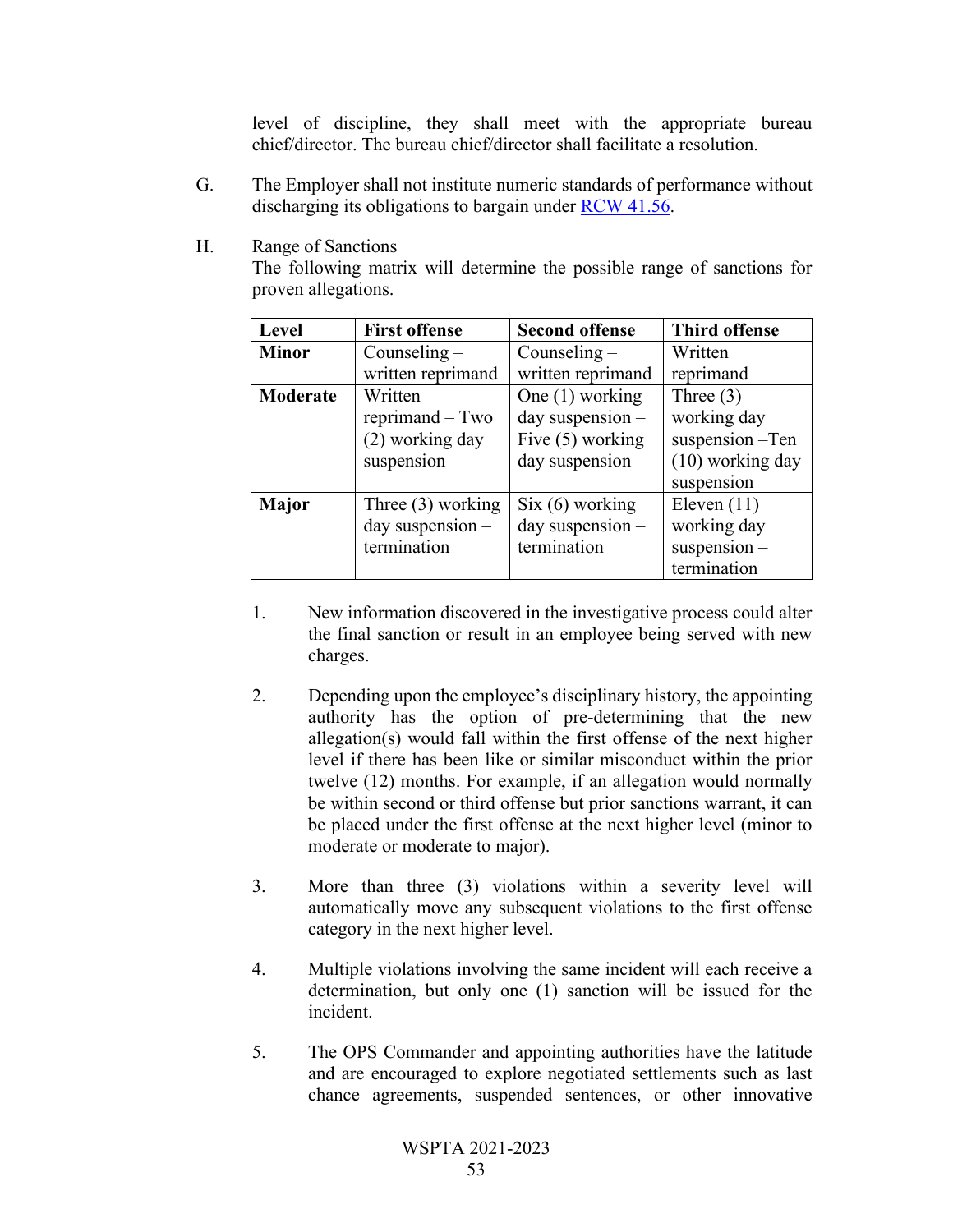approaches. The Employer and the Association may agree to a sanction outside the range on the matrix as a part of a nonprecedential settlement agreement.

- I. The Employer has the authority to impose discipline, which is then subject to the appeal process set out in [Sections 20.3](#page-62-0) and [20.4](#page-62-1) below; except that suspension or demotion of a probationary employee is at the sole discretion of the Employer and may not be appealed through the processes in this Article or the grievance procedure of this Agreement.
- J. In lieu of serving a suspension, employees may either:
	- 1. Substitute accrued vacation and/or compensatory time for any or all of the suspension on an hour for hour basis up to the amount of fifteen (15) days in a three (3) year period. An employee who so chooses shall continue to work, but the amount of time being substituted for the suspension shall be deducted from the appropriate leave balance. Upon substitution the discipline shall be final and no appeal shall be filed; or
	- 2. Substitute a reduction in pay for the suspension. The amount of the total pay reduction will be calculated by multiplying the number of hours the employee would be suspended by the applicable pay rate. The portion of such total amount by which the employee's pay will be reduced during each pay period will be mutually agreed to by the employee and the Employer.

## <span id="page-61-0"></span>**20.2 Due Process Meetings**

- A. Prior to the final determination, the accused employee will be provided with a copy of the completed investigative file and will be notified of the contemplated discipline.
- B. The employee will have a minimum of ten (10) working days for a major complaint or seven (7) working days for a moderate or minor complaint to review the case. This period may be extended if the employee has legitimate justification for an extension.
- C. The employee may choose to accept the proposed discipline. If the employee does not accept the discipline, a conference shall be conducted following the period described in [Subsection 20.2 B](#page-61-0) above, unless an extension has been granted or the employee has waived his or her right to this due process meeting. Reasonable extensions shall be granted but there shall be no undue delays between receipt of the contemplated discipline and the scheduling of the conference. The accused employee will be afforded the opportunity to present any mitigating evidence he/she deems pertinent. The employee may submit his or her evidence verbally or in writing. The session shall be tape-recorded. The employee may also record the session or request a copy of the tape made by the employee's appointing authority.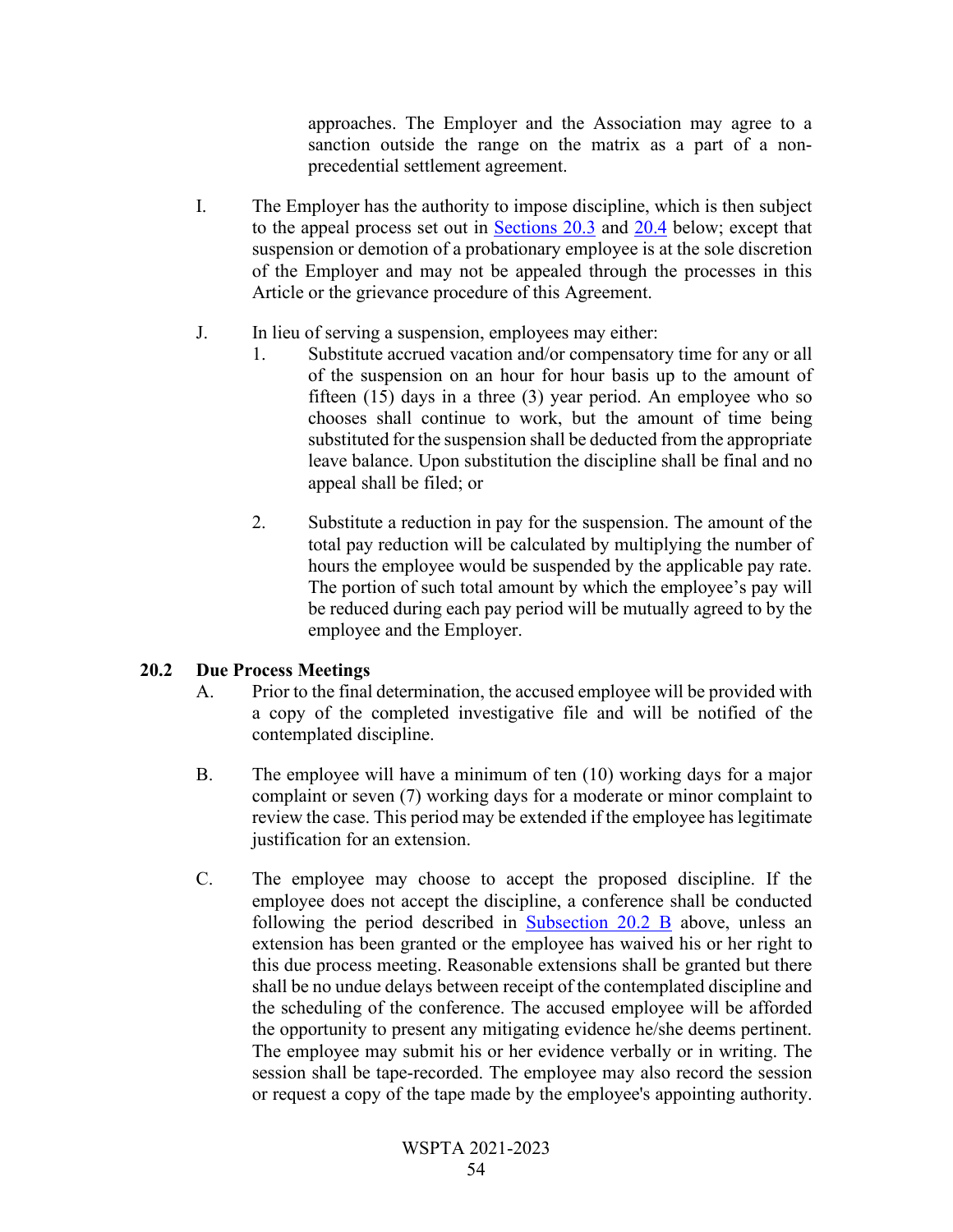The employee may be represented at the conference by his/her attorney and Association representatives, the total not to exceed three (3) people for the employee; provided, however, that only one (1) representative of the employee may speak on behalf of the employee unless requested to do so by the Employer.

- D. The appointing authority may submit questions arising from the conference to OPS for follow-up investigation if he/she deems necessary.
- E. When making the final decision regarding discipline, the appointing authority will evaluate the mitigating evidence presented by the employee and may consult again with the Commander of OPS.
- F. The accused employee will be notified by OPS of the final determination and the employee and the Association will be provided with a copy of all the charges.

#### <span id="page-62-0"></span>**20.3 Election of Remedies**

Any non-probationary employee who receives a suspension, demotion, or discharge shall be subject to the DRB procedures or the Trial Board procedures. Any probationary employee who receives a discharge shall be subject only to the Trial Board procedures. Only the Association may advance a case to the DRB. If the Association denies the employee's request to proceed to the DRB, then the employee may proceed to the Trial Board. If the employee elects the Trial Board, the provisions of [RCW 34.05,](http://apps.leg.wa.gov/RCW/default.aspx?cite=34.05) [RCW 43.43,](http://apps.leg.wa.gov/RCW/default.aspx?cite=43.43) and [WAC 446-08](http://apps.leg.wa.gov/WAC/default.aspx?cite=446-08) shall apply. An appeal from the Trial Board to Thurston County Superior Court will not stay the Chief's decision.

#### <span id="page-62-1"></span>**20.4 Disciplinary Review Board (DRB)**

- A. The Association may not appeal a discipline to the DRB unless the employee subjected to discipline has executed a waiver of rights to elect a Trial Board.
- B. If the Association elects to appeal to the DRB, the notice shall be filed and served with the Chief's office within ten (10) business days of receipt of the notice of disciplinary charges or within a mutually agreed time period. If the Association elects to not appeal to the DRB, the employee will have the remaining 10 days within which to proceed to the Trial Board.
- C. If the Association elects the DRB, the discipline will be imposed immediately after the time limit in [Subsection 20.4 B](#page-62-1) has expired.
- D. DRB Members

Within thirty (30) calendar days after this Agreement is executed, the parties shall submit to each other, at the same time, a list of two (2) names for the DRB. The two (2) names submitted by the Association will consist of members of the bargaining unit. The two (2) names submitted by the Employer will consist of employees with the rank of RCW lieutenant and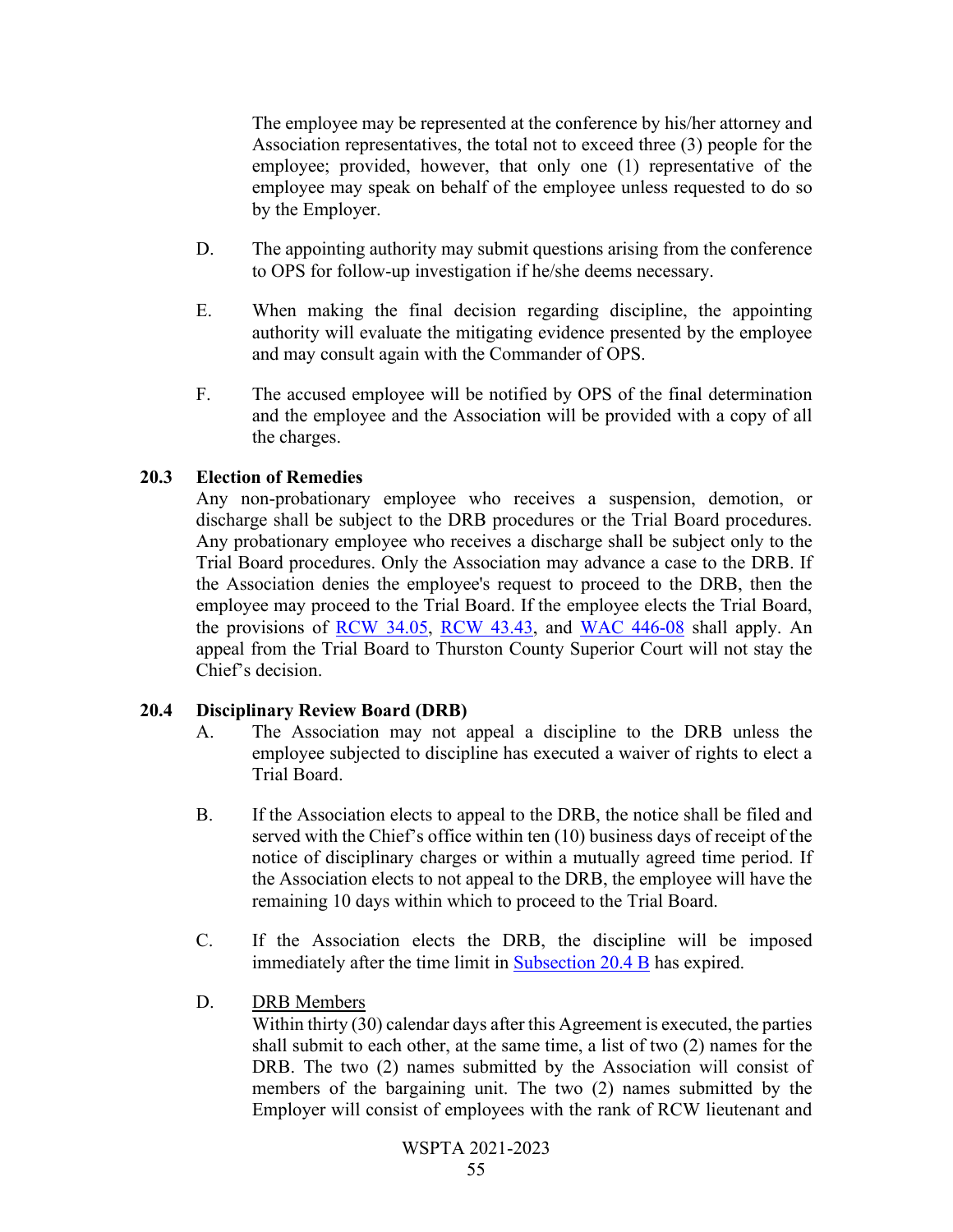above. The names submitted must be current members of the Washington State Patrol who will be willing to serve and who will act fairly and impartially on the DRB. Each party will promptly notify the other of any changes in their named members of the DRB.

E. Chair

The Chair of the DRB shall be a neutral third party jointly selected by the Employer and the Association. The selection of the neutral third party shall occur whenever a case is referred to the DRB. If the Employer and the Association are unable to agree on a neutral third party, one (1) shall be selected by the alternate-strike method from a regional arbitrator list obtained from the Federal Mediation and Conciliation Service (FMCS). The employee will then be notified of the names of the panel members. The Chair shall conduct the hearing. Scheduling of hearings and decisions on continuances shall be made by the entire DRB. The Chair shall observe but not participate in DRB deliberations until a tie vote is indicated. All hearings must be completed within six (6) months of the selection of the Chair.

F. Exclusions

No member of the DRB shall have been involved in any previous or current disciplinary action concerning the appealing employee. Any DRB member may excuse himself or herself because of bias, prejudice, or other reason, and is subject to challenge for cause. The Chair of the DRB shall resolve all challenges for cause. In the event that a member is unable to participate, either party can elect to proceed with the remaining members or choose a replacement member. If the replacement member is necessary, the party needing the replacement member shall name the replacement DRB member.

G. Record

The DRB shall develop a record of the proceedings. There will be no discovery. Charges shall be proven by a preponderance of the evidence. The proceedings before the DRB shall be recorded.

H. Hearings

The Chair of the DRB shall act as the presiding officer and shall make rulings on evidence. All DRB members may ask questions of witnesses. Evidence shall be admitted as to whether written regulations of the Employer contained in the Regulation Manual were violated; but the DRB is not the forum to contest the wisdom or efficacy of such regulations. The parties shall be encouraged to stipulate to facts.

I. Work Record

The work record of the employee may be admitted only to assist the DRB in fixing sanctions.

J. Other Discipline Discipline in similar cases shall be relevant to the fixing of sanctions.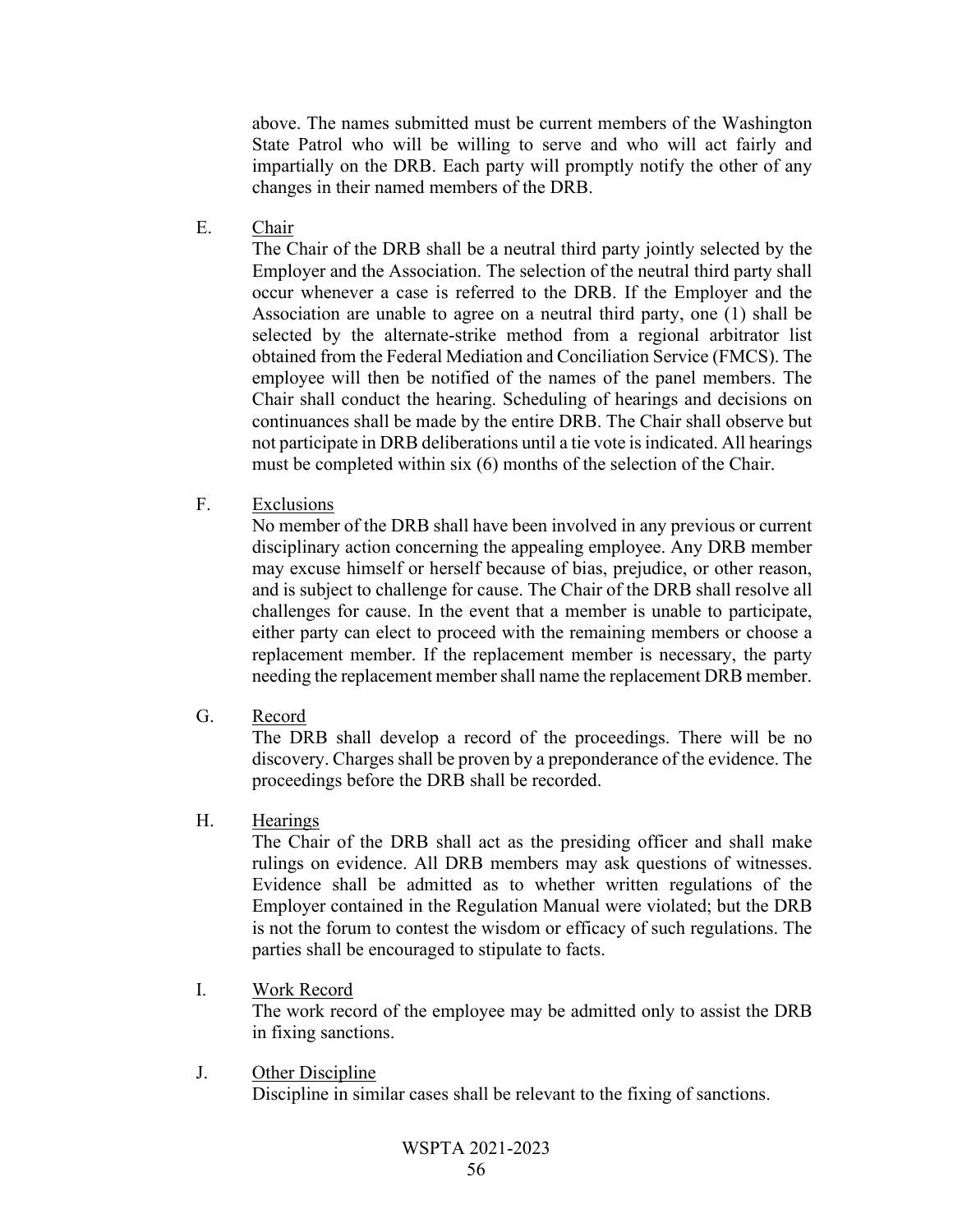K. Costs

The parties will split the fees for the services of the Chair of the DRB, the costs of the hearing facility, and any related costs. Witnesses shall be compensated in accordance with state law. Each party will pay its own attorney fees and any other expenses of its representatives.

L. Finality

The decision of the DRB, which shall be rendered in writing no later than thirty (30) calendar days after the close of the hearing, shall be final and binding on the parties, subject to reversal only if the DRB has made an error of law under [RCW 34.05.](http://apps.leg.wa.gov/RCW/default.aspx?cite=34.05)

M. Jurisdiction

The DRB shall not have the authority to interpret violations of constitutional or statutory provisions.

N. Association's Duties Consistent with its duty of fair representation, the Association may elect to represent a member before the DRB.

## **ARTICLE 21 GRIEVANCE PROCEDURE**

### <span id="page-64-0"></span>**21.1 Purpose**

The purpose of this grievance procedure is to establish effective procedures for the fair, expeditious, and orderly resolution of grievances at the lowest possible level. Within this spirit, the following procedure is not to substitute or in any way inhibit open communications between the employee and supervisor. In addition, nothing in this Article shall prevent the Association President from informally discussing matters of concern to the Association with the Chief.

### **21.2 Exclusivity**

This grievance procedure shall be the exclusive grievance procedure for the resolution of disputes regarding the specific meaning, interpretation, or application of the express provisions of this Agreement for all employees of the bargaining unit.

#### **21.3 Definition**

A grievance is an allegation by an employee, or by a group of employees (with respect to a single common issue), or by the Association, involving the meaning, interpretation, or application of the express provisions of this Agreement.

### **21.4 Filing**

A. Any employee, the Association, or any group of employees covered by the Agreement who believe they have been aggrieved may file a grievance in accordance with the provisions of this Article. In the presentation of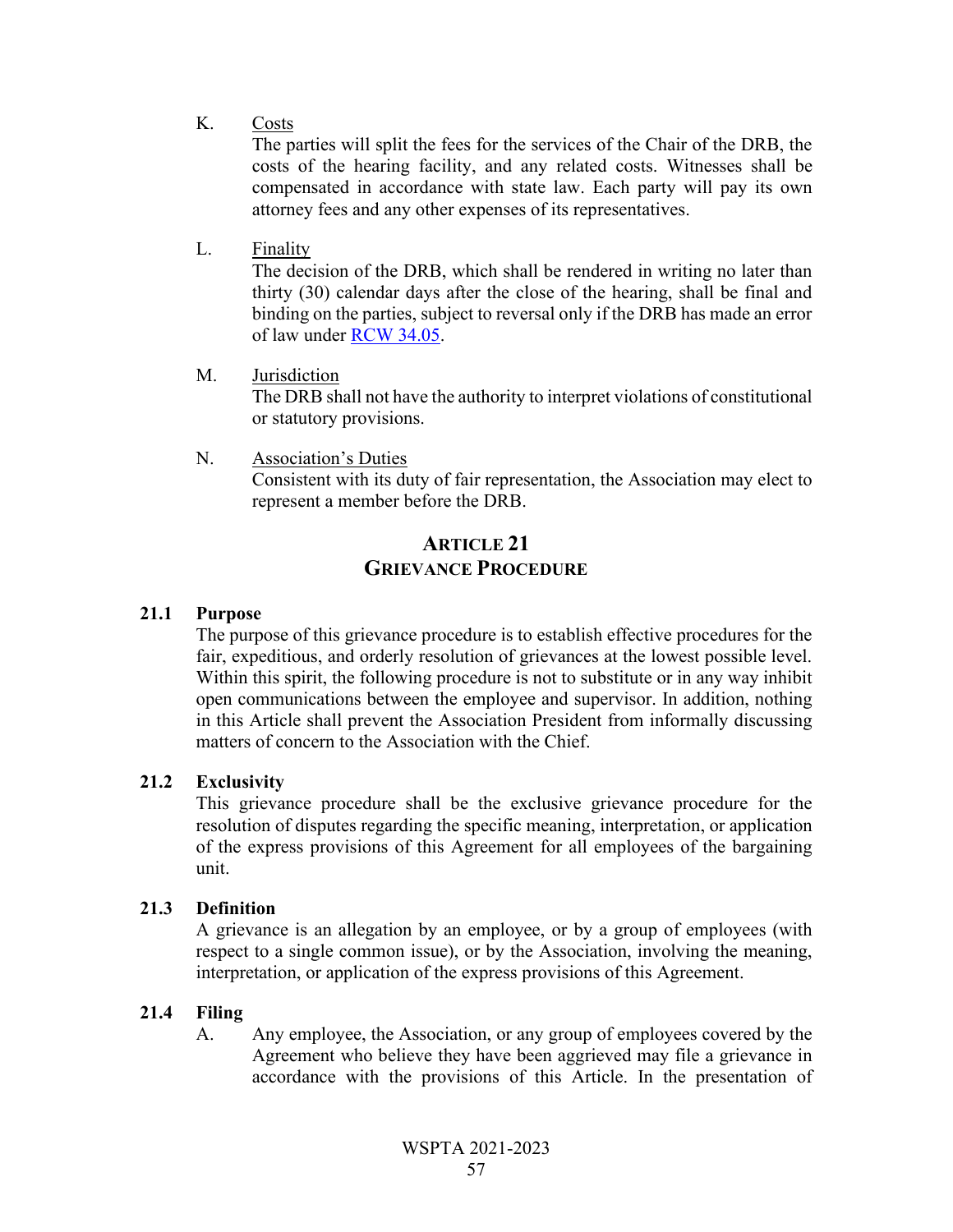grievances, involved employees will not be discriminated against, interfered with, restrained, or suffer any reprisals as a result of the grievance.

- B. A grievance filed by an individual employee will be signed by the individual employee and will cover only the individual employee filing the grievance.
- C. A grievance filed by a group of employees will be signed by each aggrieved employee and will cover only each individual employee signing the grievance.
- D. A grievance filed by the Association will be signed by a representative of the Association and will cover all aggrieved bargaining unit employees in accordance with [Section 21.10,](#page-68-0) Group Grievances.
- E. When a grievance reaches the Step 2 level, the Employer shall provide the Association President with a copy of the grievance. Failure to do so will have no penalty or substantive effect on the grievance process.

## **21.5 Suspension, Demotion, and Discharge**

The established statutory disciplinary process of the Trial Board and/or Superior Court, or the Disciplinary Review Board, shall be the sole remedies for an employee who is suspended, demoted, or discharged.

## **21.6 Procedure**

A grievance shall be processed in the following manner:

## **Step 1**

- A. The affected employee(s) and/or the Association shall submit the grievance in writing to the affected employee's immediate supervisor within twenty (20) calendar days after the grievant becomes aware of its occurrence or should have been aware of the occurrence. The supervisor shall promptly forward the grievance to the district/division commander. The grievance shall state the facts of the grievance, the date on which the incident occurred, the Article and Section of the Agreement alleged to be violated, and the remedy sought. The division/district commander shall respond in writing within thirty (30) calendar days of receipt of the grievance. The district/division commander shall consult with the WSP Labor and Policy Advisor prior to making his/her decision on the grievance.
- B. The response to a grievance up to and including the district/division level shall not set a precedent for any future grievance and shall not be introduced as evidence of past practice or for any other purpose in an arbitration proceeding. This shall apply only to a grievance over matters which may differ from district to district or division to division. Nothing in this Section shall be interpreted to allow the Employer or the Association to violate this Agreement.

## **Step 2**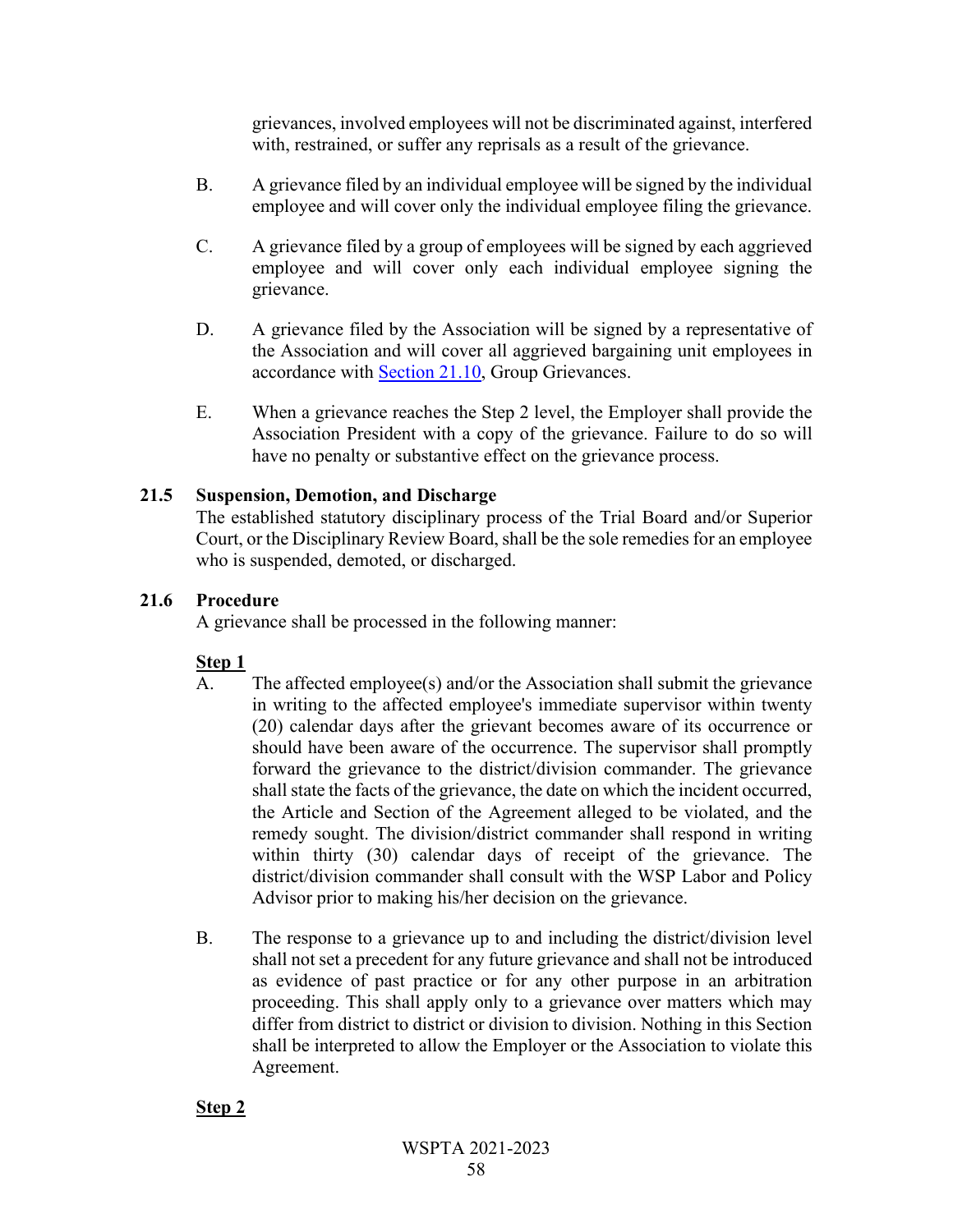If the grievance is not resolved at Step 1 the grievant and/or Association may present it in writing to the Chief within twenty (20) calendar days after the response specified in Step 1 is received. The Chief or the Chief's designee shall schedule a hearing with the Association and the grievant to discuss the grievance. The grievant's participation shall not be mandatory but shall be strongly encouraged. The WSP Labor and Policy Advisor, in consultation with the Chief, shall attempt to resolve the grievance after considering the information provided by the grievant and Association. The Chief or designee shall respond in writing within twenty (20) calendar days after the hearing.

### **Step 3**

- A. If the grievance is unresolved at Step 2 the Association may refer the grievance to arbitration within thirty (30) calendar days after receipt of the response specified in Step 2. The parties shall jointly attempt, within ten (10) calendar days from the date of the written appeal of the grievance to arbitration, to select an arbitrator. The arbitrator shall be selected from the same list and in the same manner as set forth in [Subsection 20.4E.](#page-62-1) The parties shall complete the striking of names within ten (10) calendar days of the receipt of the list. The arbitrator shall be notified of the selection by a letter from either the Employer or the Association. All arbitration hearings shall be held in Olympia, Washington (unless the parties mutually agree otherwise).
- B. The arbitrator shall act in a judicial, not legislative, capacity and shall have no right to recommend to amend, modify, nullify, ignore, add to, or subtract from the provisions of this Agreement. The arbitrator shall only consider and make a decision with respect to the specific issue submitted and shall have no authority to make a decision on any other issue not so submitted to the arbitrator. In the event the arbitrator finds a violation of the terms of this Agreement, the arbitrator shall fashion an appropriate remedy. The arbitrator shall be without power to make a decision contrary to or inconsistent with or modifying or varying in any way the application of laws and rules and regulations having the force and effect of any state law. The arbitrator shall submit, in writing, the decision within thirty (30) calendar days following the close of the hearing or the submission of briefs by the parties, whichever is later, unless the parties agree in writing to an extension.

The decision shall be based solely upon the arbitrator's interpretation of the meaning or application of the express terms of this Agreement to the facts of the grievance presented. A decision rendered consistent with the terms of this Agreement shall be final; however, a decision which exceeds the authority granted herein may be appealed to a court of proper jurisdiction.

C. More than one (1) grievance may be submitted to the same arbitrator if both parties mutually agree in writing.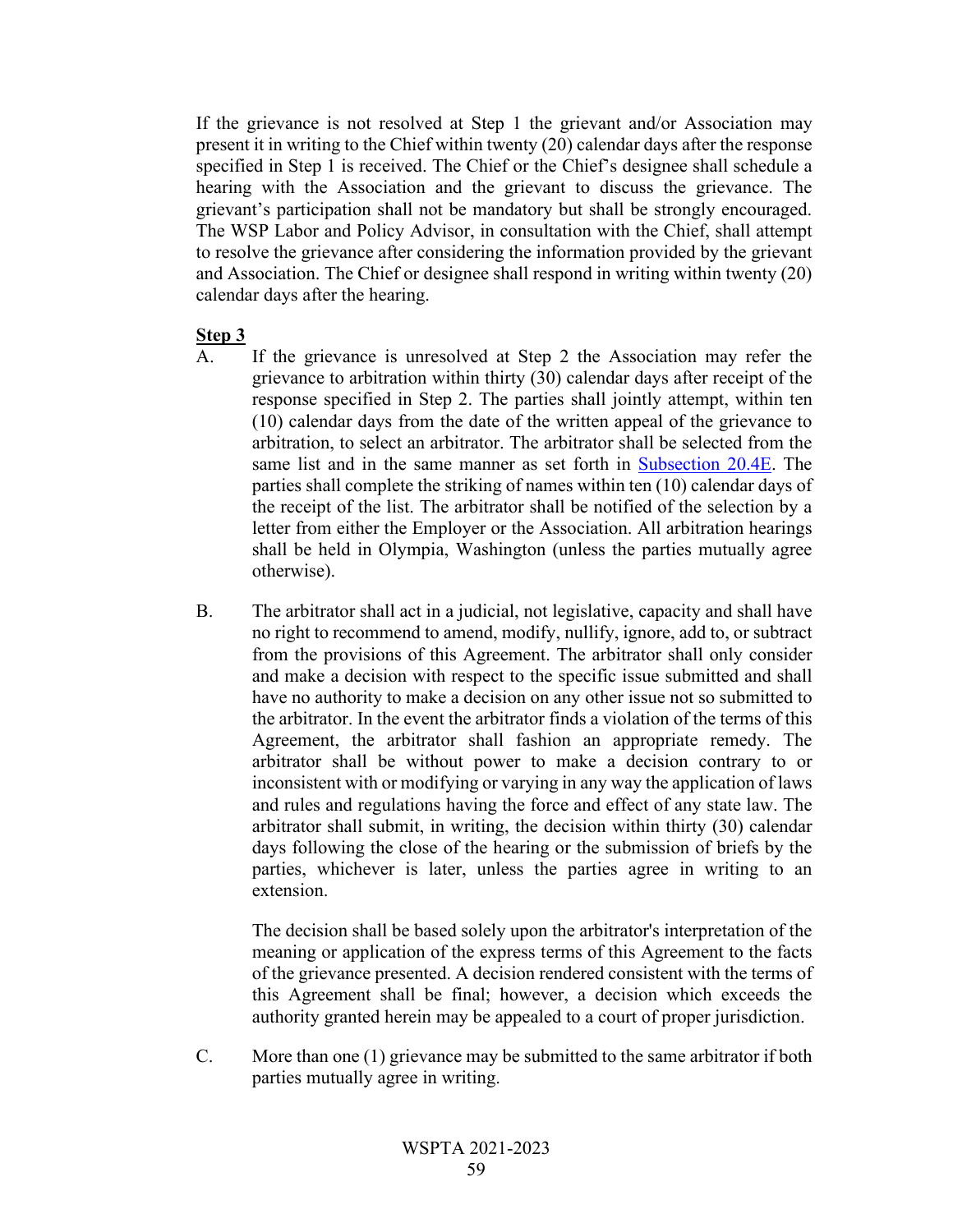## **21.7 Expenses**

Expenses for arbitration shall be shared equally by both parties; however, each party shall be responsible for compensating its own representatives and witnesses. If either party desires a verbatim recording of the proceedings, it may cause such a record to be made, provided it pays for the record. If the other party desires a copy, both parties shall jointly share the cost of the transcript, all copies, and all other recording and/or transcription costs.

#### **21.8 Time Limits**

- A. Each party involved in a grievance shall act quickly so that the grievance may be resolved promptly. Every effort should be made to complete actions within the time limits contained in the grievance procedure; however, with the mutual written consent of the parties, the time limitation for any step may be extended.
- B. If at any step of the grievance procedure the Employer fails to issue a response within the time limits set forth in this Article, the grievance shall automatically advance to the next step of the grievance procedure, unless withdrawn by the grievant or the Association. If the employee or Association fails to advance the grievance within the time limits specified herein, the grievance will be considered withdrawn and it cannot be resubmitted.
- C. No grievance shall be entertained or processed unless it is submitted within twenty (20) calendar days after the employee concerned has become aware, or should have become aware, of the event or occurrence giving rise to the alleged grievance. The time limits in this grievance procedure shall be deemed to have been met if the response or submittal is faxed, emailed or post-marked within those time frames.

#### <span id="page-67-0"></span>**21.9 Release Time**

All grievances shall be heard on paid status for the aggrieved employee; however, should it be necessary to adjust an employee's schedule on the day of the grievance hearing, no overtime or penalty payment shall be incurred as a result of the schedule change. If a grievance hearing extends beyond the employee's normal shift, no overtime will be paid for the time beyond the employee's normal shift length. Whenever possible the parties agree to conduct grievance hearings by telephone. In those cases where the parties agree to conduct an in-person hearing, the aggrieved employee may use a state vehicle to travel to the hearing. The aggrieved employee may have the Association representative from the area of the aggrieved employee accompany him/her through the grievance steps. The Association President or Vice President may be substituted for the area representative at the Association's discretion. The Association representative shall be authorized to use a state vehicle for transportation and shall be in paid on-duty status while traveling to or from or attending grievance hearings, without earning overtime.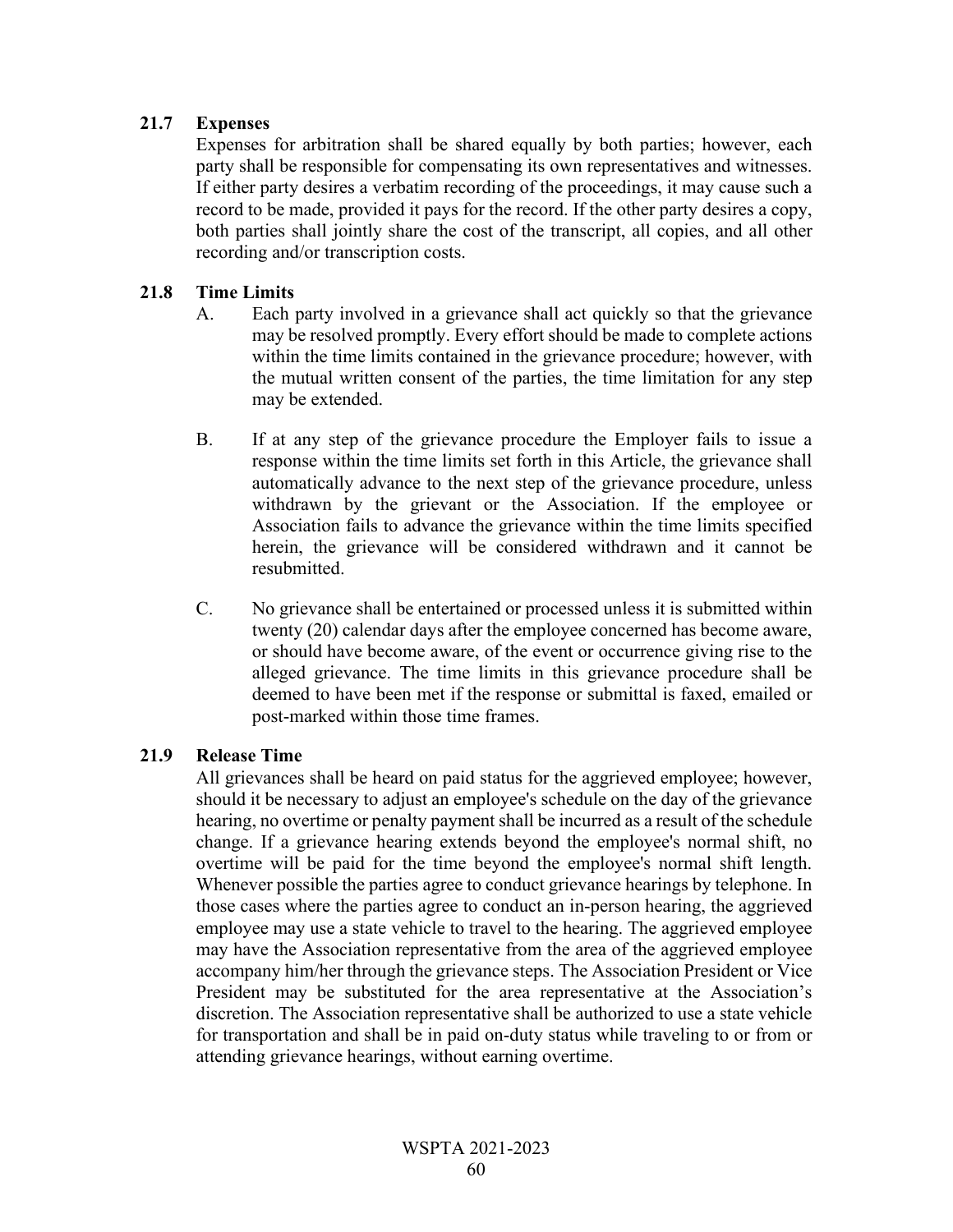#### <span id="page-68-0"></span>**21.10 Group Grievances**

The Association may file a group grievance without mutual agreement at Step 3 of the grievance procedure within fifteen (15) calendar days after the grievants become aware, or should have become aware, of its occurrence. Such grievance shall identify the class of employees covered by the grievance, the date on which the incident occurred, the Article and Section of the Agreement alleged to be violated, the facts of the grievance, and the remedy sought. The Employer's obligation to respond to the grievance shall not begin to run until the Association submits to the Employer a list of the employees covered by the grievance. If the Association does not submit this information within sixty (60) calendar days of the filing of the grievance, the grievance is deemed to be withdrawn. The Employer's potential liability extends only to the named class. Failure to identify the facts of an employee's grievance constitutes withdrawal from the group grievance of that employee. A group shall be defined as five (5) or more employees. The Employer and the Association shall fully cooperate on the identification of the individual members of the class. Only one (1) employee from the group may attend in paid status in accordance with [Section 21.9,](#page-67-0) Release Time, unless more than one (1) employee is necessary in order to completely present the facts through the group grievance process, and then only long enough to present the testimony.

## **ARTICLE 22 LABOR RELATIONS ADVISORY COMMITTEE**

#### <span id="page-68-1"></span>**22.1 Purpose**

The purpose of this Article is to establish an orderly procedure for review of matters appropriate for discussion between the parties. Said matters will be limited to those of a group nature (1) that have been established as or appear to be systemic causes for grievance(s) or misunderstanding(s); or  $(2)$  that may improve the efficiency or effectiveness of district/section operations. These discussions may take place in advance of intended implementation of changes to provide the Association ten (10) working days to consider the issues and/or advance alternative suggestions. The Labor Relations Advisory Committee is not a forum for ongoing or revisionary negotiations.

#### **22.2 Composition of Committee**

There is hereby established a Labor Relations Advisory Committee (LRAC). This committee shall be composed of three (3) Association representatives, three (3) Washington State Patrol management representatives, not including one (1) member of the Employer's Labor Relations staff, who will serve the committee as its coordinator and as the meeting facilitator. Additionally, the Employer and the Association may have in attendance at the meetings of the LRAC its choice of labor representative for the purpose of counseling their respective representatives.

#### **22.3 Meeting Dates**

A. Meetings of the LRAC shall be held at the mutual consent of the Employer and the Association. All meetings of the committee shall be held at a mutually agreeable location.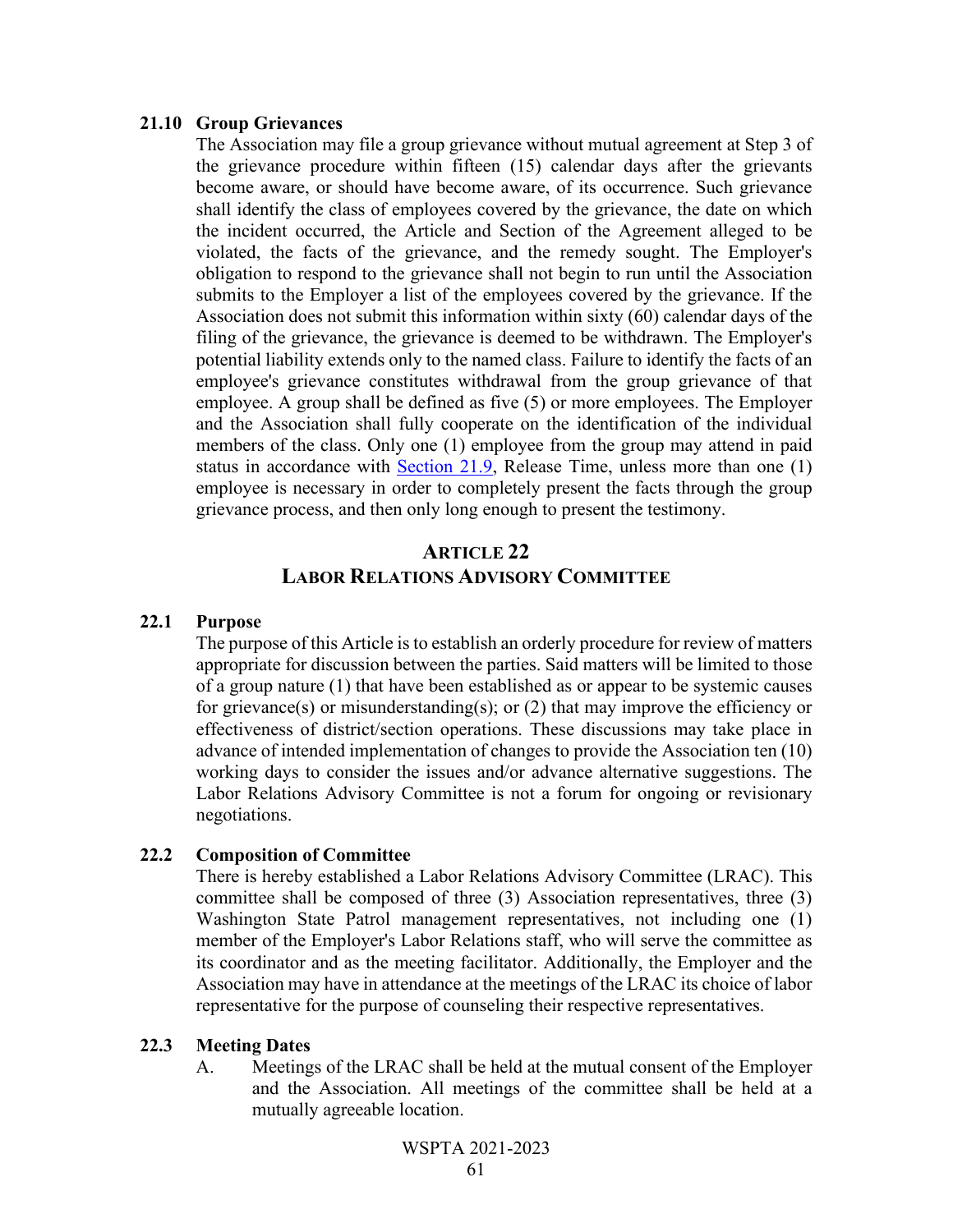B. Agenda items which comply with **Section 22.1**, submitted at the time the request to meet is made, shall be included on the agenda of the next meeting, and reasonable time shall be given to discuss those items.

### **22.4 Attendance of Association Representatives**

Meetings will be held during business hours. Association representatives shall not lose time or pay for time spent traveling to or from, or attending such meetings, provided that overtime shall not be accrued. Shift adjustments on the day prior to and on the day following such meetings are authorized to allow for travel time. Expenses for meals and lodging for the Association members shall not be paid by the Employer.

### **22.5 Relationship to Grievance Procedure and Other Contractual Guarantees**

The LRAC shall be a forum for the resolution of potential problems that is in addition to the forum presented by the grievance procedure in this Agreement. Nothing in this Article shall be construed as limiting the right of the Association or any of its members to file and process a grievance for an alleged violation of this Agreement; Further, nothing in this Article, nor the exercise or lack of exercise of any rights under this Article, shall be construed as a waiver of any other rights which the Association or its members shall possess.

## **ARTICLE 23 GENERAL PROVISIONS**

### **23.1 New Rules and Regulations**

The Employer agrees to make available a copy of new rules and regulations to each employee. A copy of new statewide rules and regulations will be provided to the Association's office within seven (7) calendar days of date of publication. New local district policies will be provided to the Association district representatives within seven (7) calendar days of implementation.

### **23.2 Uniforms and Equipment**

- A. The Employer agrees to provide required uniforms and equipment for employees in the bargaining unit. The uniforms provided shall furnish warmth, protection, and comfort to the employee.
- B. The Employer agrees to repair or replace Employer-owned uniforms damaged, destroyed, or excessively soiled on duty unless gross negligence can be shown on the part of the employee.
- C. The Employer agrees to repair or replace employee-owned equipment damaged or destroyed beyond normal wear while on duty unless gross negligence can be shown on the part of the employee. The Employer is only obligated to reimburse the employee for personal property when the employee has received prior written approval to use the personal property while on duty. Repair or replacement of watches will be for actual cost not to exceed fifty dollars (\$50); other items will be at "fair market" value.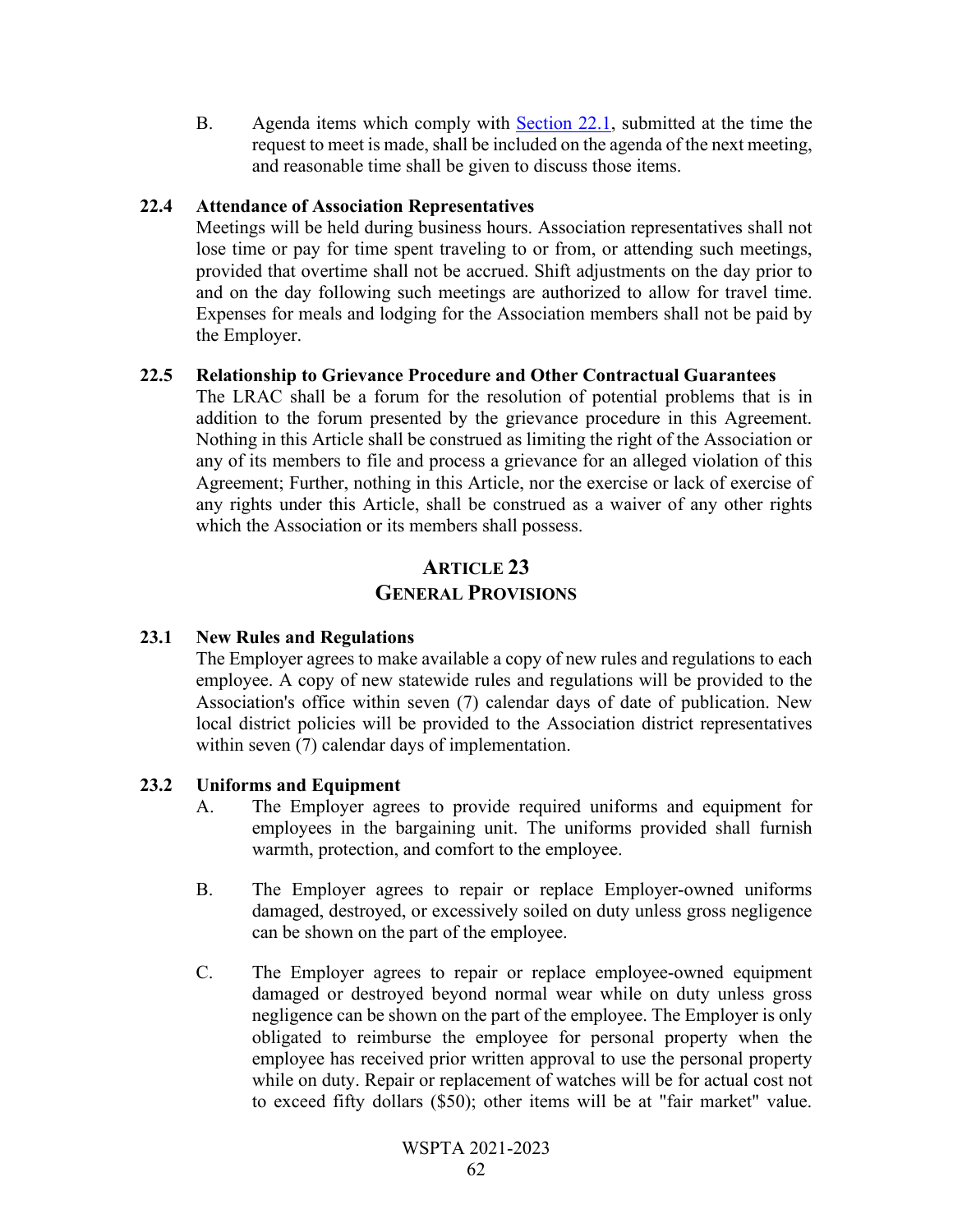Claims for damaged eyeglasses shall be processed through the Department of Labor and Industries.

D. The Employer agrees that all changes to the current uniform and uniform requirements shall be referred to the Labor Relations Advisory Committee process at the Association's request.

## **23.3 Individual Activity Record**

Upon request, an employee shall have access to activity reports kept by the Employer of which he/she is the subject. If the activity records are used to determine that an employee's performance is substandard, upon request, the employee shall receive an explanation of the basis for the substandard determination.

## **23.4 Tuition Reimbursement**

- A. The Employer will reimburse a full-time employee for the cost of tuition in accordance with Regulation 10.12.060 and for the cost of books as long as the subject matter of the specific course or course of study is job-related and the tuition costs do not exceed those found at a state university. The employee must receive approval from the Chief prior to taking the course. Tuition reimbursement shall be approved for all job-related undergraduate and graduate work. A request for tuition shall not be unreasonably denied.
- B. If an employee receives a scholarship, the total amount of the reimbursement from the Employer, combined with the scholarship, shall not exceed one hundred percent (100%) of the cost of tuition and books.
- C. A satisfactory grade of C or higher or equivalent is required for reimbursement, and a copy of the course transcript showing satisfactory completion, along with a copy of the approved reimbursement application, a copy of the registration or receipt showing the amount paid, and a taxability of tuition reimbursement Interoffice Communication shall be submitted with the reimbursement request within sixty (60) calendar days of receiving final grades.
- D. In the event the Employer directs an employee to attend any formal training course, the costs of all books and incidental fees will be paid by the Employer. "Life experience" credits will be reimbursed on a per-credit basis, not to exceed the University of Washington tuition rates.
- E. Once a request for tuition reimbursement has been approved, the Employer will reimburse the cost of tuition as provided above. Approved tuition reimbursements shall be paid to the employee within sixty (60) calendar days of timely submission to the Employer. An employee shall not receive federal or state educational reimbursement funds that exceed the total tuition for any course.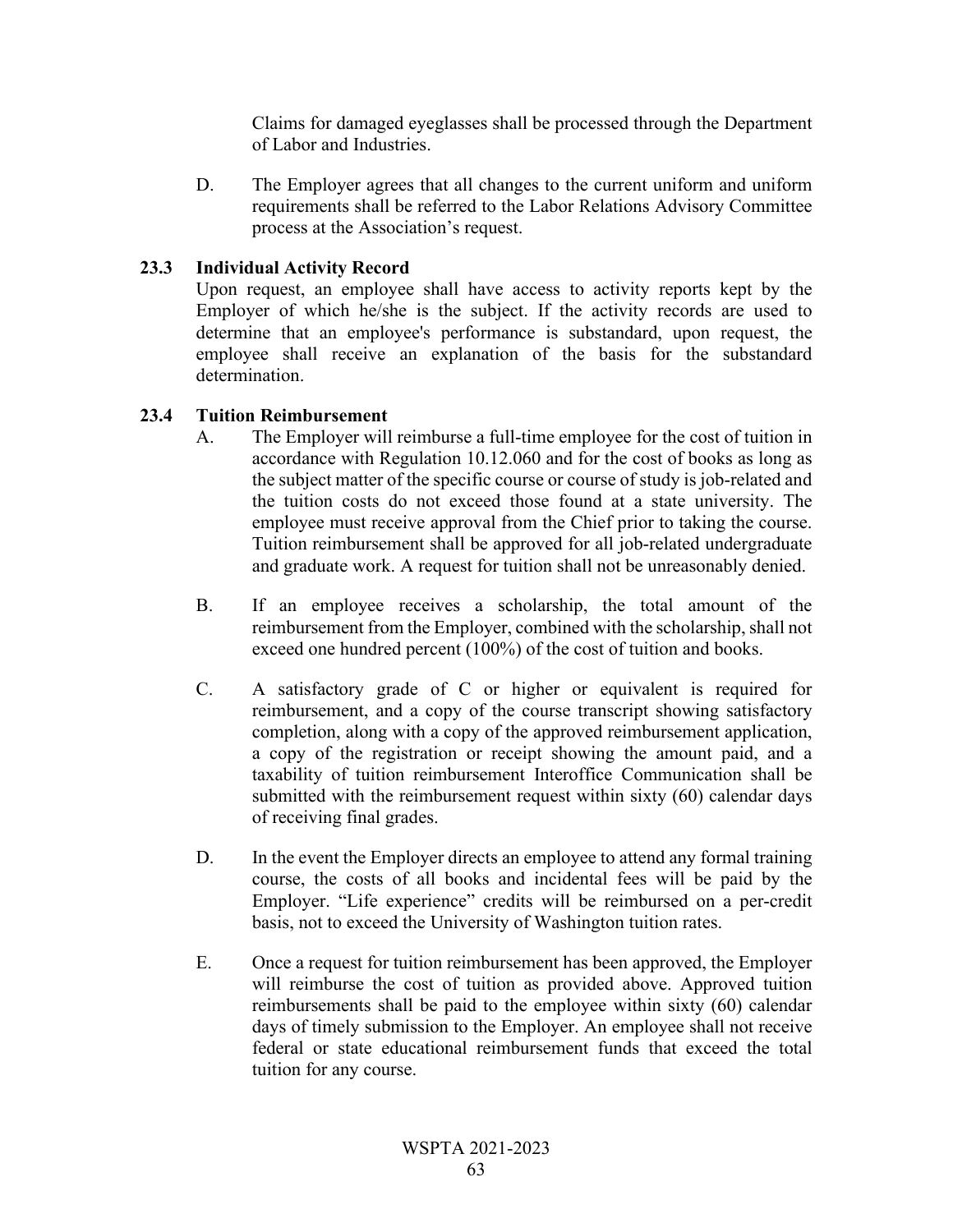- F. If an employee receiving tuition reimbursement misses two (2) consecutive terms of school, the Employer shall send a letter requesting the employee notify the Employer of whether the employee intends to continue to attend school. If the employee does not attend school during the following two (2) terms then the employee must reapply for tuition reimbursement when attendance resumes.
- G. When an employee completes an educational program, the employee shall notify the Employer so the Employer can remove the employee's name from the tuition reimbursement list. If the employee pursues an additional degree then the employee must reapply for tuition reimbursement.
- H. No more than twenty-five percent (25%) of the bargaining unit members shall receive tuition reimbursement at any given time. If at any time the maximum twenty-five percent (25%) limit is reached, then all subsequent requests for tuition reimbursement shall be placed on a waiting list in order of the date of application.

## **23.5 Continuing Education**

The Employer will make a reasonable effort to accommodate the needs of employees who wish to pursue their education without taking a leave of absence, subject to the following regulations:

- A. Employees shall submit a request to the district/division/section commander.
- B. Adequate availability of the employee shall be maintained.
- C. Employees' work performance must continue at an acceptable level.
- D. Classes shall not be attended on state time. Employees may not attend classes in uniform, but may use state vehicles to drive to and from the classes, and may split their shifts to enable attendance at the classes, subject to supervisory approval, as long as the class is not disjunctive from the shift. The Employer shall have full discretion as to the use of state equipment.
- E. When several members of a detachment or section wish to attend classes, the following shall be considered in resolving conflicts:
	- 1. Seniority in rank/position, by commissioned time, Agency time, and total state service time;
	- 2. Date of request to attend classes; and
	- 3. Evaluation of the employee's goals.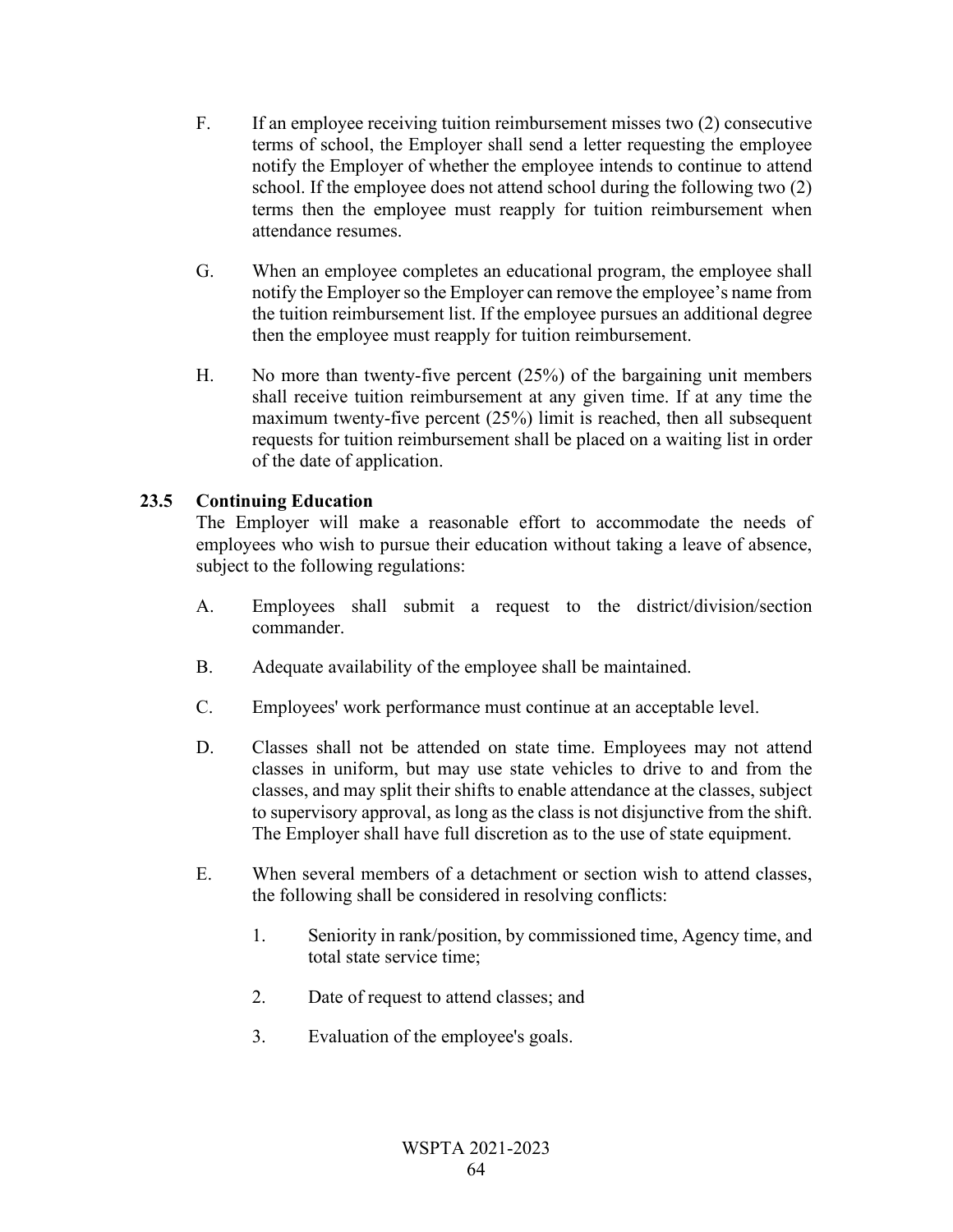F. Upon completion of an educational program, employees shall forward to the Human Resource Division copies of certificates, transcripts, or degrees attached to a completed Employee Status Report.

## <span id="page-72-0"></span>**23.6 Defense Cost Reimbursement.**

Subject to the provisions set forth below, the Employer agrees to reimburse an employee for reasonable, usual, and customary legal fees incurred as a direct result of a criminal investigation or criminal charges arising out of the employee's involvement in actions in the performance of his/her duty. Reimbursement will not be made if: (1) the employee is convicted (by verdict or plea) of any criminal charges arising out of the incident; or (2) the Employer sustains disciplinary charges on the basis of the employee's actions that formed the basis of possible criminal liability, and the disciplinary charges are sustained upon final appeal; or (3) the employee resigns before a final determination on a disciplinary charge is made. The following provisions shall apply to reimbursement under this Section:

- A. Reimbursement shall be made only at the conclusion of all criminal and disciplinary proceedings against the employee that arise out of the incident.
- B. The defense costs subject to Employer reimbursement shall begin to accrue only after: (1) either the Employer or an official of another law enforcement agency conducting an investigation notifies the subject employee that a statement or interview (voluntary or otherwise) is requested; or (2) criminal charges are filed against the subject employee.
- C. The maximum amount of defense costs subject to reimbursement under this Section is five thousand dollars (\$5,000); provided, however, that the Chief retains the right to reimburse defense costs in excess of such amount on a case by case basis at the Chief's sole discretion.
- D. If the Attorney General's office assumes representation of a subject employee under [RCW 10.01.150,](http://apps.leg.wa.gov/RCW/default.aspx?cite=10.01.150) the Employer's obligation under this Section shall be limited to the amount of costs incurred before the date representation by the Attorney General's office commenced, up the maximum amount in [Subsection 23.6 C](#page-72-0) above.
- E. Prior to reimbursement being required, the Employer shall be presented with an itemized, detailed invoice from the attorney. If the Employer believes the charges exceed a reasonable, customary, and usual amount, the Employer may submit the invoice to the Washington State Bar Association for review. The decision of the Bar Association as to a reasonable amount shall determine the Employer's reimbursement obligation under this Agreement.

## **23.7 Travel**

Employees required to travel in order to perform their duties will be reimbursed for any authorized travel expenses (e.g. mileage and/or per diem), in accordance with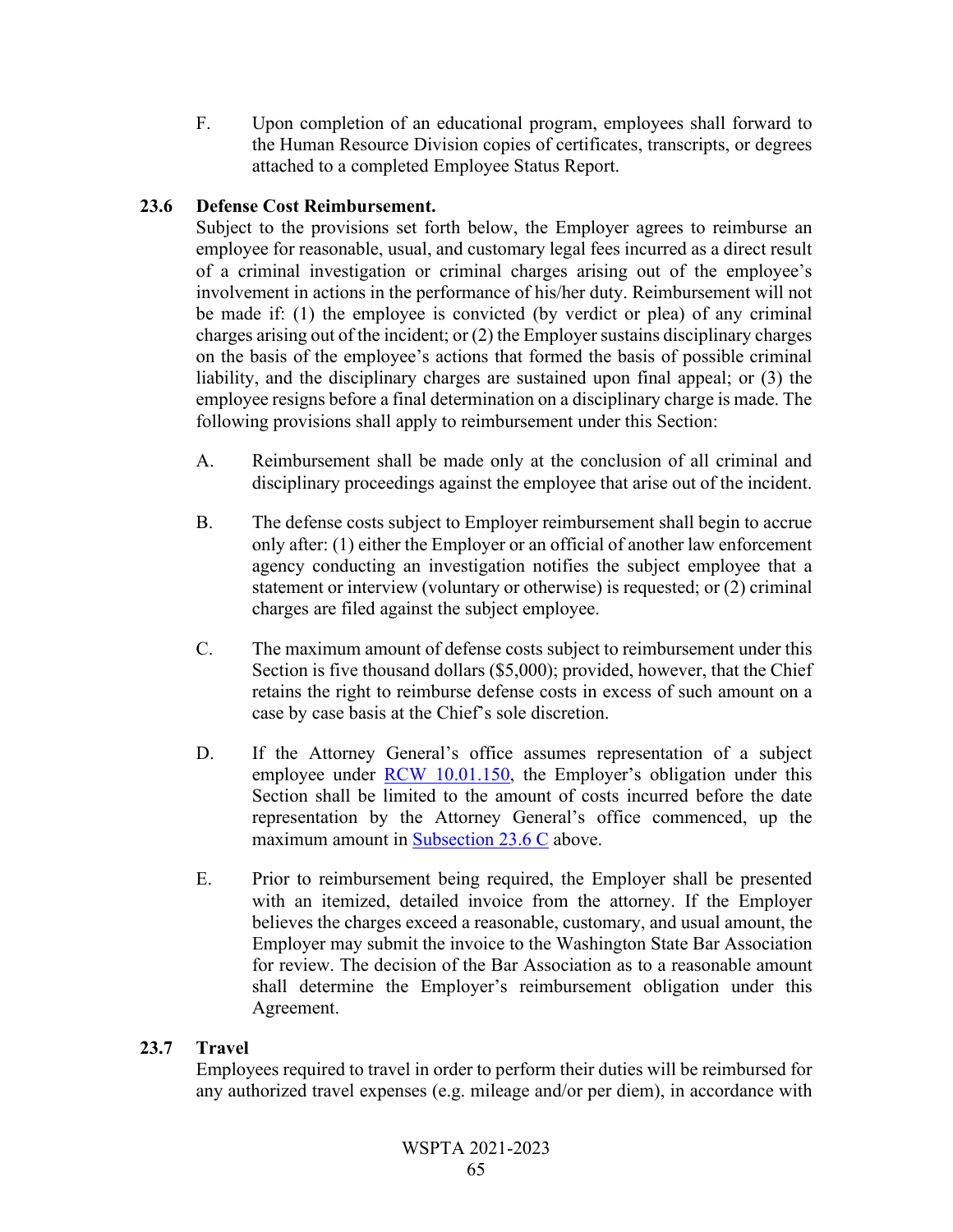the regulations established by the Office of Financial Management. Subject to operational necessity and availability of rooms, such per diem may be used for a single room; provided, however, that the employee shall be responsible for any difference between the per diem and the actual room rate.

## <span id="page-73-0"></span>**23.8 Overpayment Recovery**

- A. Except for amounts of \$50 or less, when the Agency has determined that an employee has been overpaid, the Employer will provide written notice to the employee, which will include the following items:
	- 1. The amount of the overpayment;
	- 2. The basis for the claim; and
	- 3. The rights of the employee under the terms of this Agreement.
- B. Overpayment amounts of fifty dollars (\$50) or less will be automatically deducted from the next paycheck.
- C. An overpayment amount resulting from an error made by the Employer, as determined by the Chief, shall be limited to the amount of overpayment during the preceding six (6) months prior to the date of correction of the error/overpayment. A supervisor's signature on an incorrect TAR will not be considered an Employer error.
- D. All employees receiving a written notice of overpayment will have the option to dispute the occurrence of an overpayment, and/or dispute the amount of the overpayment, or repay the overpayment.
- E. All employees choosing to repay an overpayment in accordance with paragraph F, or who are required to repay an overpayment following resolution of a dispute in accordance with [Subsection 23.8 H,](#page-73-0) will have the option to repay the overpayment over a period of time equal to the number of pay periods during which the overpayment was made, unless a longer period is agreed to by the employee and the Agency. All overpayments will be collected through payroll deduction.
- F. The Employer is authorized to deduct the overpayment owed from the employee's wages beginning with the pay period after an employee has been notified. If an employee files a grievance, overpayment recovery will be suspended until the appeal has been resolved or until separation.
- G. Any overpayment amount, regardless of an active appeal/grievance that is still outstanding at separation of employment, will be deducted from an employee's final pay.
- H. Appeal Rights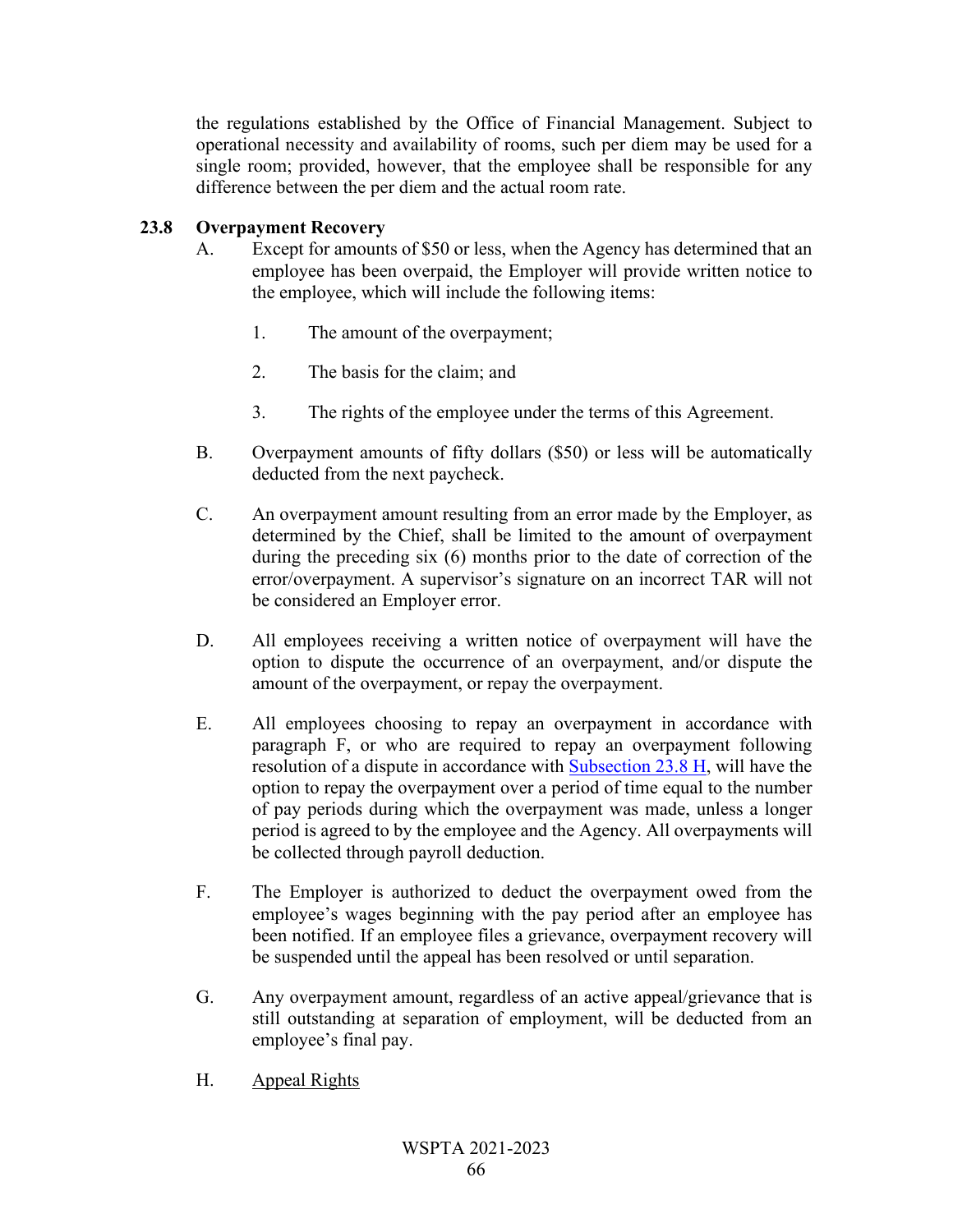Any dispute concerning the occurrence or the amount of the overpayment will be resolved through the grievance procedure in [Article 21](#page-64-0) of this Agreement.

### <span id="page-74-0"></span>**23.9 Eligibility for Detective Assignments**

An employee is not eligible for detective assignments unless he/she has completed four (4) years of commissioned service; however, if there is no qualified employee with four (4) or more years of commissioned service who applies for the detective assignment, the assignment may be filled with an employee with less than four (4) years of commissioned service. Detective position vacancies shall be filled by first allowing detectives within the division qualified to perform the work to apply for lateral transfer. Transfer approval shall be at the discretion of the division commander. Remaining vacancies will be filled according to the current detective selection process.

### **23.10 Motorcycles**

- A. Employees shall be allowed to submit requests at any time for basic Employer motorcycle training for motorcycle assignments. Requests for training for motorcycle assignments shall be reasonably considered in order of the date of request. Request for motorcycle training shall be logged on a statewide motorcycle training request list maintained at Field Operations Headquarters. Motorcycle assignments shall be classified as line assignments.
- B. The Employer will advertise all open positions for motorcycle officers in the Daily Bulletin, and interested applicants may submit requests for consideration via normal channels. Openings will be filled according to the following:
	- 1. Employees currently assigned as motorcycle officers will be given first priority. In the event two (2) or more employees currently assigned to motorcycles request transfer to the open position, the employee with the most "motorcycle seniority" (total time spent riding a motorcycle on a full-time basis during employment with the Agency regardless of any breaks in motorcycle service) will be given first consideration. If both applicants have equal motorcycle seniority, the definition of seniority specified in [Article 8](#page-15-0) of this Agreement shall determine the selection.
	- 2. If the open position is not filled in accordance with [Subsection 23.9 B 1](#page-74-0) above, employees who were previously: (a) trained to ride motorcycles; (b) held motorcycle certifications; and (c) rode motorcycles on a full-time basis will be considered. In the event two (2) or more employees that meet the criteria set forth in this Subsection request transfer to the open position, the employee with the most motorcycle seniority will be given first consideration. If both applicants have equal motorcycle seniority, the definition of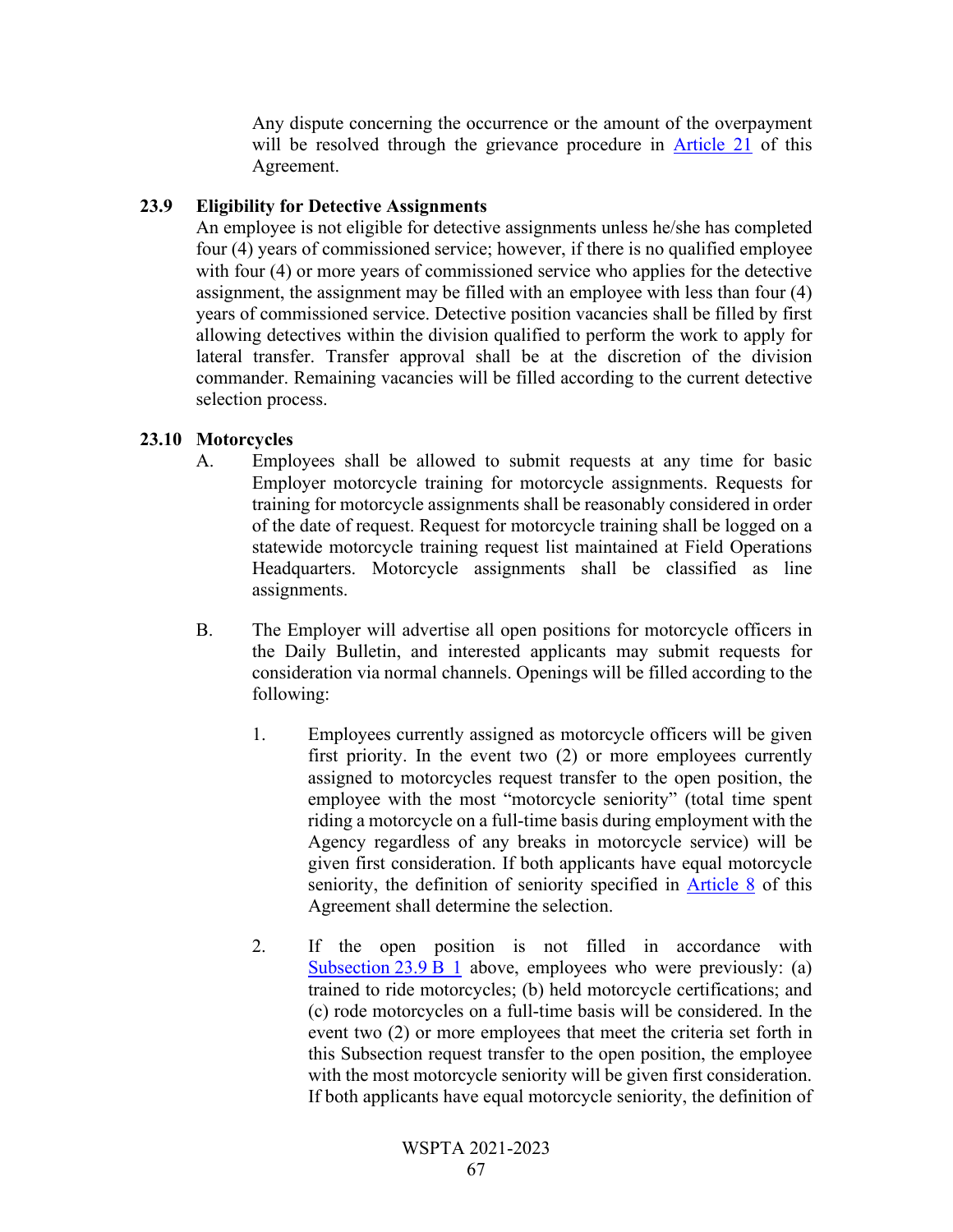seniority specified in [Article 8](#page-15-0) of this Agreement shall determine the order of consideration. Employees considered but not selected shall be notified of the reason for the denial, and may appeal that denial to the Chief. The Chief's decision shall be final.

- 3. If the position is not filled by employees who meet the criteria in either [Subsection 23.9 B 1 or 2](#page-74-0) above, employees who are alternates will be given third priority for consideration. In the event two  $(2)$  or more employees who are alternates apply for the open position, the certified employee with the most motorcycle seniority will be given first consideration. If both have equal motorcycle seniority, the definition of seniority specified in [Article 8](#page-15-0) of this Agreement shall determine the order of consideration. Employees considered but not selected shall be notified of the reason for the denial, and may appeal the denial to the Chief. The Chief's decision shall be final.
- 4. If the position is not filled by employees who meet the criteria in [Subsection 23.9 B 1, 2 or 3](#page-74-0) above, employees currently trained but not assigned or certified as motorcycle officers will be given fourth priority for consideration. In the event two (2) or more trained but not assigned or certified employees apply for the open position, the employee with the earliest date of graduation from basic motorcycle training, notwithstanding breaks in motorcycle service, will be given first consideration. If both have the same date of graduation from basic motorcycle training, the definition of seniority specified in [Article 8](#page-15-0) of this Agreement shall determine the order of consideration. Employees considered but not selected shall be notified of the reason for the denial, and may appeal that denial to the Chief. The Chief's decision shall be final.
- 5. If no employees who meet the criteria in [Subsection 23.9 B 1, 2, 3](#page-74-0)  [or 4](#page-74-0) above apply for an opening, selection will be based on an oral interview, resume review, Office of Professional Standards history, Job Performance Appraisals, and evaluation of narrative command recommendations. The interview panel will consist of representatives from the Employer and one (1) representative from the Association. The panel shall make their recommendation to the district captain for final determination. This determination is not subject to the grievance procedure of this Agreement.
- C. There shall be one (1) alternate in each district where motorcycles are assigned. District commanders have the authority to assign alternates to motorcycle duties at their discretion, provided that the assignment meets the operating needs of the district. The failure of an alternate to fill a temporary vacancy arising in his/her district area in accordance wit[h Subsection 23.9 D](#page-74-0) below shall result in the alternate being removed from consideration for any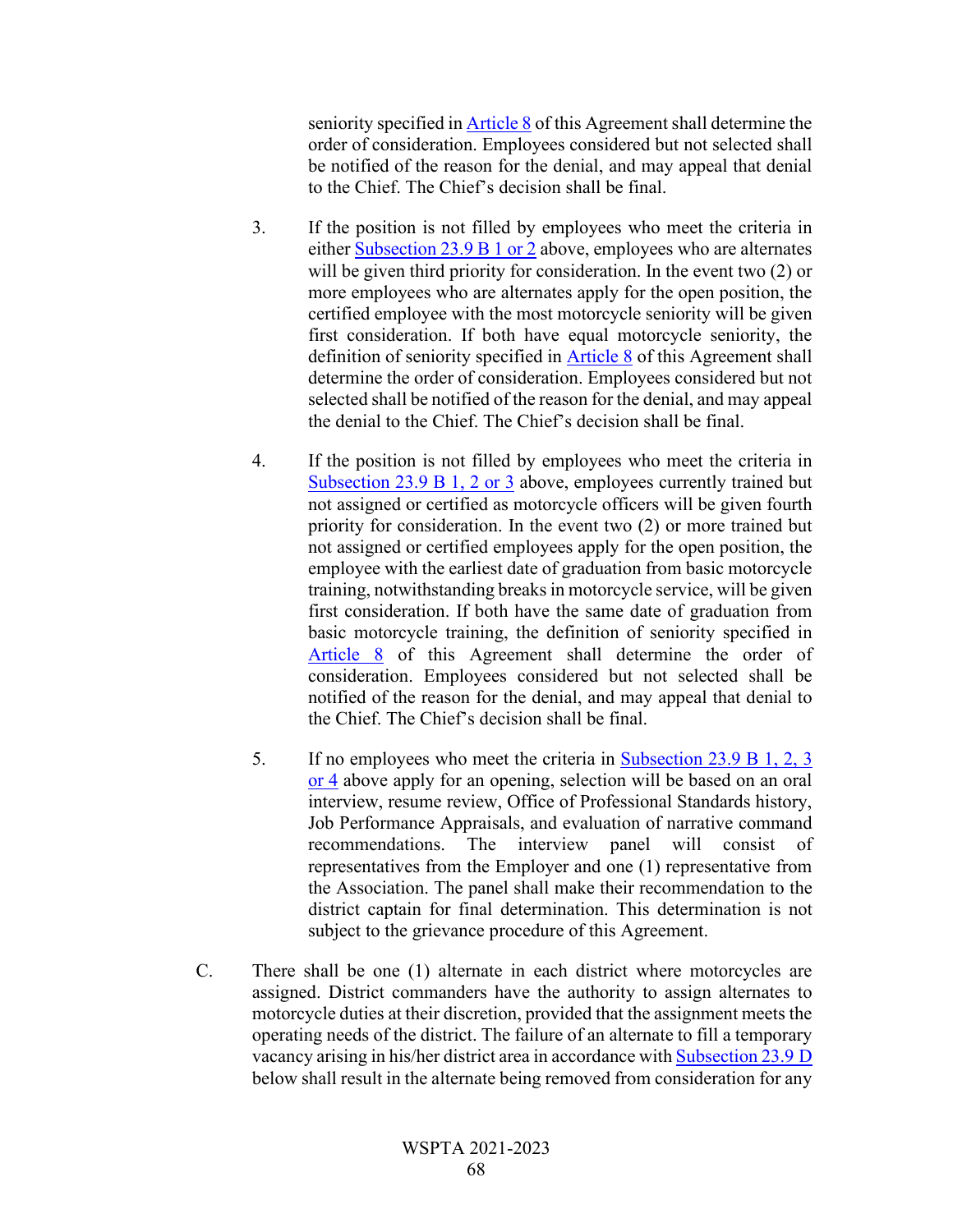future motorcycle position unless his/her refusal results from a documented medical condition that prevents the alternate from riding.

- D. In the event an employee currently assigned as a motorcycle officer on a full-time basis is prevented from performing his/her motorcycle assignment because of a medical condition for thirty (30) calendar days or more, the employee's motorcycle position shall be filled by an alternate.
- E. In the event the employee currently assigned as motorcycle officer on a fulltime basis is prevented from performing his/her motorcycle assignment for six (6) months or less because of a medical condition, when he/she returns from Temporary Disability Leave (TDL) he/she shall be returned to his/her motorcycle assignment upon applying for the assignment and being certified as able to perform the essential functions of the job.
- F. In the event the employee currently assigned as motorcycle officer on a fulltime basis is prevented from performing his/her motorcycle assignment for more than six (6) months because of a medical condition, the position may be filled permanently in accordance with this Section. If, after TDL is exhausted, the employee is placed on disability or in a long term limited duty position and is subsequently returned from disability or the long term limited duty assignment to a line assignment and is certified as being able to perform the essential functions of the job, and his/her prior motorcycle assignment was not filled by an alternate but filled by a permanent replacement, the employee will be guaranteed the opportunity to fill the first available motorcycle vacancy and each subsequent motorcycle vacancy until he/she takes a motorcycle assignment.

### **23.11 Canine Handlers**

- A. Canine handlers will be selected in accordance with the Canine Unit Manual.
- B. Currently assigned canine handlers will have priority, by Agency seniority or by selection by the Employer, in filling any new canine team vacancies.
- C. Non-routine care of the canine, i.e., veterinary visits, etc., which occur offduty will be compensable, in addition to the scheduled workday.
- D. Assignment as a canine handler will be a three (3) year minimum commitment; however, the commitment is to the canine assignment, not the location of the assignment, and handlers may apply for other canine openings in other work assignments in the agency at any time. Additionally, handlers will not be prevented from testing for, and receiving, promotional opportunities while assigned as canine handlers.
- E. The Employer acknowledges that the work of using canines to provide law enforcement services at Washington State Ferry terminals and on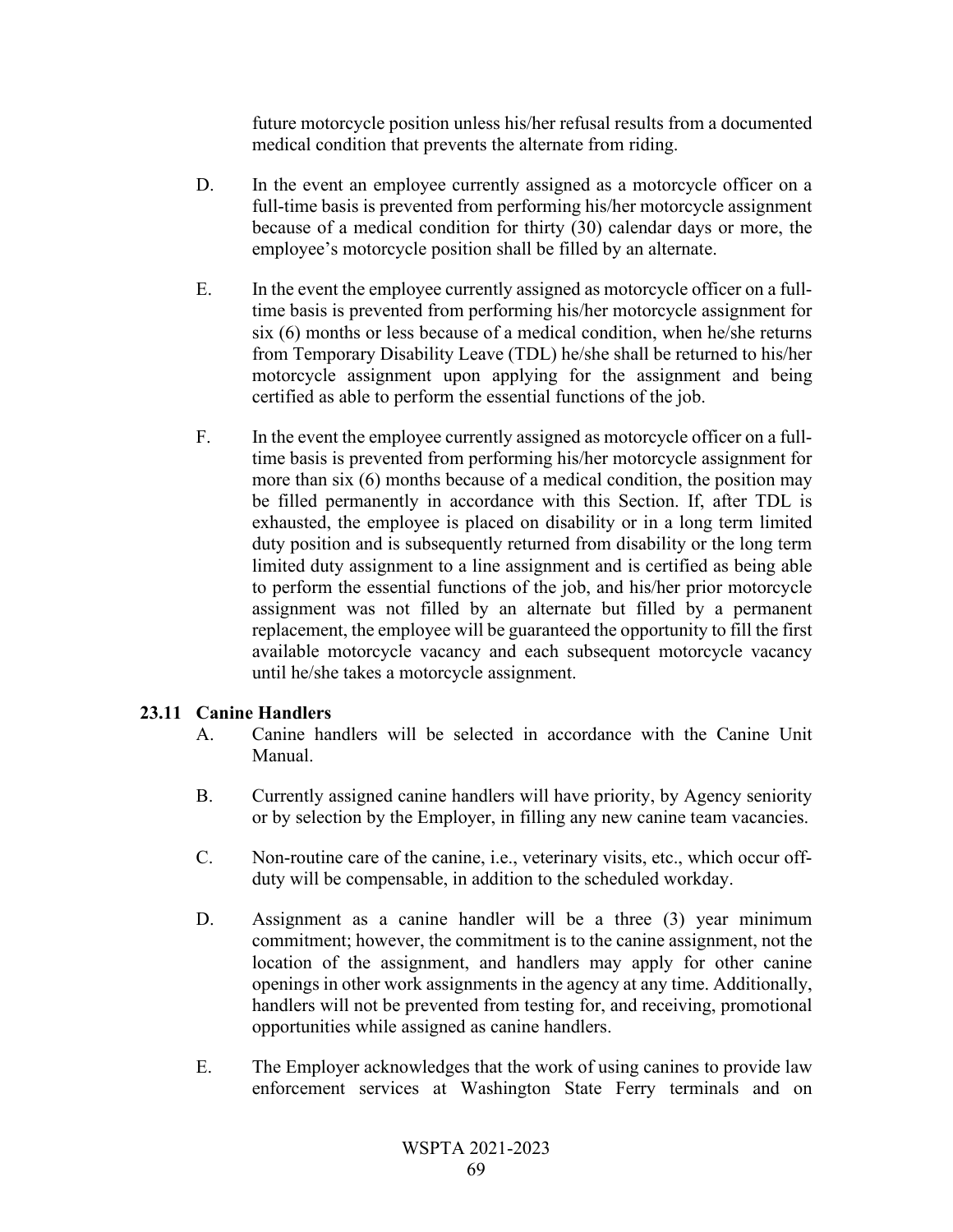Washington State Ferry vessels is work that has historically been done by members of the bargaining unit.

- F. HSD Canine handlers will be allowed five (5) hours per week of their regular schedule for the care and maintenance of their canine. The five (5) hours per week, referred to as kennel time, offsets the time spent maintaining the canine during the handler's off duty time. Handlers will be allowed an additional two (2) hours and thirty (30) minutes per week for each additional departmental canine under their care.
- G. When a canine is not in the care of a handler, such as boarding during a vacation, kennel time will not be permitted.
- H. HSD canine handlers will be scheduled for thirty-five (35) hours; eight (8) hours and forty-five (45) minutes for a regular ten (10) hour workday, or seven (7) hours for a regular eight (8) hour workday. The remaining five (5) hours will be unscheduled kennel time. When a handler is using vacation, compensatory time, holiday credits, or sick leave, and in care of their canine, they will submit leave for only the hours scheduled. When a canine is not in the care of a handler, leave shall be submitted for the entire regular workday.
- I. SHCAT canine handlers will schedule kennel time at the beginning or end of the scheduled shift per their command staff. Should a call interfere with scheduled kennel time, the handler's shift will be adjusted to compensate for the interrupted amount of scheduled kennel time. When a handler is using vacation, compensatory time, holiday credits, or sick leave, and in care of their canine, they will submit leave for the normal workday minus scheduled kennel time. When a canine is not in the care of a handler, leave shall be submitted for the entire normal workday (10 hours or 8 hours).
- J. Only in extreme emergencies will canine maintenance be allowed after a scheduled shift when it will be necessary to accrue overtime.

## **ARTICLE 24 STRIKES**

#### **24.1 Strikes**

The Association and its members guarantee that they will not initiate, cause, permit, participate, or join in any strike, unauthorized absenteeism, work stoppage or slowdown, or other interruption of Employer services. Employees in the bargaining unit, while acting in the course of their employment, will not honor any picket line established by the Association or by any other labor organization when called upon to cross such picket line. The Association and its members recognize that participation in such action is contrary to Washington State law.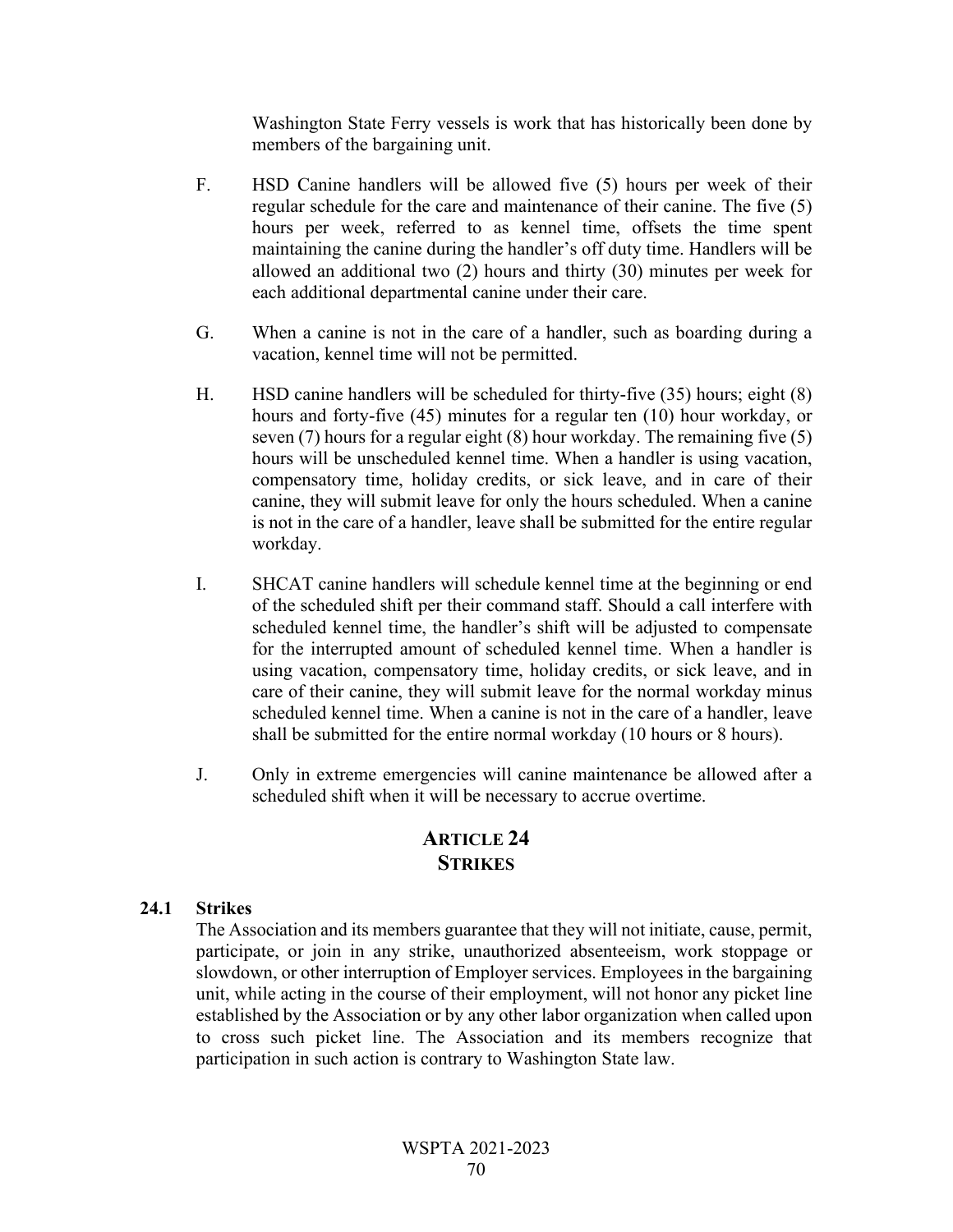### **24.2 Lock Out**

The Employer will not lock out employees as a consequence of any dispute arising during the period of this Agreement.

## **ARTICLE 25 SMOKING AND VAPING**

- **25.1** Employees shall not smoke or vape in state buildings or in state-owned pool vehicles. An employee may not smoke or vape in the state-owned vehicle that is assigned to him/her.
- **25.2** Employees shall not smoke or vape while on duty and in contact with the public.

# **ARTICLE 26 OFF DUTY EMPLOYMENT**

- **26.1** Employees, other than newly commissioned, probationary employees and undercover detectives pursuant to [Sections 26.2](#page-78-0) an[d 26.3](#page-79-0) below, may engage in offduty employment provided that the employee has submitted an annual written request to the Chief and that the Chief's approval has been granted prior to engaging in such employment. The Chief's approval will not be unreasonably withheld and shall be based upon the following criteria:
	- A. That such employment does not interfere with performance of assigned duties.
	- B. That such employment does not detract from the efficiency of the employee and his/her work with the Employer.
	- C. That such employment is not a discredit to the Employer.
	- D. That the outside job, including self-employment, will not:
		- 1. Result in a conflict of interest; or
		- 2. Result in outside work during an employee's work shift.

#### <span id="page-78-0"></span>**26.2 Probationary Employees**

- A. Probationary employees shall not be permitted to engage in uniformed, offduty employment. This limitation shall not apply to Agency contract overtime and/or re-commissioned troopers or sergeants.
- B. Probationary sergeants may engage in uniformed, off-duty employment, subject to the following:
	- 1. Upon receipt of any assignment order during the sergeant's probationary period, the probationary sergeant shall, prior to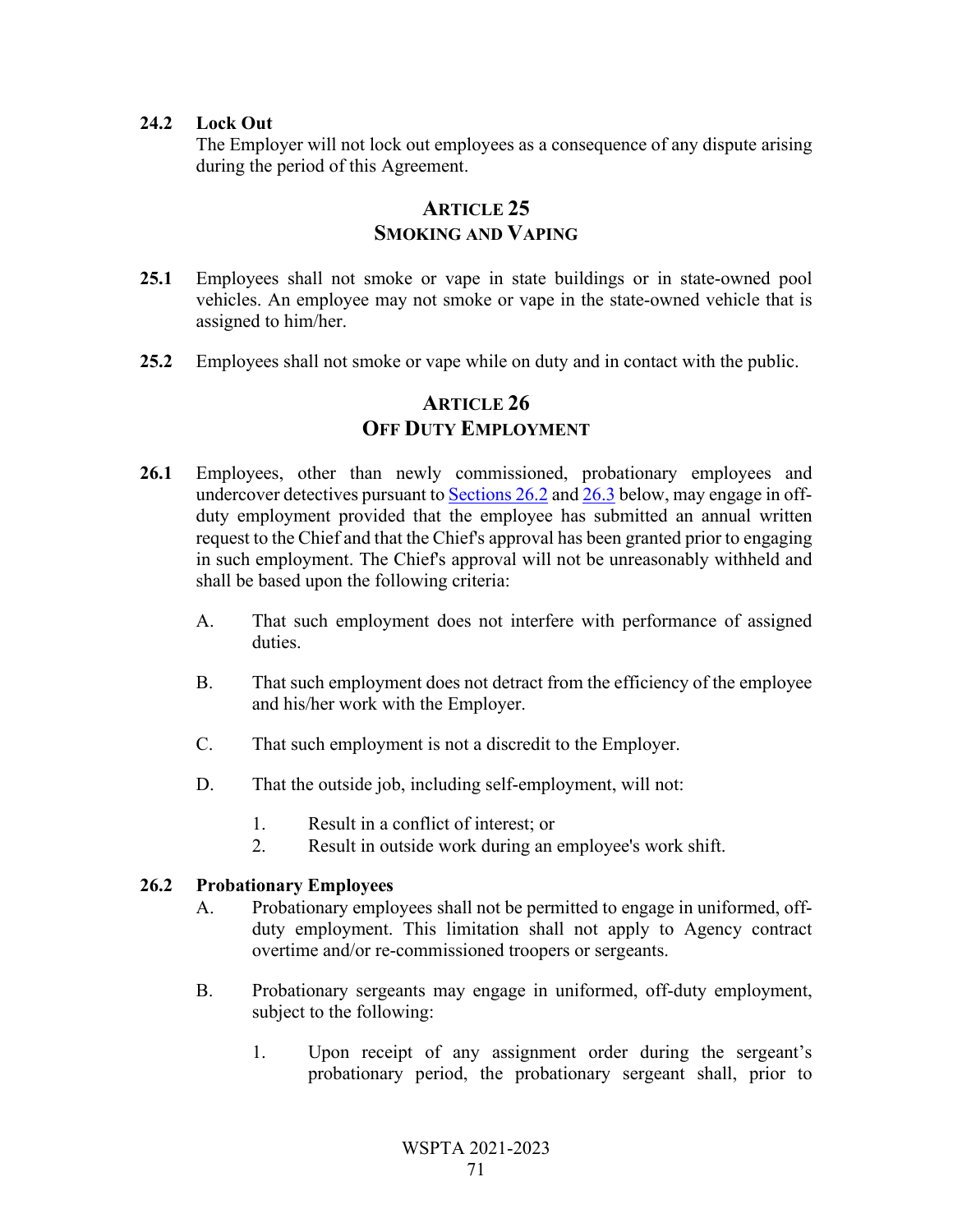engaging in any uniformed, off-duty employment, inform his/her supervisor of any off-duty employment authorizations(s); and

2. The probationary sergeant's chain of command may revoke, limit or suspend uniformed, off-duty employment authorization(s) for the probationary sergeant on a case-by-case basis.

### <span id="page-79-0"></span>**26.3 Detectives**

- A. Any detective assigned undercover to a narcotics investigation unit and any detective assigned undercover to an Organized Crime (OC) intelligence unit will not be approved for uniformed, off-duty employment.
- B. A detective assigned other than to an undercover narcotics investigation unit or undercover to an OC intelligence unit who applies for uniformed, offduty work will be approved/disapproved on a case-by-case basis.
- C. If a detective who is not approved for uniformed off-duty work disagrees with the decision, he/she will be allowed to appeal the decision to the Assistant Chief in charge of the Investigative Services Bureau for a review of the record.
- **26.4** Emergency short-term, off-duty employment requests may be verbally approved by the Employer, when the approval cannot be expedited in a timely manner in writing. Within seven (7) calendar days of verbal approval, a written report will be required from the employee describing the type of work, hours incurred, and employer.
- **26.5** If an employee submits an off-duty, uniformed employment application to work for a company that has been approved by the WSP and that currently employs at least twenty-five (25) other commissioned WSP officers, and the employee is approved to work for that company, that approval will apply to all companies that meet the criteria. The employee will not have to submit separate off-duty applications to work for the other companies that meet the criteria. The employee will be bound by the limitations on the off-duty employment application when working for any of the approved companies.
	- A. The off-duty companies that employ more than twenty-five (25) WSP commissioned officers will be required to submit to the WSP Labor and Policy Advisor on January 15th of each year a complete list of all WSP officers that have worked for their company during the previous year.
	- B. The off-duty companies that employ more than twenty-five (25) WSP commissioned officers will be required to provide to the WSP each year a copy of a liability insurance policy covering the WSP officers working uniformed, off-duty in the amount of at least one million dollars (\$1,000,000) for such things as false arrest, use of force, etc.. The policy must be provided to the WSP on the issue date of the new policy. Failure to maintain liability insurance as outlined above will result in an immediate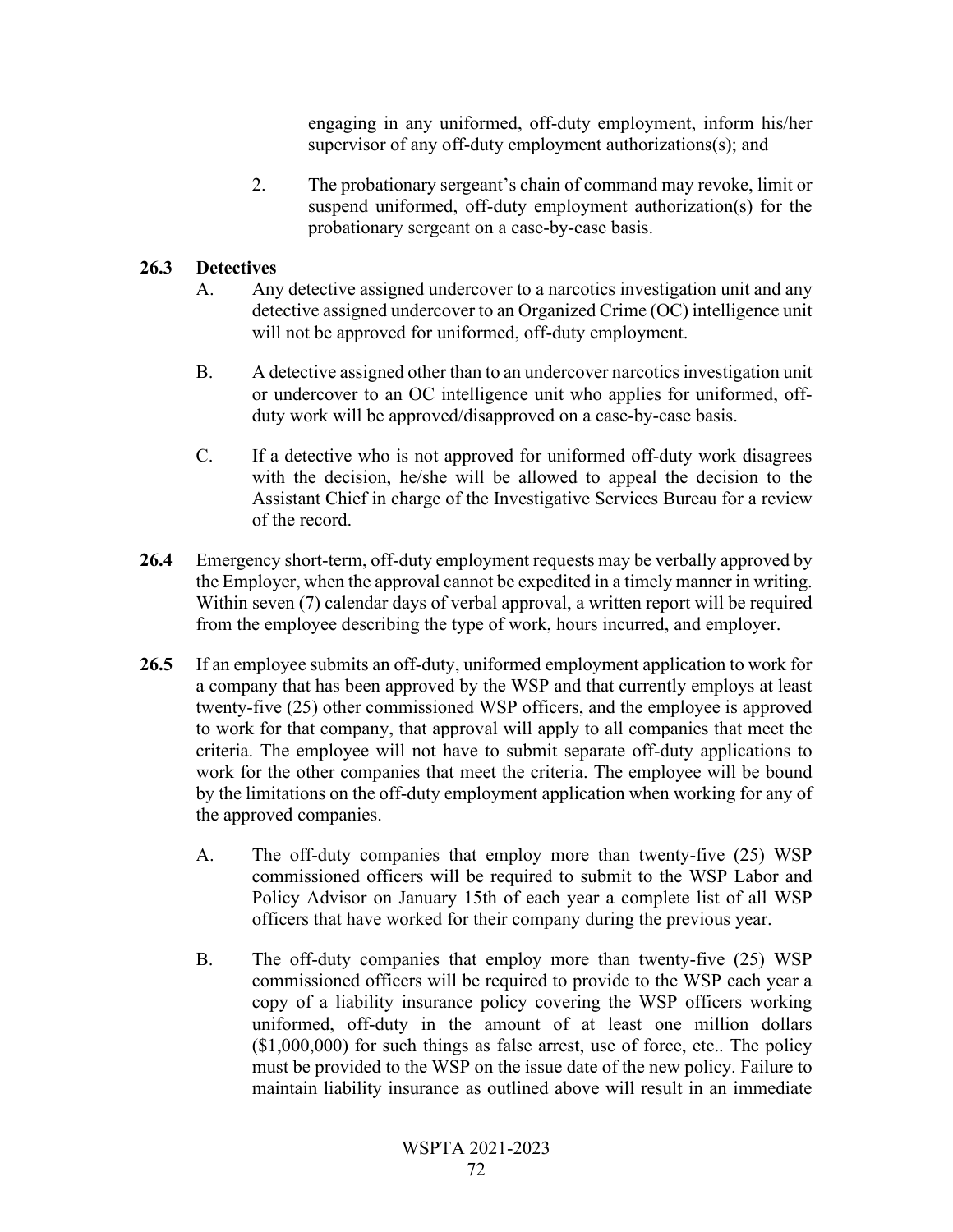revocation of approval for any WSP commissioned officer to work off-duty for that company.

- **26.6** WSP Regulation 8.00.280 in effect as of the date of this Agreement shall govern off-duty employment. Further changes to such regulation shall be subject to the normal collective bargaining rules contained in [RCW 41.56.](http://apps.leg.wa.gov/RCW/default.aspx?cite=41.56)
- **26.7** Where the use of vehicles is authorized, the reimbursement for the use of the WSP vehicle will be at the prevailing state employee rate for mileage plus five dollars (\$5.00) per hour for each hour the vehicle is in use by the off-duty uniformed employee, to be calculated from the time the employee leaves his/her residence to the time that he/she returns to the residence if the employee is driving his/her assigned vehicle. If the employee is not driving his/her assigned vehicle, reimbursement will be calculated from the time the employee leaves the location where he/she picks up the vehicle to the time he/she returns the vehicle. An employee not driving his/her assigned vehicle is required to use his/her personal vehicle to reach the pick-up location. The WSP shall be provided in advance with specific details of when the vehicle is used and the reason for the use, and the employee or off-duty employer must receive written permission to use the vehicle. The employee or off-duty employer shall provide a statement of the actual time of use and mileage and reimbursement for the use within two (2) weeks after the use of such vehicle.

### **ARTICLE 27**

# **MEMORANDA OF UNDERSTANDING AND SETTLEMENT AGREEMENTS INCORPORATED BY REFERENCE INTO THIS AGREEMENT**

The following Memoranda of Understanding (MOU) and Settlement Agreements are incorporated into this Agreement by reference and shall remain in full force and effect during the term of this Agreement. (See Appendix C for the texts of these agreements.)

- 1. Settlement Agreement dated April 29, 2003 regarding call-out pay.
- 2. Settlement Agreement dated May 16, 2003 regarding District 1 annual leave scheduling.
- 3. MOU dated August 11, 2009 regarding Vehicle Collisions and Driver Recertification.
- 4. MOU dated February 8, 2012 regarding DARPA.
- 5. MOU dated September 12, 2012 regarding TZT Program.
- 6. MOU dated November 20, 2012 regarding Employees Assigned as Polygraphers.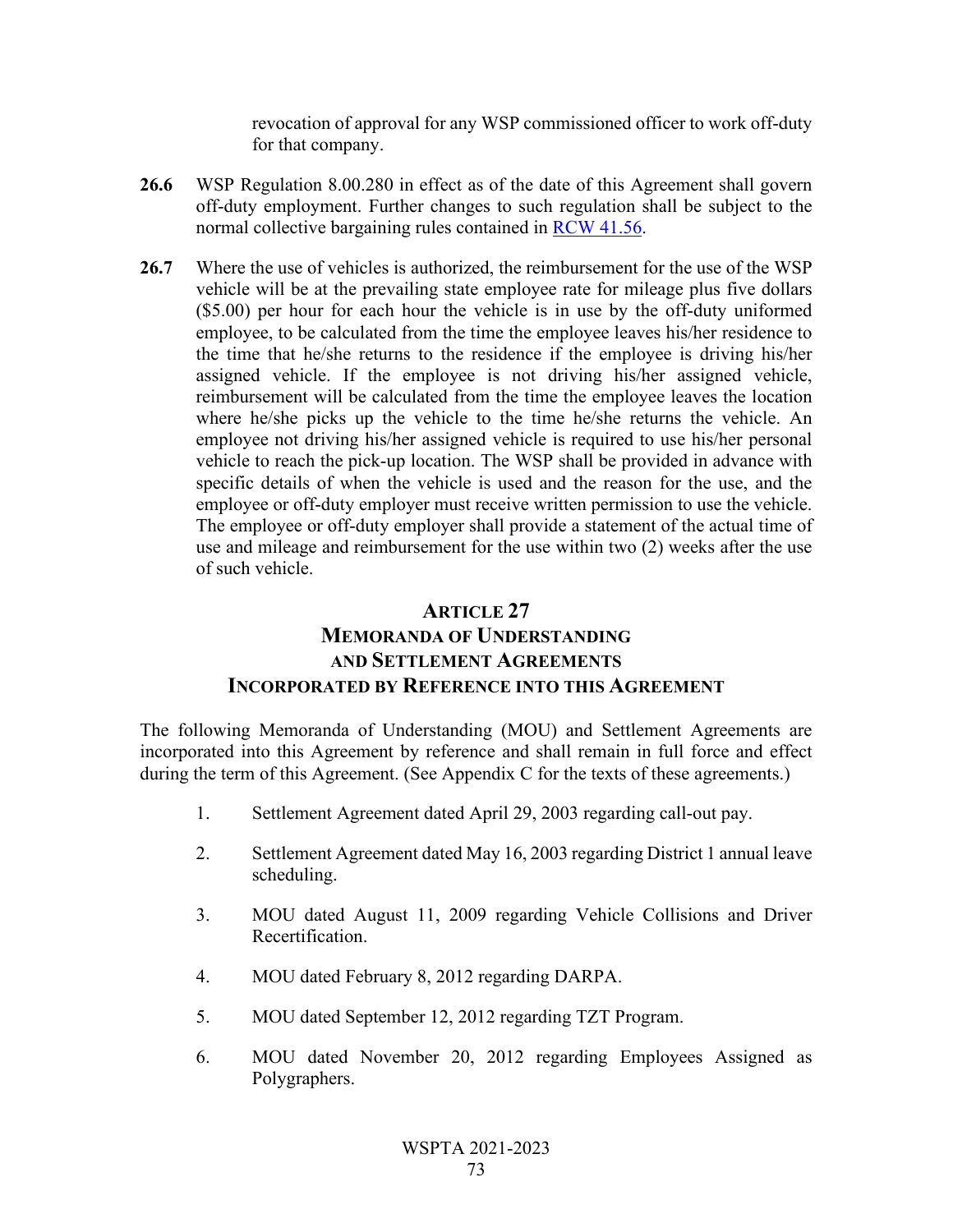- 7. MOU dated October 10, 2013 regarding ignition interlock.
- 8. MOU dated October 10, 2019 regarding Phlebotomy Pilot Program.
- 9. MOU dated January 27, 2020 regarding bargaining unit members within the Homeland Security Division.

# **ARTICLE 28 COMPENSATION**

28.1 A. The parties agree that, effective July 1, 2022, all salary ranges and steps of the WSP Commissioned Officer Salary Schedule for Troopers and Sergeants in effect on June 30, 2021 shall be increased by ten percent (10%) as shown in Appendix B.

#### **28.2 Definitions**

For purposes of this Article:

- A. Base rate of pay is defined as the entry level trooper or sergeant salary including progression adjustments and longevity premium; and
- B. Regular rate of pay is defined as the base rate of pay as well as specialty pay, education incentive and geographic assignment pay.

#### **28.3 Progression Adjustments**

- A. For purposes of Sections 28.3 and 28.4, years of commissioned service shall be calculated the same as seniority in Article 8, Seniority.
- B. Troopers will receive a six percent (6%) progression adjustment six (6) months from their commission date and annually thereafter, in accordance with the WSP Commissioned Officer Salary Schedule as shown in the applicable Appendix, until they reach their fifth (5th) year of commissioned service, at which time they will become eligible for longevity premium increases.

### **28.4 Longevity Premium Pay**

Employees will receive longevity pay in accordance with the following schedule:

- <span id="page-81-0"></span>A. Three percent (3%) longevity pay based upon the top pay step of the Commissioned [Officer Salar](#page-81-0)y [Schedu](#page-82-0)le shall be added to the salaries identified in the applicable Appendix [for all emp](#page-15-0)loyees with five (5) through nine (9) years of commissioned service.
- B. An additional two percent (2%) longevity pay shall be added for all employees with ten (10) through fourteen (14) years of commissioned service.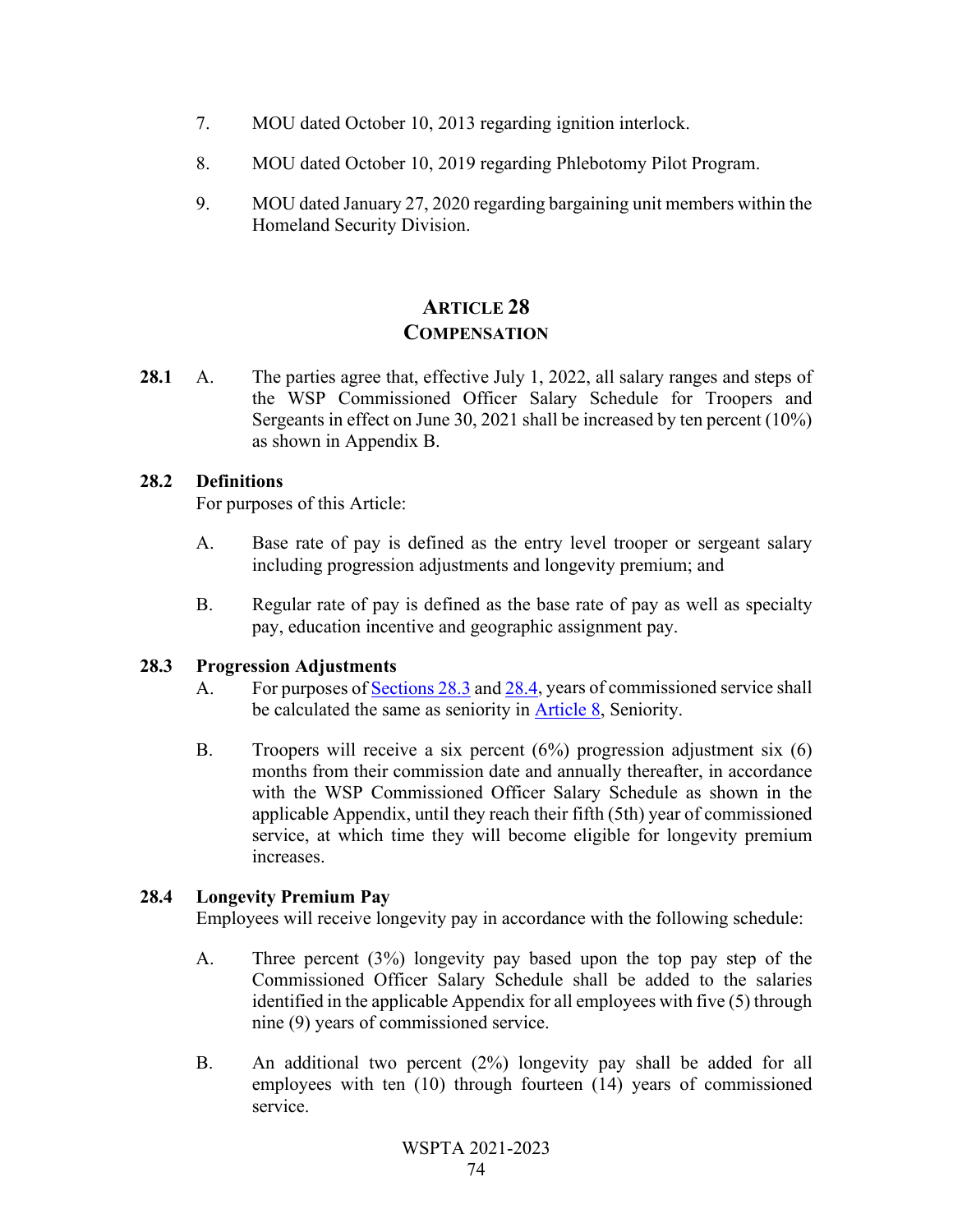- C. An additional two percent (2%) longevity pay shall be added for all employees with fifteen (15) through nineteen (19) years of commissioned service.
- <span id="page-82-0"></span>D. An additional two percent (2%) longevity pay shall be added for all employees with twenty (20) through twenty-four (24) years of commissioned service.
- E. An additional one percent (1%) longevity pay shall be added for all employees with twenty-five (25) or more years of commissioned service.

#### **28.5 Education Incentive**

A. The following monthly education incentive pay will be paid to each employee upon completing the listed degree and providing proof of completion to the Agency.

| Associate Degree       | Two percent $(2\%)$  |
|------------------------|----------------------|
| <b>Bachelor Degree</b> | Four percent $(4\%)$ |

- B. The above percentages will be based upon the employee's base rate of pay.
- C. An employee will be entitled to one (1) education incentive pay only.
- D. Degrees must be from an accredited institution of higher education.

#### **28.6 Shift Differential**

Shift differential will be paid at five percent (5%) of the employee's regular rate of pay for all hours worked between six (6:00) p.m. and six (6:00) a.m., including overtime hours.

#### **28.7 Specialty Pay**

A. The Employer will pay specialty pay as follows to employees assigned primarily to the following responsibilities:

<span id="page-82-1"></span>

| Premium                                    | <b>Monthly Rate</b>     |
|--------------------------------------------|-------------------------|
| <b>Academy Staff</b>                       | Five percent $(5\%)$    |
| Armorer                                    | Two percent $(2\%)$     |
| Auto Theft of the Year (FOB troopers only) | Three percent $(3\%)$   |
| <b>BAC</b> Technician                      | Three percent $(3\%)$   |
| <b>Bomb Technician</b>                     | Five percent $(5\%)$    |
| Canine Handler                             | Three percent $(3\%)$   |
| Canine Training Officer                    | Five percent $(5\%)$    |
| <b>Certified Reconstructionist</b>         | Three percent $(3\%)$   |
| Certified Technician of the Year           | Three percent $(3\%)$   |
| Certified Technical Specialist             | Two percent $(2\%)$     |
| <b>Command Pilot</b>                       | Fifteen percent $(15%)$ |
| Detective                                  | Three percent $(3\%)$   |
| <b>Executive Protection Unit</b>           | Ten percent $(10\%)$    |
|                                            |                         |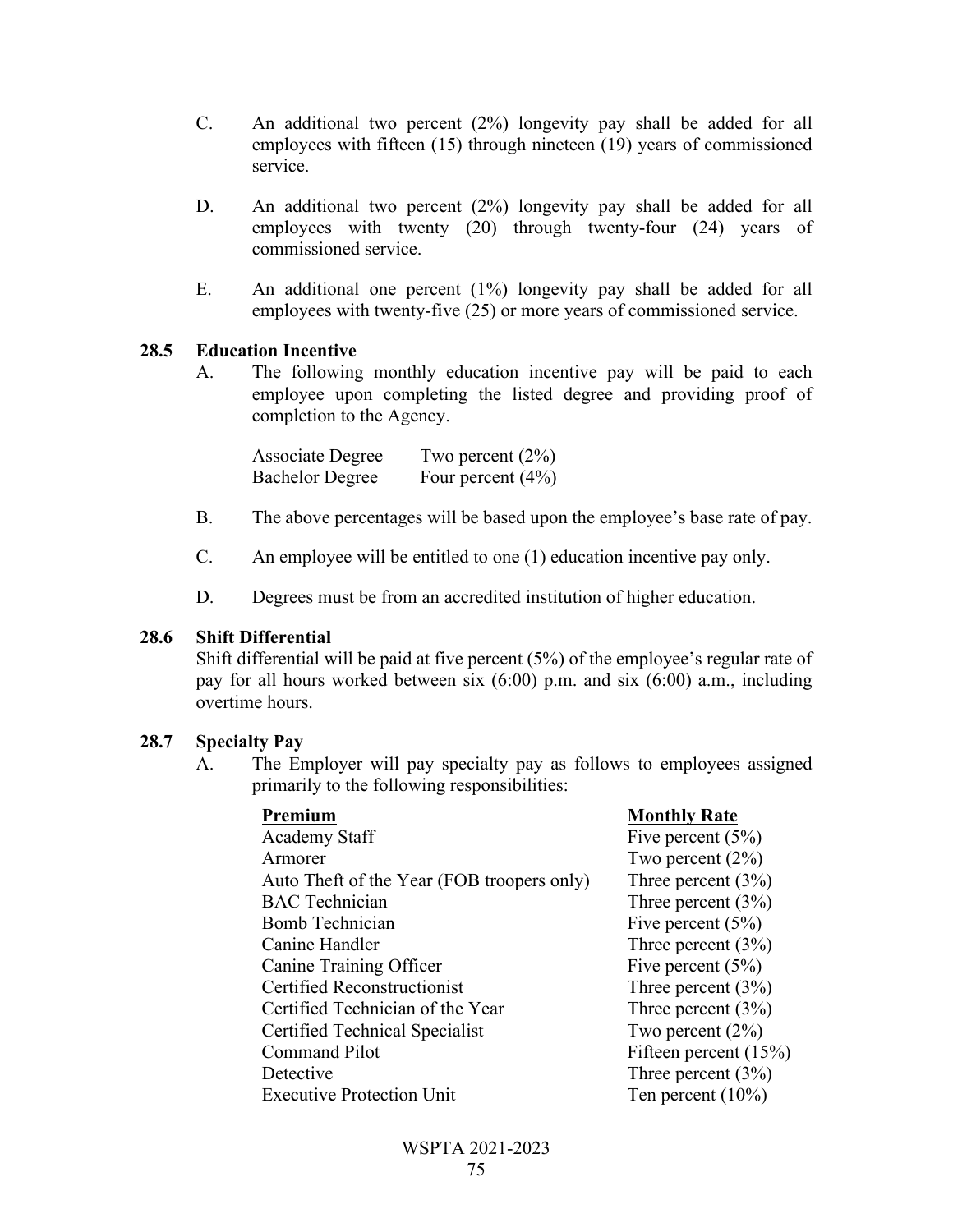| Drug Recognition Expert (DRE) | Two percent $(2\%)$   |
|-------------------------------|-----------------------|
| Motorcycle Officers           | Four percent $(4\%)$  |
| Multi Engine Pilot            | Ten percent $(10\%)$  |
| Single Engine Pilot           | Five percent $(5\%)$  |
| <b>SWAT Member</b>            | Three percent $(3\%)$ |
| Trooper of the Year           | Three percent $(3\%)$ |

- B. In addition to the specialty pay listed above, the Detective of the Year will receive a one-time lump sum payment of two hundred dollars (\$200).
- C. The above percentages will be based upon the employee's base rate of pay.
- D. Except as provided below, employees may hold up to two (2) full-time percentage specialty assignments.
- E. An employee is limited to holding one (1) full-time percentage specialty assignment if the monthly rate for such assignment is ten percent (10%) or above.
- F. Subsection 28.7 D above shall not preclude any employee from receiving one (1) or more lump sum payments in addition to his/her percentage specialty payments.

#### **28.8 Field Training Officer (FTO)**

Troopers assigned as a FTO will be compensated an additional ten percent (10%) of their regular rate of pay for all hours worked as a FTO. Sergeants will be compensated an additional five percent (5%) of their regular rate of pay for all hours worked as a FTO supervisor.

#### **28.9 Geographic Assignment Pay**

A. The Employer will pay employees assigned to the following positions an additional seven percent (7%) of their base rate of pay:

| <b>District</b> | <b>Detachment</b> | Location | <b>Position #</b> |
|-----------------|-------------------|----------|-------------------|
|                 | Port Angeles      | Forks    | 6629              |
| 8               | Port Angeles      | Forks    | 6633              |
|                 | Burlington        | Newhalem | 6571              |
|                 | Colville          | Republic | 6911              |

<span id="page-83-0"></span>B. In recognition of the fact that the higher cost of living impacts the ability to recruit and/or retain employees and impairs the effective operation of the Agency, the Employer will pay employees in positions located in King, Pierce or Snohomish Counties the following additional percentage applied to the employee's base rate of pay:

| County | Percent of base rate  |  |
|--------|-----------------------|--|
| King   | Ten percent $(10\%)$  |  |
| Pierce | Three percent $(3\%)$ |  |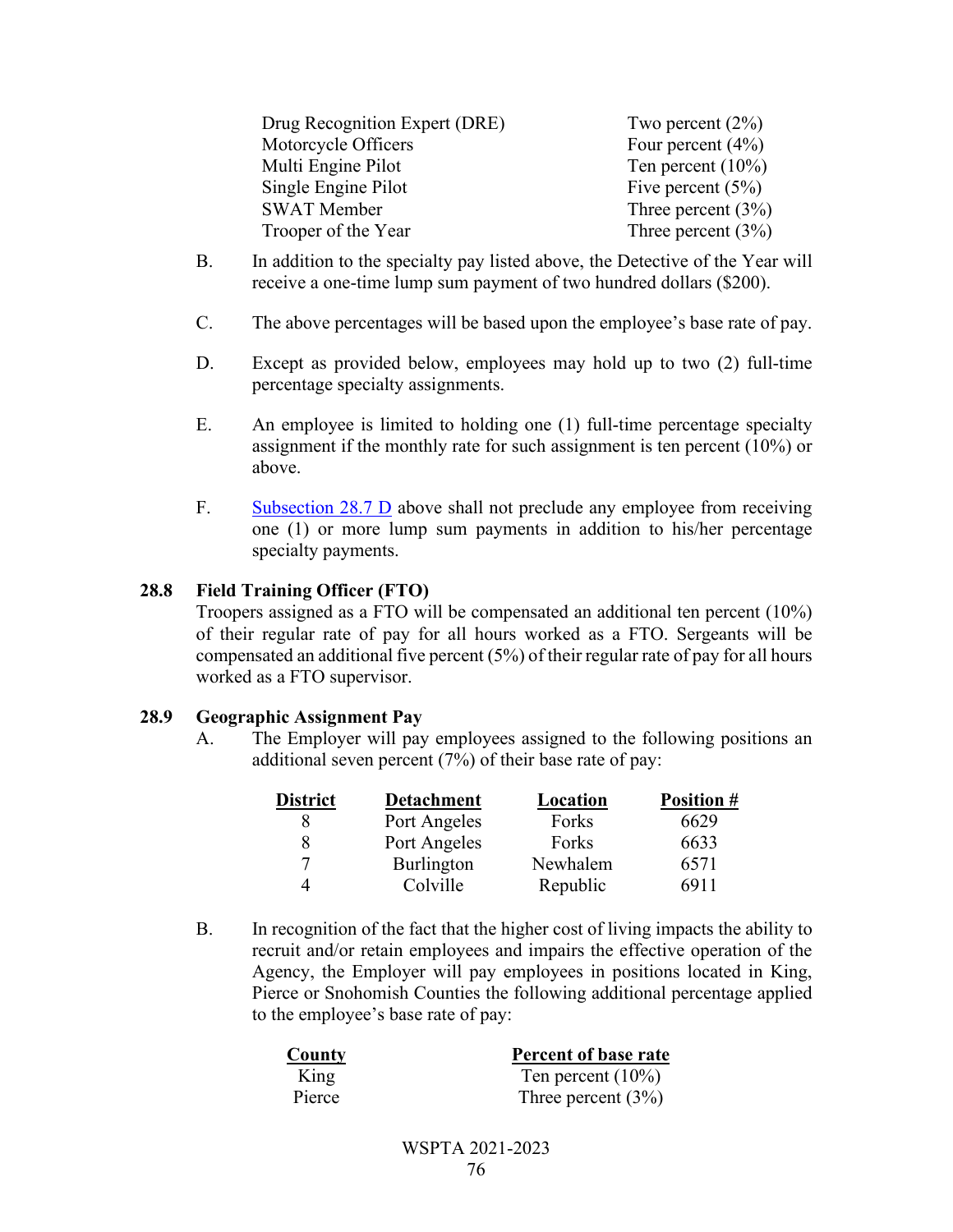### **28.10 Employee-In-Charge Compensation**

- A. To be compensated for temporarily assuming the duties of a supervisory position, the supervisor must be gone for forty (40) or more consecutive hours. If more than one (1) employee is appointed to work in the supervisor's position, each employee will be compensated for the actual time worked, provided each employee has worked at least eight (8) consecutive non-overtime hours in the position.
- B. Employees will not be compensated at the higher level for time not worked while on any paid leave or while attending court in overtime status. If a holiday occurs during the appointed time period that qualifies for in-charge pay, the employee will be compensated as stated above and will be eligible for holiday credits in accordance with Article 13, Holidays.
- C. Compensation for troopers assuming the duties of a sergeant in accordance with this Section will be an additional fifteen percent (15%) of the trooper's regular rate of pay. Compensation for sergeants assuming the duties of a lieutenant in accordance with this Section will be an additional seventeen and three-tenths percent (17.3%) of the sergeant's regular rate of pay.

#### **28.11 Salary upon Promotion**

Employees who are promoted will be compensated at the higher level based on their longevity as a commissioned employee and education incentive pay.

#### **28.12 Clothing Allowances**

- A. Upon selection as a detective, and annually thereafter on the anniversary date of selection, detectives will recei[ve a clothing](#page-36-0) allowance of six hundred dollars (\$600).
- B. Upon selection for the Executive Protection Unit (EPU), and annually thereafter on the anniversary date of selection, employees will receive a clothing allowance of seven hundred dollars (\$700).

### **28.13 Parking**

The Department of Enterprise Services will manage parking on the Capitol Campus in accordance with RCW 46.08.172. The Employer will pay all applicable fees for parking of Agency-issued vehicles for employees assigned to the Helen Sommers Building and/or the Capitol Campus.

### **28.14 Re-Commissioned Officers**

Upon returning to employment with the WSP, a commissioned officer will be paid at the same salary range and step as when the officer left employment with the WSP. The officer will serve a one year probation period. The returning officer's seniority will be determined in accord with **Article 8**.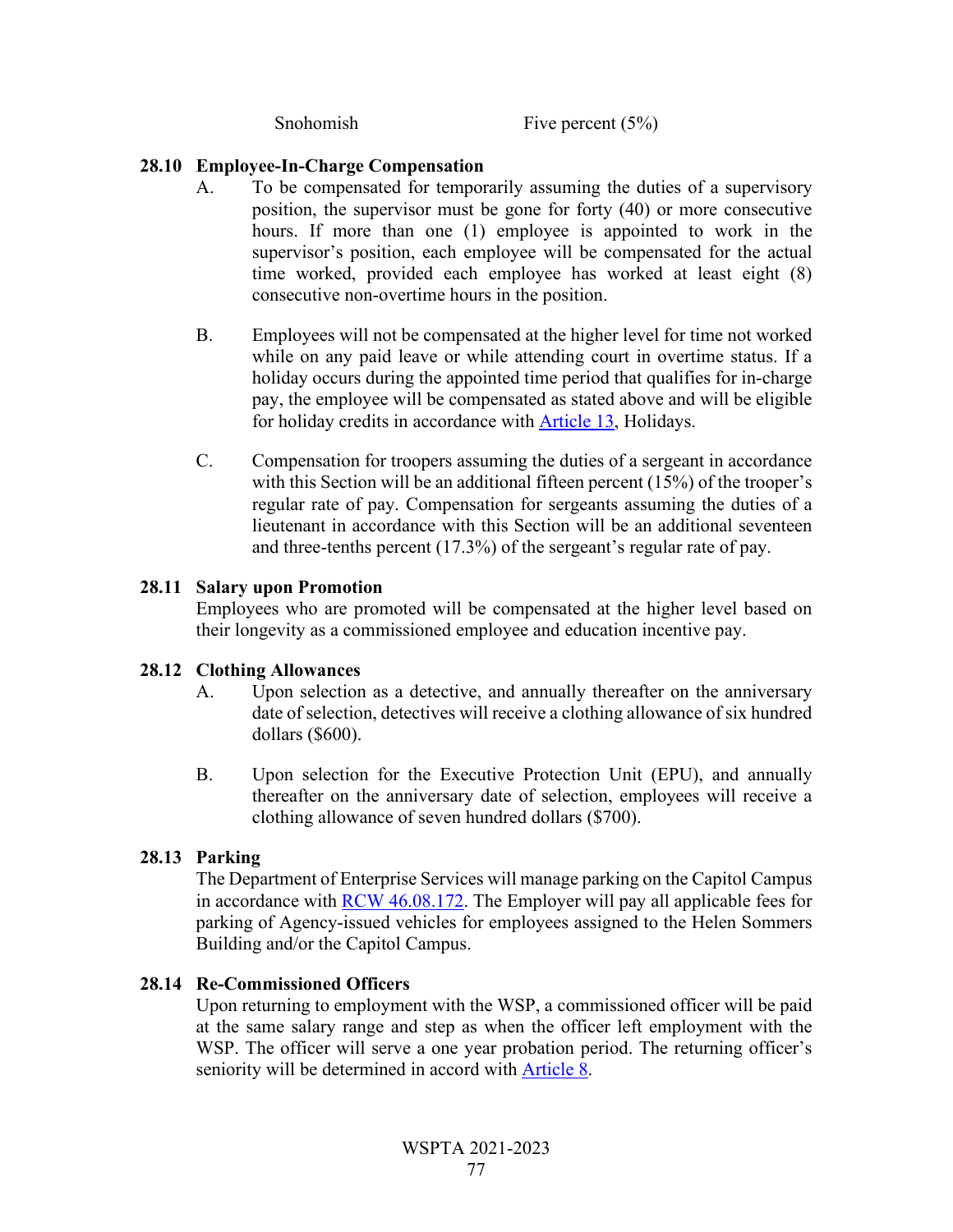#### **28.15 Temporary Assignments**

An officer shall receive the specialty pay under Section 28.7 and the geographic assignment pay under Section 28.9 to which the officer is entitled by their permanent assignment, even when that officer is on temporary assignment in a different position or geographic location, including administrative reassignment.

# **[ARTI](http://apps.leg.wa.gov/RCW/default.aspx?cite=46.08.172)CLE 29 TERMS, AMENDMENTS, AND MODIFICATION OF THE AGREEMENT**

#### **29.1 Effective Dates**

All provisions of this Agreement shall become effective July 1, 2021, and will remain in full force and effect through June 30, 2023, subject to the language of Article 28.1.

#### **29.2 Application**

The terms and conditions of this Agreement [shall apply p](#page-82-1)rospectively. This Agreement may be reo[pened at any tim](#page-83-0)e during its effective term only by mutual consent of both parties. Any and all requests for negotiations on mid-term changes shall be in writing and shall specify items proposed for consideration.

#### **29.3 Supplemental Agreements and Memoranda of Understanding (MOU)**

The authority to negotiate supplemental agreements or MOUs rests within the OFM State Human Resources Labor Relations Section (LRS). In the event the LRS delegates the authority to negotiate supplemental agreements or MOUs to the Chief of the State Patrol or designee during the term of this Agreement, the following will apply:

- A. All supplemental agreements or MOUs will be considered tentative agreements until approved by the LRS; and
- B. No supplemental agreements or MOUs may be entered into which conflict with the Agreement without the approval of the LRS.

### **29.4 Successor Negotiations**

Either party may request negotiation of a successor Agreement. In the event that such notice is given, negotiations will begin at a time agreed upon by the parties. This Agreement shall remain in full force and effect during the negotiations for any successor Agreement, but shall remain in effect for no more than a total of three (3) years.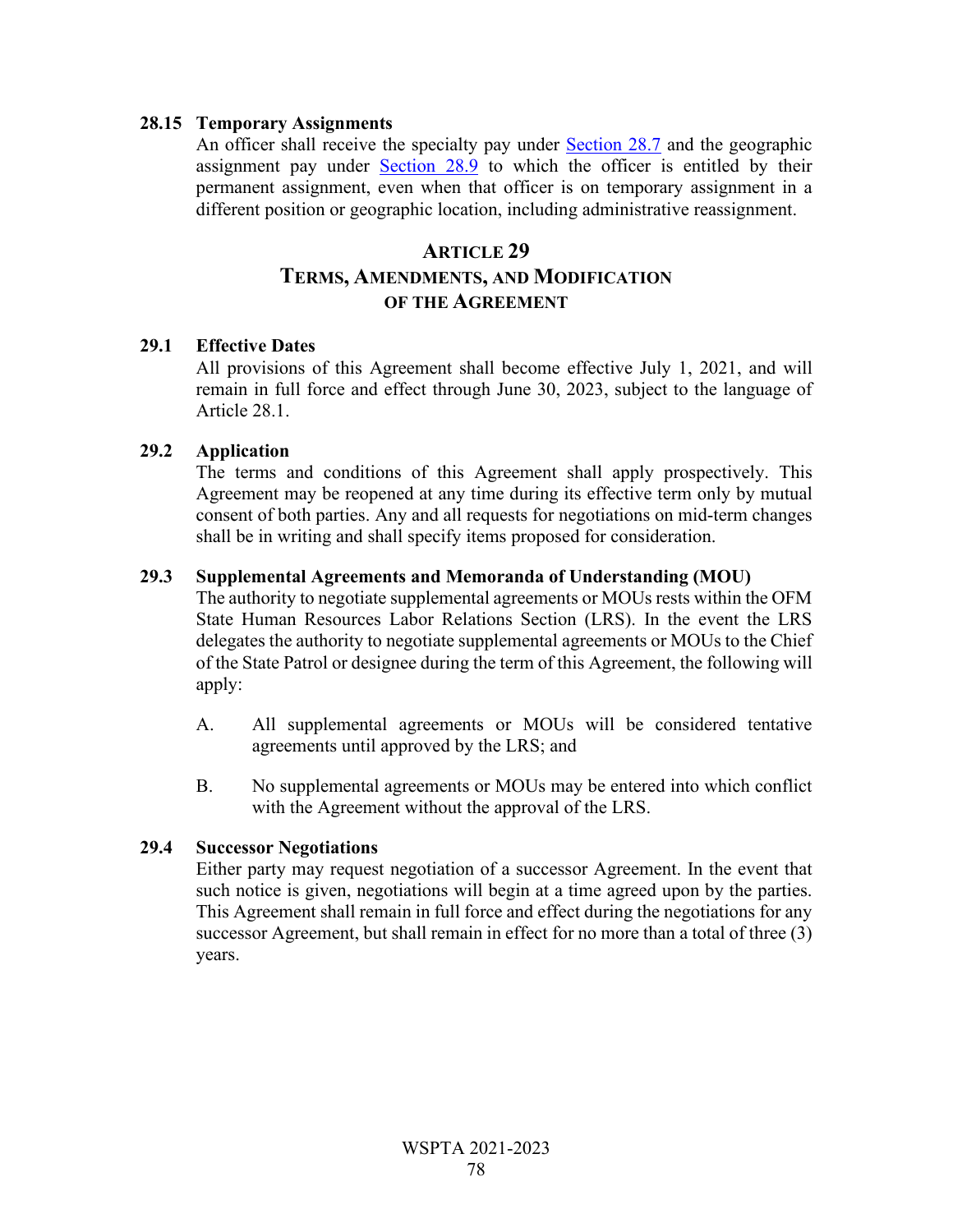# **APPENDIX A WSPTA COMMISSIONED SALARY SCHEDULE EFFECTIVE JULY 1, 2021**

|                      |           |                | <b>Base</b>         |                       |
|----------------------|-----------|----------------|---------------------|-----------------------|
|                      | <b>PS</b> | <b>PS</b>      | <b>Semi-Monthly</b> | <b>Base</b>           |
|                      | Group     | Level          | <b>Amount</b>       | <b>Monthly Amount</b> |
| <b>WSP Troopers</b>  |           |                |                     |                       |
| 0 to .5 Years        | 901       | $\mathbf{A}$   | \$2,693.00          | \$5,386.00            |
| .5 to 1.5 Years      | 901       | $\bf{B}$       | \$2,854.00          | \$5,708.00            |
| 1.5 to 2.5 Years     | 901       | $\mathcal{C}$  | \$3,025.50          | \$6,051.00            |
| 2.5 to 3.5 Years     | 901       | D              | \$3,206.50          | \$6,413.00            |
| 3.5 to 4.5 Years     | 901       | E              | \$3,398.50          | \$6,797.00            |
| 4.5 to 5 Years       | 901       | $\overline{F}$ | \$3,603.50          | \$7,207.00            |
| 5 to 10 Years        | 901       | G              | \$3,712.00          | \$7,424.00            |
| 10 to 15 Years       | 901       | Η              | \$3,786.00          | \$7,572.00            |
| 15 to 20 Years       | 901       | I              | \$3,862.50          | \$7,725.00            |
| 20 to 25 Years       | 901       | $\bf J$        | \$3,939.00          | \$7,878.00            |
| 25+ Years            | 901       | K              | \$3,978.50          | \$7,957.00            |
|                      |           |                |                     |                       |
| <b>WSP Sergeants</b> |           |                |                     |                       |
| 0 to 5 Years         | 904       | A              | \$4,285.50          | \$8,571.00            |
| 5 to 10 Years        | 904       | $\bf{B}$       | \$4,413.50          | \$8,827.00            |
| 10 to 15 Years       | 904       | $\mathbf C$    | \$4,502.00          | \$9,004.00            |
| 15 to 20 Years       | 904       | D              | \$4,592.00          | \$9,184.00            |
| 20 to 25 Years       | 904       | E              | \$4,683.50          | \$9,367.00            |
| $25+Years$           | 904       | $\overline{F}$ | \$4,730.50          | \$9,461.00            |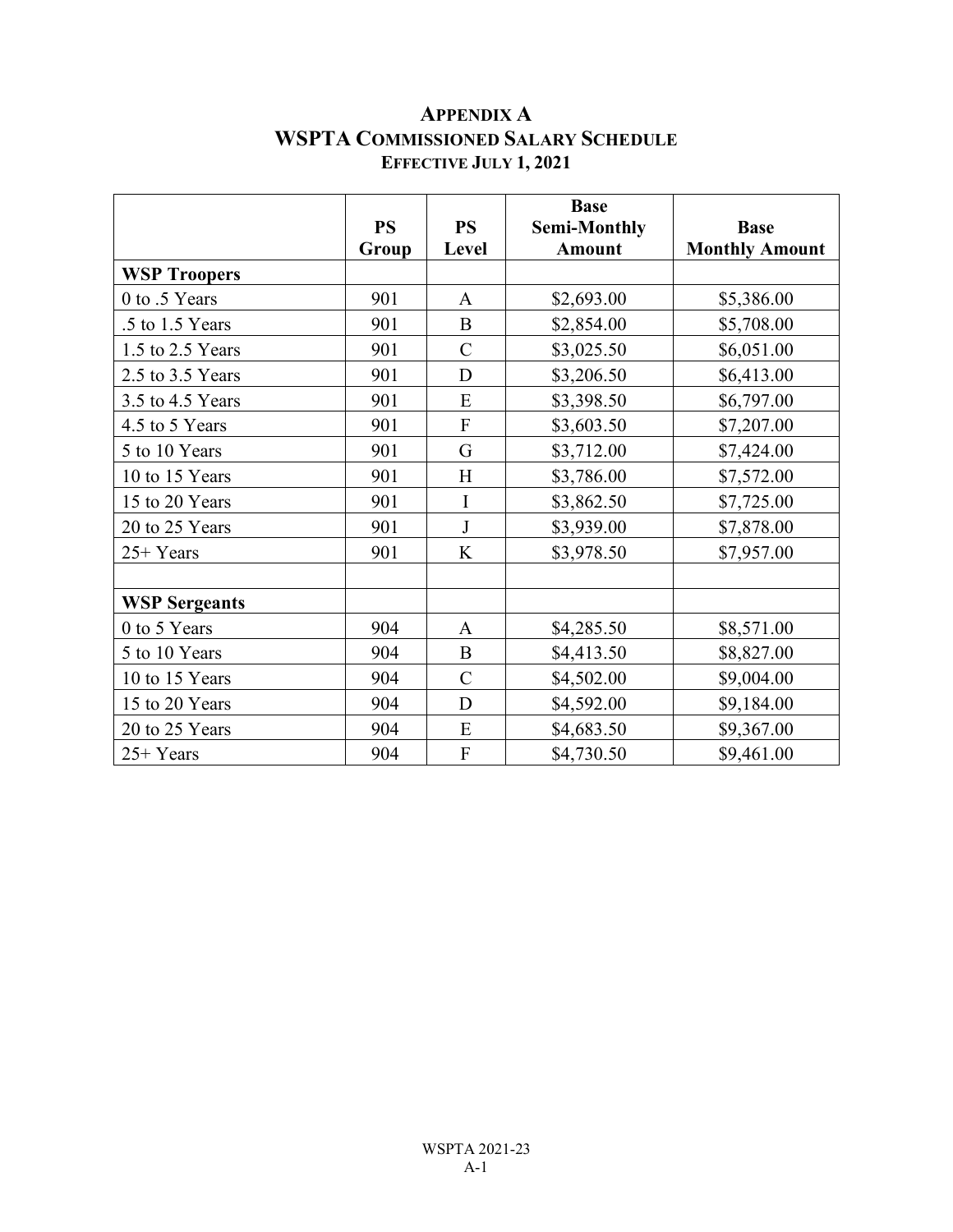# **APPENDIX B WSPTA COMMISSIONED SALARY SCHEDULE EFFECTIVE JULY 1, 2022**

|                      |           |               | <b>Base</b>         |                       |
|----------------------|-----------|---------------|---------------------|-----------------------|
|                      | <b>PS</b> | <b>PS</b>     | <b>Semi-Monthly</b> | <b>Base</b>           |
|                      | Group     | Level         | <b>Amount</b>       | <b>Monthly Amount</b> |
| <b>WSP Troopers</b>  |           |               |                     |                       |
| 0 to .5 Years        | 901       | A             | \$2,760.50          | \$5,521.00            |
| .5 to 1.5 Years      | 901       | B             | \$2,925.50          | \$5,851.00            |
| 1.5 to 2.5 Years     | 901       | $\mathbf C$   | \$3,101.00          | \$6,202.00            |
| 2.5 to 3.5 Years     | 901       | $\mathbf D$   | \$3,286.50          | \$6,573.00            |
| 3.5 to 4.5 Years     | 901       | E             | \$3,483.50          | \$6,967.00            |
| 4.5 to 5 Years       | 901       | ${\bf F}$     | \$3,693.50          | \$7,387.00            |
| 5 to 10 Years        | 901       | G             | \$3,805.00          | \$7,610.00            |
| 10 to 15 Years       | 901       | H             | \$3,880.50          | \$7,761.00            |
| 15 to 20 Years       | 901       | $\mathbf I$   | \$3,959.00          | \$7,918.00            |
| 20 to 25 Years       | 901       | J             | \$4,037.50          | \$8,075.00            |
| 25+ Years            | 901       | K             | \$4,078.00          | \$8,156.00            |
|                      |           |               |                     |                       |
| <b>WSP Sergeants</b> |           |               |                     |                       |
| 0 to 5 Years         | 904       | A             | \$4,392.50          | \$8,785.00            |
| 5 to 10 Years        | 904       | $\mathbf B$   | \$4,524.00          | \$9,048.00            |
| 10 to 15 Years       | 904       | $\mathcal{C}$ | \$4,614.50          | \$9,229.00            |
| 15 to 20 Years       | 904       | D             | \$4,707.00          | \$9,414.00            |
| 20 to 25 Years       | 904       | E             | \$4,800.50          | \$9,601.00            |
| $25+Years$           | 904       | $\mathbf F$   | \$4,849.00          | \$9,698.00            |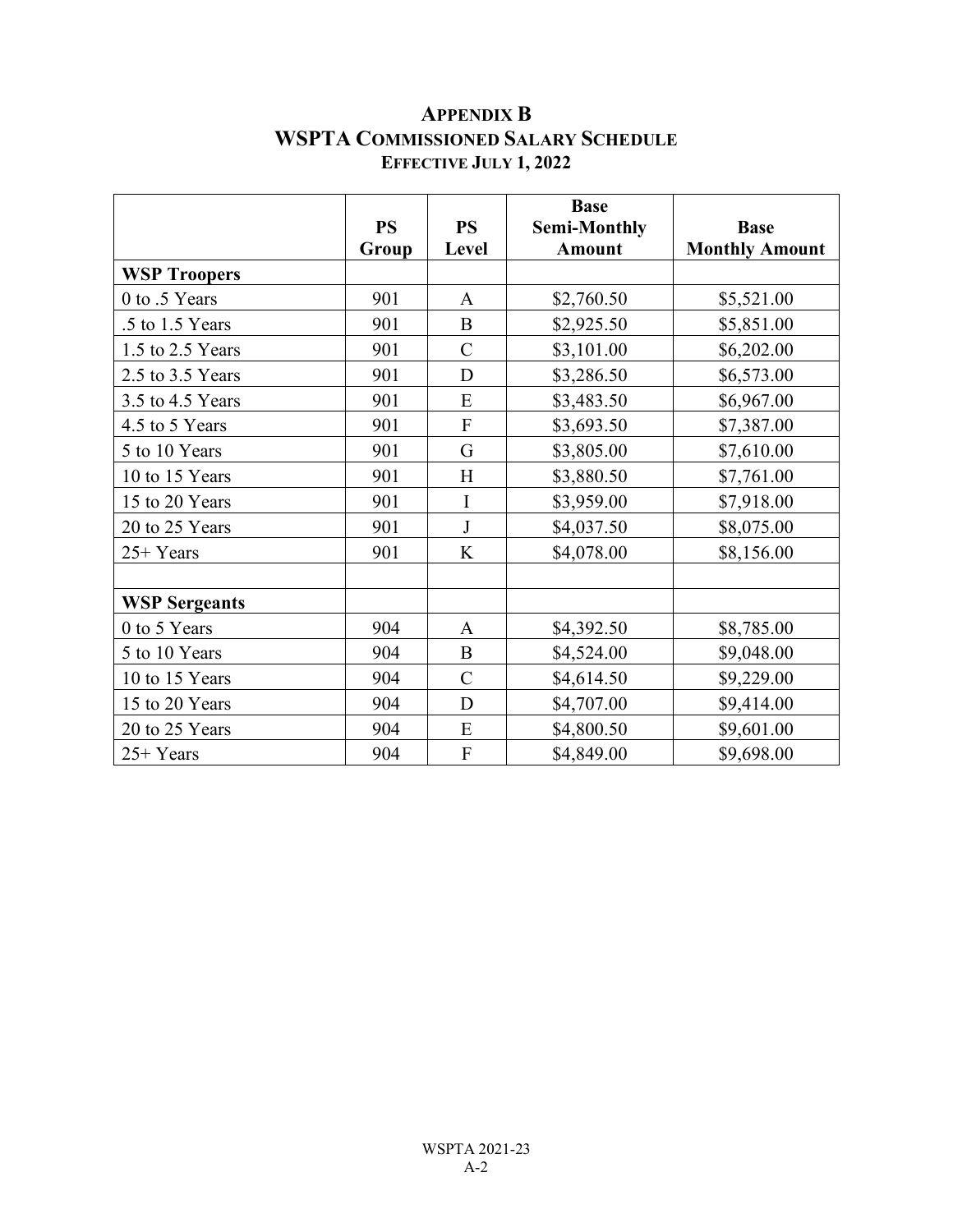### **1. SETTLEMENT AGREEMENT April 29, 2003**

## **BETWEEN WASHINGTON STATE PATROL, AND WASHINGTON STATE PATROL LIEUTENANTS ASSOCIATION, AND WASHINGTON STATE PATROL TROOPERS ASSOCIATION**

The parties to this Settlement Agreement are the Washington State Patrol (WSP), the Washington State Patrol Lieutenants Association (WSPLA), and the Washington State Patrol Troopers Association (WSPTA). The parties desire to settle the call-out pay issue first raised by the WSPLA in April of 2002 and as such, enter into this Settlement Agreement under the following terms and conditions:

WHEREAS the parties desire to address an error on the part of the WSP in which call-out pay for WSPLA and WSPTA members has been incorrectly paid:

## **NOW THEREFORE, WSP, WSPLA and WSPTA, AGREE THAT:**

- 1. The WSP will do a full audit for each employees provided with ca1l-out pay (whether provided in money or compensatory time) during the three (3) year period from April 1999 to April 2002 reflecting: (a) each date the employee worked a callout assignment, (b) the number of call-out hours worked, (c) the calculation used to determine the amount of call-out pay that was provided to the employee (how the call-out pay was calculated), (d) the calculation used to determine the amount of call-out pay that should have been provided to the employee (how the call-out pay should have been calculated), and, (e) the amount of call out pay determined to be due and owing to the employee.
- 2. The audit referred to in paragraph 1 above shall be completed no later than May 1, 2003.
- 3. Upon completion of the audit, the WSP shall provide the WSPLA and the WSPTA with a copy of the full results of the audit.
- 4. Upon completion of the audit, and prior to June 1, 2003 the WSP shall provide each person identified by the audit as being incorrectly provided with call-out pay (whether provided in money or compensatory time): (a) notification that the individual has been identified as being incorrectly provided with call-out pay, (b) notification of the amount determined to be due and owing to the individual, (c) the audit results for that individual, (c) notification that unless the employee objects to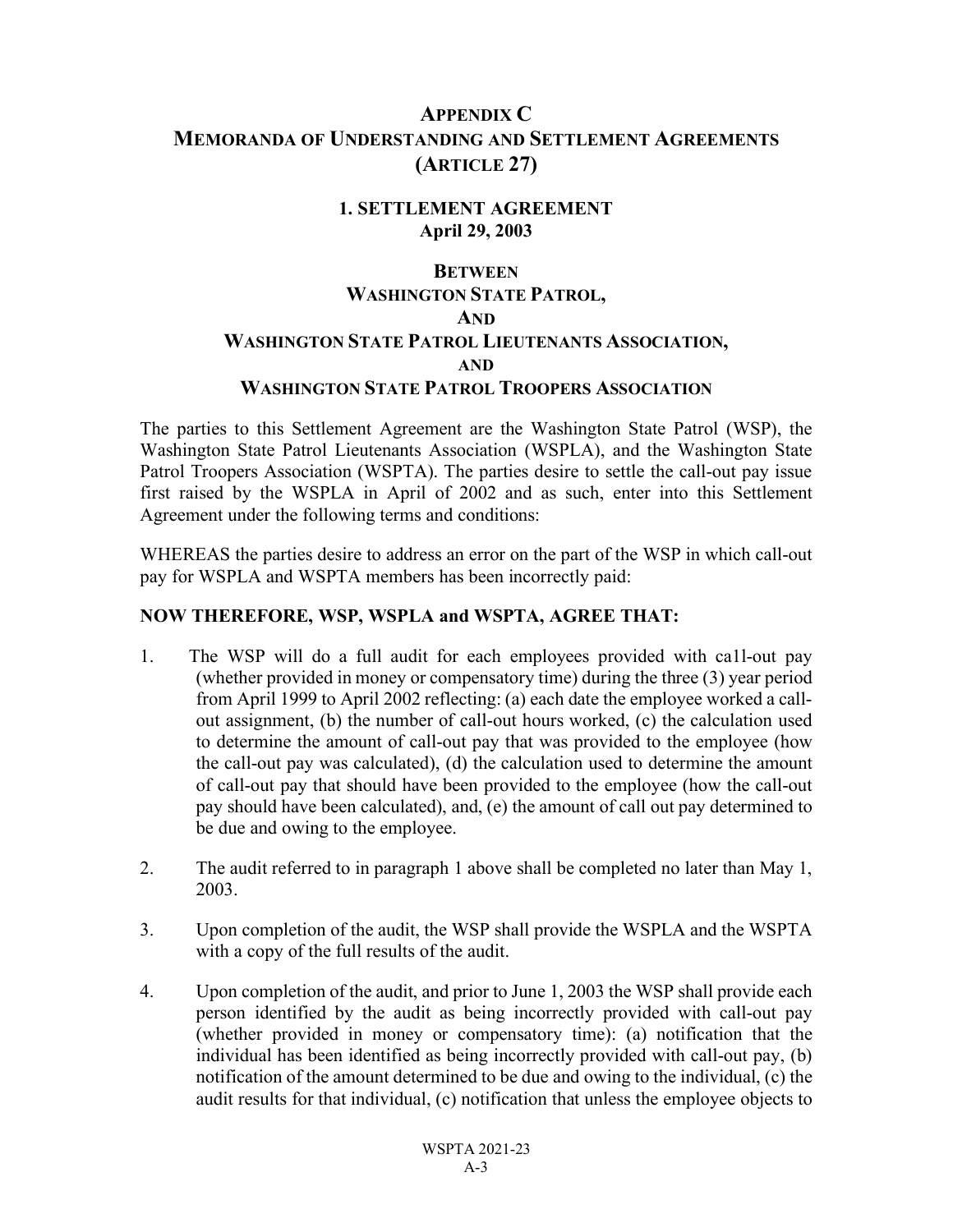the amount determined to be due and owing in writing with the specific basis for the objection on or before June 15, 2003 that it will be assumed that the amount is correct. The notification shall be in the form of Attachment A which is attached hereto.

- 5. The WSP and the appropriate labor organization shall attempt to resolve all objections. Any resolution agreed to by the WSP and a labor organization shall be final and binding upon the WSP, the labor organization, and the employee filing the objection. Objections not resolved by and between the WSP and a labor organization shall be resolved by a panel composed of one representative appointed by the WSP, one representative appointed by the WSPLA, and one representative appointed by the WSPTA. A majority decision of the members of this panel shall be final and binding upon the objector, the WSPTA, the WSPTLA, and the WSP. Each party shall be responsible for the costs and expenses of its representative to the Panel. The reason for the objection shall be in writing and the panel will review the written material provided by the parties and make its decision based upon the written review. The panel shall have all objections considered and decided by July 1, 2003.
- 6. Once the objection period referred to in paragraph 4 above has expired, each person identified by the audit as being incorrectly provided with call-out pay who is retired and who has not objected to the amount determined to be due and owing and/or who has had his/her objection resolved will be paid the amount determined to be due and owing in full, with the appropriate deductions. The WSP will work with the Department of Retirement Systems (hereinafter referred to as the "DRS") to adjust any such retired individual's retirement accounts and payments to assure the proper inclusion of this adjustment. The Agency shall begin paying the affected individuals by July 25, 2003, with no payment being made later than August 25, 2003.
- 7. Once the objection period referred to in paragraph 4 above has expired, each current employee of the WSP identified by the audit as being incorrectly provided with call-out pay in an amount equal to one hour of overtime pay or less and who has not objected to the amount determined to be due and owing and/or who has had his/her objection resolved will be paid the amount determined to be due and owing in full, with appropriate deductions. The Agency shall begin paying the affected individuals in their July 25, 2003, payroll check, with no payment being made later than the August 25, 2003, payroll check.
- 8. The WSPTA and the WSPLA will each select one of the following two sets of options for the members of the bargaining unit they represent on or before June 1, 2003:

Option A Employees being able to choose for the three year period June 1, 1999 through May 31, 2002 either: (1) payment in full with appropriate deductions, or (2) conversion of the amount determined to be due and owing to compensatory time at the rate of one (1) hour of compensatory time for every one (1) hour of call-out pay that is determined to be due and owing subject to paragraph 10 below, or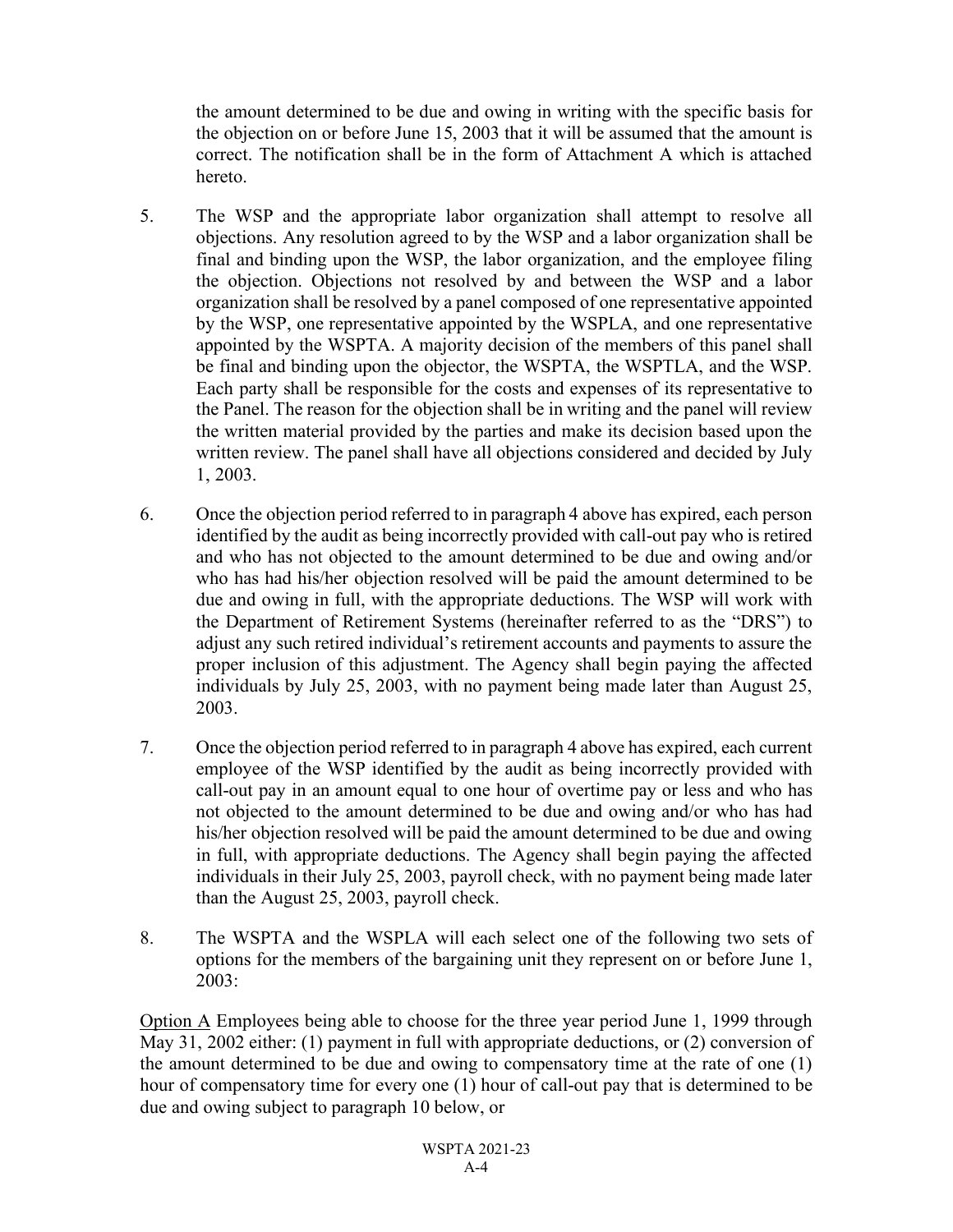Option B Employees being able to choose for the two year period June 1, 2000 through May 31, 2002 either: (1) payment in full with appropriate deductions, or (2) conversion of the amount determined to be due and owing to compensatory time at the rate of two (2) hours of compensatory time for every one (1) hour of call-out pay that is determined to be due and owing subject to paragraph 10 below

- 9. For members of a bargaining unit which has selected Option A from paragraph 8, above, once the objection period referred to in paragraph 4 above has expired, each current employee of the WSP identified by the audit as being incorrectly provided with call-out pay in an amount equal to more than one hour of overtime pay and who has not objected to the amount determined to be due and owing and/or who has had his/her objection resolved will have the option of selection for the three year period June 1, 1999 through May 31, 2002 either: (1) payment in full with appropriate deductions, or (2) conversion of the amount determined to be due and owing to compensatory time at the rate of one - (1) hour of compensatory time for every one (1) hour of call-out pay that is determined to be due and owing subject to paragraph 10 below. For members of a bargaining unit which has selected Option B from paragraph 8, above, once the objection period referred to in paragraph 4 above has expired, each current employee of the WSP identified by the audit as being incorrectly provided with call-out pay in an amount equal to more than one hour of overtime pay and who has not objected to the amount determined to be due and owing and/or who has had his/her objection resolved will have the option of selecting for the two year period June 1, 2000 through May 31, 2002 either: (1) payment in full with appropriate deductions, or (2) conversion of the amount determined to be due and owing to compensatory time at the rate of two (2) hours of compensatory time for every one (1) hour of call-out pay that is determined to be due and owing subject to paragraph 10 below.
- 10. For those employees selecting the conversion option, a separate bank for this converted compensatory time will be created and administered as follows.
	- A. Some or all of the compensatory time in this bank may be used by the employee prior to retirement or carried to retirement.
	- B. The decision whether to use such compensatory time prior to retirement shall be at the sole discretion of the employee.
	- C. Employees shall be paid for all compensatory time in this bank when separating from employment.
	- D. Subject to approval by DRS, all hours of compensatory time carried to retirement in this special bank will be considered "fresh" at the time of retirement and will be used to compute final average salary.
- 11. The Chief of the WSP shall use his best efforts to convince DRS to approve the option provided in paragraph 10 (D).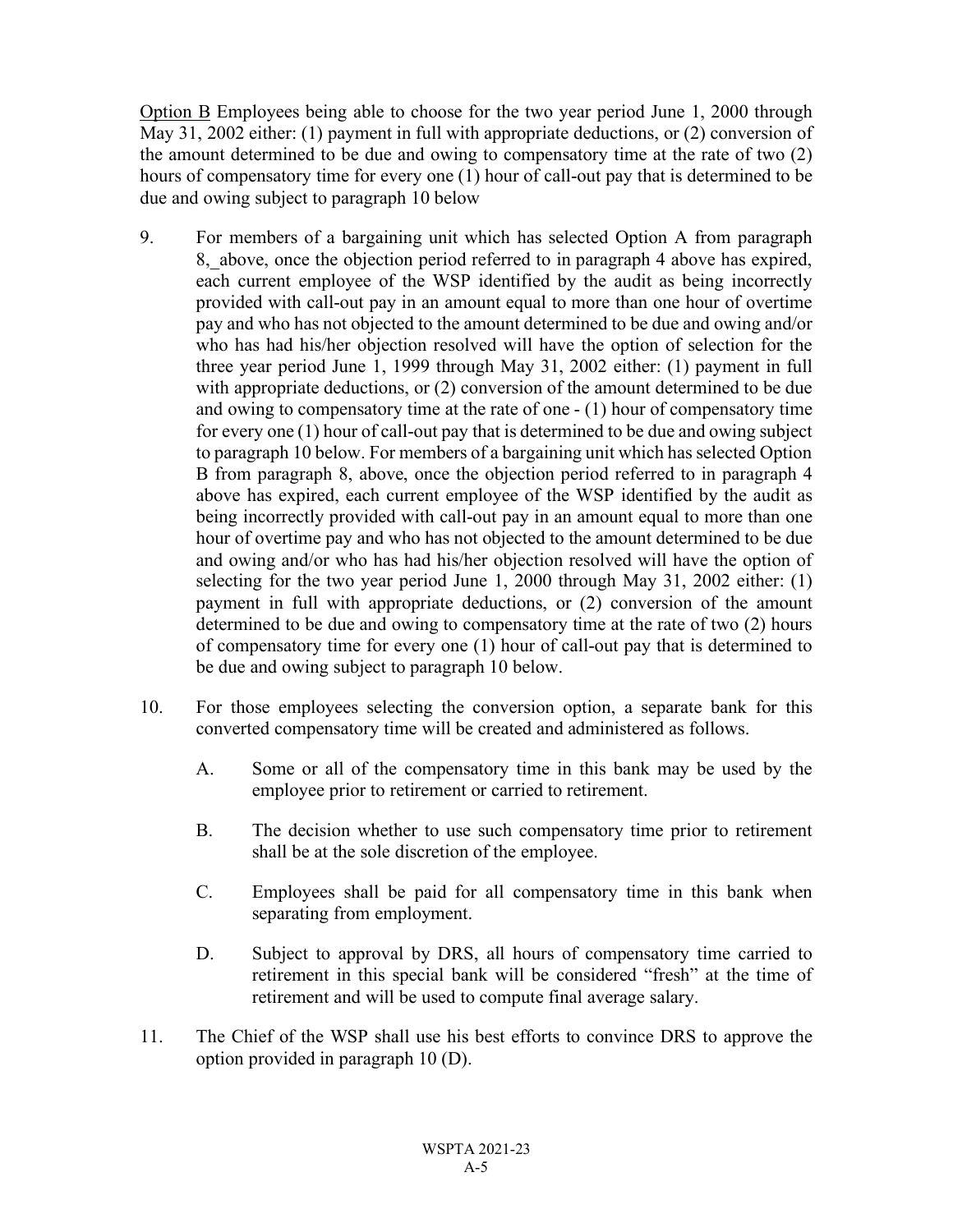- 12. The WSPLA and WSPTA shall make bargaining unit employees aware of the benefits of selection the conversion of their payment amount into compensatory time) above and encourage employees to accept this option.
- 13. No later than thirty days after the execution of this Agreement, an LRAC shall be convened for the purposes of attempting to formulate a way to provide employees, contemporaneously with the payment of overtime pay or accrual of compensatory time, that information that is necessary for determining how the overtime pay/compensatory time has been calculated and verifying that such calculation is correct

### **THE PARTIES FURTHER AGREE:**

- 1. By execution of this Agreement, this agreement constitutes the full and final settlement of all legal and equitable claims WSPLA and WSPTA members had or may have had against the State of Washington, the WSP, its officers, agents, and employees, in their official and individual capacities, as a result of the WSP's error in payment of call-out pay, and the WSPLA, and WSPTA, on behalf of their respective members, assign, release, acquit and forever discharge the State of Washington, the Washington State Patrol and all officers, agents and employees of the same, from any and all actions, causes of actions, claims or demands for damages, on any other thing whatsoever on account of, or in any way arising out of this issue;
- 2. That each party has had a reasonable opportunity to read this entire Agreement, discuss its contents and meaning with a representative of their choosing, and that the terms and conditions are understood and voluntarily accepted;
- 3. That nothing in this Settlement Agreement shall constitute or be represented by either party or the parties' representatives as "a past practice," as evidence in any other case by any of the parties, or a change in any applicable Collective Bargaining Agreement controlling any future disputes or issues that may arise between the WSP, WSPLA, and WSPTA because the terms and conditions of this Agreement are limited to the specific facts and issues identified in the body of this Agreement; and
- 4. This Agreement is effective upon the date of the last of the signatures set forth below

WASHINGTON STATE PATROL

/s/ 4/29/2003 Chief Ronal W. Serpas Date

Joe Olson Date

/s/ 4/29/2003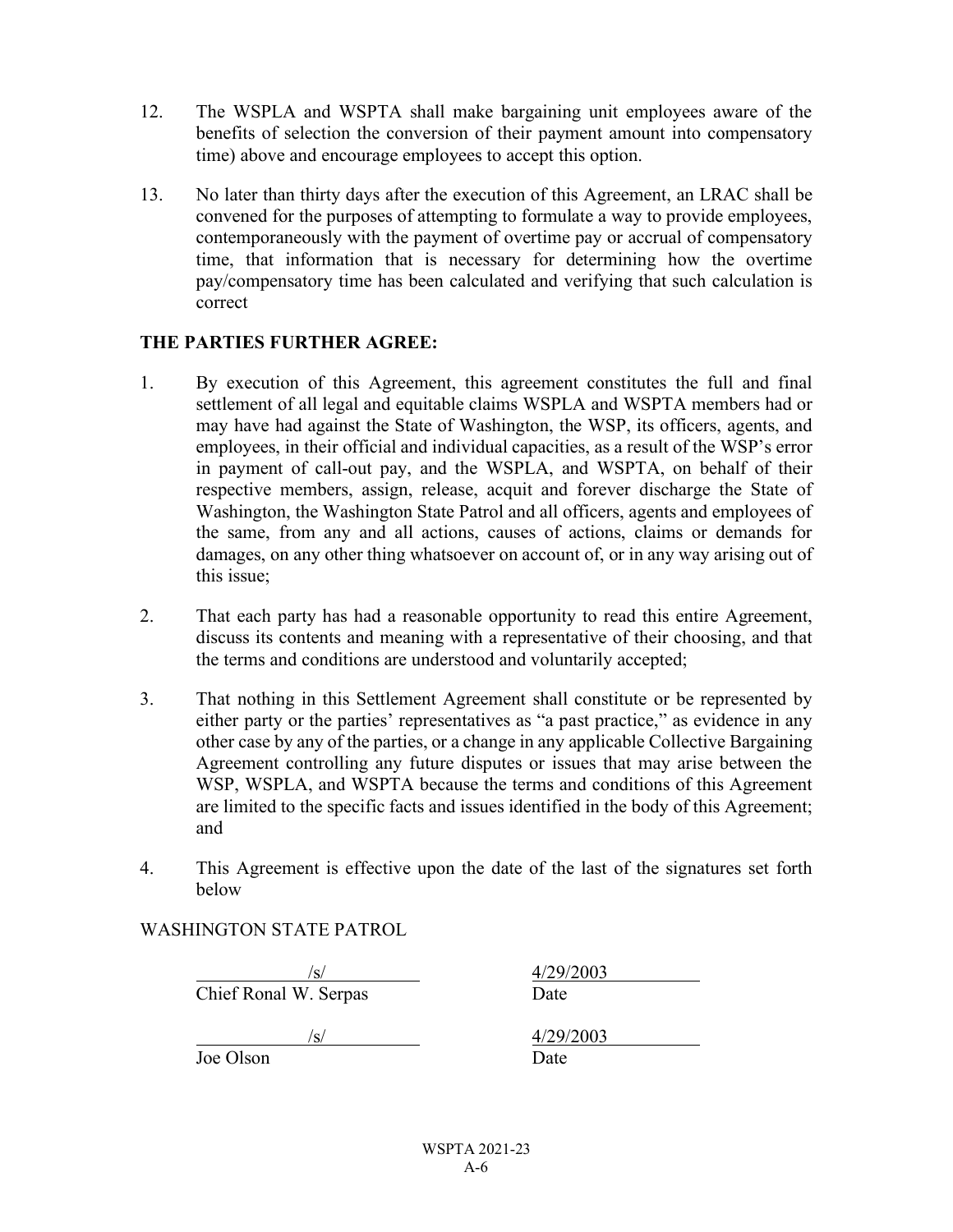## WASHINGTON STATE PATROL LIEUTENANTS ASSOCIATION

/s/ 4/29/2003 Cpt. Robert Lenz Date

WASHINGTON STATE PATROL TROOPERS ASSOCIATION

Robert Thurston

 $\frac{\frac{1}{s}}{\frac{4}{29}}$   $\frac{4}{29/2003}$   $\frac{4}{29/2003}$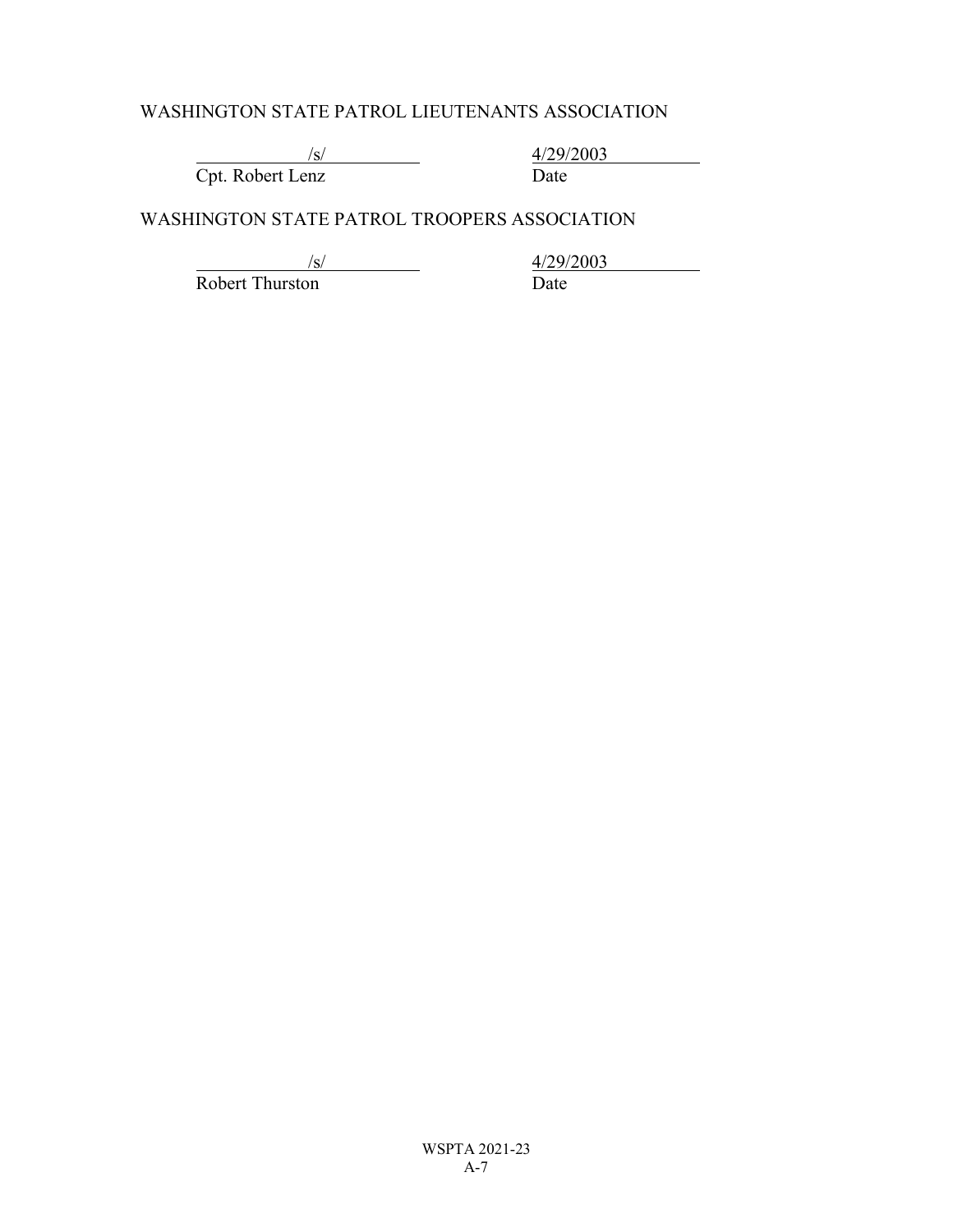#### **2. SETTLEMENT AGREEMENT MAY 16, 2003**

### **BETWEEN THE WASHINGTON STATE PATROL, WASHINGTON STATE TROOPERS ASSOCIATION AND SERGEANT ROBERT D. KERWIN**

The parties to this Settlement Agreement are the Washington State Patrol (WSP), the Washington State Patrol Troopers Association (WSPTA), and Sergeant Robert D. Kerwin. Representatives from the WSP, WSPTA and Sergeant Robert D. Kerwin met on May 16, 2003, regarding Grievance 31-01-02. As a result of that meeting, the parties agreed to resolve this issue under the following terms and conditions:

### **WSP and WSPTA AGREE THAT:**

- 1. In District 1, for purposes of Article 13, Section G, the "work unit" shall be the APA;
- 2. Sergeants in District 1 will bid for scheduled annual leave (vacations) by seniority within their APA;
- 3. Two or more sergeants from District 1 will be allowed to take scheduled annual leave (vacation) during the same period so long as at least one sergeant in District 1 is scheduled on the day shift and at least one sergeant in District 1 is scheduled on the night shift on any day that a sergeant would normally be scheduled on the day shift and the night shift but a sergeant is not present because two or more sergeants in District 1 are on annual leave;
- 4. Sergeants in District 1 will voluntarily adjust their shifts and days off to insure: (a) that at least one sergeant in District 1 is scheduled on the day shift and at least one day shift and at least one sergeant in District 1 is scheduled on the night shift on any day that a sergeant would normally be scheduled where two or more sergeants in District 1 are on annual leave and (b) that the shift adjustments to cover for annual leave do not reduce the coverage on any other day to less than one on both day and night shifts;
- 5. The Sergeants in the District will insure that there is no cost to the WSP for the shift adjustment that insures that at least one sergeant is scheduled on both day and night shifts on any day where more than one sergeant in the District is on annual leave; and the sergeants will be responsible for insuring that one sergeant is scheduled for day and night shift at the time when the annual vacation schedule is finalized;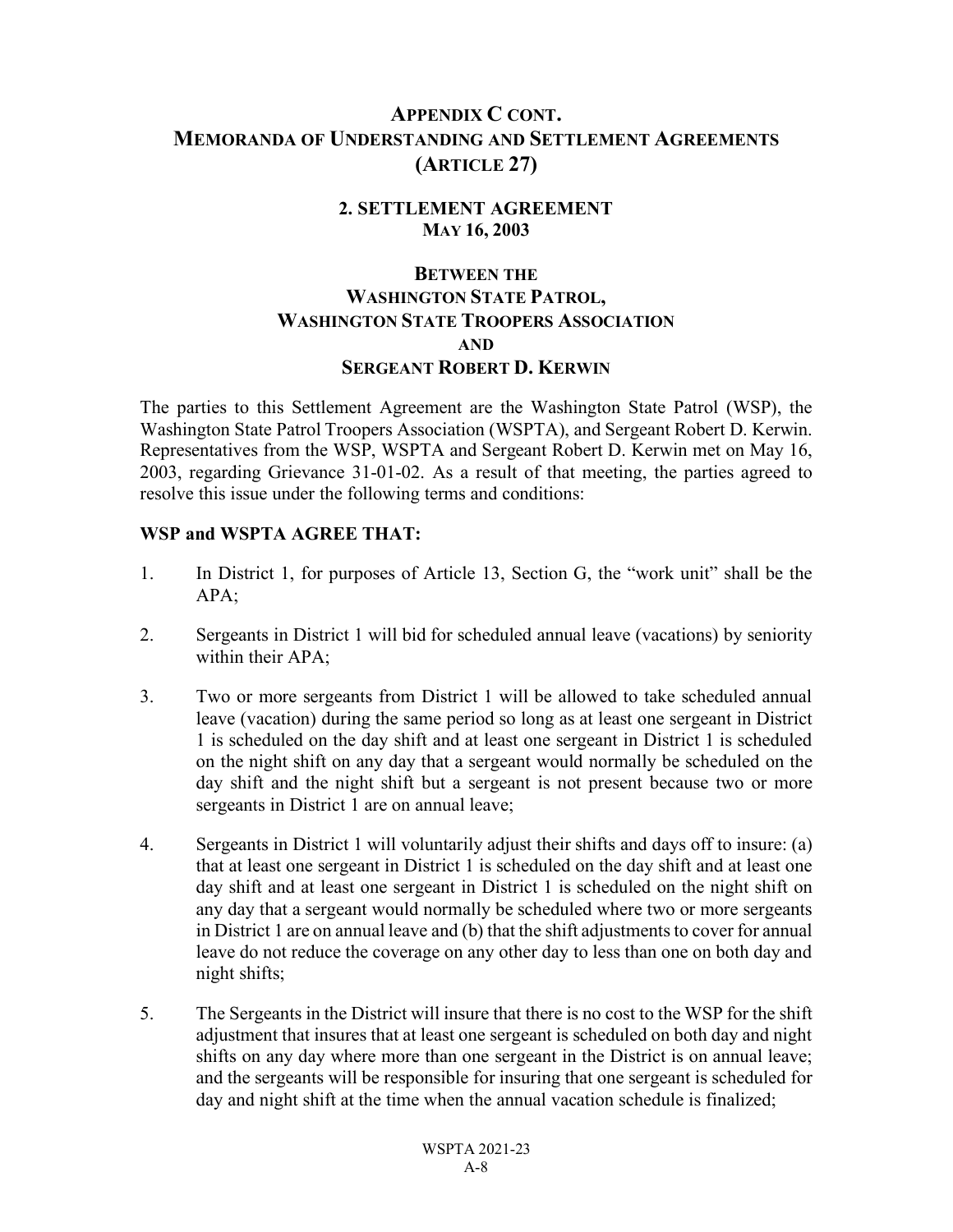- 6. This Settlement Agreement only deals with coverage for the District on days where two or more sergeants are off on annual leave;
- 7. This Settlement Agreement will constitute a full remedy and satisfaction of all claims associated with Grievance 38-01-02; and
- 8. The terms of this Settlement Agreement will establish a past practice in District 1.

### **THE PARTIES FURTHER AGREE;**

- 1. This Settlement Agreement constitutes the full and final settlement of all legal and equitable claims that the grievants had or may have had against the WSPTA, State of Washington, the WSP, its officers, agents, and employees, in their official and individual capacities, as a result of Grievance 38-01-02;
- 2. That each party has had a reasonable opportunity to read this entire Settlement Agreement, discuss its contents and meaning with a representative of their choosing, and that the terms and conditions are understood and voluntarily accepted;
- 3. That nothing in this Settlement Agreement shall constitute or be represented by any party or the parties' representatives as "precedent" or a change in any applicable Collective Bargaining Agreement controlling any future disputes or issues that may arise between the WSP and WSPTA over this issue in any other District, because the terms and conditions of this Settlement Agreement are limited to District 1; and
- 4. That this Settlement Agreement becomes effective upon date of signatures.

 $/$ s/ $/$  5/16/2003

**Captain Daniel E. Eikum** Date

/s/ 5/16/2003 Detective Sergeant Robert C. Thurston Date

Sergeant Robert D. Kerwin Date

WSP and WSPTA Settlement Agreement Page 3 May 16, 2003

cc:

Ms. Elizabeth Delay Brown, Assistant Attorney General, Attorney General's Office Mr. Jeffrey Julius, WSPTA Legal Representative Ms. Candace E. Christensen, Human Resources Division Mr. Joseph W. Olson, Labor and Risk Management

 $/$ s/ $/$  5/16/2003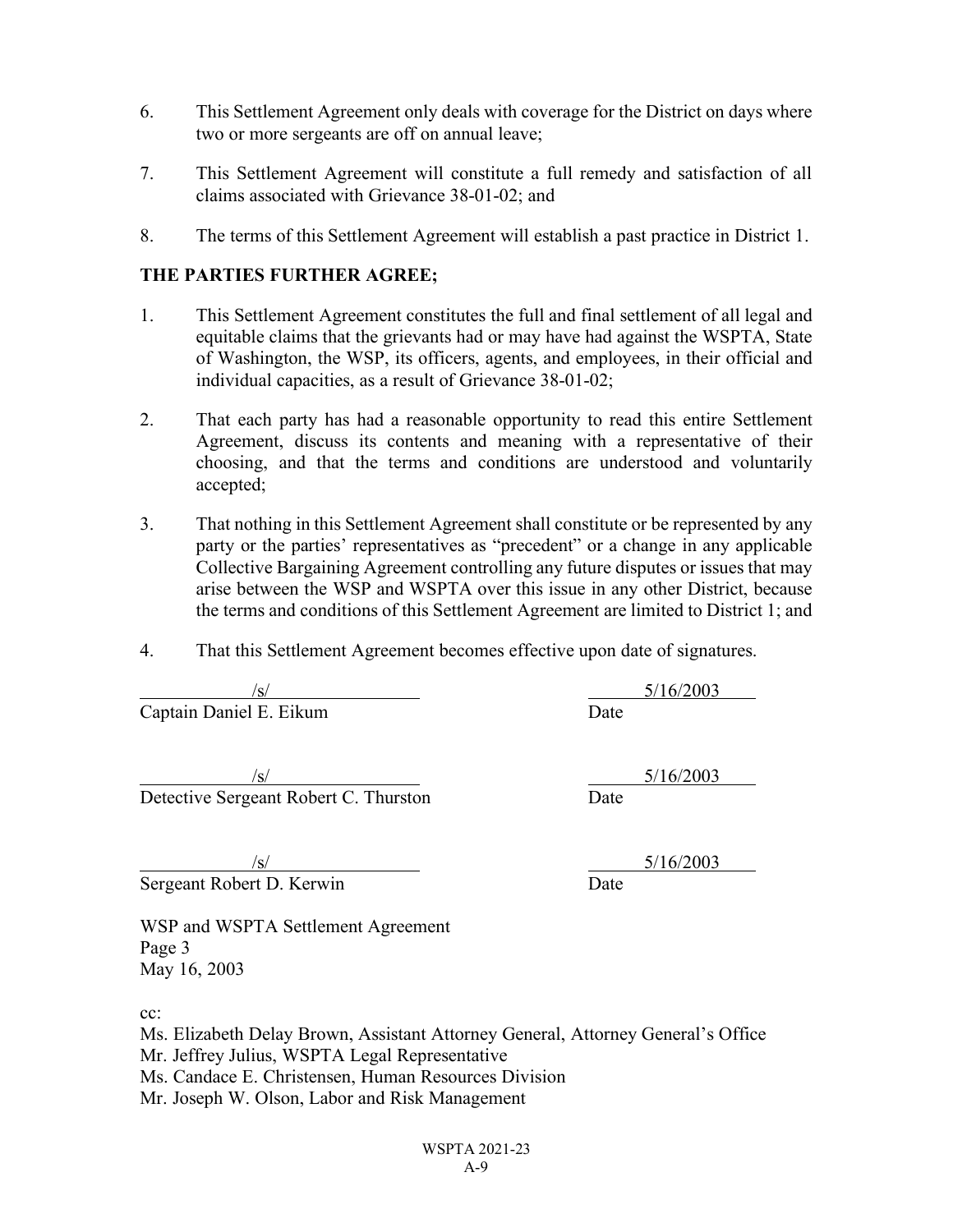Deputy Chief Lowell M. Porter, Field Operations Bureau Chief Ronal W. Serpas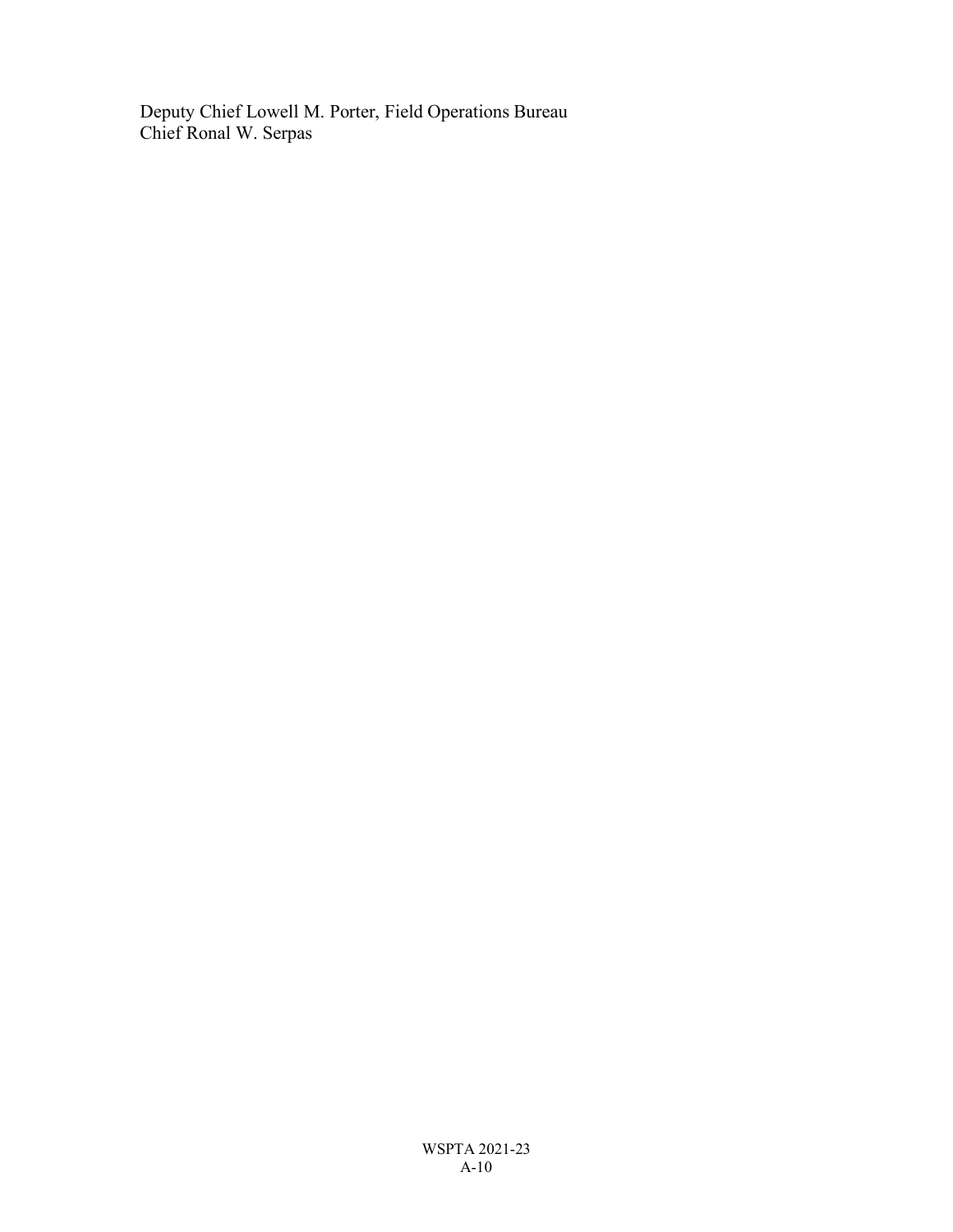# **3. MEMORANDUM OF UNDERSTANDING BETWEEN THE OFM LABOR RELATIONS OFFICE/WASHINGTON STATE PATROL AND WASHINGTON STATE PATROL TROOPERS ASSOCIATION REGARDING VEHICLE COLLISIONS AND DRIVER RECERTIFICATION**

The parties to this agreement are the OFM Labor Relations Office (OFM/LRO), the Washington State Patrol (WSP) and the Washington State Patrol Troopers Association (WSPTA). The parties wish to standardize and memorialize how vehicle collisions involving bargaining unit employees will be classified, how training following those collisions will be handled and the issue of driver certification for bargaining unit members. Therefore, the parties agree as follows:

#### VEHICLE COLLISIONS

- 1. A collision shall be defined in three categories:
	- a. Minor A collision will be classified as Minor if:
		- i. The actions or behavior by the employee are in disregard of department policies and procedures and
		- ii. The collision does not meet the criteria of Moderate or Major Collision.
	- b. Moderate Collisions will be classified as Moderate if any of the following criteria apply and it does not meet the Major Collision criteria:
		- i. On-going performance problems: The employee had three (3) previous proven violations of the Vehicle Operations Policy on their OPS history, or
		- ii. Evident Injury (Police Traffic Collision Report PTCR) Any injury other than fatal or disabling at the scene. Includes broken fingers or toes, abrasions, etc.
	- c. Major Collisions will be classified as Major if any of the following criteria apply: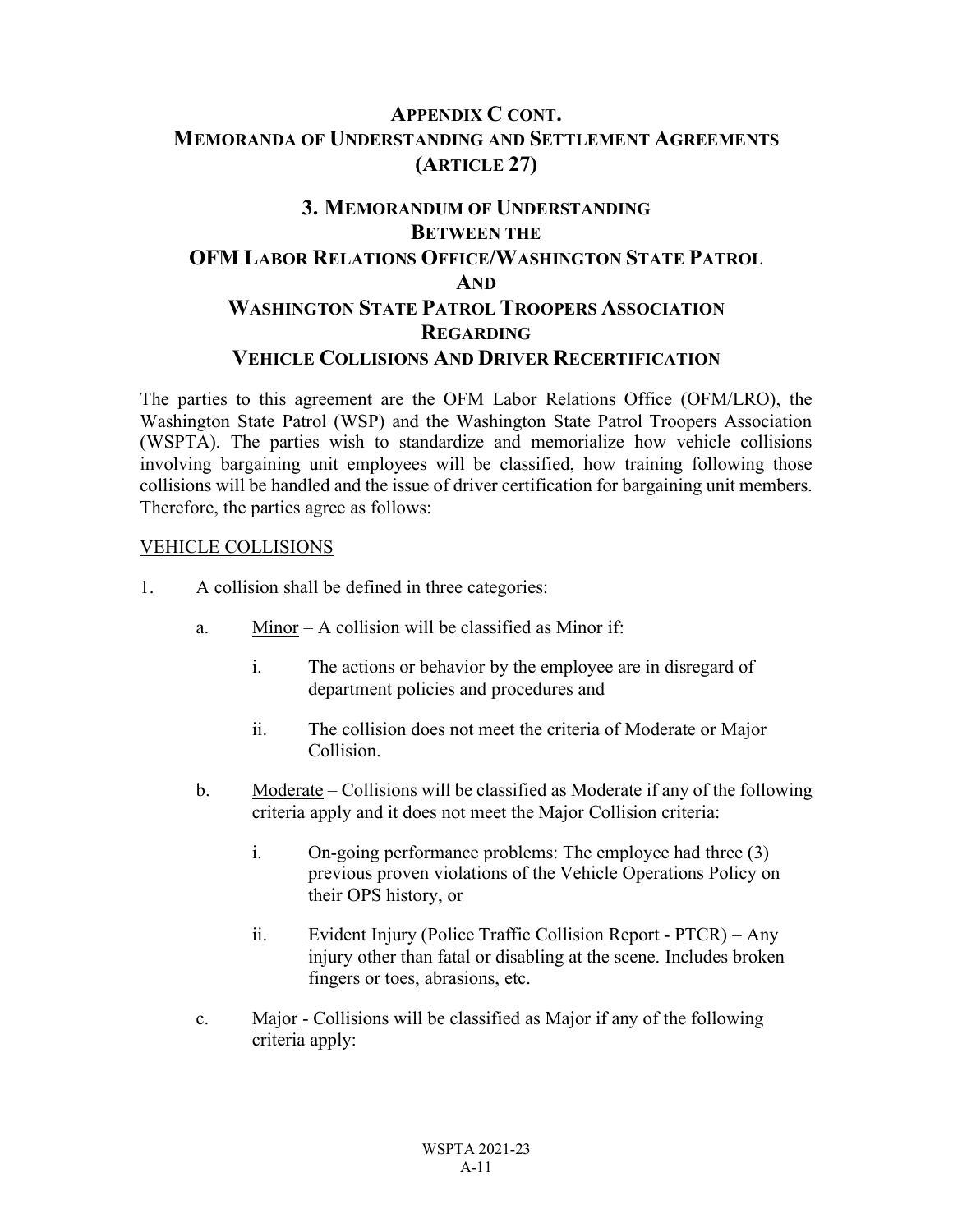- i. A serious breach or willful disregard of department rules and regulations (Serious breaches of department policy depend on the elements of each case.) or
- ii. Ongoing performance problems: The employee had four (4) or more previous proven violations of the Vehicle Operations Policy on their OPS history, or
- iii. Fatality or life altering injuries (PTCR).
- 2. Whenever a collision occurs and the employee may have violated department policy, the employee's supervisor shall complete an IIR and immediately forward it to the division/district commander.
- 3. IIRs shall be processed (accepted/rejected, served, categorized and investigated) in accordance with the procedures set out in Article 19 of the collective bargaining agreement.
- 4. Whenever a collision occurs and an IIR is accepted, the employee shall receive an evaluation and complete any prescribed training before resuming enforcement duties in a pursuit-related enforcement vehicle.
	- a. Employees subject to criminal investigation as the result of a collision shall not operate a WSP patrol vehicle or be assigned to traffic law enforcement duties.
	- b. Although evaluation and training may be initiated following a collision that may have possible disciplinary sanctions, training is considered preventative, not disciplinary. Training is designed to enable employees, whenever possible, to return to normal duties while ensuring the proper skills are identified and deficiencies corrected.
	- c. Any required training shall take place as soon as practical to minimize employee absence from primary duties. The division/district commander shall schedule the training at the earliest possible time frame.
	- d. If there is a delay in the scheduling of the training, the employee's division/district commander and the Training Division Commander may collaborate and agree that the employee continue enforcement duties until the training is successfully completed.
- 5. In reviewing collisions and deciding upon the appropriate evaluation and training, the district/division commander shall follow the training matrix. The division/district commander may consult with the District EVOC Instructor and the Training Division Commander and will consider any information provided by the employee's WSPTA representative. The division/district commander shall have the final decision on the employee's ability to return to normal duties.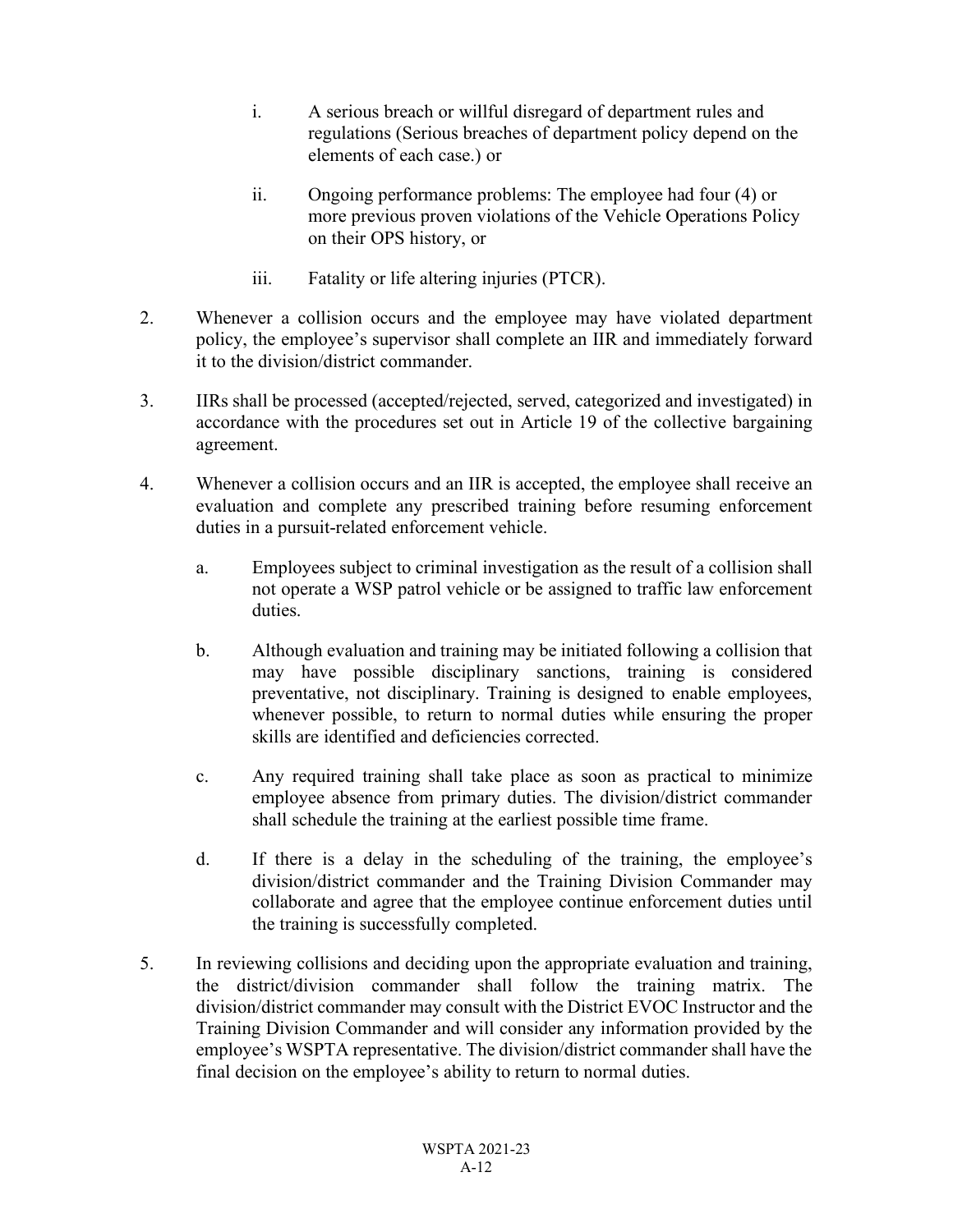#### 6. Training Matrix

| Minor    | Where determined necessary by the division/district commander, an<br>evaluation/review session, up to four hours in duration, will be<br>conducted by the division/district EVOC instructor. Such<br>evaluation/review may include an observation and commentary ride<br>as well as aspects of emergency vehicle operation; and retraining shall<br>be specific to the type of collision involved as well as any other noted<br>deficiency. |
|----------|---------------------------------------------------------------------------------------------------------------------------------------------------------------------------------------------------------------------------------------------------------------------------------------------------------------------------------------------------------------------------------------------------------------------------------------------|
| Moderate | Minimum one-day Academy EVOC training, to include skill course,<br>skid pan, emergency course, and driving simulator, if available.<br>May include attendance in Traffic Week course and/or<br>an<br>observation/evaluation.<br>Mandatory recertification.                                                                                                                                                                                  |
| Major    | Minimum three day evaluation by full-time Academy staff driving<br>instructor.<br>Additional training at Academy, if necessary. Driving simulator<br>training, if available.<br>Mandatory attendance at next Traffic Week course.<br>Mandatory recertification.                                                                                                                                                                             |

- 7. Recurrence of a collision at the same level in the same calendar year will result in employee re-training at the next level.
- 8. Training is a primary factor in preventing collisions and training is not discipline. As a result, nothing precludes a division/district commander from requiring such other collision prevention training as he/she deems appropriate.

#### DRIVER RECERTIFICATION

The parties agree that the error standard to be utilized in the bi-annual driving certification process for all fully commissioned officers will be the one in use as of the date of this agreement by the Washington State Criminal Justice Training Commission for the Basic Law Enforcement Academy.

This agreement is effective upon signature.

WSP: WSPTA:

Dated: 8/11/09 Dated: 8/7/09

 $\sqrt{s}$ / $\sqrt{s}$ / $\sqrt{s}$ / $\sqrt{s}$ / $\sqrt{s}$ / $\sqrt{s}$ / $\sqrt{s}$ / $\sqrt{s}$ / $\sqrt{s}$ / $\sqrt{s}$ / $\sqrt{s}$ / $\sqrt{s}$ / $\sqrt{s}$ / $\sqrt{s}$ / $\sqrt{s}$ / $\sqrt{s}$ / $\sqrt{s}$ / $\sqrt{s}$ / $\sqrt{s}$ / $\sqrt{s}$ / $\sqrt{s}$ / $\sqrt{s}$ / $\sqrt{s}$ / $\sqrt{s}$ / $\sqrt{s}$ / $\sqrt{s}$ / $\sqrt{s}$ / $\sqrt{s}$ / $\sqrt{s}$ / $\sqrt{s}$ / $\sqrt{s}$ / $\sqrt{s$ 

Chief John Batiste Tommie M. Pillow, President

/s/

Karl Nagel, Deputy Director Dated: 8/10/09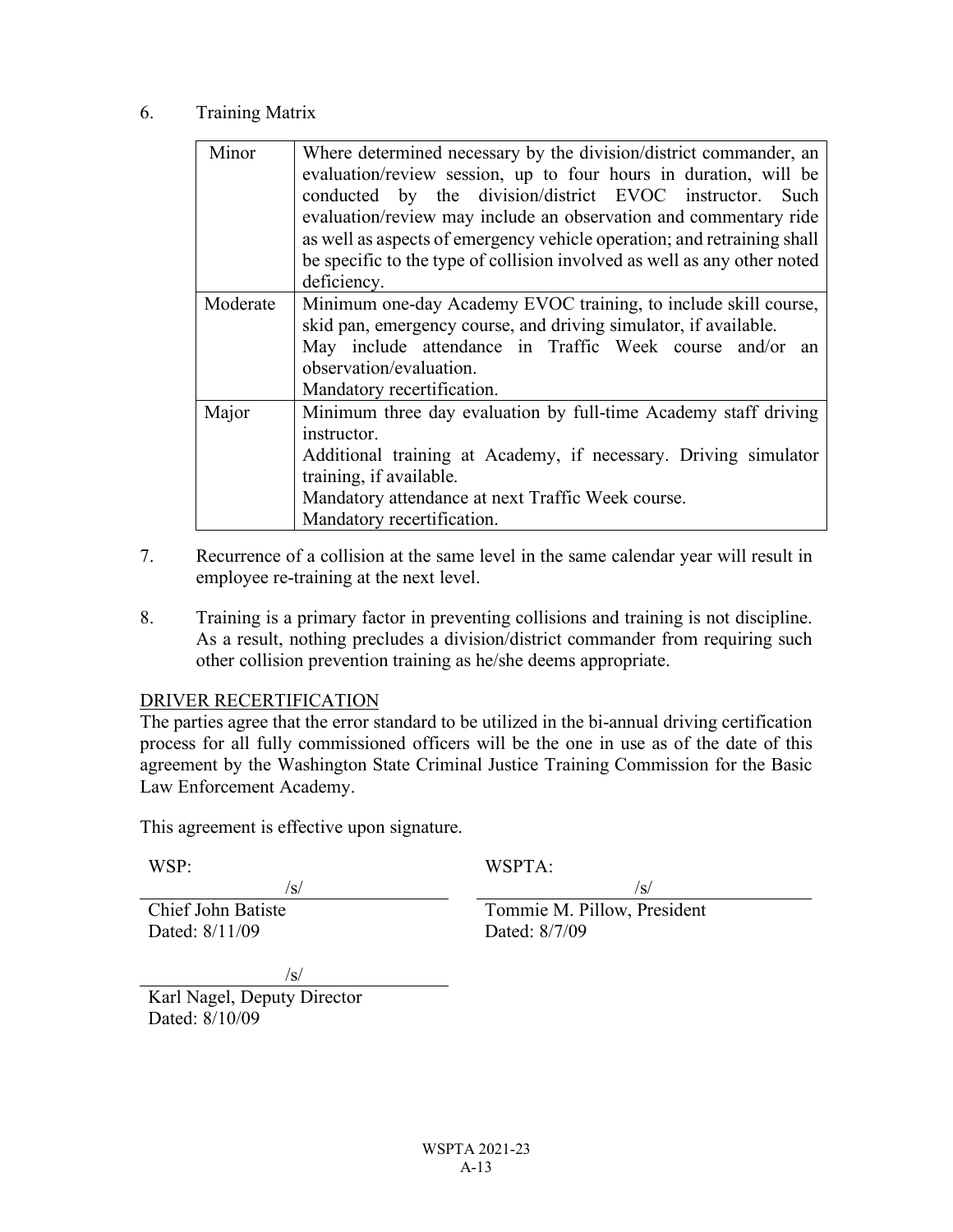## **4. MEMORANDUM OF UNDERSTANDING AMONG THE THE STATE OF WASHINGTON, OFM LABOR RELATIONS OFFICE, THE WASHINGTON STATE PATROL, AND THE WASHINGTON STATE PATROL TROOPERS ASSOCIATION**

### **REGARDING THE**

## **DEFENSE ADVANCED RESEARCH PROJECTS AGENCY STRATEGIC SOCIAL INTERACTION MODULES/"GOOD STRANGER" PROGRAM**

### **1. BACKGROUND:**

The Defense Advanced Research Projects Agency (DARPA), with the participation and cooperation of several West Coast law enforcement agencies including the Washington State Patrol (WSP), is developing a Strategic Social Interaction Module/"Good Stranger" Program (PROGRAM). The goal of the PROGRAM is to provide training to military service members to equip them with the fundamental social interaction skills and related human dynamics needed to approach, enter into, and successfully conclude any social encounter regardless of the culture, language, or context. To assist DARPA in development of the PROGRAM, DARPA researchers will study how commissioned officers of the WSP interact with people. DARPA and the WSP have entered into a Memorandum of Understanding, attached hereto and incorporated into this Agreement by reference.

## **2. AGREEMENT:**

The State of Washington/Washington State Patrol and the Washington State Patrol Troopers Association (WSPTA) support the goals of the PROGRAM and agree to the following clarifications for the PROGRAM's implementation:

- a. DARPA will select troopers who are eligible to participate in the PROGRAM based on DARPA selection criteria. For purposes of this Agreement, the troopers who are eligible to participate in the PROGRAM are referred to as ELIGIBLE PARTICIPANT(S).
- b. ELIGIBLE PARTICIPANTS may volunteer to participate in the PROGRAM. Participation by troopers is strictly voluntary, and troopers who volunteer to participate in the PROGRAM may opt out of the PROGRAM at any time, and there shall be no recrimination(s), threat(s) of reprisal(s) or reprisal(s) against any trooper based on a trooper's decision either: i) not to volunteer for the PROGRAM; or ii) to opt out of the PROGRAM.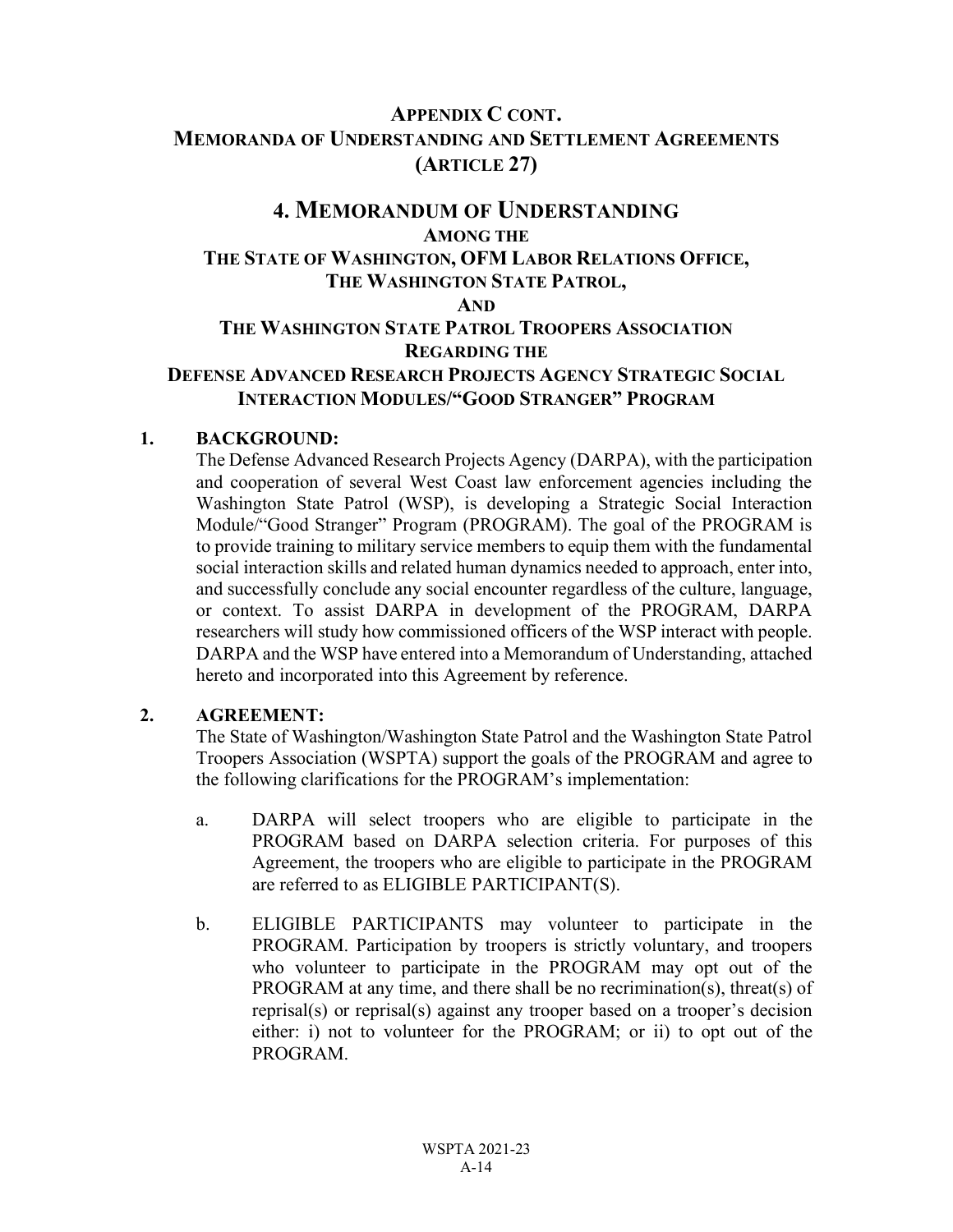- c. Prior to an ELIGIBLE PARTICIPANT volunteering to participate in the PROGRAM, WSP will: furnish each ELIGIBLE PARTICIPANT with a copy of this MOA and the a blank copy of the acknowledgment form attached hereto as Attachment A; obtain acknowledgment of receipt from each PARTICIPANT; and invite each PARTICIPANT to contact Captain Marc W. Lamoreaux with any questions about the PROGRAM or the potential consequences of PROGRAM participation. A PARTICIPANT may request a WSPTA representative's participation in a conference call with Captain Lamoreaux if the PARTICIPANT has questions about the PROGRAM and the potential consequences of PROGRAM participation.
- d. WSP will not use any of the biometric data gathered by DARPA in any type of disciplinary action against any of the PARTICIPANTS; however, audio, video, or documentation gathered by the PROGRAM may be used and included in an investigation and/or any disciplinary action.
- e. Any discipline that arises out of the officer's participation in the PROGRAM will be for just cause in accordance with the collective bargaining agreement, and said discipline may be challenged by the WSPTA in accordance with the collective bargaining agreement.
- f. This Agreement does not set a precedent or establish a practice and will remain in full force and effect until the conclusion of the PROGRAM by DARPA.
- g. WSPTA does not waive its rights to bargain over the decision and/or effects of any decision to require officers to participate in the PROGRAM.

Any dispute or difference over the meaning or application of this Agreement shall be resolved through the grievance-arbitration procedure set forth in the 2009-2011 collective bargaining agreement, except disputes over section 2g, which shall be resolved through the procedures in the Public Employees' Collective Bargaining Act.

IN WITNESS WHEROF, WE HAVE EXECUTED this Agreement at Olympia, Washington on the  $8<sup>th</sup>$  day of February, 2012.

WASHINGTON STATE PATROL:

WASHINGTON STATE PATROL **TROOPERS** ASSOCIATION:

OFM LABOR RELATIONS OFFICE:

John Batiste, Chief

 $/\mathrm{s}/\mathrm{s}/\mathrm{s}/\mathrm{s}/\mathrm{s}$ Tommie M. Pillow, President

Ron Marshall, Chief Negotiator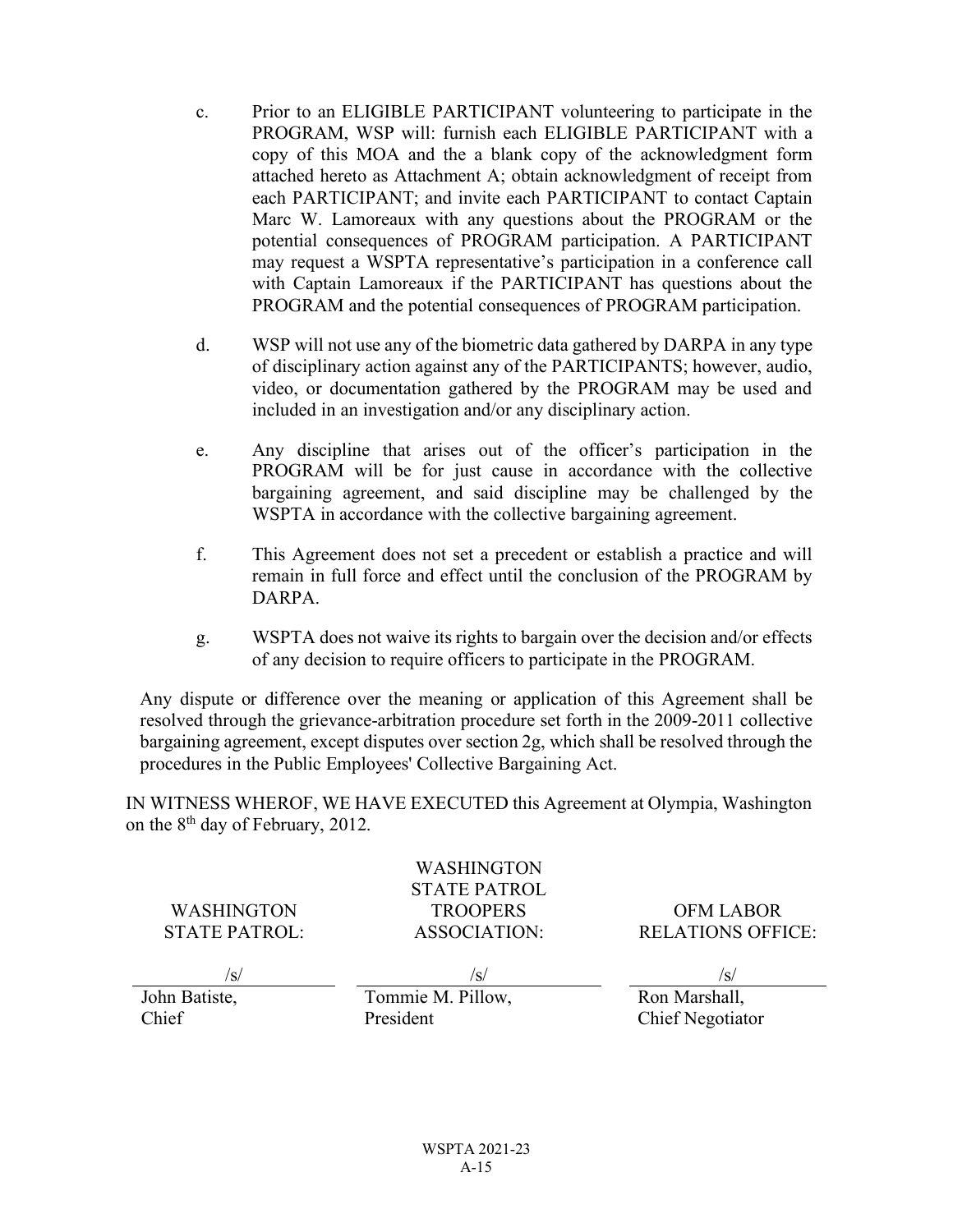## ATTACHMENT A

- **TO:** [DARPA Eligible Participant]
- **FROM:** Captain Marc W. Lamoreaux, Training Division
- **SUBJECT:** Voluntary DARPA Participation

**DATE:** [DATE]

Thank you for your willingness to participate in a research project undertaken by the Defense Advanced Research Projects Agency (DARPA), through DARPA's partnership with the Washington State Patrol (WSP). Your participation is strictly voluntary, and if you choose to volunteer, you may discontinue your participation (opt out) at any time.

Attached is a copy of the Memorandum of Agreement (MOA) between the WSP and the Washington State Patrol Troopers Association (WSPTA), which briefly describes the project, and the potential consequences of participation.

An employee who volunteers to participate in the DARPA project may be interviewed, surveyed, or observed by DARPA researchers and/or contractors while working. Such observation may include, but is not limited to, the making of audio recordings, the making of video recordings, the wearing of devices to collect data, and the collection of biometric and/or sociometric data. DARPA researchers and/or contractors may review reports and other work related information, including complaint and disciplinary records. DARPA documentation, audio recordings and/or video recordings, etc. may be considered and included in a subsequent complaint investigation or disciplinary action. However, biometric and sociometric data will not be considered or included in a subsequent complaint investigation or disciplinary action.

Prior to beginning your participation, if you wish to discuss the DARPA project or the potential consequences of participation, you should contact me at 360.432.7501. You may request that a representative from the WSPTA join our discussion.

**Prior to beginning your participation, you must acknowledge receipt of the attached MOA by signing below and returning a copy of this Interoffice Communication (IOC) to me via United States Mail at: 631 W Dayton-Airport Road, Shelton, WA 98584- 8945; or via campus mail at Mail Stop: WS-05.**

#### **ACKNOWLEDGEMENT OF RECEIPT/NOTICE**

By signing below, I acknowledge: 1) receipt of the MOA between the WSP and WSPTA regarding Defense Advanced Research Projects Agency Strategic Social Interaction Modules/"Good Stranger" Program; and 2) notice of the opportunity to discuss this project and the potential consequences of participation with Captain Lamoreaux in the presence of, if I choose, a WSPTA representative.

 $\_$  , and the contribution of the contribution of  $\mathcal{L}_1$  , and  $\mathcal{L}_2$  , and  $\mathcal{L}_3$  , and  $\mathcal{L}_4$  , and  $\mathcal{L}_5$  , and  $\mathcal{L}_6$  , and  $\mathcal{L}_7$  , and  $\mathcal{L}_8$  , and  $\mathcal{L}_7$  , and  $\mathcal{L}_8$  , and  $\mathcal{L}_7$  ,

Signature Badge No. Date

Printed Name (Please Print Clearly)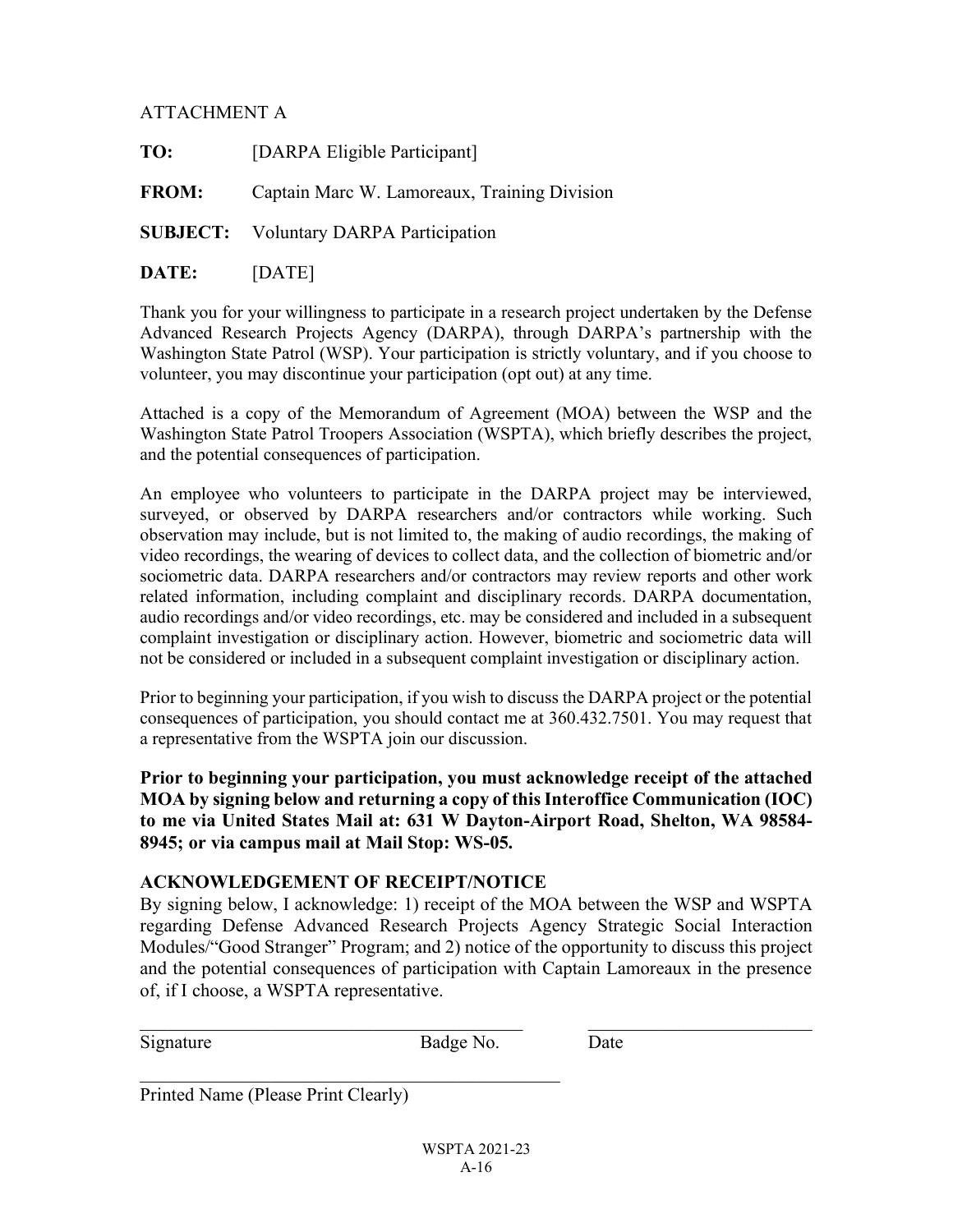# **5. MEMORANDUM OF UNDERSTANDING AMONG THE THE STATE OF WASHINGTON, THE WASHINGTON STATE PATROL AND THE WASHINGTON STATE PATROL TROOPERS ASSOCIATION REGARDING THE TARGET ZERO TROOPER PROGRAM**

The State of Washington/Washington State Patrol and the Washington State Patrol Troopers Association support the implementation and continuation of the Target Zero Trooper Program (TZT) and agree to the following:

- TZT Trooper Positions and Selection Within available appropriations, the Washington State Patrol (WSP) may designate TZT positions. If a TZT position is created or becomes vacant, the WSP will seek volunteers statewide.
- Moving Expenses There will be no moving expenses paid by the Employer for selection into or termination from a TZT position.
- TZT Selection Criteria Currently, TZT position candidates have been reviewed by the district commanders and selected. Future candidates for a TZT position will be reviewed by the respective district commander using the following core criteria: the employees' job performance appraisal, complaint history, collision records, commander's recommendation, and, if deemed appropriate by the district commander, an oral interview. Other pertinent information may be considered by the district commander.
- TZT Position Return Rights Employees selected from within the district At the elimination of a TZT position, or upon an employee's voluntarily leaving the TZT Program, or upon an employee being removed from the TZT Program, employees who were selected from within the district will be provided reversion rights as outlined in Article 11.3 of the CBA.

Employees who were selected from outside the district  $-$  At the elimination of a TZT position, an employee's removal from a TZT position, or as a result of an employee voluntary reassignment request, employees who were selected from outside the district will have reversion rights, as determined by the bureau commander, either: to a detachment in the District where (a) he/she was employed prior to taking the TZT position, and, (b) s/he is able to comply with the residency requirements in the collective bargaining agreement based upon his/her residence prior to taking the TZT position; or to a detachment in the district where the employee was assigned to the TZT program.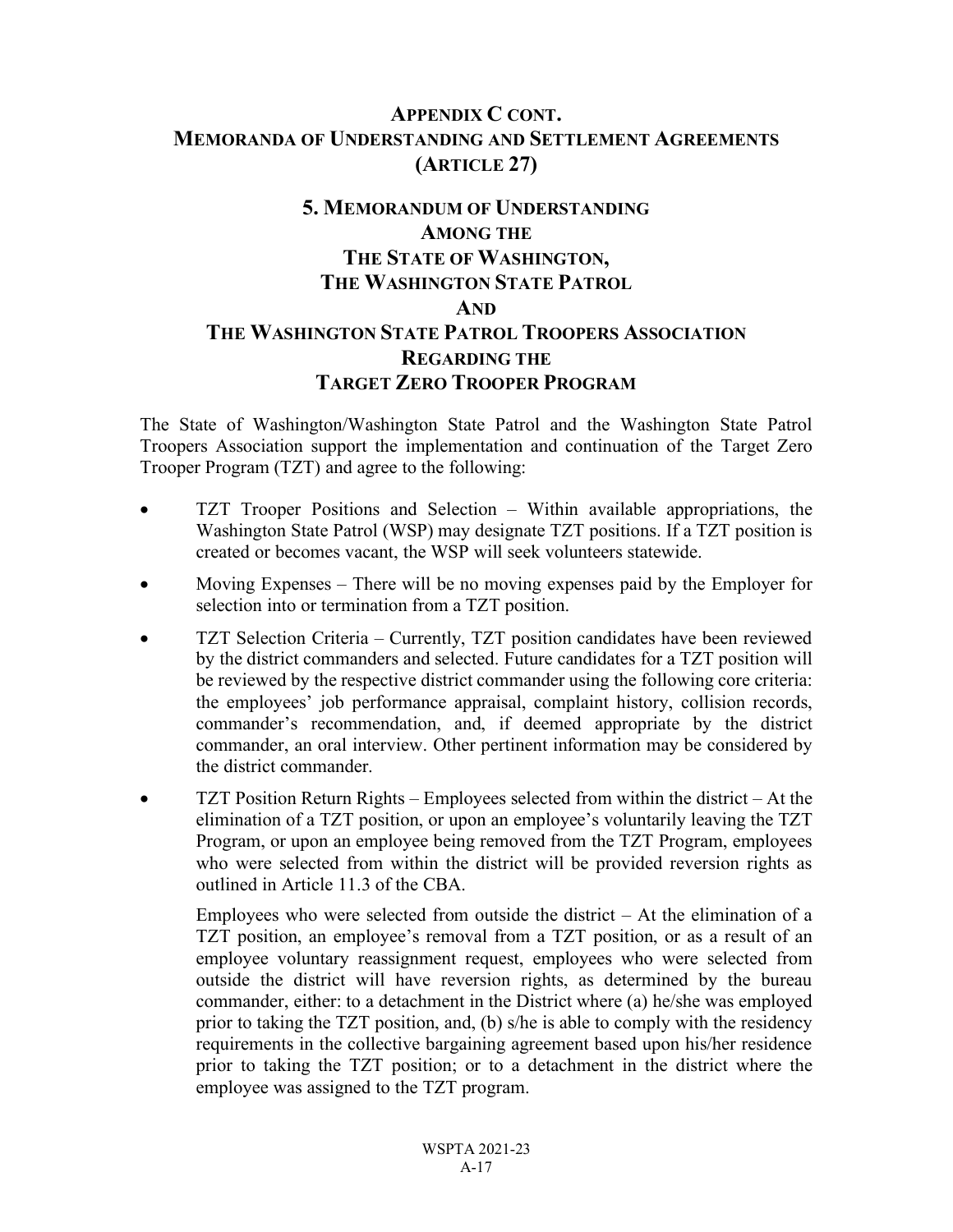- Residence Requirement Employees in TZT positions will be assigned to the respective district office. Employees selected must comply with the residence requirement of forty-five (45) miles to the district office.
- Specialty Pay Employees selected to TZT positions, who currently qualify for specialty pay, should discuss this matter with the district commander prior to accepting a TZT position. Maintaining such specialty pay while assigned to a TZT position will be addressed and determined by the district commander, on a case-bycase basis.
- Schedules Each district TZT team, in partnership with various participating agencies, will develop the necessary strategies to accomplish the goals of the TZT program. The resulting specifics regarding schedules, shifts, etc. will then be determined by the respective district's commander.
- Court Appearances Court appearances will be addressed in accordance with Article 12.15 of the CBA.
- Vehicles Initially, each TZT employee will be assigned a colored, identified patrol vehicle. Other specific issues, such as removal of the light bar, etc., will be decided by the district commander in each district.

The parties agree that the terms of this MOU will continue in full force and effect until such time as the parties mutually agree otherwise.

The parties to this MOU acknowledge that the primary goal of the TZT Program is to save lives and protect the citizens of Washington State. To that end, the parties agree to continue to work cooperatively to ensure the success of this important and vital program.

IN WITNESS WHEROF, WE HAVE EXECUTED this Agreement at Olympia, Washington on the  $12<sup>th</sup>$  day of September, 2012.

WASHINGTON STATE PATROL:

WASHINGTON STATE PATROL **TROOPERS** ASSOCIATION:

OFM LABOR RELATIONS OFFICE:

John Batiste, Chief

/s/ /s/ /s/ Tommie M. Pillow, President

Karl Nagel, Chief Labor Negotiator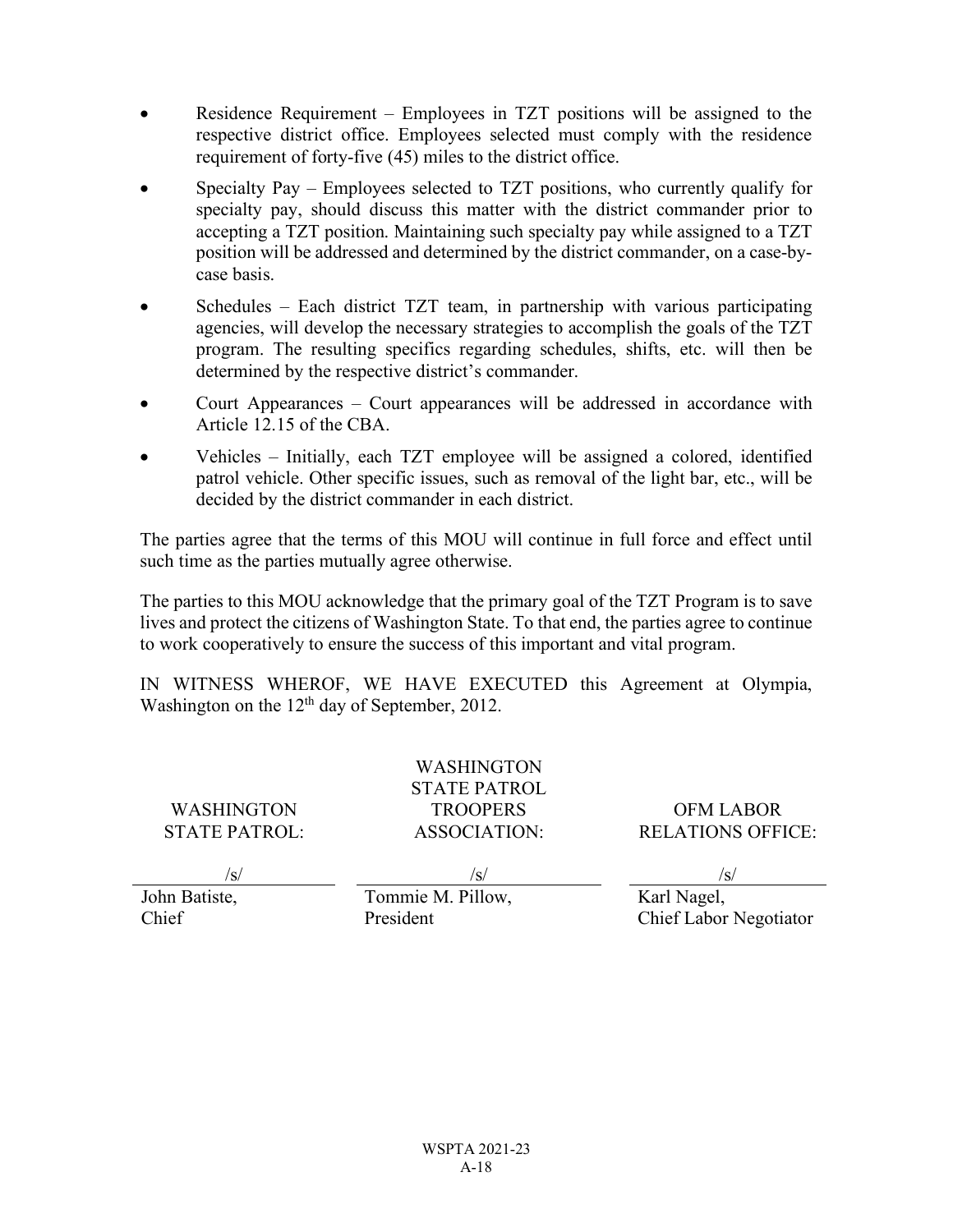# **6. MEMORANDUM OF UNDERSTANDING AMONG THE WASHINGTON STATE PATROL TROOPERS ASSOCIATION, THE WASHINGTON STATE PATROL AND THE STATE OF WASHINGTON REGARDING EMPLOYEES ASSIGNED AS POLYGRAPHERS**

The parties to this Memorandum of Agreement (MOU) are the State of Washington (through the Office of Financial Management/Labor Relations Division (OFM/LRD)), the Washington State Patrol (WSP), and the Washington State Patrol Troopers Association (WSPTA). The parties hereby agree:

- 1. Except as otherwise provided in this MOU, upon successful completion of polygrapher training and certification, and annually thereafter on next regular pay date following the anniversary of initial certification, an employee who is assigned polygrapher duties by the WSP shall receive a clothing allowance of six hundred dollars (\$600.00). This clothing allowance shall not be paid to an employee who otherwise receives a clothing allowance.
- 2. The clothing allowance referenced in section 1 shall not be paid to any employee who fails, for any reason, to achieve or maintain such polygrapher certification as the WSP deems appropriate, or whose WSP-assigned duties no longer include polygraphy at the time of payment of the clothing allowance which would otherwise have been paid under section 1 of this MOU.
- 3. The clothing allowance referenced in section 1 shall be paid to employees initially assigned to polygrapher duties following the date of this MOU. It is the intent of the parties that this MOU be incorporated into the terms of the next negotiated collective bargaining agreement.
- 4. This MOU constitutes the entire agreement of the parties regarding this matter. This MOU may not be modified or amended except by explicit written agreement of the parties. This MOU shall become effective upon final signature.

EXECUTED this  $20<sup>th</sup>$  day of November, 2012.

 $\sqrt{s}$ /s/

Chief John R. Batiste Karl Nagel, Labor Negotiator Washington State Patrol OFM/Labor Relations Division

 $/s/$ 

Trooper Tom Pillow, President Washington State Patrol Troopers Association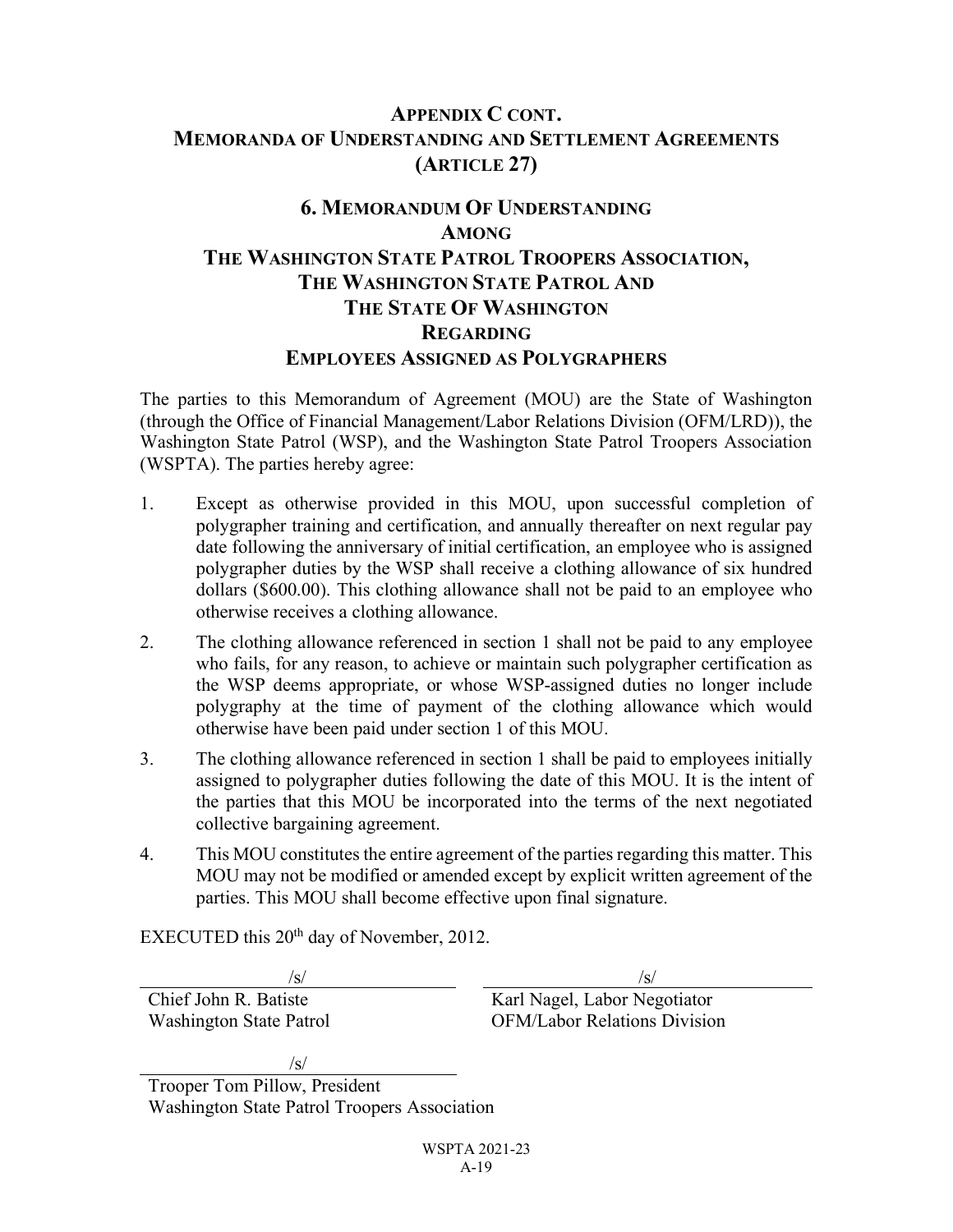## **7. MEMORANDUM OF UNDERSTANDING AMONG THE STATE OF WASHINGTON THE WASHINGTON STATE PATROL AND THE WASHINGTON STATE PATROL TROOPERS ASSOCIATION**

When an Employee has been accused of a first time alcohol related driving offense that results in the Employee's driver's license being suspended for ninety (90) or fewer days, the Employer agrees not to consider or reference the license suspension in the determination of the appropriate level of discipline for the alcohol related driving offense, after an administrative investigation. The foregoing limitation does not apply if an Employee refused to submit to a blood or breath test, or if the Employee's blood alcohol level is equal to, or greater than, 0.15 blood/breath alcohol content (BAC).

Nothing in this MOU limits the Employer's right to impose a disciplinary sanction, up to and including termination, for the underlying conduct associated with the alcohol related driving offense; and/or the Washington State Patrol Troopers Association's right to challenge any such discipline.

Additionally, both parties agree to withdraw their unfair labor practice complaints set forth in WSP v. WSPTA, PERC No. 25000-U-12-6393 and WSPTA v. WSP, PERC No. 25007- 12-U-6395. Furthermore, the WSPTA agrees to withdraw its demand for interest arbitration over the issue referenced in the August 3, 2012, Order in PERC No. 24975 1.:.12-0592.

The intent of the parties is that this MOU will be incorporated into Article 27 of the collective bargaining agreement.

IN WITNESS WHEREOF, WE HAVE EXECUTED this Agreement at Tacoma, Washington, on the 10th day of October, 2013.

 $\sqrt{s}$ / $\sqrt{s}$ / $\sqrt{s}$ / $\sqrt{s}$ / $\sqrt{s}$ / $\sqrt{s}$ / $\sqrt{s}$ / $\sqrt{s}$ / $\sqrt{s}$ / $\sqrt{s}$ / $\sqrt{s}$ / $\sqrt{s}$ / $\sqrt{s}$ / $\sqrt{s}$ / $\sqrt{s}$ / $\sqrt{s}$ / $\sqrt{s}$ / $\sqrt{s}$ / $\sqrt{s}$ / $\sqrt{s}$ / $\sqrt{s}$ / $\sqrt{s}$ / $\sqrt{s}$ / $\sqrt{s}$ / $\sqrt{s}$ / $\sqrt{s}$ / $\sqrt{s}$ / $\sqrt{s}$ / $\sqrt{s}$ / $\sqrt{s}$ / $\sqrt{s}$ / $\sqrt{s$ 

Chief John R. Batiste Karl Nagel, Labor Negotiator Washington State Patrol OFM/SHR Labor Relations Section

 $\sqrt{s/}$ 

Trooper Tom Pillow, President Washington State Patrol Troopers Association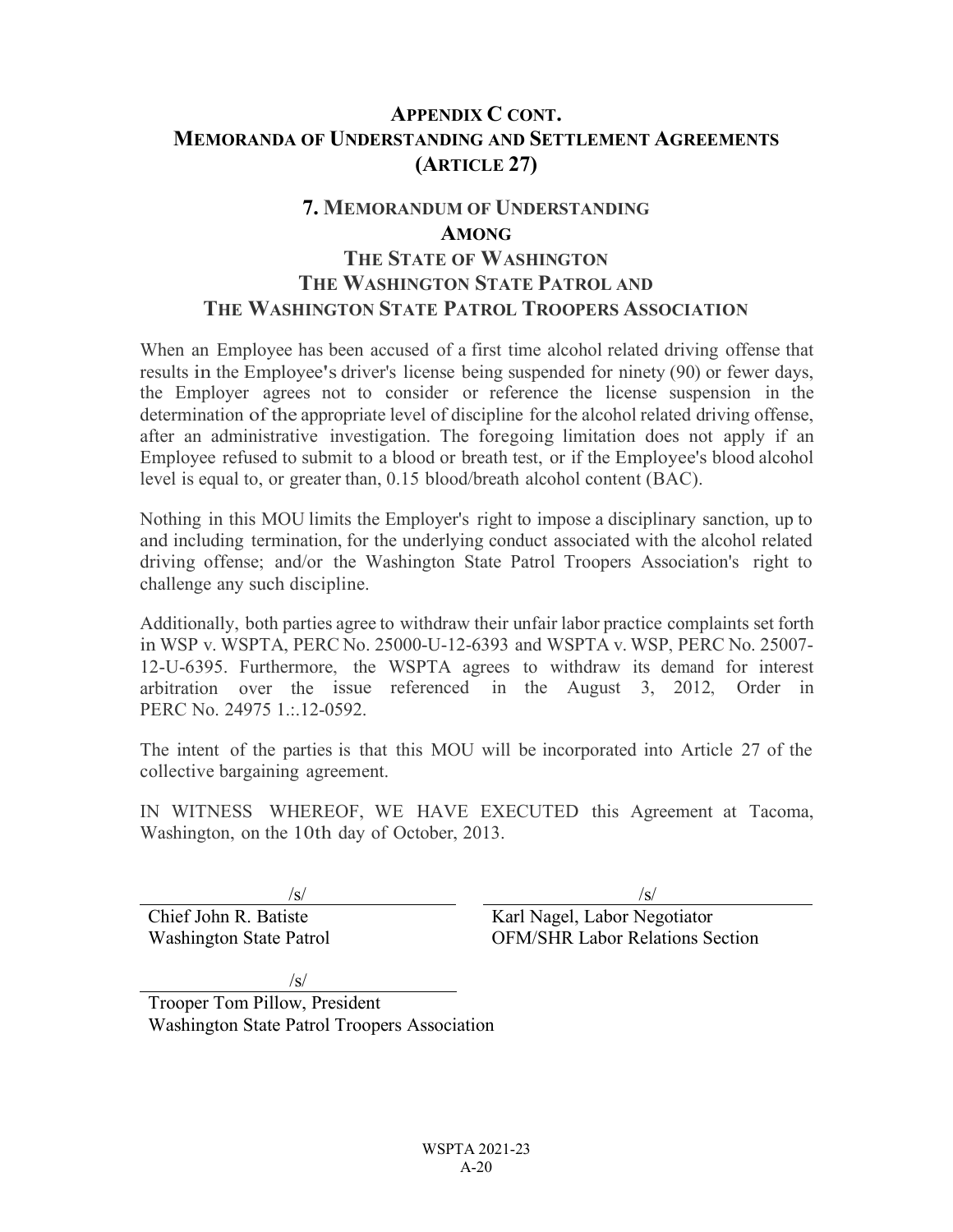## **8. MEMORANDUM OF UNDERSTANDING AMONG**

# **THE STATE OF WASHINGTON THE WASHINGTON STATE PATROL AND THE WASHINGTON STATE PATROL TROOPERS ASSOCIATION**

This Memorandum of Understanding reflects the understanding of the State of Washington, the Washington State Patrol ("WSP") and the Washington State Patrol Troopers Association ("Association") regarding the implementation of a limited term, pilot-program for forensic Phlebotomists.

Whereas, the WSP has indicated an interest in testing the operational, technical, and financial aspects of implementing a Phlebotomy program that trains and utilizes Association bargaining unit members as Phlebotomists.

Whereas, the Association believes an extended or permanent Phlebotomy program should have an associated premium or specialty pay because of the inherent health risks and the additional training, certification, and work demands and the Association intends to bargain such a premium or specialty pay during the next contract cycle bargaining.

### **THE STATE, WSP AND THE ASSOCIATION DO HEREBY AGREE AS FOLLOWS:**

- 1. A Phlebotomy pilot program ("pilot program") will be created. During this pilot program, the WSP may train and certify up to twenty (20) officers as forensic Phlebotomists for performing venous blood withdrawals to collect evidence.
- 2. Officer participation in the pilot program is voluntary. Selection of participants from the volunteers will be based on the most benefit to the success of the pilot program. Consistent with the participants' volunteer status in the pilot program, the WSP will not discipline any officer for failing to achieve certification or, once certified, from exercising discretion and deciding to use other phlebotomy services in specific instances and/or given workloads. Volunteers may additionally be permitted to drop out of the pilot program, at their discretion.
- 3. For all training/coursework that is required to achieve and maintain certification or that is otherwise required by the WSP in connection with the pilot program, officers will be paid for their commute time, consistent with the contract provisions governing line employees. Officers shall not be expected to study for their certification or perform practice blood draws on their own time. Rather, officers shall be afforded time to study and perform practice blood draws on-duty. If it is not feasible to sufficiently study or perform practice blood draws on-duty, officers may notify their supervisor and shall be provided overtime compensation for all time spent on such tasks outside of their normal work hours.
- 4. The WSP shall create a tracking code for phlebotomy related activities and require officers to use this code while performing any phlebotomy or pilot program related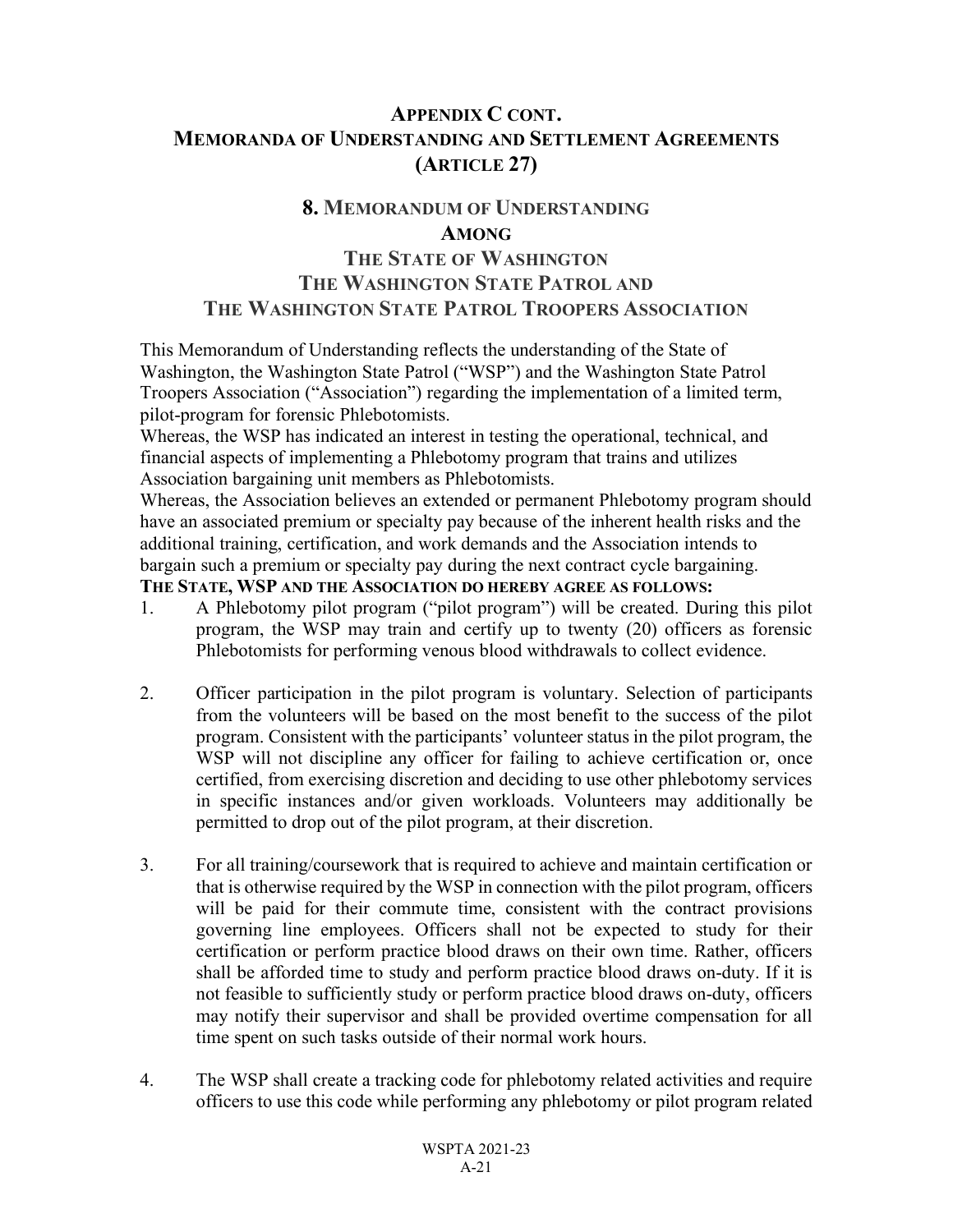work, including but not limited to all training/course work, commute time, study time, practice blood draws, venous blood draws to collect evidence, paperwork, trial preparation, and testimony.

- 5. After certification, during the pilot program, there shall be no minimum blood draw procedure requirements.
- 6. The WSP and Association shall negotiate and agree upon pilot program policies/procedures before the WSP uses any officers to perform venous blood withdrawals to collect evidence. These pilot policies/procedures will expire with the pilot program and shall not form a status quo, practice, or precedent for any later phlebotomy program policies/procedures.
- 7. The WSP shall provide video equipment to all officers participating in the pilot program and require that venous blood draws to collect evidence be video and audio recorded. An officer will not be disciplined for proceeding with a venous blood draw if his/her video and/or audio equipment fails. Additionally, the WSP shall require that a second officer be present for all venous blood draws to collect evidence for officer safety purposes.
- 8. In accordance with RCWs  $4.24.490$ ,  $4.92.070$ , and other related RCWs, the WSP and the State of Washington shall indemnify officers for any civil or criminal liability arising out of an officer's actions in connection with the pilot program and/or any venous blood withdrawal, including practice and training draws. Such indemnification shall include the cost of defense and any resulting liability.
- 9. The pilot program shall end by March 31, 2020. At the conclusion of the pilot program, the WSP shall cease using officers as Phlebotomists, unless an extension of this MOU or a permanent phlebotomy program is agreed to by the mutual, written consent of the parties. Further, the existence of the pilot program and the provisions of this MOU do not create a status quo, practice, or precedent. The Association and WSP do not waive any bargaining rights with regard to any permanent program by agreeing to this pilot program.
- 10. Though officers may not perform venous blood withdrawals as part of their work duties with the WSP after the conclusion of the pilot program, officers may choose to personally maintain their certification.
- 11. All pilot program participants have the right to voluntarily obtain blood tests, at the expense of the WSP, that will create a baseline for potential diseases that could result from a future accidental exposure. The pilot program participant's medical provider shall determine which tests are appropriate for the stated purpose. All results will be maintained by the pilot program participant or his/her medical provider, not the WSP. A pilot program participant's decision to decline obtaining baseline blood tests will not be used against him or her for any reason.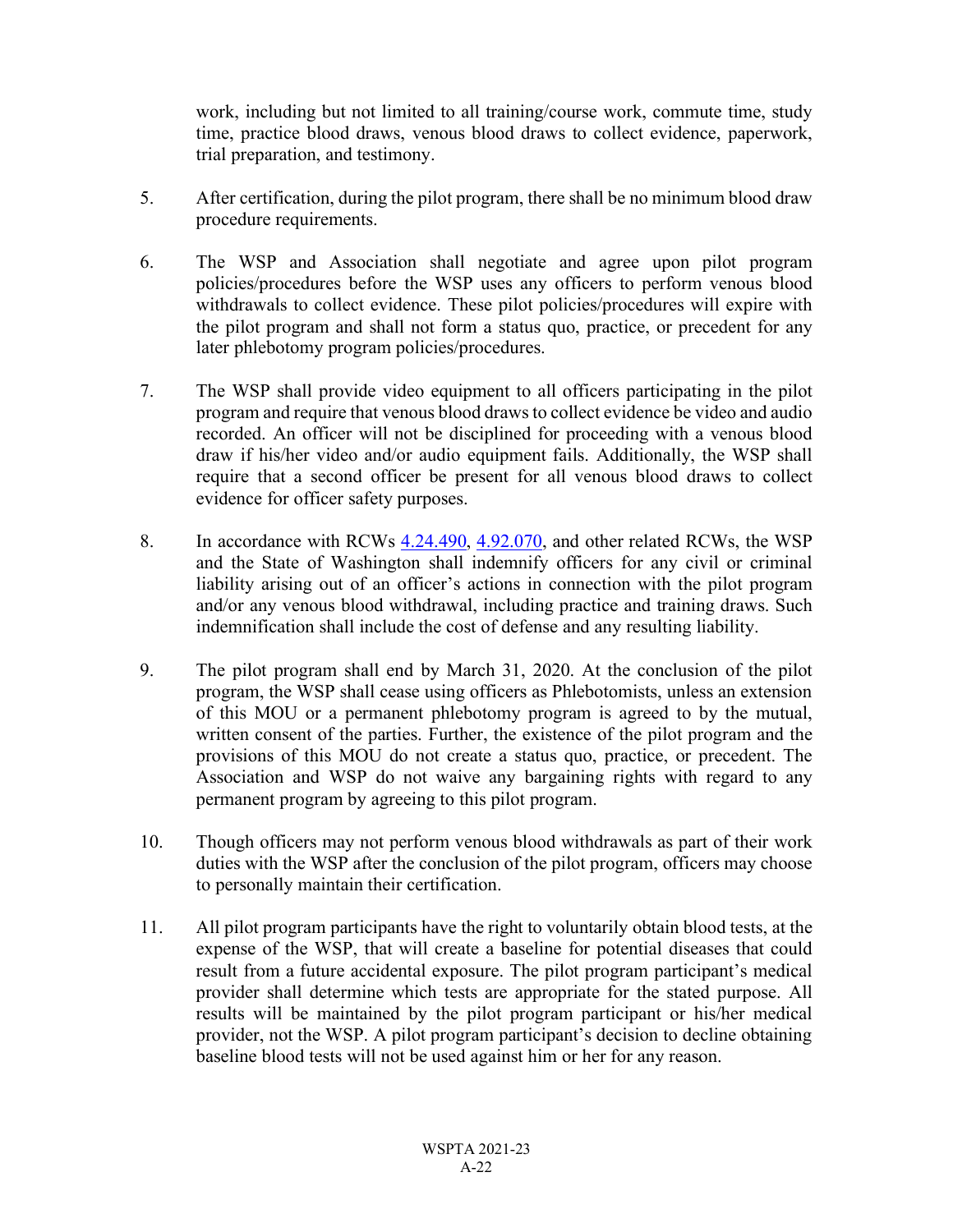12. Any dispute, disagreement, or complaint concerning the interpretation or alleged violation of this MOU shall be handled under the grievance process in the CBA.

**IN WITNESS THEREOF, WE HAVE EXECUTED** this Agreement in Olympia, Washington on the 10th day of October, 2019.

Washington State Patrol: For the Employer:

 $\sqrt{s}$ / $\sqrt{s}$ / $\sqrt{s}$ / $\sqrt{s}$ / $\sqrt{s}$ / $\sqrt{s}$ / $\sqrt{s}$ / $\sqrt{s}$ / $\sqrt{s}$ / $\sqrt{s}$ / $\sqrt{s}$ / $\sqrt{s}$ / $\sqrt{s}$ / $\sqrt{s}$ / $\sqrt{s}$ / $\sqrt{s}$ / $\sqrt{s}$ / $\sqrt{s}$ / $\sqrt{s}$ / $\sqrt{s}$ / $\sqrt{s}$ / $\sqrt{s}$ / $\sqrt{s}$ / $\sqrt{s}$ / $\sqrt{s}$ / $\sqrt{s}$ / $\sqrt{s}$ / $\sqrt{s}$ / $\sqrt{s}$ / $\sqrt{s}$ / $\sqrt{s}$ / $\sqrt{s$ John Batiste, Chief Shea Isaksen, Senior Labor Negotiator Senior Labor Negotiator

Washington State Patrol Troopers Association:

/s/

Jeff Merrill, President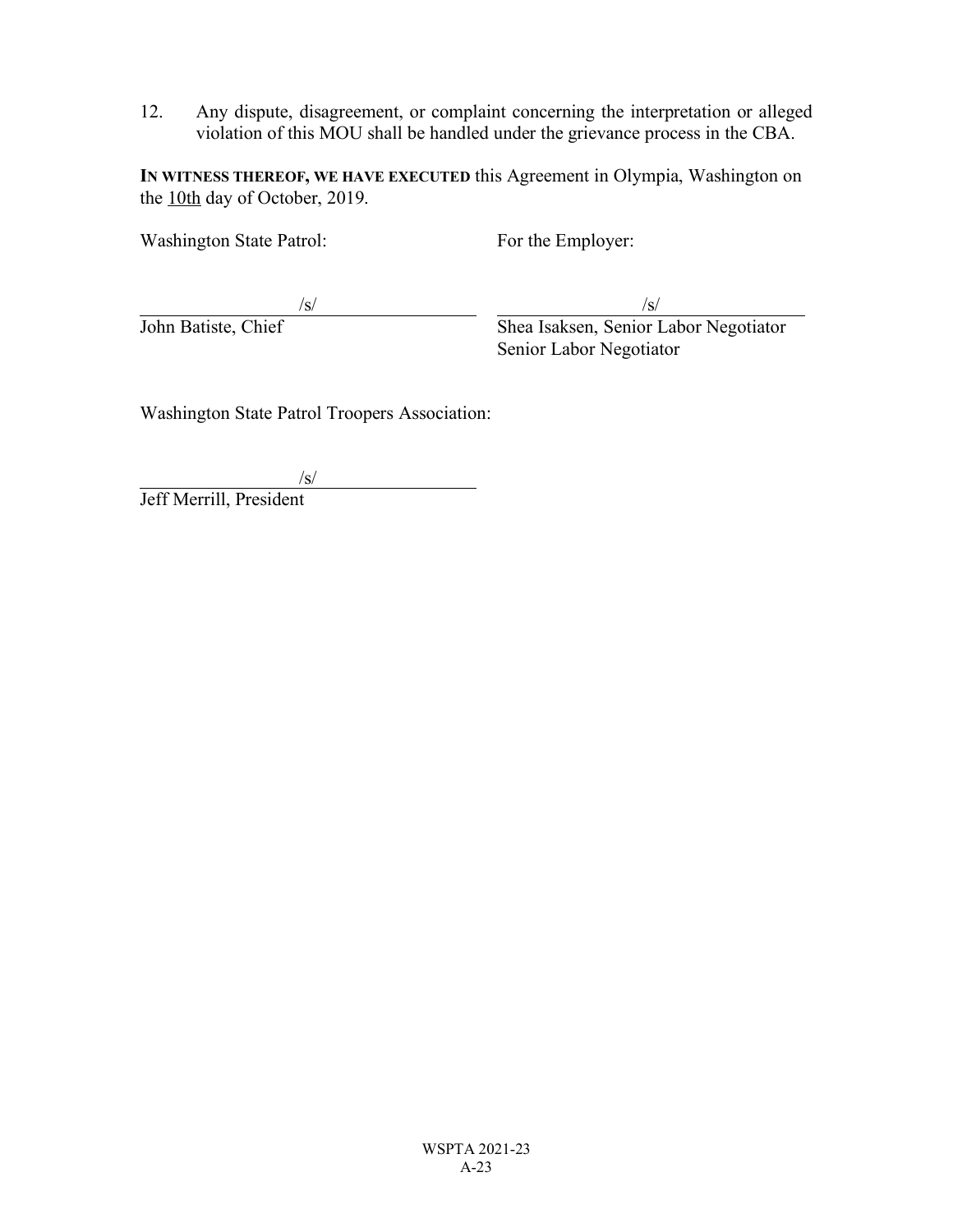## **APPENDIX C CONT. MEMORANDA OF UNDERSTANDING AND SETTLEMENT AGREEMENTS (ARTICLE 27)**

## **9. MEMORANDUM OF UNDERSTANDING AMONG**

# **THE STATE OF WASHINGTON THE WASHINGTON STATE PATROL AND THE WASHINGTON STATE PATROL TROOPERS ASSOCIATION**

This Memorandum of Understanding reflects the understanding of the State of Washington, the Washington State Patrol ("WSP") and the Washington State Patrol Troopers Association ("Association") regarding compensation for commute status specific overtime shifts for WSPTA bargaining unit members within the Homeland Security Division.

## THE STATE, WSP AND THE ASSOCIATION DO HEREBY AGREE AS FOLLOWS:

- 1. WSPTA bargaining unit members who are assigned operational overtime shifts that were previously erroneously compensated for their entire commute time for overtime shifts, shall be compensated for actual commute time, not to exceed 30 minutes for each side of their overtime shifts.
- 2. This agreement shall not be precedent setting and may not be utilized by any of the parties in an argument to extend the amount of compensation paid for commute for other overtime shifts.
- 3. Nothing herein limits the ability off the WSP to determine when overtime is necessary or assigned, what operational contracts it enter into, nor the standards incorporated into those contracts.
- 4. This concludes the demand to bargain filed on February 27, 2019.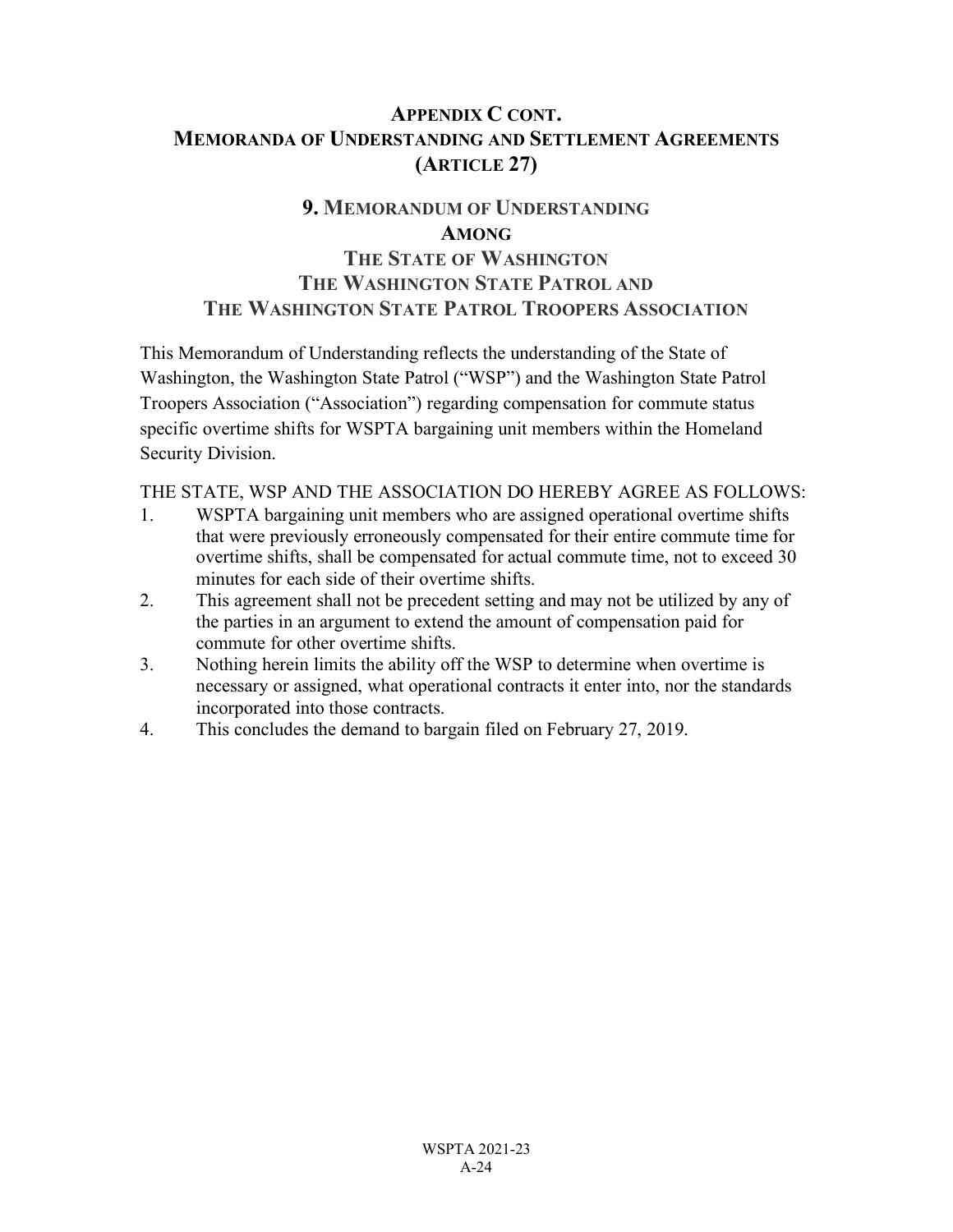In witness thereof, we have executed this Agreement in Olympia, Washington on the 27th day of January, 2020.

Washington State Patrol: For the Employer:

 $\sqrt{s}$ / $\sqrt{s}$ / $\sqrt{s}$ / $\sqrt{s}$ / $\sqrt{s}$ / $\sqrt{s}$ / $\sqrt{s}$ / $\sqrt{s}$ / $\sqrt{s}$ / $\sqrt{s}$ / $\sqrt{s}$ / $\sqrt{s}$ / $\sqrt{s}$ / $\sqrt{s}$ / $\sqrt{s}$ / $\sqrt{s}$ / $\sqrt{s}$ / $\sqrt{s}$ / $\sqrt{s}$ / $\sqrt{s}$ / $\sqrt{s}$ / $\sqrt{s}$ / $\sqrt{s}$ / $\sqrt{s}$ / $\sqrt{s}$ / $\sqrt{s}$ / $\sqrt{s}$ / $\sqrt{s}$ / $\sqrt{s}$ / $\sqrt{s}$ / $\sqrt{s}$ / $\sqrt{s$ Karl Nagel, Labor and Policy Advisor Ron Stormer, Labor Negotiator

Washington State Patrol Troopers Association:

 $\sqrt{s}$ /

Spike Unruh, President Washington State Patrol Troopers Association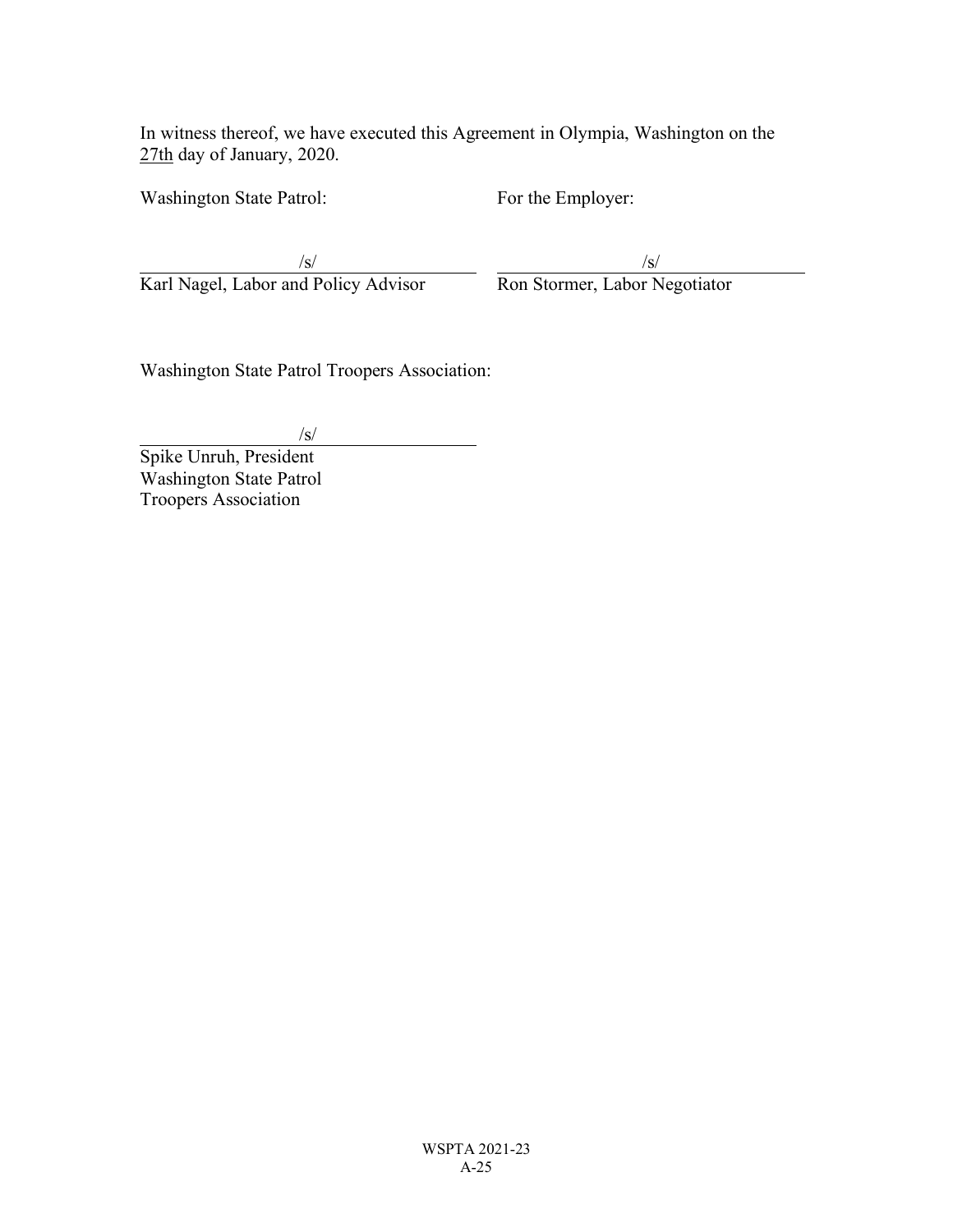## **A. MEMORANDUM OF UNDERSTANDING BETWEEN THE STATE OF WASHINGTON, WASHINGTON STATE PATROL, WASHINGTON STATE PATROL TROOPERS ASSOCIATION AND THE OFFICE OF FINANCIAL MANAGEMENT**

HB 1575 was signed into law and is effective July 28, 2019. The law allows bargaining unit members to provide the union with written, electronic, or voice recorded authorization to collect or cancel membership dues. The Employer will no longer require written authorization directly from the employee. As a result, the parties have modified Article 7 for 19-21 to comport with the law, as follows:

## **ARTICLE 7 ASSOCIATION SECURITY**

#### **7.1 Dues Deduction**

Upon written notice from the union of an employee's notice of authorization , the Employer shall deduct Association dues from the salary every month of employees who are members of the Association. The amounts deducted shall be transmitted within twenty (20) calendar days to the Association. An employee's revocation of authorization must be made in writing to the Association. The Employer will not be held liable for good-faith check-off errors, but will make proper adjustments with the Association for errors within a thirty (30) calendar day period. Provided the Employer acts in good faith, the Association will indemnify, defend, and hold the Employer harmless against any claims made and against any suit instituted against the Employer as a result of the Employer's implementation of the above provisions, or the result of any check-off errors.

#### **7.2 Bargaining Unit Information**

- A. The Employer will provide the Association with electronic access to a bargaining unit membership report of current employees by July 15 of each year. The report will include the following data:
	- 1. Personnel Area
	- 2. Organizational Code
	- 3. Organizational Title
	- 4. Personnel Number
	- 5. Employee Name
	- 6. Home Address
	- 7. Job Class Code
	- 8. Job Class Title
	- 9. Bargaining Unit Code
	- 10. Personnel Area Title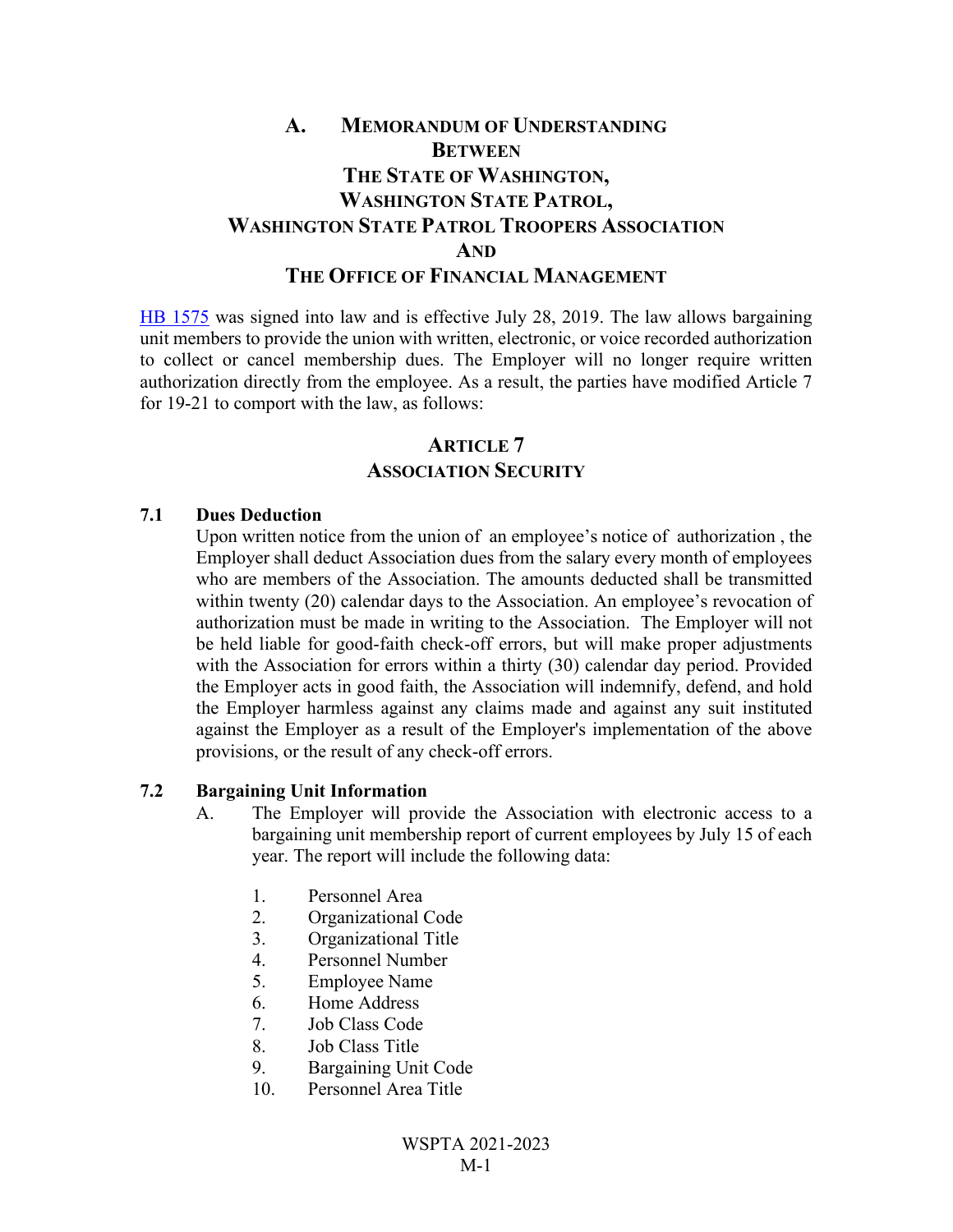- 11. Personnel Subarea Title
- 12. Work Phone
- 13. Work County
- B. Each month the Employer will provide the Association with electronic access to a report of new bargaining unit members, promotions, or separations of employees in the bargaining unit. This will contain newlycommissioned RCW troopers. The report will include the following data:
	- 1. Employee Name
	- 2. Personnel Number
	- 3. Home Address
	- 4. Effective Date of Action
	- 5. Action Type Code
	- 6. Action Type Description
	- 7. Action Reason Code
	- 8. Action Reason Description

#### **7.3 Changes in Dues**

If the Association desires to change its dues during the term of this Agreement, the Employer will notify the Association of the reasonable costs to accommodate the change in dues.

If the Association elects to change its dues after receiving such notice, the reasonable costs of reprogramming shall be borne solely by the Association.

For the Union: For the Employer:

 $\frac{\text{S}}{\text{Jeff Merrill}}$  10/1/2019<br>Ieff Merrill Date Shea Isaksen Date Date Shea Isaksen Date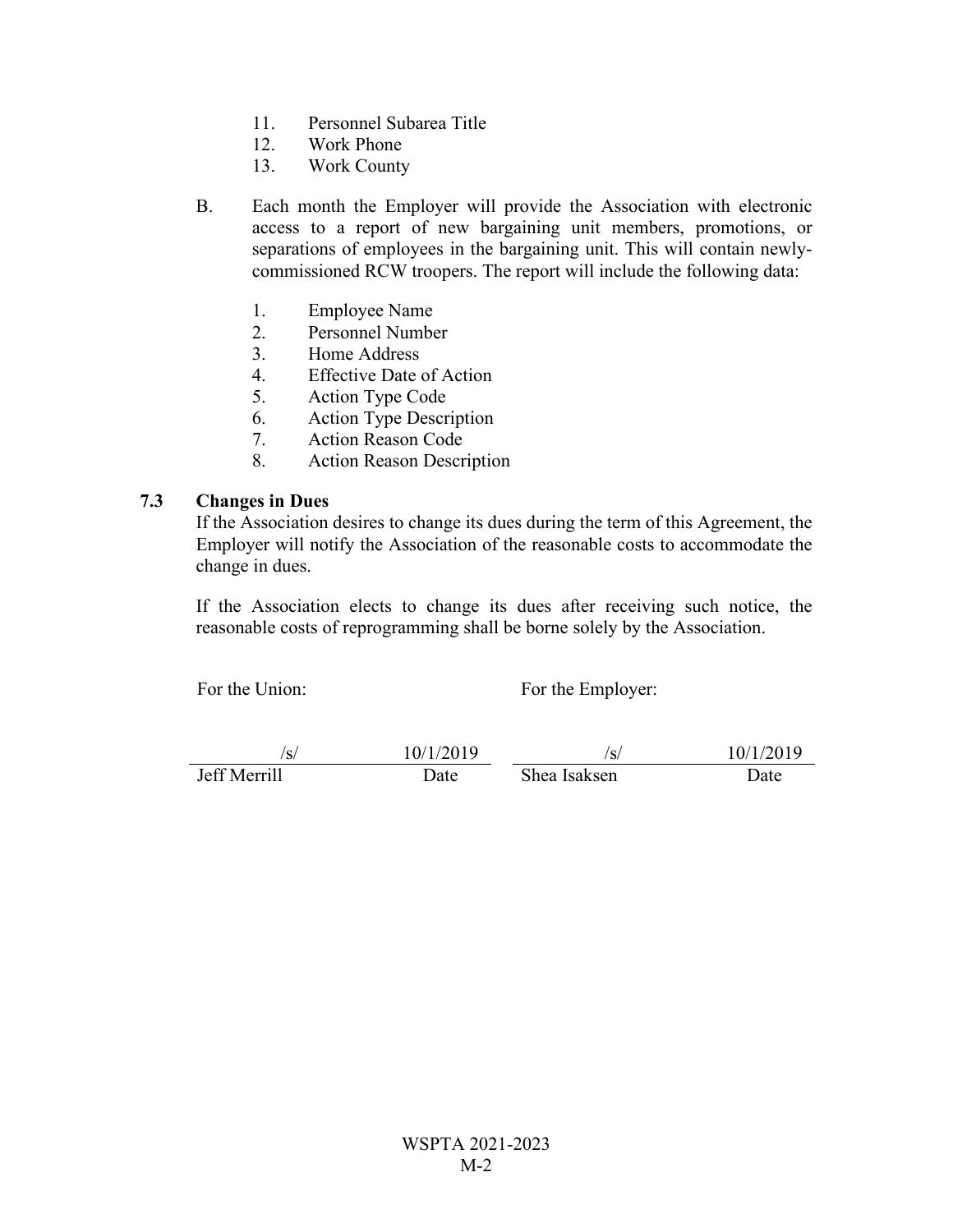## **B. MEMORANDUM OF UNDERSTANDING BETWEEN THE STATE OF WASHINGTON, WASHINGTON STATE PATROL AND WASHINGTON STATE PATROL TROOPERS ASSOCIATION**

This Memorandum of Understanding reflects the understanding of the State of Washington, the Washington State Patrol ("WSP") and the Washington State Patrol Troopers Association ("Association") regarding the implementation of a limited term, pilot-program for forensic Phlebotomists.

Whereas, the WSP has indicated an interest in testing the operational, technical, and financial aspects of implementing a Phlebotomy program that trains and utilizes Association bargaining unit members as Phlebotomists.

Whereas, the Association believes an extended or permanent Phlebotomy program should have an associated premium or specialty pay because of the inherent health risks and the additional training, certification, and work demands and the Association intends to bargain such a premium or specialty pay during the next contract cycle bargaining.

### **THE STATE, WSP AND THE ASSOCIATION DO HEREBY AGREE AS FOLLOWS:**

- 1. A Phlebotomy pilot program ("pilot program") will be created. During this pilot program, the WSP may train and certify up to twenty (20) officers as forensic Phlebotomists for performing venous blood withdrawals to collect evidence.
- 2. Officer participation in the pilot program is voluntary. Selection of participants from the volunteers will be based on the most benefit to the success of the pilot program. Consistent with the participants' volunteer status in the pilot program, the WSP will not discipline any officer for failing to achieve certification or, once certified, from exercising discretion and deciding to use other phlebotomy services in specific instances and/or given workloads. Volunteers may additionally be permitted to drop out of the pilot program, at their discretion.
- 3. For all training/coursework that is required to achieve and maintain certification or that is otherwise required by the WSP in connection with the pilot program, officers will be paid for their commute time, consistent with the contract provisions governing line employees. Officers shall not be expected to study for their certification or perform practice blood draws on their own time. Rather, officers shall be afforded time to study and perform practice blood draws on-duty. If it is not feasible to sufficiently study or perform practice blood draws on-duty, officers may notify their supervisor and shall be provided overtime compensation for all time spent on such tasks outside of their normal work hours.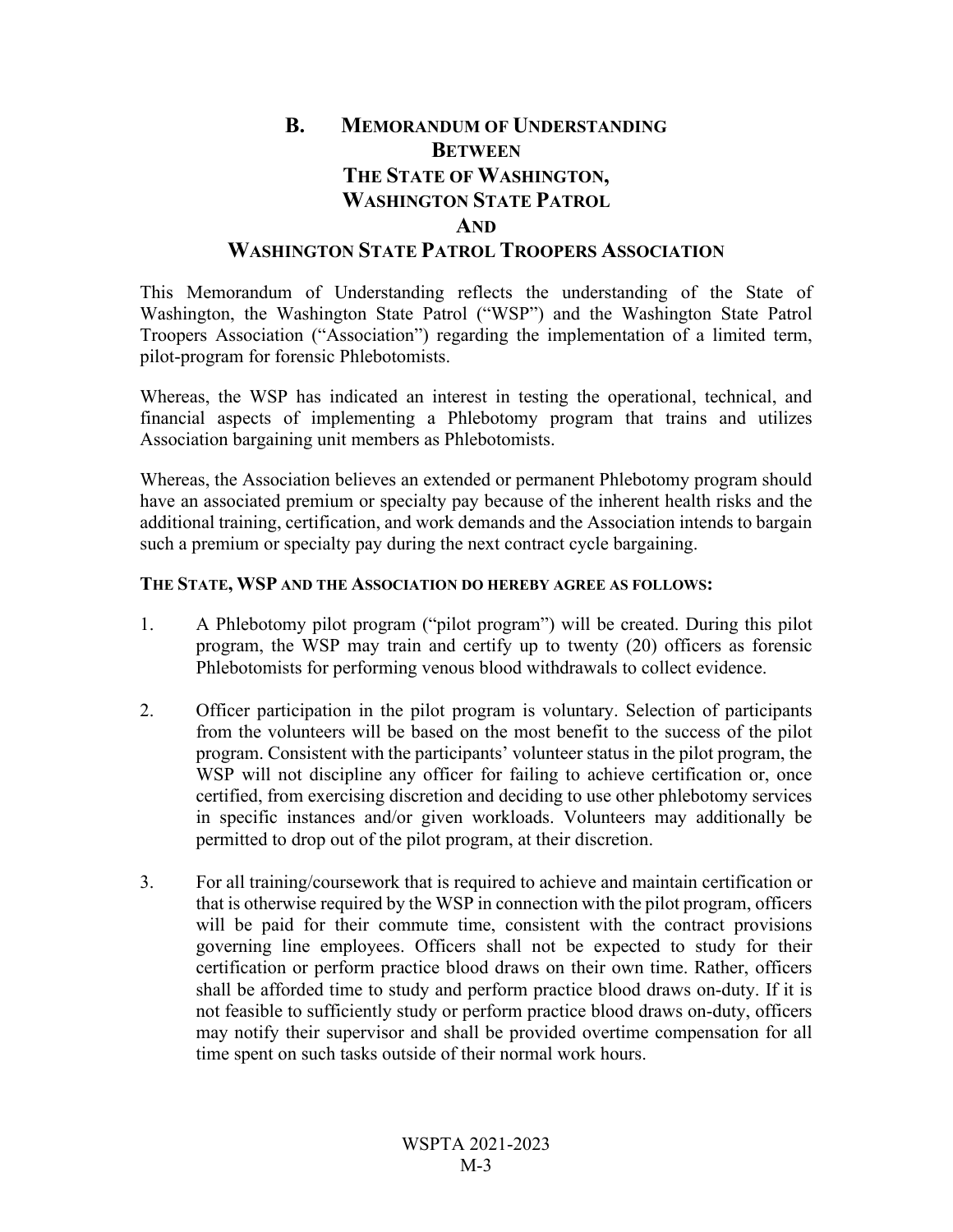- 4. The WSP shall create a tracking code for phlebotomy related activities and require officers to use this code while performing any phlebotomy or pilot program related work, including but not limited to all training/course work, commute time, study time, practice blood draws, venous blood draws to collect evidence, paperwork, trial preparation, and testimony.
- 5. After certification, during the pilot program, there shall be no minimum blood draw procedure requirements.
- 6. The WSP and Association shall negotiate and agree upon pilot program policies/procedures before the WSP uses any officers to perform venous blood withdrawals to collect evidence. These pilot policies/procedures will expire with the pilot program and shall not form a status quo, practice, or precedent for any later phlebotomy program policies/procedures.
- 7. The WSP shall provide video equipment to all officers participating in the pilot program and require that venous blood draws to collect evidence be video and audio recorded. An officer will not be disciplined for proceeding with a venous blood draw if his/her video and/or audio equipment fails. Additionally, the WSP shall require that a second officer be present for all venous blood draws to collect evidence for officer safety purposes.
- 8. In accordance with RCWs  $4.24.490, 4.92.070$ , and other related RCWs, the WSP and the State of Washington shall indemnify officers for any civil or criminal liability arising out of an officer's actions in connection with the pilot program and/or any venous blood withdrawal, including practice and training draws. Such indemnification shall include the cost of defense and any resulting liability.
- 9. The pilot program shall end by March 31, 2020. At the conclusion of the pilot program, the WSP shall cease using officers as Phlebotomists, unless an extension of this MOU or a permanent phlebotomy program is agreed to by the mutual, written consent of the parties. Further, the existence of the pilot program and the provisions of this MOU do not create a status quo, practice, or precedent. The Association and WSP do not waive any bargaining rights with regard to any permanent program by agreeing to this pilot program.
- 10. Though officers may not perform venous blood withdrawals as part of their work duties with the WSP after the conclusion of the pilot program, officers may choose to personally maintain their certification.
- 11. All pilot program participants have the right to voluntarily obtain blood tests, at the expense of the WSP, that will create a baseline for potential diseases that could result from a future accidental exposure. The pilot program participant's medical provider shall determine which tests are appropriate for the stated purpose. All results will be maintained by the pilot program participant or his/her medical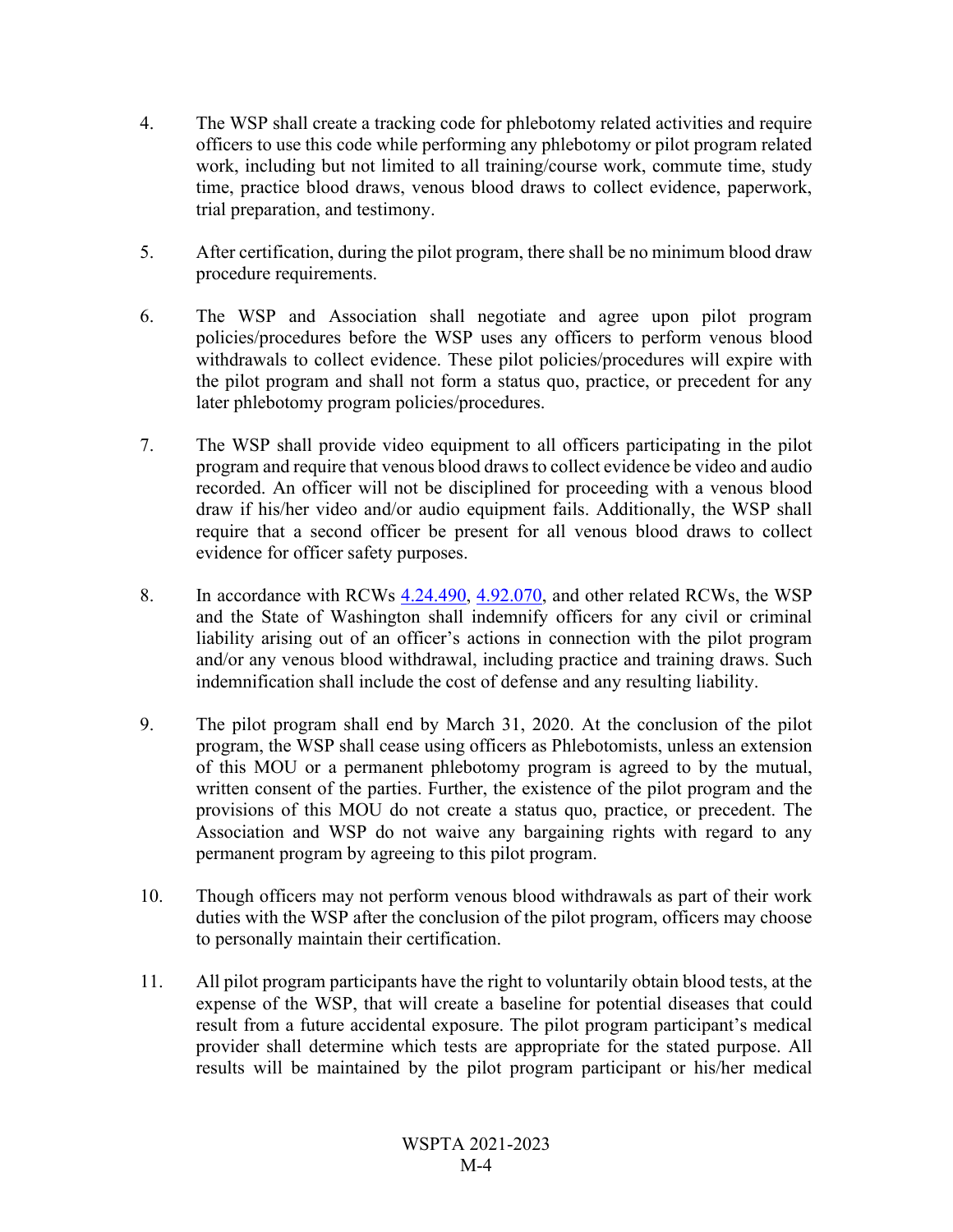provider, not the WSP. A pilot program participant's decision to decline obtaining baseline blood tests will not be used against him or her for any reason.

12. Any dispute, disagreement, or complaint concerning the interpretation or alleged violation of this MOU shall be handled under the grievance process in the CBA.

**IN WITNESS THEREOF, WE HAVE EXECUTED** this Agreement in Olympia, Washington on the 10th day of October, 2019.

Washington State Patrol: For the Employer:

 $\sqrt{s}$ / $\sqrt{s}$ / $\sqrt{s}$ / $\sqrt{s}$ / $\sqrt{s}$ / $\sqrt{s}$ / $\sqrt{s}$ / $\sqrt{s}$ / $\sqrt{s}$ / $\sqrt{s}$ / $\sqrt{s}$ / $\sqrt{s}$ / $\sqrt{s}$ / $\sqrt{s}$ / $\sqrt{s}$ / $\sqrt{s}$ / $\sqrt{s}$ / $\sqrt{s}$ / $\sqrt{s}$ / $\sqrt{s}$ / $\sqrt{s}$ / $\sqrt{s}$ / $\sqrt{s}$ / $\sqrt{s}$ / $\sqrt{s}$ / $\sqrt{s}$ / $\sqrt{s}$ / $\sqrt{s}$ / $\sqrt{s}$ / $\sqrt{s}$ / $\sqrt{s}$ / $\sqrt{s$ John Batiste, Chief Shea Isaksen, Senior Labor Negotiator Senior Labor Negotiator

Washington State Patrol Troopers Association:

 $\sqrt{s/}$ 

Jeff Merrill, President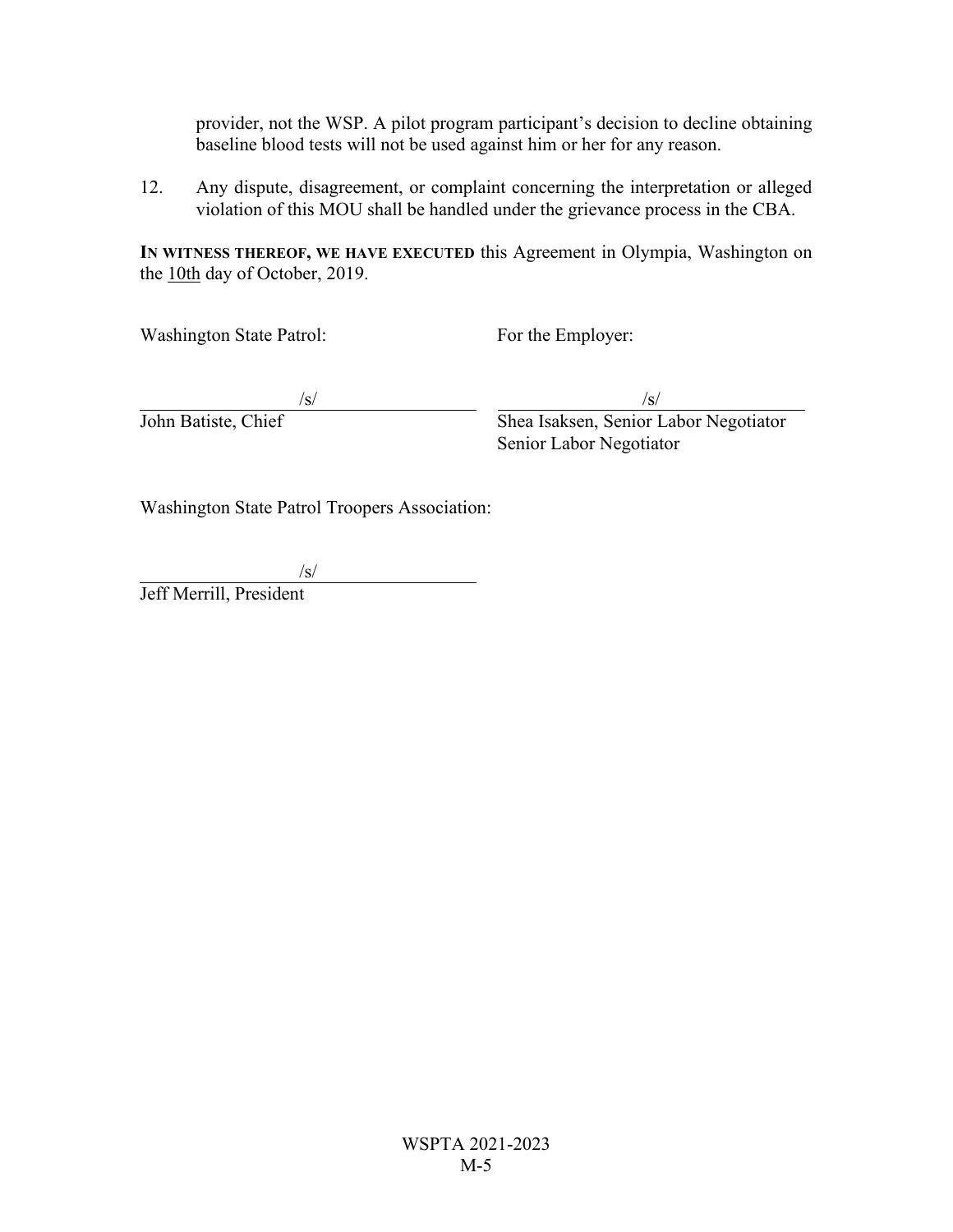## **C. MEMORANDUM OF UNDERSTANDING BETWEEN THE STATE OF WASHINGTON, WASHINGTON STATE PATROL AND WASHINGTON STATE PATROL TROOPERS ASSOCIATION**

This Memorandum of Understanding reflects the understanding of the State of Washington, the Washington State Patrol ("WSP") and the Washington State Patrol Troopers Association ("Association") regarding compensation for commute status specific overtime shifts for WSPTA bargaining unit members within the Homeland Security Division.

THE STATE, WSP AND THE ASSOCIATION DO HEREBY AGREE AS FOLLOWS:

- 1. WSPTA bargaining unit members who are assigned operational overtime shifts that were previously erroneously compensated for their entire commute time for overtime shifts, shall be compensated for actual commute time, not to exceed 30 minutes for each side of their overtime shifts.
- 2. This agreement shall not be precedent setting and may not be utilized by any of the parties in an argument to extend the amount of compensation paid for commute for other overtime shifts.
- 3. Nothing herein limits the ability off the WSP to determine when overtime is necessary or assigned, what operational contracts it enter into, nor the standards incorporated into those contracts.
- 4. This concludes the demand to bargain filed on February 27, 2019.

In witness thereof, we have executed this Agreement in Olympia, Washington on the 27th day of January, 2020.

Washington State Patrol: For the Employer:

Karl Nagel, Labor and Policy Advisor Ron Stormer, Labor Negotiator

 $\sqrt{s}$ / $\sqrt{s}$ / $\sqrt{s}$ / $\sqrt{s}$ / $\sqrt{s}$ / $\sqrt{s}$ / $\sqrt{s}$ / $\sqrt{s}$ / $\sqrt{s}$ / $\sqrt{s}$ / $\sqrt{s}$ / $\sqrt{s}$ / $\sqrt{s}$ / $\sqrt{s}$ / $\sqrt{s}$ / $\sqrt{s}$ / $\sqrt{s}$ / $\sqrt{s}$ / $\sqrt{s}$ / $\sqrt{s}$ / $\sqrt{s}$ / $\sqrt{s}$ / $\sqrt{s}$ / $\sqrt{s}$ / $\sqrt{s}$ / $\sqrt{s}$ / $\sqrt{s}$ / $\sqrt{s}$ / $\sqrt{s}$ / $\sqrt{s}$ / $\sqrt{s}$ / $\sqrt{s$ 

Washington State Patrol Troopers Association:

 $\sqrt{s/}$ 

Spike Unruh, President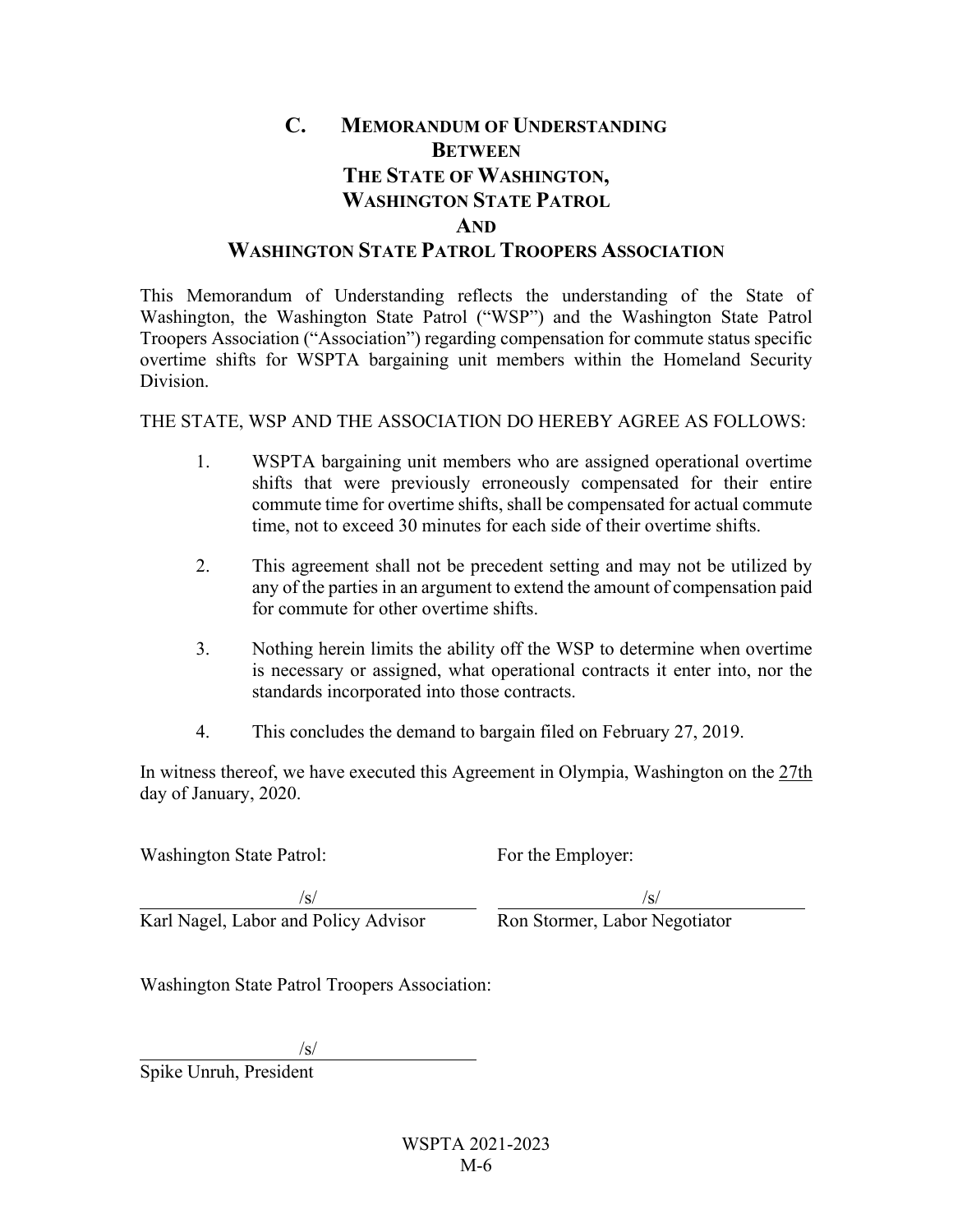# **D. MEMORANDUM OF UNDERSTANDING BETWEEN THE STATE OF WASHINGTON AND WASHINGTON STATE PATROL TROOPERS ASSOCIATION**

## **DIVERSITY, EQUITY AND INCLUSION**

The parties are committed to developing and maintaining a high performing public workforce that provides access, meaningful services, and improved outcomes for all people. The ever-increasing diversity of our population and workforce defines who we are as a people and drives the public's expectations of us as public servants. An important goal is to build work environments that are respectful, supportive and inclusive to everyone. The parties agree to enter into discussions to reassess training, policy compliancy, and data reporting toward the goal of creating work environments that are diverse, respectful, supportive and inclusive.

The partnership between the State of Washington and the WSPTA will be vital to reach this goal. As the agency begins to modify its policies to support this work, the Association will be provided an opportunity to review, provide input, and bargain as allowed by law before changes are adopted.

Nothing in this Memorandum of Understanding should be construed as a waiver of the rights and obligations of either party as it relates to mandatory subjects. This Memorandum of Understanding is not subject to the grievance procedure, but the bargaining provisions are subject to the Public Employee Collective Bargaining Act.

This Memorandum of Understanding is effective July 1, 2021 and shall expire on June 29, 2023.

### **Dated June 24, 2021**

Washington State Patrol: For the Employer:

 $\sqrt{s}$ / $\sqrt{s}$ / $\sqrt{s}$ / $\sqrt{s}$ / $\sqrt{s}$ / $\sqrt{s}$ / $\sqrt{s}$ / $\sqrt{s}$ / $\sqrt{s}$ / $\sqrt{s}$ / $\sqrt{s}$ / $\sqrt{s}$ / $\sqrt{s}$ / $\sqrt{s}$ / $\sqrt{s}$ / $\sqrt{s}$ / $\sqrt{s}$ / $\sqrt{s}$ / $\sqrt{s}$ / $\sqrt{s}$ / $\sqrt{s}$ / $\sqrt{s}$ / $\sqrt{s}$ / $\sqrt{s}$ / $\sqrt{s}$ / $\sqrt{s}$ / $\sqrt{s}$ / $\sqrt{s}$ / $\sqrt{s}$ / $\sqrt{s}$ / $\sqrt{s}$ / $\sqrt{s$ 

Ron Stormer, Labor Negotiator

Spike Unruh, President Washington State Patrol Troopers Association